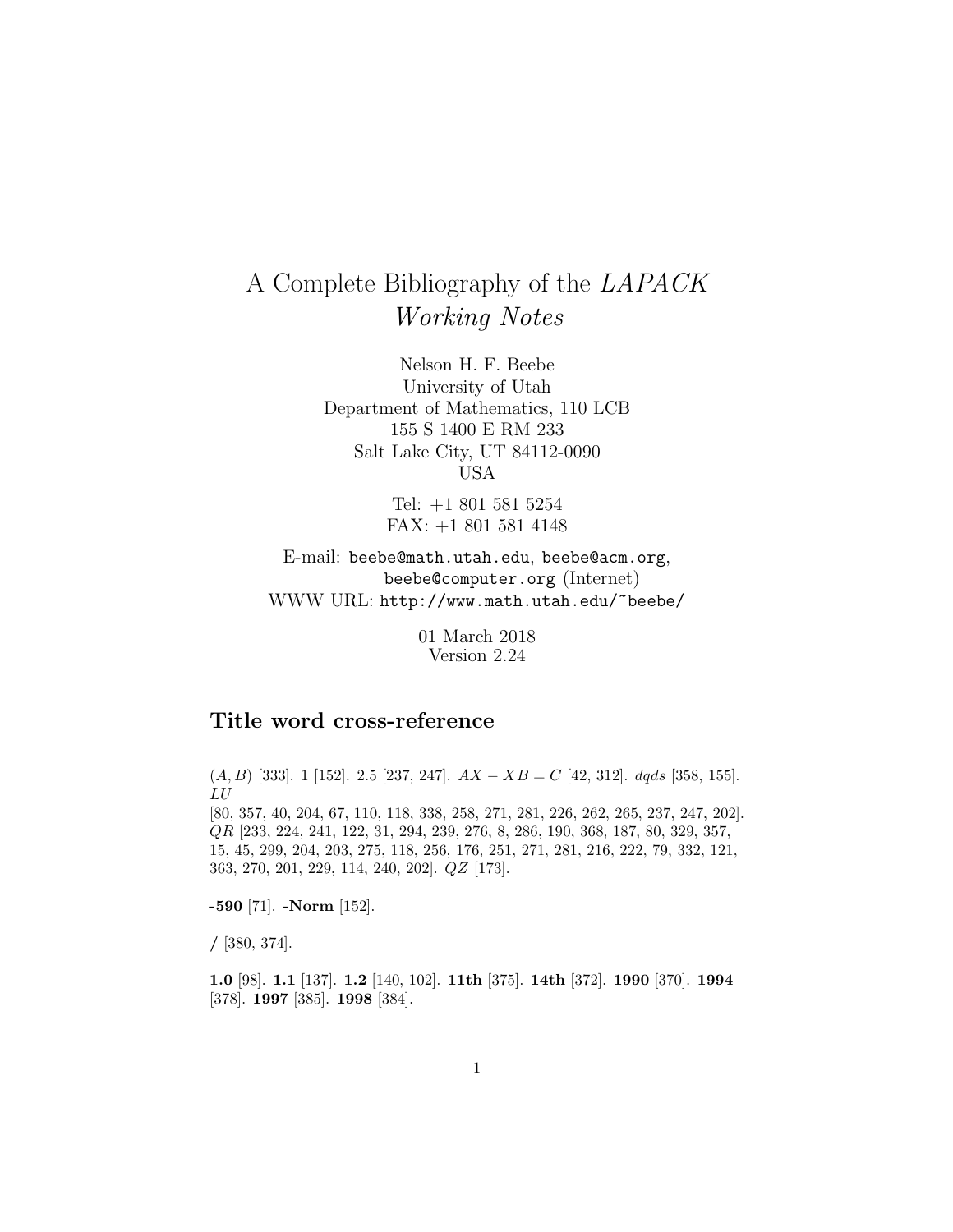**2.5** [174]. **2005** [164]. **2nd** [377].

**3** [185, 114].

**590** [71].

**64-bit** [180]. **679** [290]. **680** [266]. **6th** [376].

**754** [172].

**'90** [371, 158, 117, 101, 331]. **90-enhanced** [158]. **90-VAPP** [370]. **'92** [374]. **'95** [382]. **'96** [381].

**Accelerate** [197]. **Accelerated** [259, 210]. **Accelerating** [245, 219]. **acceleration** [156]. **Accelerators** [233, 223, 225]. **Access** [6, 285]. **Accuracy** [180, 3, 119, 183, 258, 175, 352]. **Accurate** [7, 289, 15, 48, 299, 307, 130, 169, 170]. **Achieving** [180, 258]. **ACM** [384]. **ACM/IEEE** [384]. **Across** [73]. **Acyclic** [48, 307]. **Adapting** [160, 365, 157]. **Aggregated** [253]. **Aggressive** [187, 173]. **Ahead** [178]. **Aid** [6, 285]. **Algebra** [230, 20, 288, 26, 44, 200, 106, 320, 218, 328, 263, 191, 274, 160, 55, 92, 100, 95, 330, 1, 47, 60, 309, 164, 186, 290, 28, 293, 37, 43, 58, 61, 311, 98, 99, 346, 50, 77, 242, 178, 213, 250, 139, 356, 359, 221, 210, 225, 134, 73, 131, 349, 304, 296, 313, 321, 367, 301, 234, 254]. **Algebraic** [79, 332]. **Algorithm** [122, 19, 168, 38, 68, 187, 152, 129, 56, 124, 351, 162, 169, 170, 252, 199, 282, 52, 323, 79, 332, 121, 363, 173, 167, 163, 90, 324, 69, 132, 197, 195, 276, 343, 159, 273, 216, 226, 211, 358, 155, 342, 290, 96]. **Algorithm-Based** [90, 324, 252]. **Algorithmic** [76, 326, 205, 279, 128, 133, 355]. **Algorithms** [191, 65, 125, 22, 300, 59, 317, 322, 24, 248, 242, 87, 75, 198, 171, 214, 208, 246, 250, 243, 113, 115, 221, 314, 256, 333, 334, 270, 237, 247, 57, 315]. **Algorithms-By-Tiles** [208, 214]. **Analysis** [6, 242, 115, 73, 285, 372, 312]. **Annual** [377]. **ANSI** [111]. **Application** [179]. **Applications** [31, 157, 365, 88, 294, 385]. **Applied** [205, 383, 382]. **Approach** [76, 263, 103, 353, 326]. **April** [377, 373]. **Architecture** [266]. **Architectures** [241, 200, 191, 190, 368, 30, 61, 74, 318, 222, 242, 121, 363, 278, 214, 208, 209, 246, 250, 243, 249, 132, 73, 260, 238, 303]. **Arithmetic** [322, 175, 375]. **Array** [120, 344, 345]. **Assessing** [268]. **Asynchronous** [257, 259, 124, 351]. **ATLAS** [349, 147, 361]. **August** [382, 383]. **Auto** [212]. **Auto-tuning** [212]. **Automated** [147, 361]. **Automatic** [151]. **Automatically** [131, 349]. **Autotuned** [241]. **Autotuning** [244, 266]. **Avoid** [284]. **Avoiding** [239, 275, 240, 262]. **Aware** [253, 254].

**B** [87]. **backends** [283]. **Backward** [42, 312]. **Band** [21, 209]. **Banded** [142, 143, 350, 125, 12]. **Based** [205, 107, 108, 90, 324, 252, 278, 219, 347].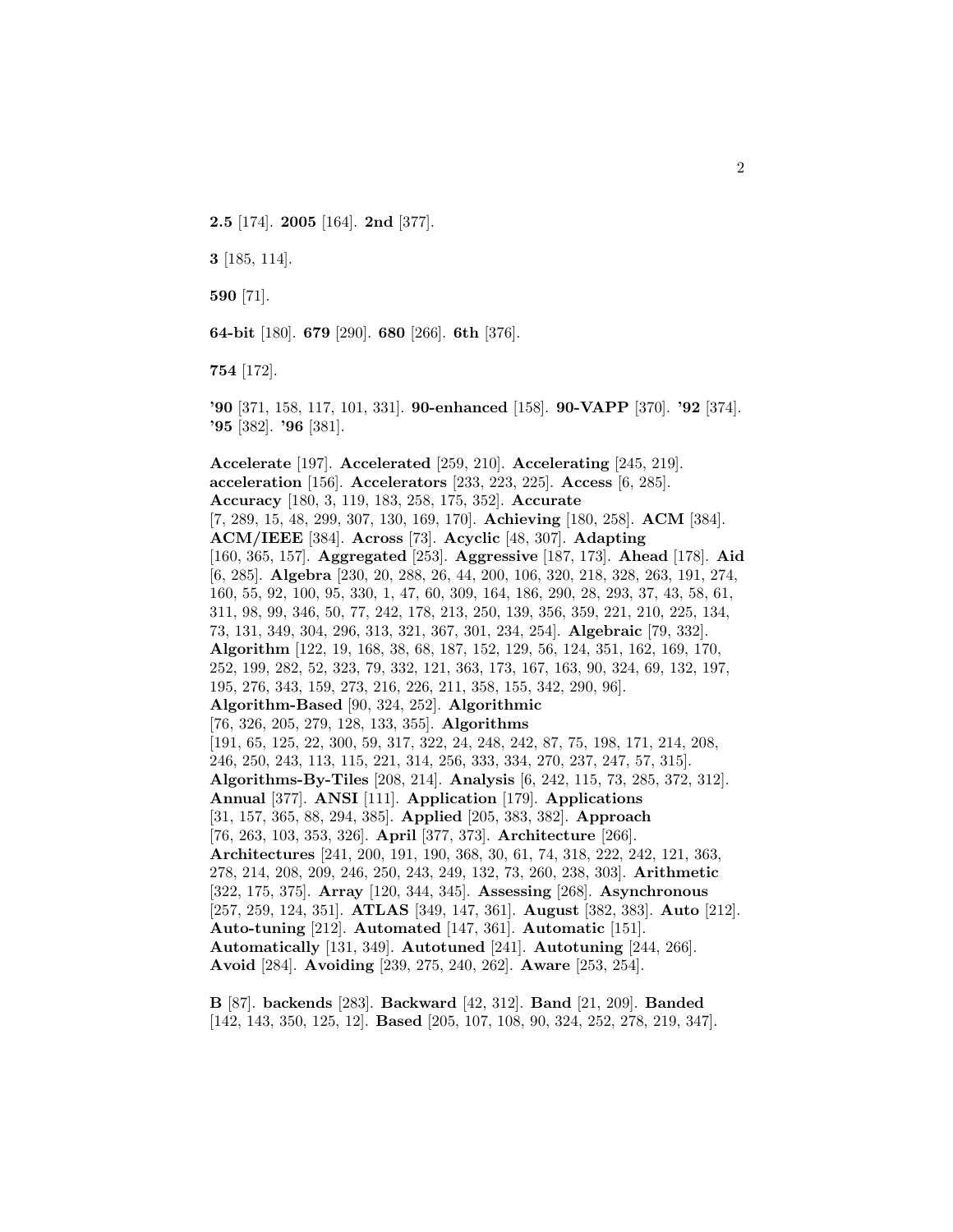**Basic** [100, 330, 37, 311, 77, 73, 156, 290]. **been** [116]. **Benchmark** [206, 107, 108, 177, 347]. **Benefits** [97, 172]. **Better** [230]. **Between** [75, 334]. **BiCGstab** [78]. **Bidiagonal** [92, 11, 292, 3, 246, 166, 313, 321]. **Bidiagonalization** [174, 209]. **Bisection** [70, 322, 197]. **Bisection-Like** [322]. **bit** [180, 175]. **BLACS** [34, 94]. **BLAS** [21, 316, 22, 300, 109, 291, 174, 107, 108, 347, 283, 149, 364, 12, 114]. **BLAS-3** [114]. **Block** [19, 257, 8, 286, 68, 152, 316, 22, 40, 300, 120, 344, 345, 2, 287, 24, 171, 208, 128, 133, 355, 113, 196]. **Block-Asynchronous** [257]. **Block-Cyclic** [120, 344, 345, 355]. **Block-Partitioned** [113]. **Blocked** [198]. **Blocks** [54, 306, 151]. **Bombardment** [76, 326]. **Bonn** [385]. **Bounds** [23, 308, 165, 83, 238, 341]. **Bulge** [187]. **bulges** [270]. **Butterfly** [284].

**C** [111, 74, 318]. **Cache** [174]. **California** [380]. **Call** [82]. **CALU** [226]. **Can** [163]. **Capabilities** [202]. **Capability** [271]. **Cartesian** [52, 323]. **case** [176, 358, 155]. **CCI** [82]. **CELL** [189, 177, 184, 201]. **Center** [384, 371]. **CGS** [78]. **chains** [270]. **Characterization** [66]. **Cheaper** [230]. **Checkpointing** [277, 280, 268, 90, 324, 267, 273]. **chemistry** [382]. **choice** [159]. **Cholesky** [146, 360, 215, 80, 329, 357, 14, 118, 211, 199, 248, 184, 223, 161, 12, 202].

**Class** [191]. **clMAGMA** [274]. **Cluster** [185, 240, 256]. **Clusters** [160, 163, 276]. **CMake** [269]. **Codes** [161]. **Coding** [111]. **Collection** [123]. **collectives** [254]. **Column** [275, 114]. **Combination** [277]. **Combine** [29, 319]. **Combining** [267]. **Communication**

[239, 215, 218, 236, 238, 56, 204, 275, 37, 311, 99, 237, 247, 240, 73, 226, 262, 254]. **Communication-Avoiding** [239, 240]. **Communication-optimal** [215, 204, 237, 247]. **Comparative** [217]. **Comparison** [142, 143, 350, 279]. **Complex** [153]. **Complexity** [67]. **Components** [193]. **componentwise** [207]. **Computation** [88, 72, 335, 374, 272, 383]. **Computational** [78]. **Computations** [180, 164, 2, 167, 249, 287, 382]. **Computer** [58, 375].

#### **Computers**

[20, 288, 26, 91, 336, 328, 55, 65, 57, 95, 129, 1, 86, 164, 127, 296, 314, 315, 343]. **Computing**

[384, 224, 193, 38, 46, 305, 7, 289, 148, 112, 337, 205, 185, 3, 48, 307, 119, 352, 25, 302, 378, 373, 380, 87, 333, 220, 359, 376, 166, 362, 327, 231, 385, 382, 219, 383]. **Concepts** [110, 77, 338]. **Concurrent** [55, 65, 57, 129, 296, 314, 315, 343]. **Condensed** [2, 30, 253, 287, 303]. **Condition**

[32, 33, 4, 87, 207, 272, 295, 333]. **Conditioning** [193, 13, 235]. **Conference** [381, 384, 370, 372, 373, 379, 376, 377]. **Conjugate** [56, 51, 159]. **CONPAR** [370]. **Conquer** [125, 69, 132]. **Considerations** [25, 302]. **Contents** [5]. **contribution** [235]. **Convention** [384]. **convergence** [196]. **Conversion** [82]. **Core** [217, 110, 178, 357, 118, 338, 256, 249]. **Correction** [259]. **Correctness** [70, 322]. **Costs** [56]. **County** [384]. **CPU** [265]. **CPUs** [229]. **Cray** [126]. **Criterion** [122]. **CUDA** [228]. **Cuppen** [69]. **Cyclic** [120, 344, 345, 128, 133, 355, 196].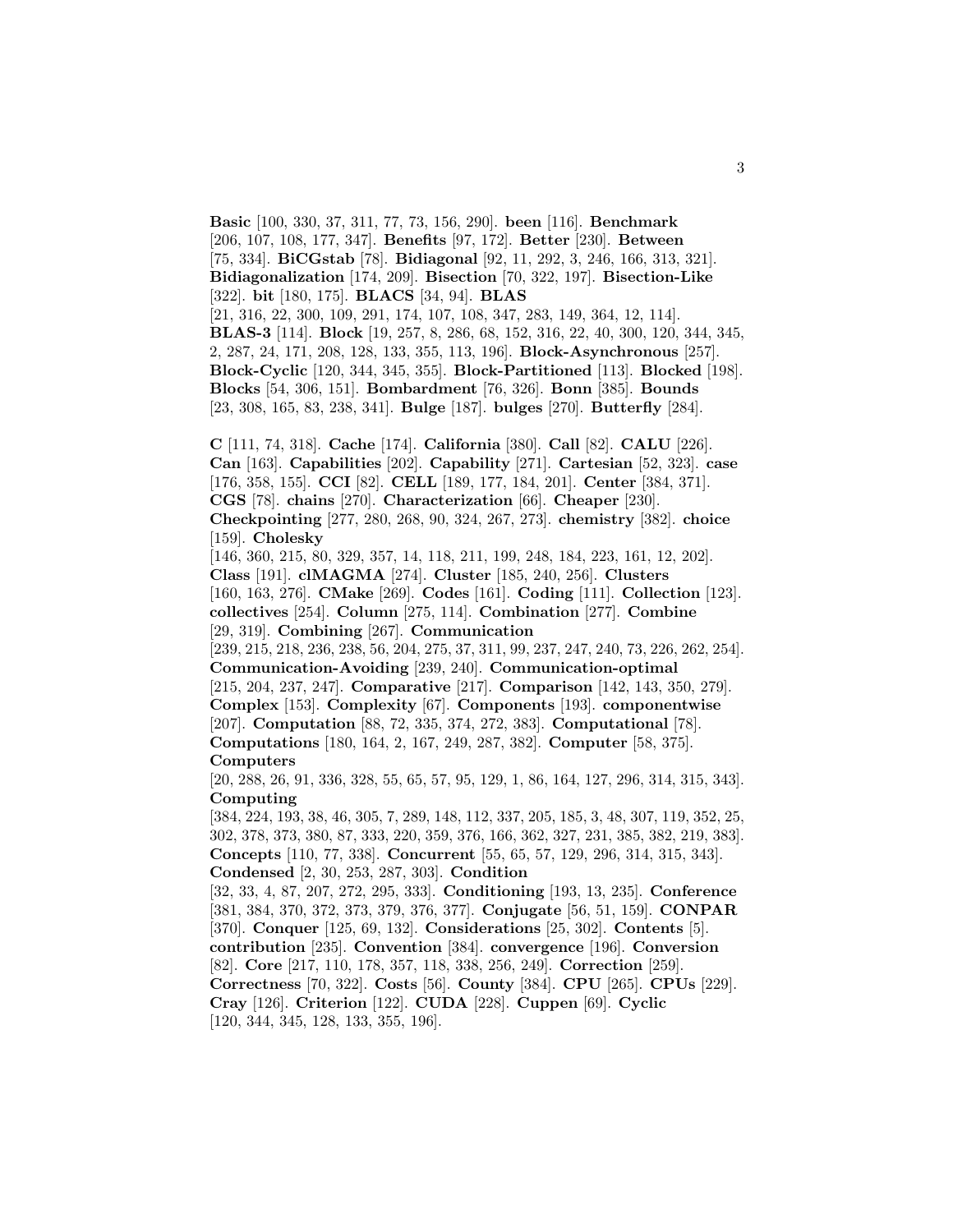**D** [237, 247]. **DAG** [231, 263]. **DAGuE** [231, 232]. **Dangers** [112, 337, 327]. **Data** [97, 50]. **Decomposition**

[239, 46, 91, 336, 236, 11, 292, 119, 88, 115, 305, 215, 352]. **Decompositions** [128, 355]. **Deflation** [122, 187, 173]. **Denmark** [382, 383]. **Dense** [241, 200, 263, 274, 92, 86, 43, 252, 242, 250, 243, 210, 225, 179, 260, 313, 321, 301, 234, 254]. **Dependence** [232]. **derive** [207]. **Design** [328, 137, 140, 80, 92, 95, 329, 4, 162, 58, 61, 118, 149, 364, 313, 321, 357]. **Designer** [139, 356, 359]. **Designing** [39, 298, 281]. **Detection** [277]. **Determination** [151]. **Develop** [230]. **Development** [1]. **Diagonal** [54, 306, 105, 340]. **Diagonally** [142, 143, 350, 7, 289]. **Diagonals** [203]. **Digest** [380]. **Dimensional** [37, 311]. **Direct** [284, 38]. **directions** [385]. **Discontinuous** [150]. **Diskless** [90, 324]. **Dissection** [52, 323]. **Distributed** [91, 336, 328, 232, 263, 55, 65, 57, 95, 129, 56, 86, 30, 61, 50, 77, 62, 121, 363, 359, 64, 325, 221, 132, 231, 296, 314, 315, 343, 303, 216]. **Distributed-Memory** [232, 129, 221, 343]. **Distributions** [133, 116]. **Divide** [125, 69, 132]. **Divide-and-Conquer** [125]. **DoD** [136]. **doing** [116]. **Dominant** [142, 143, 350, 7, 289]. **double** [273]. **DPLASMA** [232]. **dual**

[207]. **Dundee** [372]. **Dynamic** [220, 221]. **Dynamically** [242].

**Early** [187, 173]. **Efficiency** [250]. **Efficient** [272, 67, 88, 174, 249]. **Efficiently** [89, 148, 362]. **Eigenproblem** [13, 17]. **Eigenproblems** [236]. **Eigenroutines** [4]. **Eigensolvers** [183, 182, 172]. **Eigenspace** [85, 354]. **Eigenspaces** [87, 333]. **Eigensystems** [7, 289]. **Eigenvalue** [150, 168, 123, 322, 2, 30, 153, 253, 79, 332, 84, 348, 163, 115, 69, 132, 287, 303, 192]. **Eigenvalues** [38, 48, 307, 86, 87, 197, 333]. **Eigenvector** [153]. **Eigenvectors** [86, 154, 366]. **Elementary** [72, 335]. **Elimination** [124, 351, 279, 127, 64, 325]. **Empirical** [241, 147, 361]. **enables** [269]. **End** [164]. **Energy** [280, 250]. **engine** [231]. **engineering** [382]. **Enhance** [180]. **Enhanced** [233, 158]. **Enhancing** [222]. **Environment** [224, 139, 356, 359]. **Environments** [378]. **Equation** [75, 334]. **Equations** [184, 89]. **Error** [259, 277, 23, 308, 165, 251, 42, 278, 115, 312]. **Errors** [14, 255]. **ESSL** [71]. **estimates** [272]. **Estimating** [75, 334]. **Estimation** [32, 33, 152, 4, 87, 295, 333]. **Evaluating** [19]. **Evaluation** [136, 107, 108, 347]. **Exascale** [267, 261, 264]. **Exception** [59, 317]. **exchangeable** [283]. **Execution** [232, 234]. **Existence** [144]. **Experience** [112, 337, 327]. **Experiments** [17]. **Exploiting** [291, 175]. **Extended** [149, 364]. **Extension** [26]. **Extensions** [135]. **Extra** [165, 188, 369]. **Extra-Precise** [369, 188]. **Extreme** [268]. **Extreme-Scale** [268].

**Factor** [83, 341]. **Factorisation** [144, 145]. **Factorization** [233, 224, 241, 31, 190, 368, 80, 40, 275, 67, 24, 110, 118, 258, 251, 199, 248, 222, 184, 201, 229, 265, 223, 114, 64, 240, 146, 360, 294, 276, 329, 357, 338, 256, 176, 226, 262, 12, 325, 237, 247]. **Factorizations** [217, 21, 252, 161, 202, 204]. **Fail** [163]. **failure** [176]. **Fast** [189, 22, 300, 186, 367, 169, 170, 291]. **Faster**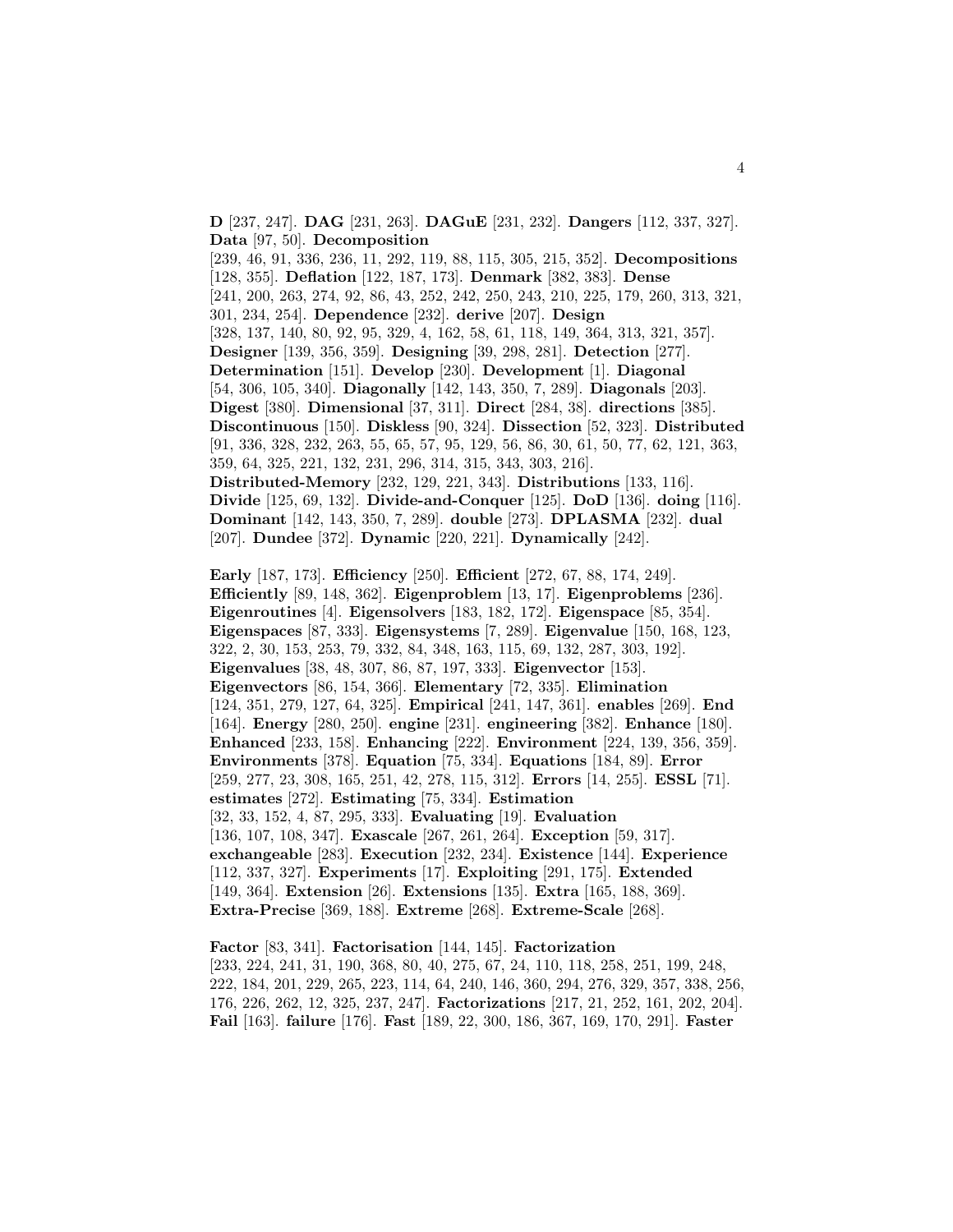[230, 59, 317]. **Fault** [205, 252, 380, 90, 324]. **Fault-Tolerant** [380, 324]. **Features** [172]. **Fermi** [244, 227]. **fifth** [380]. **Finding** [86, 197]. **Fine** [253]. **Fine-Grained** [253]. **Finite** [159]. **Finite-choice** [159]. **FlexiBLAS** [283]. **flexible** [283]. **Floating** [14, 49, 70, 322, 175]. **Florida** [384]. **Form** [54, 306, 68, 92, 30, 198, 313, 321, 303, 219]. **Format** [199, 211]. **Forms** [2, 253, 171, 287, 192]. **formulation** [146, 360]. **FORTRAN** [6, 285, 158, 117, 101, 331]. **Fourth** [374]. **Framework** [271, 51]. **Frontiers** [374]. **Full** [199]. **Fully** [241, 220, 211]. **functional** [207]. **fundamentals** [385].

**Gaps** [154, 366]. **Gaussian** [124, 351, 279, 127, 64, 325]. **GeForce** [266]. **GEMM** [107, 108, 347, 266, 212, 227]. **GEMM-based** [347, 107, 108]. **GEMMs** [244]. **General** [142, 143, 350]. **Generalized** [31, 294, 46, 32, 75, 171, 305, 334]. **Generalizing** [295]. **Generation** [9, 157, 365]. **Generator** [206]. **generic** [231]. **geodesy** [179]. **Germany** [385]. **Givens** [148, 362]. **Global** [29, 319, 196]. **GPU** [233, 259, 228, 271, 278, 229, 265, 223, 249, 210, 219, 225]. **GPU-Accelerated** [259]. **GPU-based** [278, 219]. **GPUs** [230, 239, 212, 227, 202, 197]. **Gradient** [56, 51]. **Gradients** [159]. **Grained** [253]. **Graphics** [257]. **Graphs** [48, 307]. **Grid** [224, 156]. **group** [264]. **GTX** [266]. **Guaranteed** [3]. **Guide** [18, 41, 81, 137, 93, 102, 98, 94, 35]. **Guidelines** [4].

**Hamiltonian** [11, 292]. **Handling** [59, 317]. **Hardware** [217, 263, 282]. **held** [385]. **Hermitian** [123]. **Hessenberg**

[8, 286, 68, 313, 92, 321, 278, 198, 208, 219]. **Hessenberg-Triangular** [198]. **Heterogeneous** [112, 337, 263, 249, 238, 327]. **Hierarchical** [256]. **High** [384, 20, 288, 26, 111, 205, 185, 274, 1, 3, 39, 298, 119, 164, 203, 58, 61, 74, 318, 98, 346, 258, 255, 211, 373, 107, 177, 127, 223, 246, 250, 134, 231, 352, 347]. **High-Performance** [20, 288, 26, 111, 1, 107, 347]. **Highly** [68]. **Hilton** [371]. **Homogeneous** [246]. **Householder** [203]. **HPC** [216]. **HPF** [137]. **Hybrid** [251, 278, 210, 281, 216, 211, 219]. **Hybridization** [230].

**IBM** [28, 293, 71]. **IEEE** [172]. **IEEE-754** [172]. **II** [143, 170, 85, 354]. **IML** [102]. **Implementation** [18, 35, 8, 286, 187, 140, 152, 80, 125, 316, 162, 290, 118, 282, 121, 363, 177, 229, 149, 115, 69, 73, 329, 357, 364, 358, 155]. **Implementations** [279, 107, 108, 347]. **Implementing** [276, 178]. **Implicit** [45]. **Improved** [23, 308, 282, 227]. **Improvements** [126]. **Improving** [254]. **Inaccuracy** [45]. **Incomplete** [144, 145]. **Incremental** [32, 33, 179, 295]. **indefinite** [260]. **industrial** [383]. **industrial-strength** [383]. **Infrastructure** [182]. **Inherent** [45]. **Initial** [10, 16]. **Installation** [41, 81, 137, 93, 108]. **Installing** [10]. **Intel** [24]. **Interface** [117, 82, 101, 99, 137, 331]. **International** [370, 380, 383, 382]. **Invariant** [38, 25, 302]. **Inversion** [297, 27, 199]. **iPSC** [24]. **iPSC/860** [24]. **Issues** [200, 328, 95]. **Iteration** [8, 286]. **Iterative**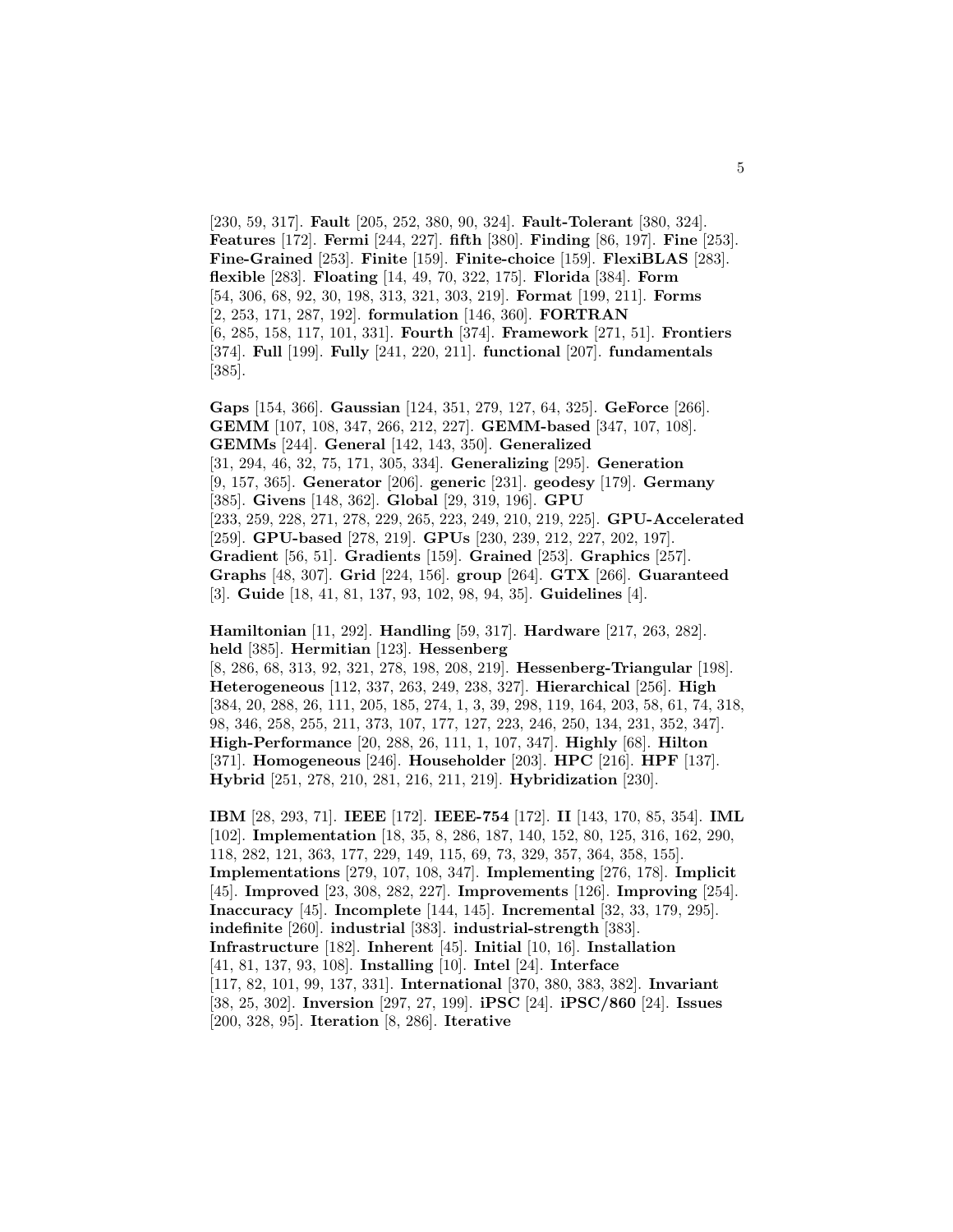[259, 76, 4, 165, 188, 369, 102, 99, 66, 141, 104, 339, 175, 326]. **IV** [370].

**Jacobi** [15, 299, 169, 170, 196]. **Joint** [370]. **July** [375]. **June** [372, 380, 375].

**Kepler** [266]. **kernel** [211]. **Kernels** [189, 253, 266]. **Key** [110, 338].

#### **Lanczos** [51]. **LAPACK**

[10, 16, 19, 18, 20, 288, 26, 35, 44, 304, 126, 158, 41, 81, 117, 187, 160, 152, 164, 183, 181, 182, 24, 82, 98, 101, 331, 104, 339, 75, 334, 269, 161]. **LAPACK-style** [334, 75, 161]. **LAPACK/ESSL** [82]. **LAPACK3E** [158]. **LAPACK90** [346, 138, 134]. **LAPACKE** [269]. **Least** [193, 188, 369, 88, 113, 179, 207, 235, 272]. **Level** [21, 316, 22, 300, 290, 211, 248, 291, 107, 108, 161, 347, 12]. **Level-3** [316, 300, 211, 248]. **Libraries** [39, 298, 181, 43, 58, 379, 301]. **Library** [20, 288, 26, 44, 328, 92, 95, 1, 74, 318, 102, 304, 296, 313, 321, 283, 269, 126]. **Like** [322]. **Limitations** [185]. **Line** [63]. **Linear** [230, 20, 288, 26, 44, 142, 143, 350, 193, 200, 106, 320, 218, 76, 328, 263, 191, 274, 160, 55, 92, 100, 95, 330, 125, 1, 4, 47, 60, 309, 164, 186, 290, 28, 293, 37, 43, 58, 61, 311, 98, 99, 346, 255, 50, 77, 141, 242, 62, 178, 184, 213, 175, 250, 139, 356, 359, 113, 221, 210, 225, 134, 73, 131, 349, 304, 207, 245, 272, 326, 296, 313, 321, 367, 301, 234, 339, 254]. **LINPACK** [177, 206]. **Look** [43, 178, 301]. **Low** [203]. **Low-Profile** [203]. **LU** [329]. **Lyngby** [382, 383].

**MAGMA** [227]. **Many** [248]. **Manycore** [210]. **Massively** [374]. **Matrices** [224, 91, 336, 7, 289, 21, 3, 48, 307, 86, 130, 203, 2, 72, 335, 243, 197, 287]. **Matrix**

[189, 123, 68, 111, 180, 152, 65, 57, 315, 129, 297, 9, 74, 318, 206, 252, 27, 51, 151, 291, 87, 75, 209, 90, 324, 116, 249, 96, 146, 360, 314, 343, 333, 334, 237, 247, 342]. **Matrix-Blocks** [151]. **May** [378]. **McLean** [374]. **Mechanics** [11, 292]. **Memory** [91, 336, 328, 232, 6, 55, 65, 57, 95, 129, 56, 86, 30, 61, 253, 121, 363, 265, 221, 132, 285, 296, 314, 315, 343, 303, 216]. **Memory-Aware** [253]. **Method** [257, 15, 299, 105, 340, 145]. **Methodology** [230, 111]. **Methods** [284, 297, 102, 99, 27, 51, 66, 144, 17, 128, 133, 355, 196, 78]. **Microsoft** [269]. **MIMD** [316]. **minimal** [211]. **Minimizing** [218, 236]. **Mississippi** [379]. **Mixed** [259, 180, 97, 177, 149, 207, 364]. **Mixed-Precision** [177]. **Model** [268, 290, 107, 108, 347]. **Modeling** [97]. **modelling** [234]. **Modern** [172]. **modification** [145]. **MRRR** [168, 162, 167, 163, 194, 195]. **MSRCs** [136]. **Multi** [217, 187, 228, 178, 265, 249, 256, 156]. **Multi-Core** [217, 178, 249, 256]. **Multi-CPU** [265]. **Multi-GPU** [265, 249]. **multi-grid** [156]. **Multi-platform** [228]. **Multi-shift** [187]. **Multicore** [233, 241, 200, 191, 190, 368, 222, 242, 282, 220, 213, 214, 208, 209, 223, 246, 250, 243, 221, 240, 225, 276, 260]. **Multiple** [217, 233, 255, 229, 73, 166]. **Multiplication** [189, 57, 315, 129, 291, 96, 343, 237, 247, 342]. **Multiply** [111]. **Multiprocessor** [67]. **Multiprocessors** [56]. **Multishift**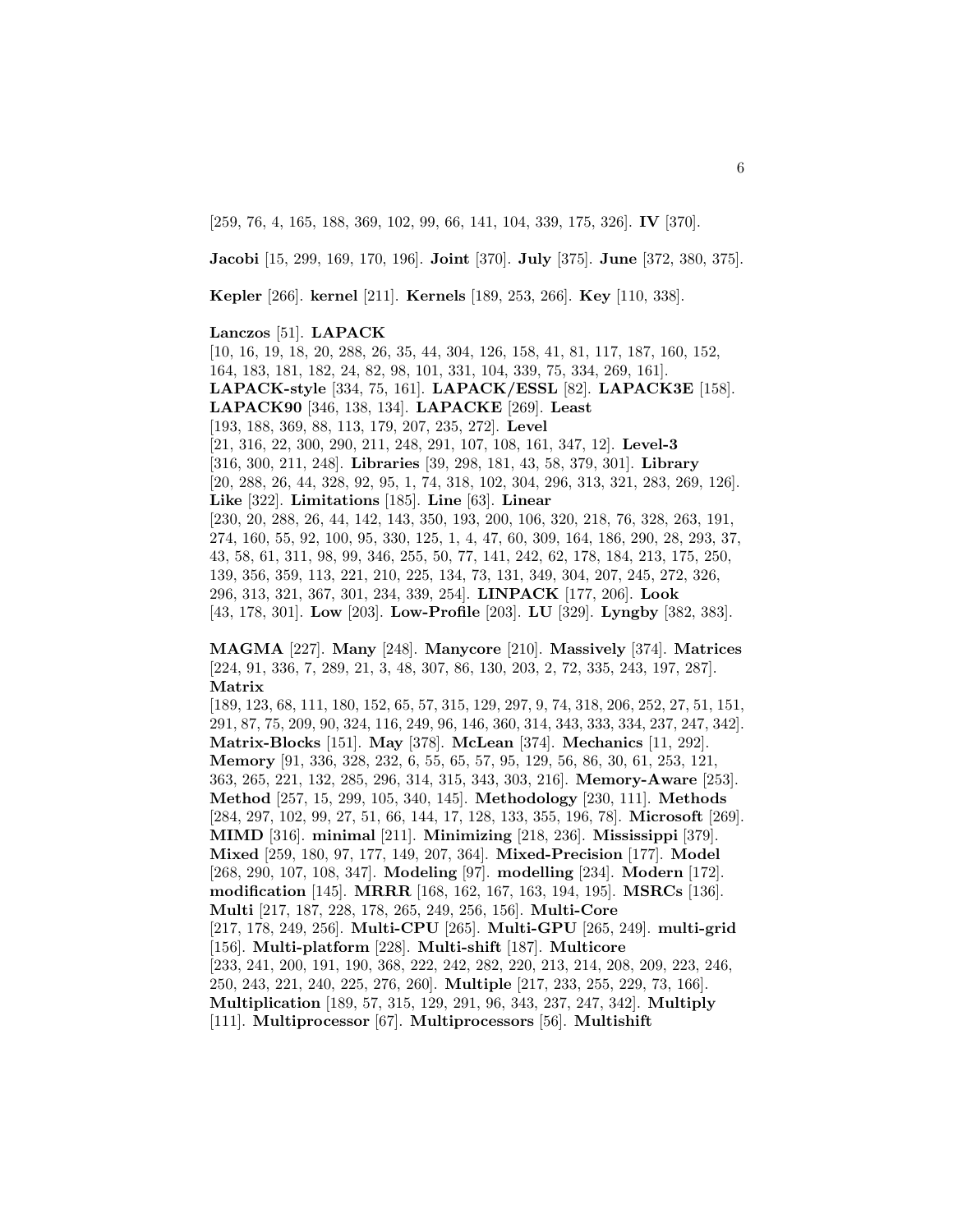[8, 286, 173, 270]. **Myths** [79, 332].

**Narrow** [142, 143, 350]. **Narrow-Banded** [142, 143, 350]. **Negative** [203]. **Nested** [52, 323]. **NetSolve** [140]. **Networking** [384]. **Next** [181, 157, 365]. **Node** [233]. **Non** [10, 123, 203]. **Non-Hermitian** [123]. **Non-Negative** [203]. **Non-Unix** [10]. **Nonsymmetric** [13, 91, 336, 68, 121, 363]. **Norfolk** [376]. **Norm** [152]. **Note** [212]. **Notes** [187]. **novel** [216]. **November** [381, 384, 371]. **numbers** [207]. **Numerical** [44, 337, 160, 39, 298, 47, 53, 59, 60, 309, 310, 317, 279, 25, 302, 157, 365, 258, 372, 220, 139, 356, 359, 304]. **numerics** [377]. **NVIDIA** [266].

**Object** [61, 377]. **Obtaining** [175]. **October** [379, 374]. **Off** [53, 310]. **One** [217]. **One-Sided** [217]. **Ontario** [375]. **Open** [47]. **OpenCL** [274, 228]. **Operations** [28, 293, 50, 77, 213, 90, 324, 29, 319]. **Operators** [174]. **Optimal** [280, 215, 204, 226, 237, 247]. **Optimally** [270]. **optimised** [156]. **Optimization** [147, 159, 383]. **optimizations** [361]. **Optimizing** [111]. **Orange** [384]. **Oriented** [61, 377]. **Orlando** [384]. **Orthogonal** [154, 366, 64, 325]. **Out-Of-Core** [110, 118, 357, 338]. **Overdetermined** [188, 369]. **Overlap** [67]. **Overview** [141].

**PA** [381]. **Package** [346, 134]. **Packages** [217, 141]. **Packed** [135, 199, 146, 360, 270]. **Pair** [87, 333]. **Pairs** [75, 334]. **panel** [262]. **Papers** [385, 380]. **PARA** [382, 383]. **Parallel** [168, 142, 143, 350, 179, 91, 336, 215, 68, 370, 191, 190, 368, 65, 314, 92, 100, 129, 316, 49, 60, 309, 70, 322, 124, 351, 279, 378, 110, 118, 153, 192, 253, 282, 52, 323, 121, 363, 379, 208, 209, 359, 116, 374, 376, 73, 260, 313, 321, 343, 357, 204, 382, 338, 234, 216, 237, 247, 383, 57, 315, 330, 385]. **Parallelism** [97, 53, 310, 222]. **Parallelizing** [79, 332, 132]. **ParCo97** [385]. **PaRSEC** [276]. **Part** [248]. **Partial** [103, 353, 105, 340, 265, 234]. **Partitioned** [113]. **Pasadena** [380]. **Patterns** [6, 285]. **PDSYEVR** [168]. **6000** [28, 293]. **6000-550** [71]. **860** [24]. **ESSL** [82]. **IEEE** [384]. **QL** [17]. **Performance** [384, 20, 288, 26, 44, 304, 126, 111, 328, 136, 205, 180, 185, 274, 95, 1, 39, 298, 86, 183, 203, 67, 279, 58, 61, 71, 74, 318, 98, 346, 258, 228, 255, 211, 373, 107, 108, 177, 175, 127, 246, 250, 134, 231, 234, 281, 347, 254]. **Performance-portable** [228]. **Performant** [223]. **Period** [280]. **Perspective** [139, 356, 359]. **Perturbation** [42, 312, 83, 84, 85, 348, 354, 341]. **PHiPAC** [111]. **physics** [382]. **Pipelining** [67, 178]. **Pittsburgh** [381]. **Pivoted** [161]. **Pivoting** [284, 103, 353, 275, 105, 340, 265, 114, 262]. **Plane** [150, 63]. **platform** [228]. **PlayStation** [185]. **Point** [14, 49, 70, 322, 175]. **Polar** [83, 341]. **Poly** [76, 326]. **Poly-Iterative** [76, 326]. **Polynomial** [66, 156]. **Portable** [20, 288, 26, 44, 111, 328, 95, 39, 298, 304, 228, 211]. **positive** [358, 155]. **Power** [250]. **Practical** [112, 327, 337]. **Precise** [165, 369, 188]. **Precision** [259, 180, 177, 149, 364]. **Prefix** [49]. **Preliminary** [266]. **Problem**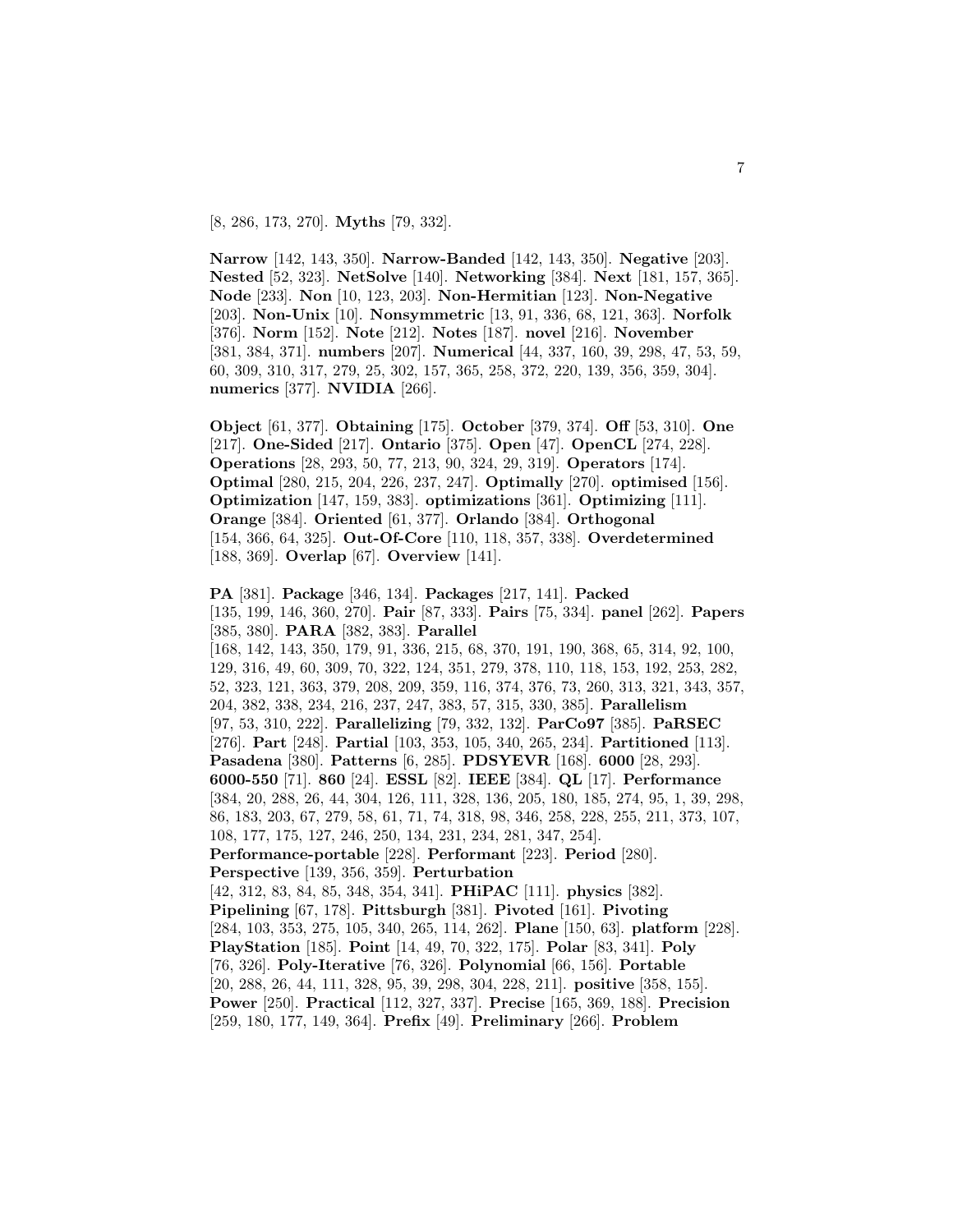[150, 168, 30, 206, 144, 79, 332, 139, 356, 359, 113, 69, 132, 235, 303]. **Problems** [106, 320, 123, 47, 188, 369, 88, 253, 179, 272]. **Proceedings** [381, 384, 371, 379, 375, 370, 372, 383, 378, 382]. **Process** [267]. **Processing** [257, 370, 376]. **Processor** [189, 184, 201, 177]. **Processors** [316, 178, 220, 213]. **Profile** [203]. **Profiling** [250]. **Programming** [228]. **Programs** [6, 290, 285]. **project** [361, 232, 147]. **proof** [196]. **Properties** [279, 51]. **Proposal** [100, 101, 330, 331]. **Prospectus** [26, 1, 164, 181]. **Protocols** [268]. **Providing** [271]. **Provisional** [5]. **PUMMA** [57, 315]. **Purpose** [200].

**QR** [17]. **QR/QL** [17]. **Qualitative** [51]. **Quick** [81].

**Random** [284]. **randomization** [245]. **Rank** [275, 176, 262]. **Real** [54, 306, 192]. **Reality** [79, 332]. **Rectangular** [199]. **Recursive** [258, 146, 360]. **Redistribution** [120, 344, 345, 128, 133, 355]. **Reducing** [56, 234]. **Reduction** [68, 92, 2, 30, 303, 253, 278, 198, 208, 246, 243, 313, 321, 287, 219]. **Reference** [102]. **Refined** [194]. **Refinement** [259, 4, 165, 188, 369, 104, 175, 339]. **Regular** [87, 75, 333, 334]. **Relative** [3, 119, 154, 366, 83, 84, 85, 341, 348, 354, 352]. **Relatively** [166]. **Relaxation** [257]. **Release** [10, 16]. **Reliable** [164]. **reliably** [148, 362]. **Reordering** [171, 192]. **Replication** [267, 261, 264]. **Representation** [194]. **Representations** [166]. **Resilience** [255, 267, 261, 264]. **Resilient** [251, 278]. **Results** [16, 266]. **Revealing** [275, 176, 262]. **Reverse** [99]. **Revisited** [198, 208]. **Revisiting** [273, 175]. **right** [116]. **RISC** [28, 293]. **Robust** [36, 33, 166]. **Rockefeller** [371]. **Rotations** [150, 148, 362, 196]. **Routines** [44, 80, 71, 118, 153, 248, 178, 304, 329, 357, 234]. **RS** [71]. **RS/ 6000** [71]. **RS/6000-550** [71]. **runtime** [283].

**SC98** [384, 384]. **Scalable** [55, 164, 43, 373, 379, 223, 240, 296, 301, 342, 96]. **ScaLAPACK**

[168, 328, 137, 136, 55, 296, 80, 95, 329, 93, 125, 135, 357, 181, 118, 271, 195]. **Scale** [268]. **Scaled** [7, 289]. **Scheduled** [242]. **Scheduler** [220]. **Scheduling** [120, 344, 345, 213, 214, 221]. **Schur** [54, 306, 192, 171]. **science** [382]. **Scientific** [126, 378, 359, 376]. **Second** [378, 382]. **Secular** [89]. **Selected** [71]. **Self** [160, 157, 365]. **Self-Adapting** [365, 157]. **Separating** [75]. **separation** [334]. **Separators** [63]. **Sept** [385]. **September** [370]. **Sequential** [215, 204]. **Serial** [69]. **Set** [100, 290, 330]. **Shared** [265]. **shift** [187]. **Short** [189]. **SHPCC** [373]. **SHPCC-92** [373]. **SIAM** [376]. **Sided** [217, 209, 214]. **Silent** [277]. **SIMD** [189]. **Singular** [46, 236, 11, 292, 3, 48, 307, 119, 88, 282, 348, 354, 115, 305, 352]. **Skinny** [224]. **SLHPF** [137]. **Small** [189, 187, 3]. **smoothers** [156]. **Soft** [255, 251]. **Software** [217, 230, 13, 160, 92, 164, 138, 157, 365, 87, 75, 131, 147, 313, 321, 176, 333, 334, 361, 349]. **Solution** [193, 76, 228, 199, 62, 207, 326]. **solutions**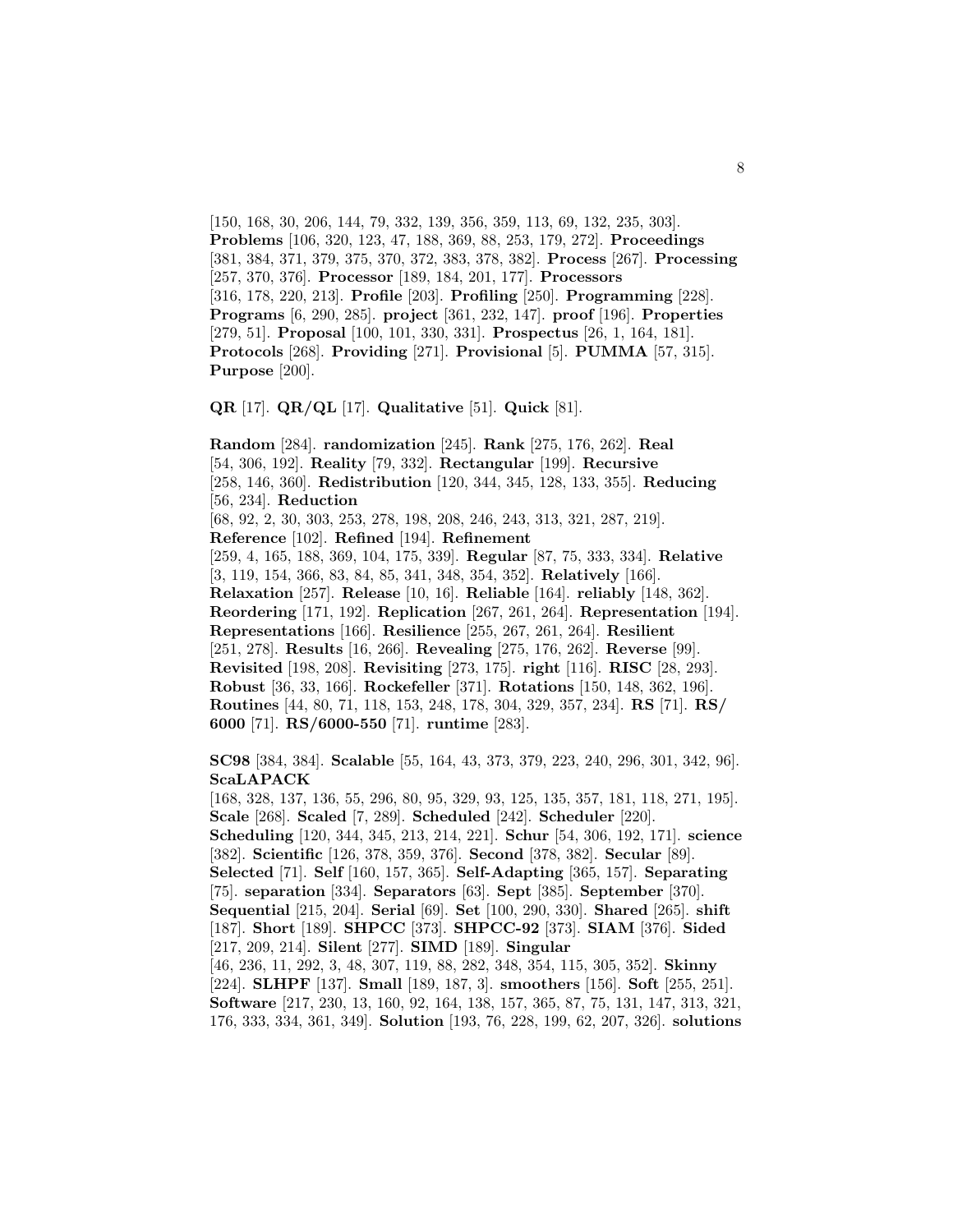**Solving** [75, 184, 89, 139, 356, 359, 113, 179, 334]. **Some** [200, 322, 115]. **space** [179]. **Sparse** [284, 180, 103, 124, 351, 353, 74, 318, 50, 77, 62, 127, 64, 325]. **Special** [200]. **Specification** [49]. **Specified** [38, 87, 333]. **Spectral** [91, 336]. **Squares** [193, 188, 369, 88, 113, 179, 207, 235, 272]. **Stability** [297, 22, 300, 53, 310, 27, 105, 340, 281]. **Stable** [186, 367]. **Stably** [89]. **Stage** [243]. **Standard** [171]. **State** [379]. **Storage** [135, 146, 360, 211]. **strength** [383]. **Structured** [130]. **Structures** [50]. **Studio** [269]. **Study** [217, 176]. **Style** [75, 161, 334]. **Subprograms** [100, 37, 311, 73, 330, 290]. **subroutine** [211]. **Subset** [167]. **Subspace** [354]. **Subspaces** [38, 25, 302]. **Suite** [9]. **SUMMA** [96, 342]. **Sunriver** [377]. **Supercomputing** [371, 381]. **Supernodal** [103, 124, 351, 353]. **Support** [249, 269]. **SVD** [4, 169, 170, 166]. **SVDs** [130]. **Swapping** [54, 306]. **Switzerland** [370]. **Sylvester** [75, 334]. **Symbolic** [263]. **Symmetric** [150, 168, 4, 86, 183, 182, 17, 253, 243, 172, 69, 132, 197, 260]. **Symposium** [380, 374, 375]. **System** [23, 308, 255, 251, 141, 265, 245, 28, 293]. **System/ 6000** [28, 293]. **Systems** [142, 143, 350, 76, 81, 125, 4, 62, 184, 175, 267, 221, 240, 210, 260, 326, 261, 264, 256, 216, 339]. **systolic** [276].

[245]. **Solver** [255, 141, 260]. **Solvers** [142, 143, 350, 23, 308, 225, 36, 281].

**Tall** [224]. **Task** [232, 97, 221]. **Technical** [109]. **techniques** [207, 245]. **Templates** [106, 320, 99]. **Terms** [279]. **Test** [123, 9, 290]. **Testing** [10, 182, 138, 149, 364]. **Theory** [13, 42, 87, 84, 85, 348, 354, 156, 312, 333]. **Third** [383]. **Tight** [163]. **Tile** [258, 222, 242, 229, 246, 243, 240]. **Tiled** [191, 190, 368, 260]. **Tiles** [214, 208]. **Time** [280, 234]. **TN** [378]. **Tolerance** [205, 252]. **Tolerant** [380, 90, 324]. **Tools** [6, 285, 378, 179]. **topology** [254]. **total** [235]. **Townsend** [378]. **Tracking** [232]. **Trading** [53, 310]. **Transformations** [284, 214]. **Transient** [278]. **Transpose** [65, 314]. **Tree** [194]. **Triangular** [36, 198]. **Tridiagonal** [92, 125, 45, 183, 17, 243, 172, 132, 197, 313, 321]. **tune** [234]. **Tuned** [131, 349]. **Tuning** [187, 108, 212]. **Twenty** [380]. **Twenty-fifth** [380]. **Two** [37, 311, 214, 209, 243]. **Two-Sided** [209, 214]. **Two-Stage** [243].

**Underdetermined** [23, 308]. **Unified** [268]. **Unitary** [72, 335, 83, 341]. **Units** [257]. **Universal** [57, 315, 96, 342]. **Unix** [10, 81]. **Unsymmetric** [79, 332]. **Upper** [68, 219]. **Upper-Hessenberg** [68]. **USA** [384, 378, 376]. **Use** [108]. **User** [98, 94]. **Using** [207, 284, 261, 264, 180, 21, 174, 184, 197, 166, 245, 111, 258, 253, 214, 208, 246, 243, 12, 202].

**V** [98, 102]. **v1.1** [94]. **VA** [376]. **Value** [46, 236, 11, 292, 119, 88, 282, 348, 115, 305, 352]. **Values** [3, 48, 307]. **VAPP** [370]. **Variants** [19, 279, 173, 78]. **Variations** [84, 85, 348, 354]. **Vector** [189, 370, 316, 202]. **Version** [114, 158, 140, 262]. **Versions** [10]. **via** [59, 317, 254]. **Virginia** [373, 374]. **Visual** [269]. **vs** [280].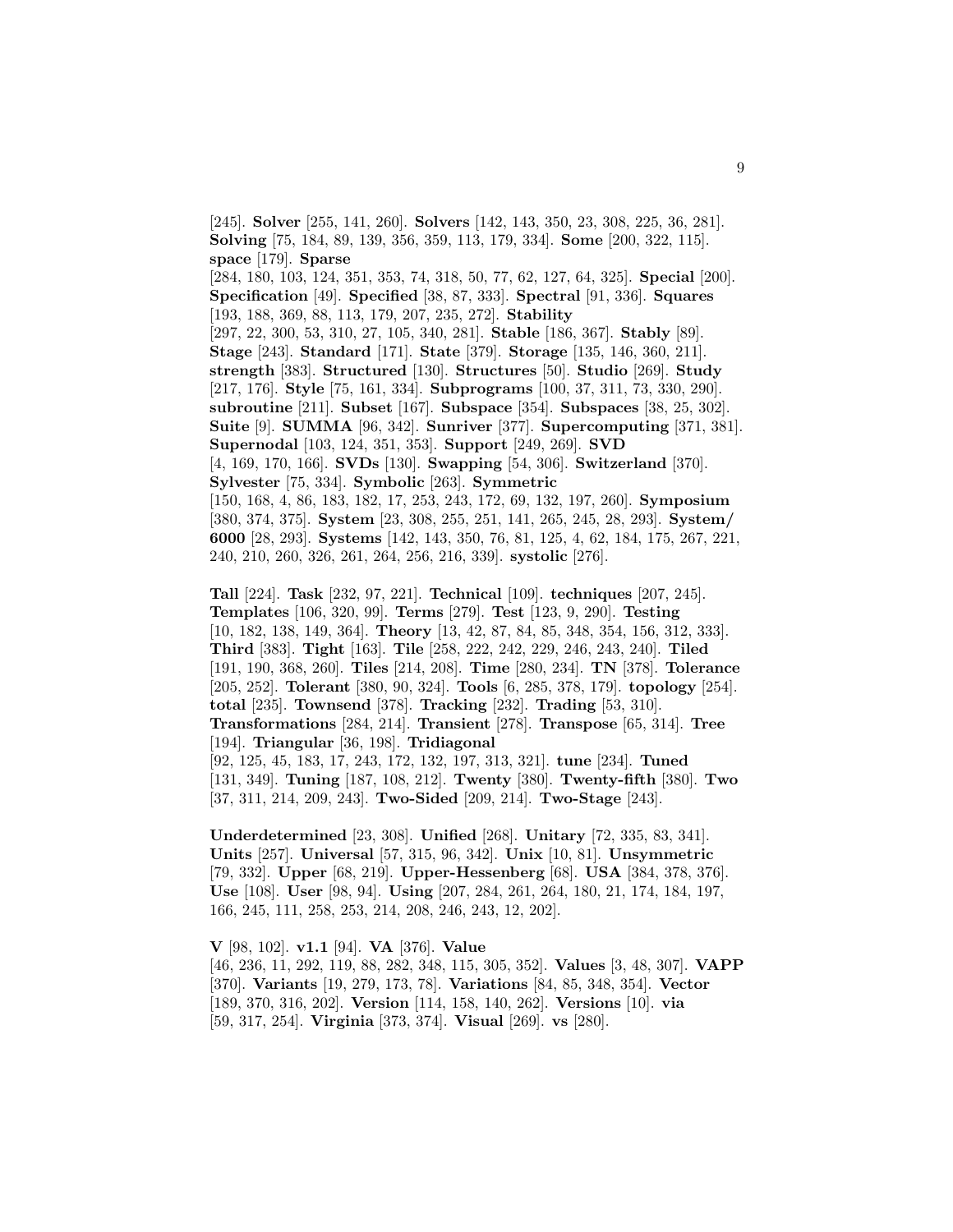**weighted** [145]. **while** [180]. **Williamsburg** [373]. **Windsor** [375]. **Within** [291, 232, 271]. **Workshop** [34, 378, 109, 383, 382].

#### **xHSEQR** [187].

**York** [371].

**Zurich** [370].

## **References**

#### **Demmel:1987:PDL**

[1] J. Demmel, J. Dongarra, J. Du Croz, A. Greenbaum, S. Hammarling, and D. Sorensen. Prospectus for the development of a linear algebra library for high-performance computers. LAPACK Working Note 01, Mathematics and Computer Science Division, Argonne National Laboratory, 9700 South Cass Avenue, Argonne, IL 60439-4801, USA, September 1987. URL http://www.netlib.org/lapack/lawns/lawn01.ps; http://www.netlib.org/lapack/lawnspdf/lawn01.pdf. ANL, MCS-TM-97, September 1987.

## **Dongarra:1987:BRM**

[2] J. Dongarra, S. Hammarling, and D. Sorensen. Block reduction of matrices to condensed forms for eigenvalue computations. LAPACK Working Note 02, Mathematics and Computer Science Division, Argonne National Laboratory, 9700 South Cass Avenue, Argonne, IL 60439-4801, USA, September 1987. URL http://www.netlib.org/lapack/lawns/lawn02. ps; http://www.netlib.org/lapack/lawnspdf/lawn02.pdf. ANL, MCS-TM-99, September 1987. Published in [287].

#### **Demmel:1988:CSS**

[3] J. Demmel and W. Kahan. Computing small singular values of bidiagonal matrices with guaranteed high relative accuracy. LAPACK Working Note 03, Mathematics and Computer Science Division, Argonne National Laboratory, 9700 South Cass Avenue, Argonne, IL 60439-4801, USA, February 1988. URL http://www.netlib.org/lapack/lawns/lawn03. ps; http://www.netlib.org/lapack/lawnspdf/lawn03.pdf. ANL, MCS-TM-110, February 1988.

#### **Demmel:1988:GDS**

[4] J. Demmel, J. Du Croz, S. Hammarling, and D. Sorensen. Guidelines for the design of symmetric eigenroutines, SVD, and iterative refinement and condition estimation for linear systems. LAPACK Working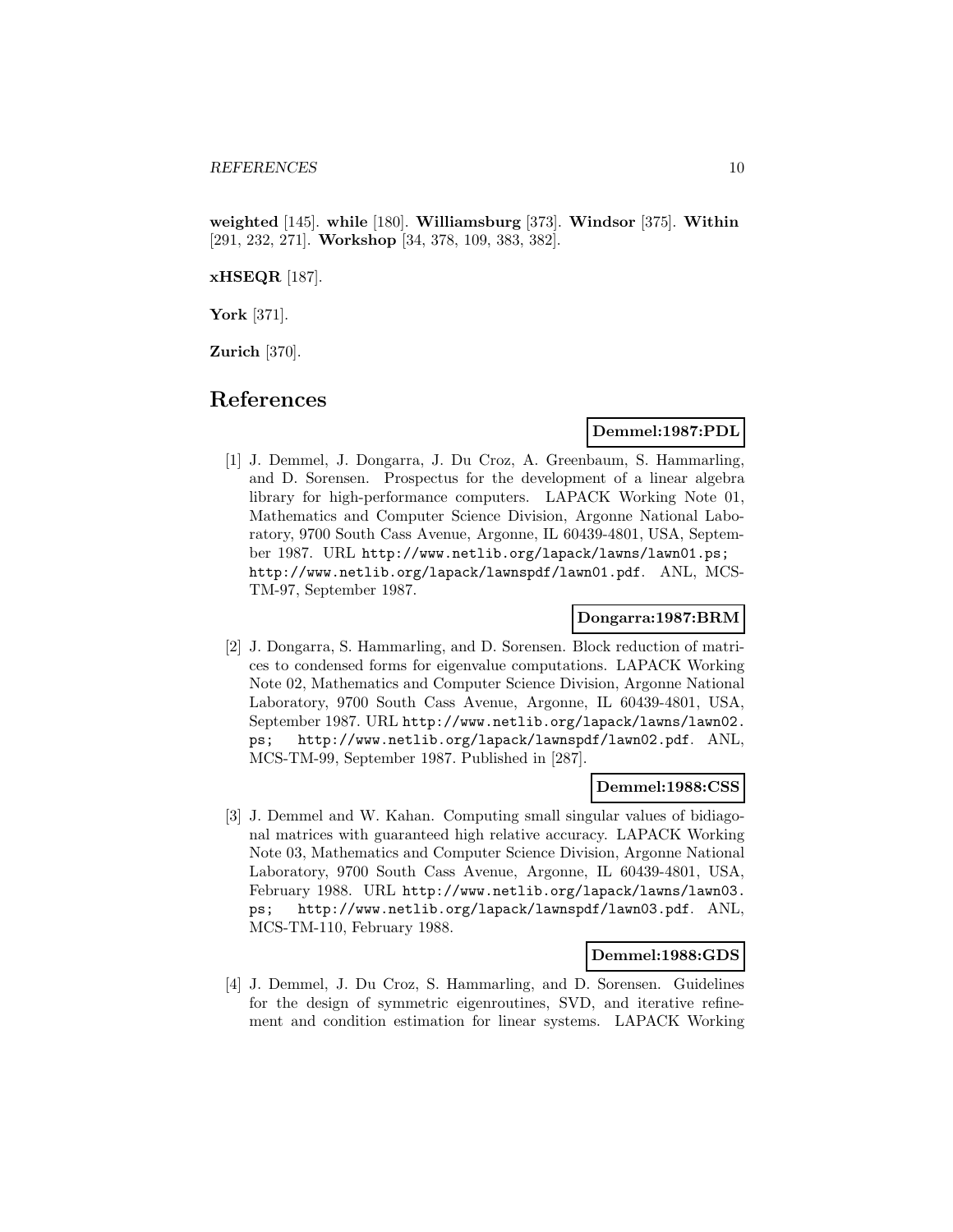Note 04, Mathematics and Computer Science Division, Argonne National Laboratory, 9700 South Cass Avenue, Argonne, IL 60439-4801, USA, March 1988. URL http://www.netlib.org/lapack/lawns/lawn04.ps; http://www.netlib.org/lapack/lawnspdf/lawn04.pdf. ANL, MCS-TM-111, March 1988.

## **Bischof:1988:PC**

[5] C. Bischof, J. Demmel, J. Dongarra, J. Du Croz, A. Greenbaum, S. Hammarling, and D. Sorensen. Provisional contents. LAPACK Working Note 05, Mathematics and Computer Science Division, Argonne National Laboratory, 9700 South Cass Avenue, Argonne, IL 60439-4801, USA, September 1988. URL http://www.netlib.org/lapack/lawns/lawn05. ps; http://www.netlib.org/lapack/lawnspdf/lawn05.pdf. ANL, MCS-TM-38, September 1988.

## **Brewer:1988:TAAa**

[6] O. Brewer, J. Dongarra, and D. Sorensen. Tools to aid in the analysis of memory access patterns for FORTRAN programs. LAPACK Working Note 06, Mathematics and Computer Science Division, Argonne National Laboratory, 9700 South Cass Avenue, Argonne, IL 60439-4801, USA, June 1988. URL http://www.netlib.org/lapack/lawns/lawn06.ps; http://www.netlib.org/lapack/lawnspdf/lawn06.pdf. ANL, MCS-TM-120, June 1988. Published in [285].

## **Barlow:1988:CAE**

[7] J. Barlow and J. Demmel. Computing accurate eigensystems of scaled diagonally dominant matrices. LAPACK Working Note 07, Mathematics and Computer Science Division, Argonne National Laboratory, 9700 South Cass Avenue, Argonne, IL 60439-4801, USA, December 1988. URL http://www.netlib.org/lapack/lawns/lawn07.ps; http://www.netlib.org/lapack/lawnspdf/lawn07.pdf. ANL, MCS-TM-126, December 1988. Published in [289].

## **Bai:1989:BIHa**

[8] Z. Bai and J. Demmel. On a block implementation of Hessenberg multishift QR iteration. LAPACK Working Note 08, Mathematics and Computer Science Division, Argonne National Laboratory, 9700 South Cass Avenue, Argonne, IL 60439-4801, USA, January 1989. URL http://www.netlib.org/lapack/lawns/lawn08.ps; http://www.netlib.org/lapack/lawnspdf/lawn08.pdf. ANL, MCS-TM-127, January 1989. Published in [286].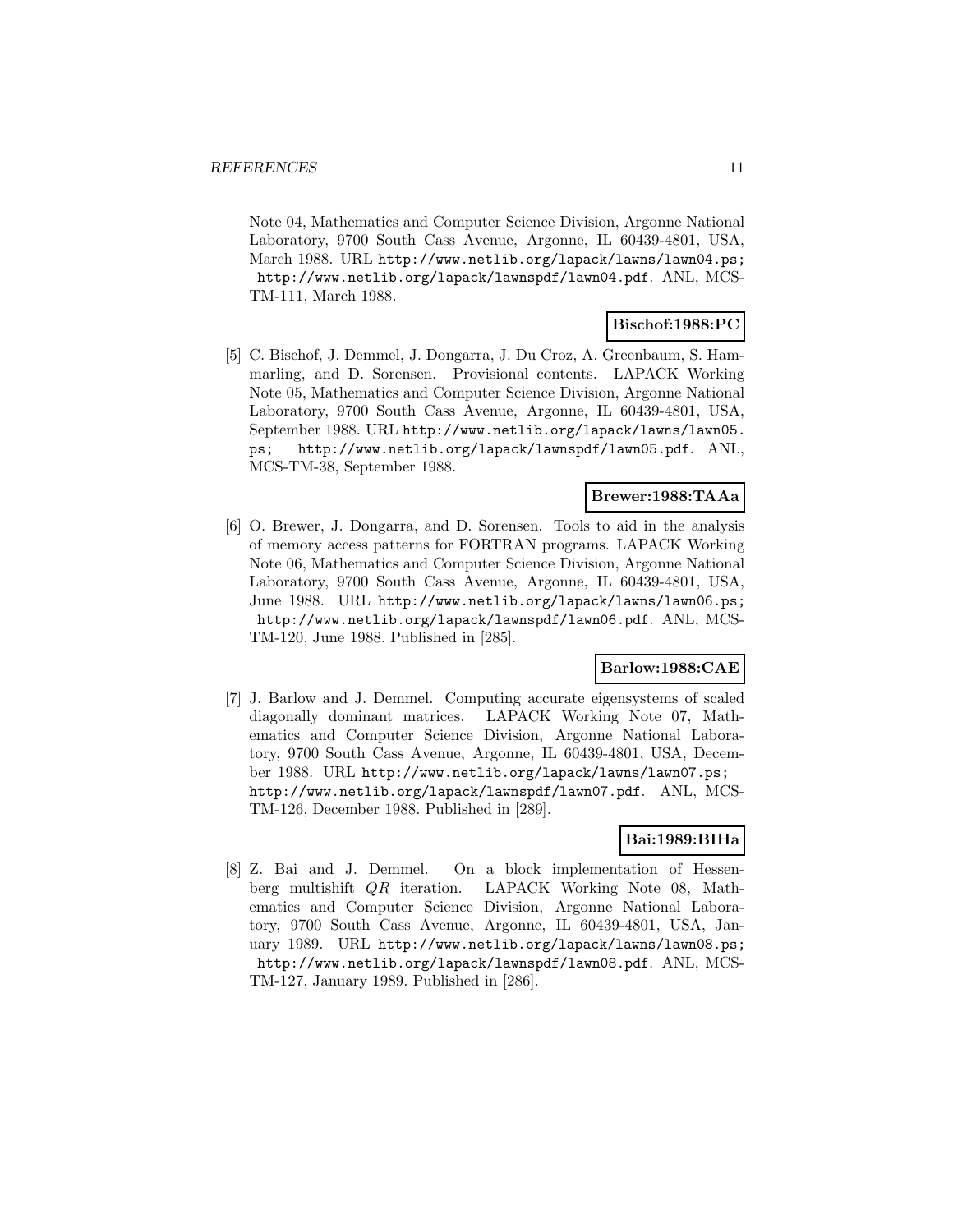#### **Demmel:1989:TMG**

[9] J. Demmel and A. McKenney. A test matrix generation suite. LAPACK Working Note 09, Mathematics and Computer Science Division, Argonne National Laboratory, 9700 South Cass Avenue, Argonne, IL 60439- 4801, USA, March 1989. URL http://www.netlib.org/lapack/lawns/ lawn09.ps; http://www.netlib.org/lapack/lawnspdf/lawn09.pdf. ANL, MCS-P69-0389, March 1989.

#### **Anderson:1989:ITI**

[10] E. Anderson and J. Dongarra. Installing and testing the initial release of LAPACK — Unix and non-Unix versions. LAPACK Working Note 10, Mathematics and Computer Science Division, Argonne National Laboratory, 9700 South Cass Avenue, Argonne, IL 60439-4801, USA, May 1989. URL http://www.netlib.org/lapack/lawns/lawn10.ps; http://www.netlib.org/lapack/lawnspdf/lawn10.pdf. ANL, MCS-TM-130, May 1989.

## **Deift:1989:BSV**

[11] P. Deift, J. Demmel, L.-C. Li, and C. Tomei. The bidiagonal singular value decomposition and Hamiltonian mechanics. LAPACK Working Note 11, Mathematics and Computer Science Division, Argonne National Laboratory, 9700 South Cass Avenue, Argonne, IL 60439-4801, USA, August 1989. URL http://www.netlib.org/lapack/lawns/lawn11.ps; http://www.netlib.org/lapack/lawnspdf/lawn11.pdf. ANL, MCS-TM-133, August 1989. Published in [292].

## **Mayes:1989:BCF**

[12] P. Mayes and G. Radicati. Banded Cholesky factorization using level 3 BLAS. LAPACK Working Note 12, Mathematics and Computer Science Division, Argonne National Laboratory, 9700 South Cass Avenue, Argonne, IL 60439-4801, USA, August 1989. URL http:/ /www.netlib.org/lapack/lawns/lawn12.ps; http://www.netlib. org/lapack/lawnspdf/lawn12.pdf. ANL, MCS-TM-134, August 1989.

## **Bai:1989:CNE**

[13] Z. Bai, J. Demmel, and A. McKenney. On the conditioning of the nonsymmetric eigenproblem: Theory and software. LAPACK Working Note 13, Department of Computer Science, University of Tennessee, Knoxville, Knoxville, TN 37996, USA, October 1989. URL http:/ /www.netlib.org/lapack/lawns/lawn13.ps; http://www.netlib. org/lapack/lawnspdf/lawn13.pdf. UT-CS-89-86, October 1989.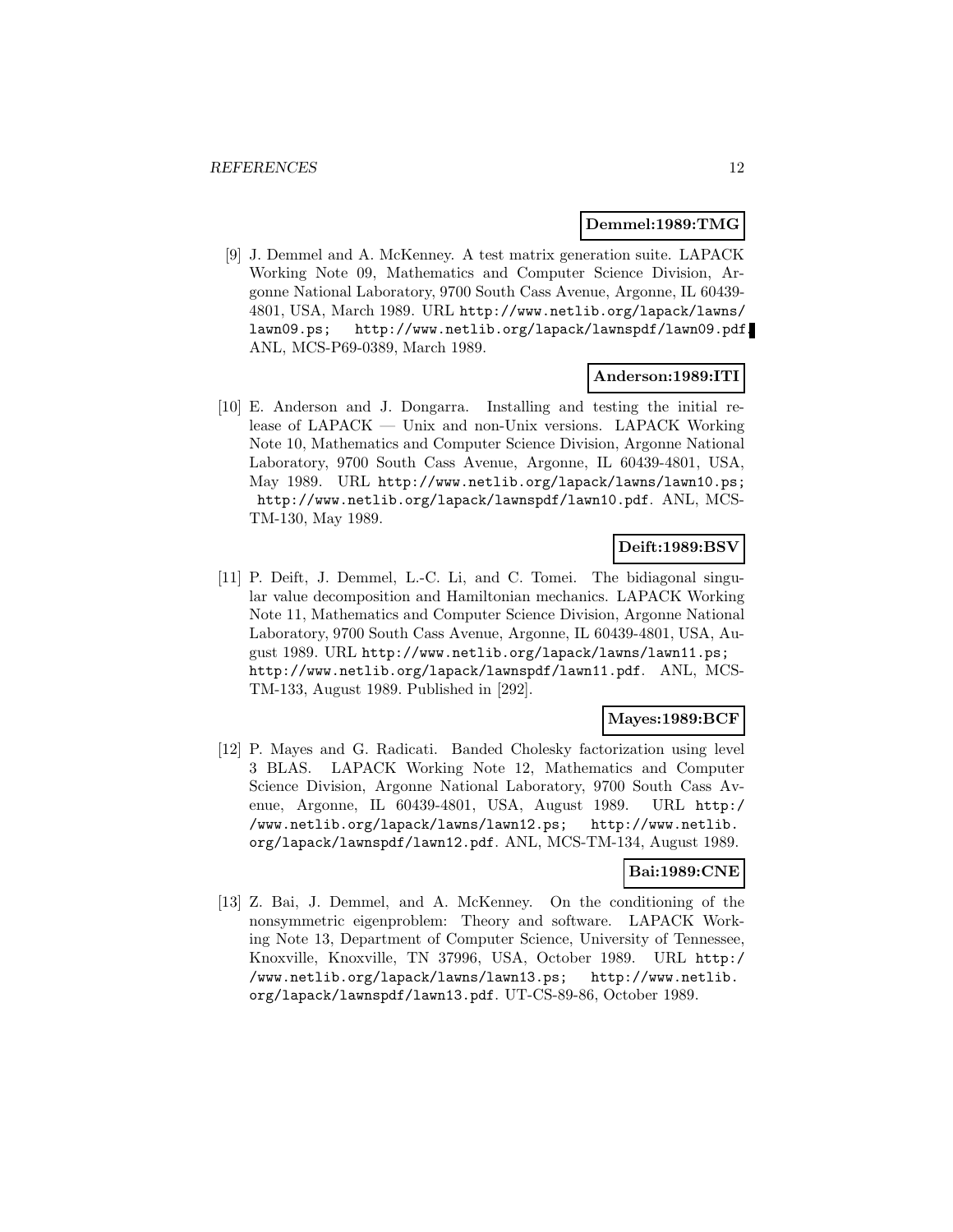#### **Demmel:1989:FPE**

[14] J. Demmel. On floating point errors in Cholesky. LAPACK Working Note 14, Department of Computer Science, University of Tennessee, Knoxville, Knoxville, TN 37996, USA, October 1989. URL http:/ /www.netlib.org/lapack/lawns/lawn14.ps; http://www.netlib. org/lapack/lawnspdf/lawn14.pdf. UT-CS-89-87, October 1989.

## **Demmel:1989:JMM**

[15] J. Demmel and K. Veselic. Jacobi's method is more accurate than QR. LAPACK Working Note 15, Department of Computer Science, University of Tennessee, Knoxville, Knoxville, TN 37996, USA, October 1989. URL http://www.netlib.org/lapack/lawns/lawn15.ps; http://www.netlib.org/lapack/lawnspdf/lawn15.pdf. UT-CS-89-88, October 1989. Published in [299].

## **Anderson:1989:RIR**

[16] E. Anderson and J. Dongarra. Results from the initial release of LA-PACK. LAPACK Working Note 16, Department of Computer Science, University of Tennessee, Knoxville, Knoxville, TN 37996, USA, November 1989. URL http://www.netlib.org/lapack/lawns/lawn16.ps; http://www.netlib.org/lapack/lawnspdf/lawn16.pdf. UT-CS-89-89, November 1989. (Replaced by LAWN 41 or 81!!).

#### **Greenbaum:1989:EQQ**

[17] A. Greenbaum and J. Dongarra. Experiments with QR/QL methods for the symmetric tridiagonal eigenproblem. LAPACK Working Note 17, Department of Computer Science, University of Tennessee, Knoxville, Knoxville, TN 37996, USA, November 1989. URL http:/ /www.netlib.org/lapack/lawns/lawn17.ps; http://www.netlib. org/lapack/lawnspdf/lawn17.pdf. UT-CS-89-92, November 1989.

#### **Anderson:1990:IGL**

[18] E. Anderson and J. Dongarra. Implementation guide for LAPACK. LAPACK Working Note 18, Department of Computer Science, University of Tennessee, Knoxville, Knoxville, TN 37996, USA, April 1990. URL http://www.netlib.org/lapack/lawns/lawn18.ps; http:// www.netlib.org/lapack/lawnspdf/lawn18.pdf. UT-CS-90-101, April 1990.

#### **Anderson:1990:EBA**

[19] E. Anderson and J. Dongarra. Evaluating block algorithm variants in LAPACK. LAPACK Working Note 19, Department of Computer Science, University of Tennessee, Knoxville, Knoxville, TN 37996, USA,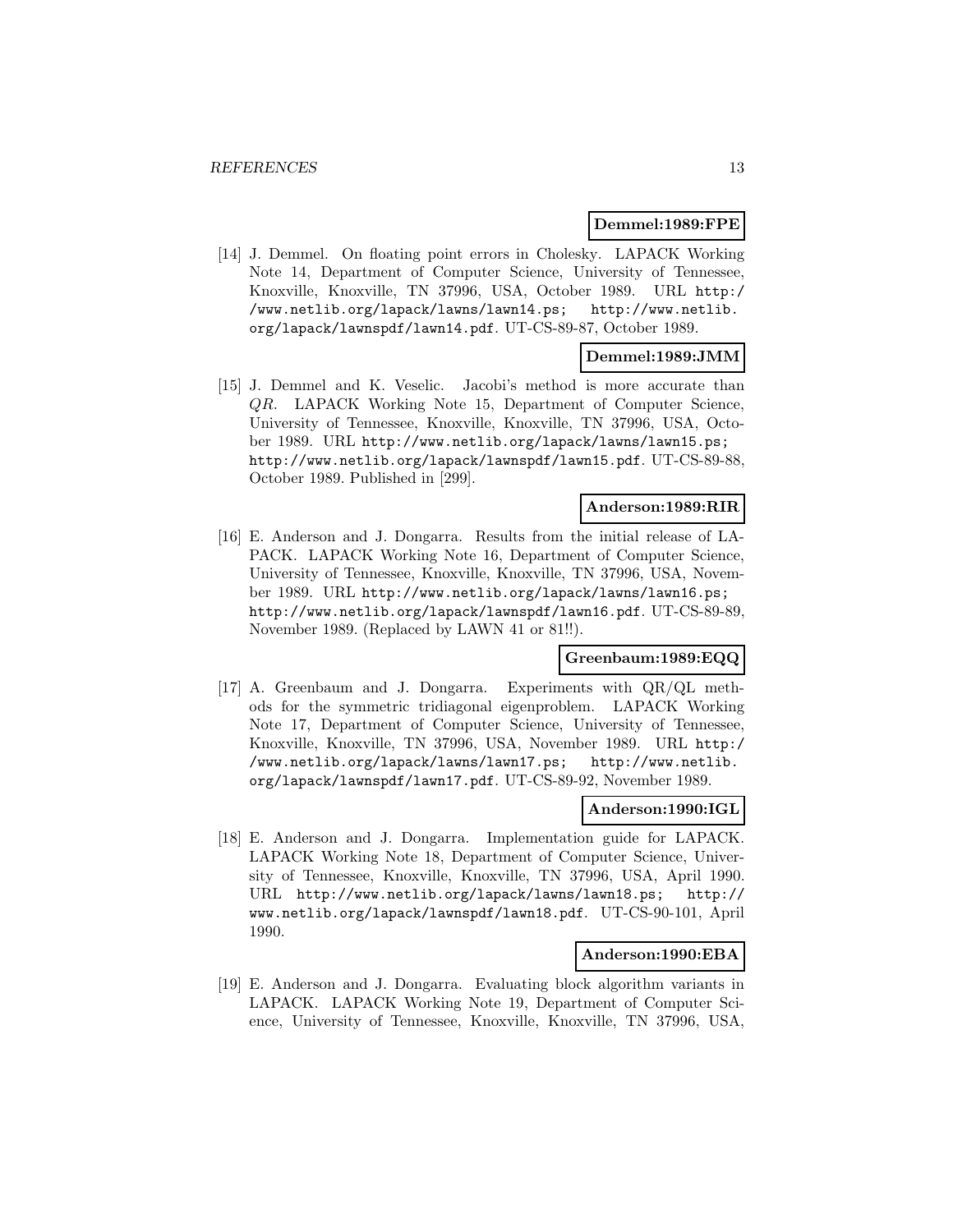April 1990. URL http://www.netlib.org/lapack/lawns/lawn19.ps; http://www.netlib.org/lapack/lawnspdf/lawn19.pdf. UT-CS-90- 103, April 1990.

### **Anderson:1990:LPLa**

[20] E. Anderson, Z. Bai, C. Bischof, J. Demmel, J. Dongarra, J. Du Croz, A. Greenbaum, S. Hammarling, A. McKenney, and D. Sorensen. LA-PACK: A portable linear algebra library for high-performance computers. LAPACK Working Note 20, Department of Computer Science, University of Tennessee, Knoxville, Knoxville, TN 37996, USA, May 1990. URL http://www.netlib.org/lapack/lawns/lawn20.ps; http://www.netlib.org/lapack/lawnspdf/lawn20.pdf. UT-CS-90- 105, May 1990. Published in [288].

## **Croz:1990:FBM**

[21] Jeremy Du Croz, Peter Mayes, and Giuseppe Radicati. Factorizations of band matrices using level 3 BLAS. LAPACK Working Note 21, Department of Computer Science, University of Tennessee, Knoxville, Knoxville, TN 37996, USA, July 1990. URL http:/ /www.netlib.org/lapack/lawns/lawn21.ps; http://www.netlib. org/lapack/lawnspdf/lawn21.pdf. UT, CS-90-109, July 1990.

#### **Demmel:1990:SBA**

[22] J. Demmel and N. Higham. Stability of block algorithms with fast level 3 BLAS. LAPACK Working Note 22, Department of Computer Science, University of Tennessee, Knoxville, Knoxville, TN 37996, USA, July 1990. URL http://www.netlib.org/lapack/lawns/lawn22.ps; http://www.netlib.org/lapack/lawnspdf/lawn22.pdf. UT-CS-90- 110, July 1990. Published in [300].

#### **Demmel:1990:IEB**

[23] J. Demmel and N. Higham. Improved error bounds for underdetermined system solvers. LAPACK Working Note 23, Department of Computer Science, University of Tennessee, Knoxville, Knoxville, TN 37996, USA, August 1990. URL http://www.netlib.org/lapack/lawns/lawn23.ps; http://www.netlib.org/lapack/lawnspdf/lawn23.pdf. UT-CS-90- 113, August 1990. Published in [308].

#### **Dongarra:1990:LBF**

[24] J. Dongarra and S. Ostrouchov. LAPACK block factorization algorithms on the Intel iPSC/860. LAPACK Working Note 24, Department of Computer Science, University of Tennessee, Knoxville, Knoxville, TN 37996,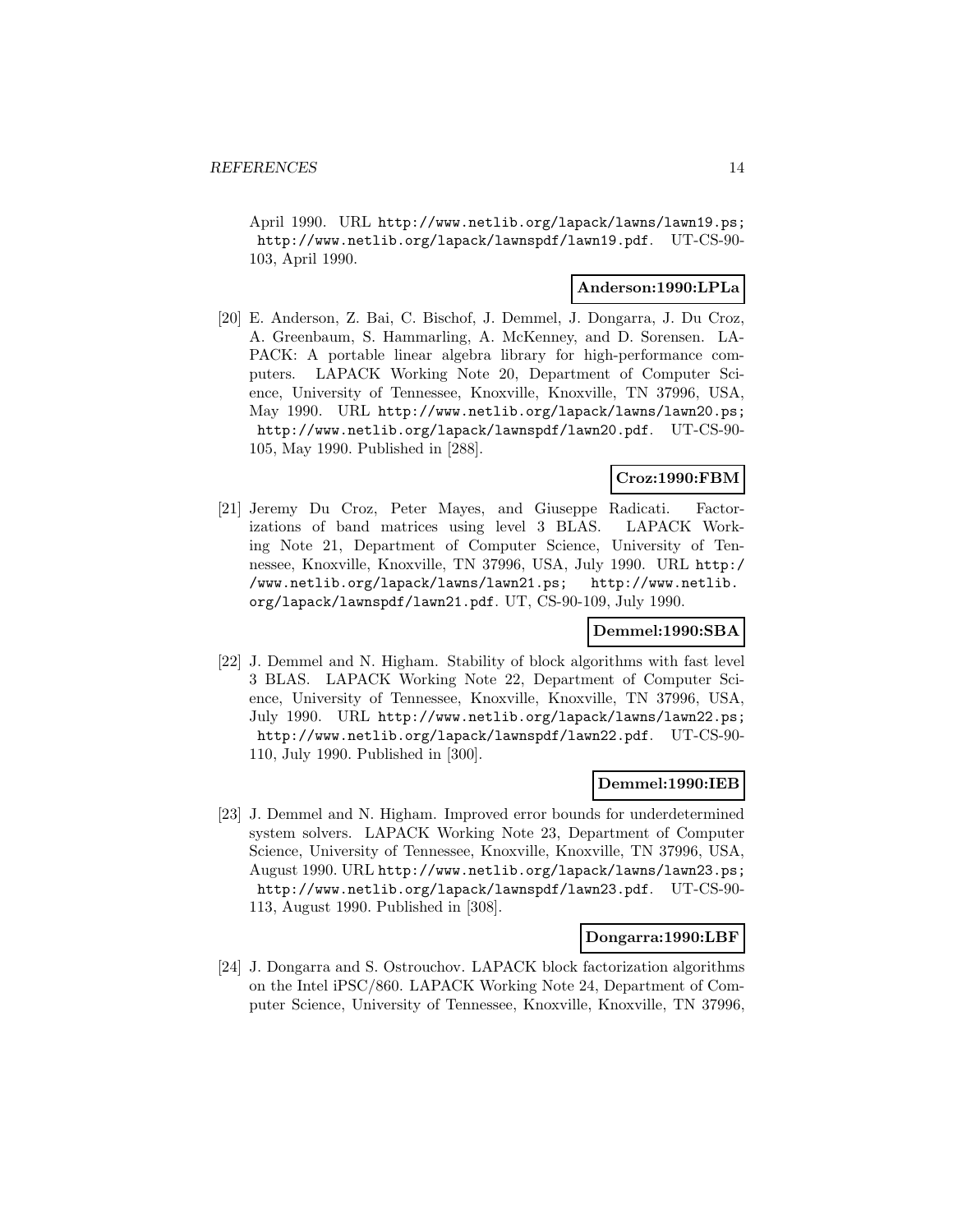USA, October 1990. URL http://www.netlib.org/lapack/lawns/ lawn24.ps; http://www.netlib.org/lapack/lawnspdf/lawn24.pdf. UT-CS-90-115, October, 1990.

### **Dongarra:1990:NCC**

[25] J. Dongarra, S. Hammarling, and J. Wilkinson. Numerical considerations in computing invariant subspaces. LAPACK Working Note 25, Department of Computer Science, University of Tennessee, Knoxville, Knoxville, TN 37996, USA, October 1990. URL http:/ /www.netlib.org/lapack/lawns/lawn25.ps; http://www.netlib. org/lapack/lawnspdf/lawn25.pdf. UT-CS-90-117, October, 1990. Published in [302].

## **Anderson:1990:PEL**

[26] E. Anderson, C. Bischof, J. Demmel, J. Dongarra, J. Du Croz, S. Hammarling, and W. Kahan. Prospectus for an extension to LAPACK: A portable linear algebra library for high-performance computers. LA-PACK Working Note 26, Department of Computer Science, University of Tennessee, Knoxville, Knoxville, TN 37996, USA, November 1990. 10 pp. URL http://www.netlib.org/lapack/lawns/lawn26.ps; http://www.netlib.org/lapack/lawnspdf/lawn26.pdf. UT-CS-90- 118, November 1990.

#### **DuCroz:1990:SMM**

[27] J. Du Croz and N. Higham. Stability of methods for matrix inversion. LAPACK Working Note 27, Department of Computer Science, University of Tennessee, Knoxville, Knoxville, TN 37996, USA, October 1990. URL http://www.netlib.org/lapack/lawns/lawn27.ps; http://www.netlib.org/lapack/lawnspdf/lawn27.pdf. UT-CS-90- 119, October, 1990. Published in [297].

### **Dongarra:1990:IRS**

[28] J. Dongarra, P. Mayes, and G. Radicati. The IBM RISC System/6000 and linear algebra operations. LAPACK Working Note 28, Department of Computer Science, University of Tennessee, Knoxville, Knoxville, TN 37996, USA, December 1990. URL http://www.netlib.org/lapack/ lawns/lawn28.ps; http://www.netlib.org/lapack/lawnspdf/lawn28. pdf. UT-CS-90-122, December 1990. Published in [293].

#### **vandeGeijn:1991:GCO**

[29] R. van de Geijn. On global combine operations. LAPACK Working Note 29, Department of Computer Science, University of Tennessee, Knoxville, Knoxville, TN 37996, USA, April 1991. URL http:/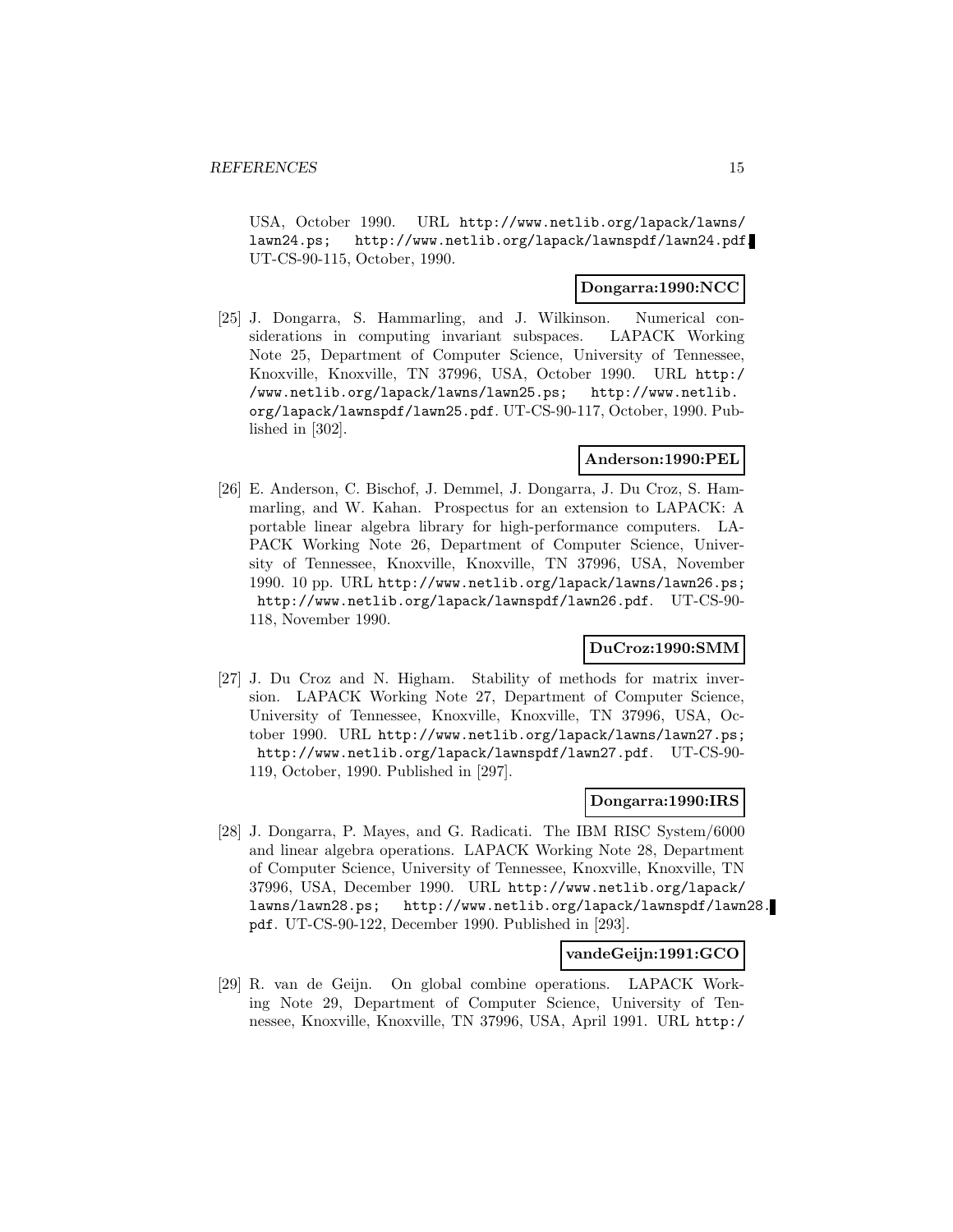/www.netlib.org/lapack/lawns/lawn29.ps; http://www.netlib. org/lapack/lawnspdf/lawn29.pdf. UT-CS-91-129, April 1991. Published in [319].

### **Dongarra:1991:RCF**

[30] J. Dongarra and R. van de Geijn. Reduction to condensed form for the eigenvalue problem on distributed memory architectures. LAPACK Working Note 30, Department of Computer Science, University of Tennessee, Knoxville, Knoxville, TN 37996, USA, April 1991. URL http:/ /www.netlib.org/lapack/lawns/lawn30.ps; http://www.netlib. org/lapack/lawnspdf/lawn30.pdf. UT-CS-91-130, April 1991. Published in [303].

### **Anderson:1991:GQF**

[31] E. Anderson, Z. Bai, and J. Dongarra. Generalized QR factorization and its applications. LAPACK Working Note 31, Department of Computer Science, University of Tennessee, Knoxville, Knoxville, TN 37996, USA, April 1991. URL http://www.netlib.org/lapack/lawns/lawn31.ps; http://www.netlib.org/lapack/lawnspdf/lawn31.pdf. UT-CS-91- 131, April 1991. Published in [294].

## **Bischof:1991:GIC**

[32] C. Bischof and P. T. P. Tang. Generalized incremental condition estimation. LAPACK Working Note 32, Department of Computer Science, University of Tennessee, Knoxville, Knoxville, TN 37996, USA, May 1991. URL http://www.netlib.org/lapack/lawns/lawn32.ps; http://www.netlib.org/lapack/lawnspdf/lawn32.pdf. UT-CS-91- 132, May 1991. Published in [295].

#### **Bischof:1991:RIC**

[33] C. Bischof and P. T. P. Tang. Robust incremental condition estimation. LAPACK Working Note 33, Department of Computer Science, University of Tennessee, Knoxville, Knoxville, TN 37996, USA, May 1991. URL http://www.netlib.org/lapack/lawns/lawn33.ps; http://www.netlib.org/lapack/lawnspdf/lawn33.pdf. UT-CS-91- 133, May 1991.

#### **Dongarra:1991:WB**

[34] J. J. Dongarra. Workshop on the BLACS. LAPACK Working Note 34, Department of Computer Science, University of Tennessee, Knoxville, Knoxville, TN 37996, USA, May 1991. URL http:/ /www.netlib.org/lapack/lawns/lawn34.ps; http://www.netlib. org/lapack/lawnspdf/lawn34.pdf. UT-CS-91-134, May 1991.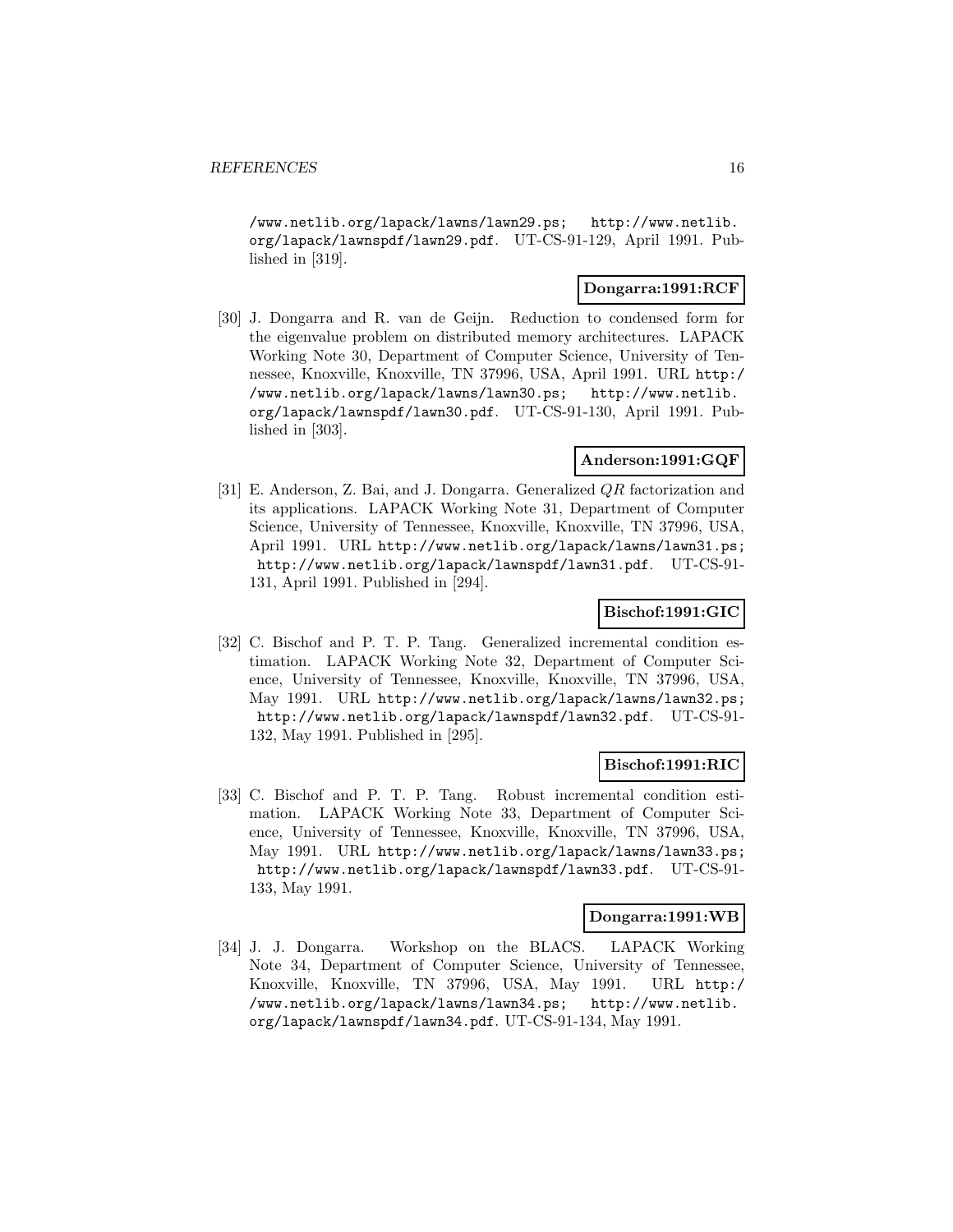#### **Anderson:1991:IGL**

[35] E. Anderson, J. Dongarra, and S. Ostrouchov. Implementation guide for LAPACK. LAPACK Working Note 35, Department of Computer Science, University of Tennessee, Knoxville, Knoxville, TN 37996, USA, August 1991. URL http://www.netlib.org/lapack/lawns/lawn35.ps; http://www.netlib.org/lapack/lawnspdf/lawn35.pdf. UT-CS-91- 138, August 1991.

#### **Anderson:1991:RTS**

[36] E. Anderson. Robust triangular solvers. LAPACK Working Note 36, Department of Computer Science, University of Tennessee, Knoxville, Knoxville, TN 37996, USA, August 1991. URL http://www.netlib.org/ lapack/lawns/lawn36.ps; http://www.netlib.org/lapack/lawnspdf/ lawn36.pdf. UT-CS-91-142, August, 1991.

## **Dongarra:1991:TDB**

[37] Jack J. Dongarra and Robert A. van de Geijn. Two dimensional basic linear algebra communication subprograms. LAPACK Working Note 37, Department of Computer Science, University of Tennessee, Knoxville, Knoxville, TN 37996, USA, October 1991. URL http:/ /www.netlib.org/lapack/lawns/lawn37.ps; http://www.netlib. org/lapack/lawnspdf/lawn37.pdf. UT-CS-91-138, October, 1991. Published in [311].

## **Bai:1991:DAC**

[38] Zhaojun Bai and James W. Demmel. On a direct algorithm for computing invariant subspaces with specified eigenvalues. LAPACK Working Note 38, Department of Computer Science, University of Tennessee, Knoxville, Knoxville, TN 37996, USA, November 1991. URL http:/ /www.netlib.org/lapack/lawns/lawn38.ps; http://www.netlib. org/lapack/lawnspdf/lawn38.pdf. UT-CS-91-139, November, 1991.

#### **Demmel:1991:DPH**

[39] James Demmel, Jack Dongarra, and W. Kahan. On designing portable high performance numerical libraries. LAPACK Working Note 39, Department of Computer Science, University of Tennessee, Knoxville, Knoxville, TN 37996, USA, July 1991. URL http:/ /www.netlib.org/lapack/lawns/lawn39.ps; http://www.netlib. org/lapack/lawnspdf/lawn39.pdf. UT-CS-91-141, July, 1991. Published in [298].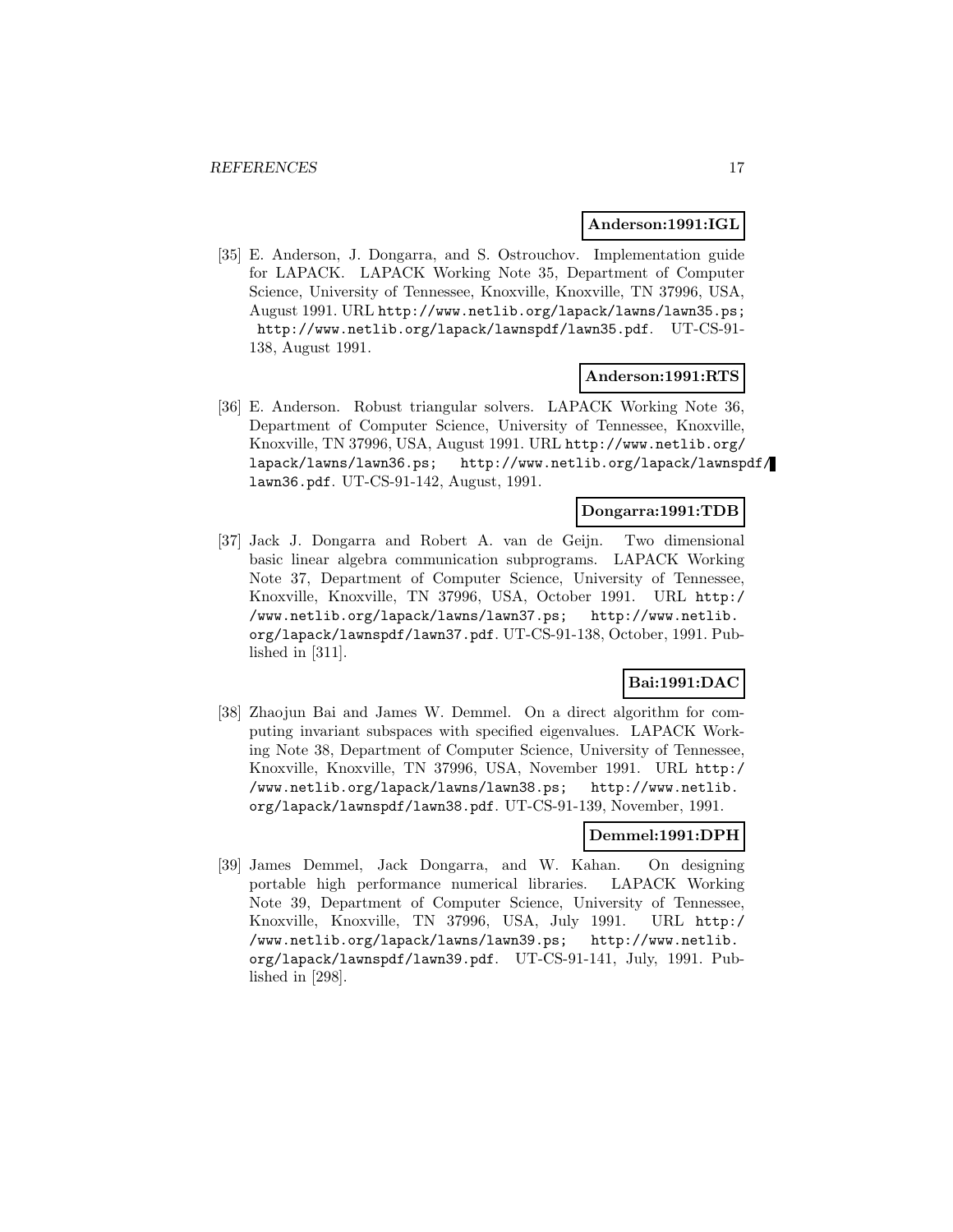#### **Demmel:1992:BLF**

[40] James Demmel, Nick Higham, and Rob Schreiber. Block LU factorization. LAPACK Working Note 40, Department of Computer Science, University of Tennessee, Knoxville, Knoxville, TN 37996, USA, February 1992. URL http://www.netlib.org/lapack/lawns/lawn40.ps; http://www.netlib.org/lapack/lawnspdf/lawn40.pdf. UT-CS-92- 149, February 1992.

## **Blackford:1992:IGL**

[41] Susan Blackford and Jack Dongarra. Installation guide for LA-PACK. LAPACK Working Note 41, Department of Computer Science, University of Tennessee, Knoxville, Knoxville, TN 37996, USA, March 1992. URL http://www.netlib.org/lapack/lawns/lawn41.ps; http://www.netlib.org/lapack/lawnspdf/lawn41.pdf. UT-CS-92- 151, March, 1992.

## **Higham:1992:PTB**

[42] Nick Higham. Perturbation theory and backward error for  $AX$  −  $XB = C$ . LAPACK Working Note 42, Department of Computer Science, University of Tennessee, Knoxville, Knoxville, TN 37996, USA, April 1992. URL http://www.netlib.org/lapack/lawns/lawn42.ps; http://www.netlib.org/lapack/lawnspdf/lawn42.pdf. UT-CS-92- 153, April, 1992. Published in [312].

## **Dongarra:1992:LSD**

[43] Jack Dongarra, Robert van de Geijn, and David Walker. A look at scalable dense linear algebra libraries. LAPACK Working Note 43, Department of Computer Science, University of Tennessee, Knoxville, Knoxville, TN 37996, USA, April 1992. URL http:/ /www.netlib.org/lapack/lawns/lawn43.ps; http://www.netlib. org/lapack/lawnspdf/lawn43.pdf. UT-CS-92-155, April, 1992. Published in [301].

## **Anderson:1992:PLP**

[44] Edward Anderson and Jack Dongarra. Performance of LAPACK: A portable library of numerical linear algebra routines. LAPACK Working Note 44, Department of Computer Science, University of Tennessee, Knoxville, Knoxville, TN 37996, USA, May 1992. URL http:/ /www.netlib.org/lapack/lawns/lawn44.ps; http://www.netlib. org/lapack/lawnspdf/lawn44.pdf. UT-CS-92-156, May 1992. Published in [304].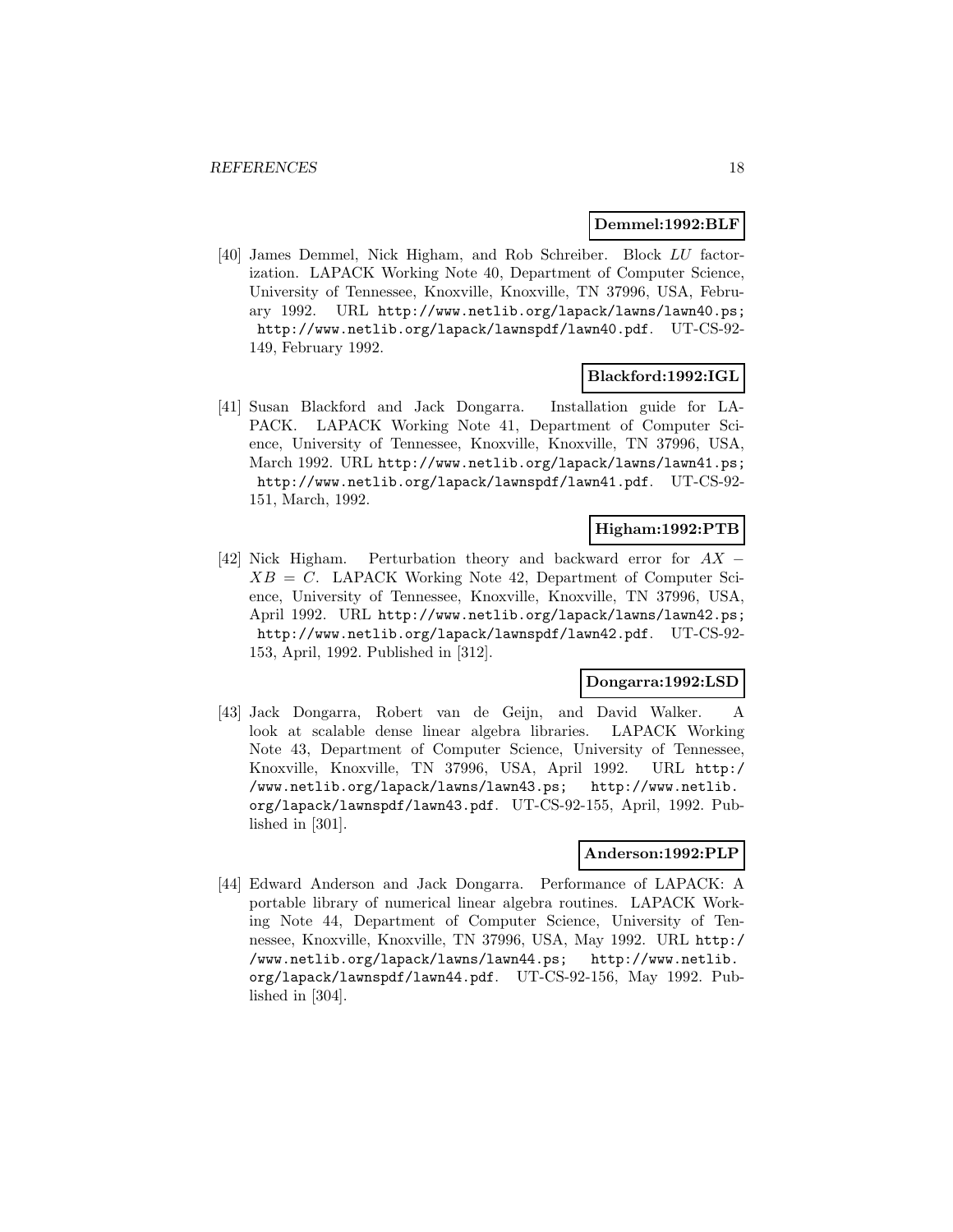#### **Demmel:1992:III**

[45] J. Demmel. The inherent inaccuracy of implicit tridiagonal  $QR$ . LA-PACK Working Note 45, Department of Computer Science, University of Tennessee, Knoxville, Knoxville, TN 37996, USA, May 1992. URL http:/ /www.netlib.org/lapack/lawns/lawn45.ps; http://www.netlib. org/lapack/lawnspdf/lawn45.pdf. UT-CS-92-162, May 1992.

## **Bai:1992:CGS**

[46] Z. Bai and J. Demmel. Computing the generalized singular value decomposition. LAPACK Working Note 46, Department of Computer Science, University of Tennessee, Knoxville, Knoxville, TN 37996, USA, May 1992. URL http://www.netlib.org/lapack/lawns/lawn46.ps; http://www.netlib.org/lapack/lawnspdf/lawn46.pdf. UT-CS-92- 163, May 1992. Published in [305].

## **Demmel:1992:OPN**

[47] J. Demmel. Open problems in numerical linear algebra. LAPACK Working Note 47, Department of Computer Science, University of Tennessee, Knoxville, Knoxville, TN 37996, USA, May 1992. URL http:/ /www.netlib.org/lapack/lawns/lawn47.ps; http://www.netlib. org/lapack/lawnspdf/lawn47.pdf. UT-CS-92-164, May 1992.

#### **Demmel:1992:CAS**

[48] J. Demmel and W. Gragg. On computing accurate singular values and eigenvalues of matrices with acyclic graphs. LAPACK Working Note 48, Department of Computer Science, University of Tennessee, Knoxville, Knoxville, TN 37996, USA, May 1992. URL http:/ /www.netlib.org/lapack/lawns/lawn48.ps; http://www.netlib. org/lapack/lawnspdf/lawn48.pdf. UT-CS-92-166, May 1992. Published in [307].

#### **Demmel:1992:SFP**

[49] J. Demmel. A specification for floating point parallel prefix. LAPACK Working Note 49, Department of Computer Science, University of Tennessee, Knoxville, Knoxville, TN 37996, USA, May 1992. URL http:/ /www.netlib.org/lapack/lawns/lawn49.ps; http://www.netlib. org/lapack/lawnspdf/lawn49.pdf. UT-CS-92-167, May 1992.

#### **Eijkhout:1992:DSD**

[50] Victor Eijkhout. Distributed sparse data structures for linear algebra operations. LAPACK Working Note 50, Department of Computer Science, University of Tennessee, Knoxville, Knoxville, TN 37996, USA,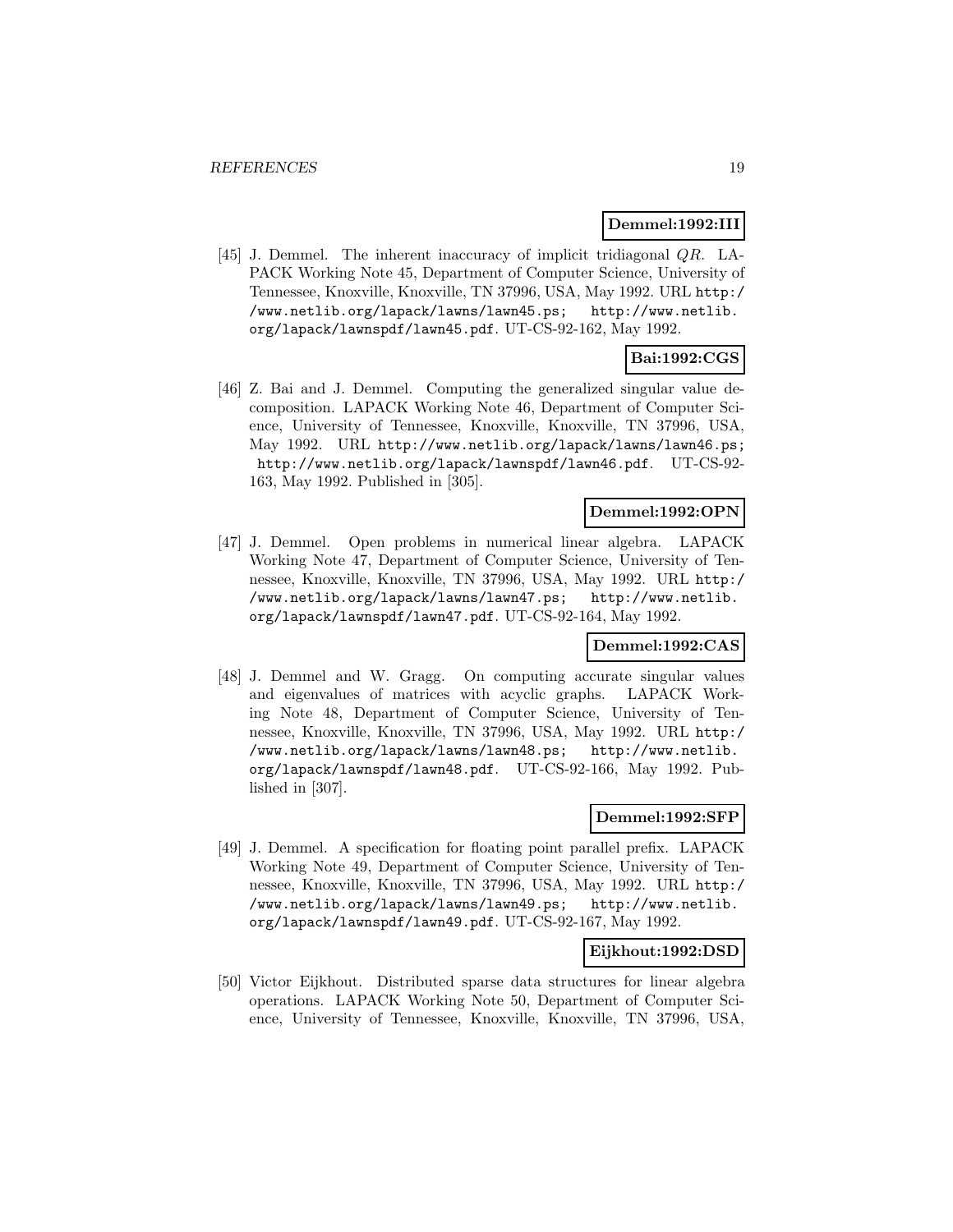May 1992. URL http://www.netlib.org/lapack/lawns/lawn50.ps; http://www.netlib.org/lapack/lawnspdf/lawn50.pdf. UT-CS-92- 169, May 1992.

## **Eijkhout:1992:QPC**

[51] Victor Eijkhout. Qualitative properties of the conjugate gradient and Lanczos methods in a matrix framework. LAPACK Working Note 51, Department of Computer Science, University of Tennessee, Knoxville, Knoxville, TN 37996, USA, May 1992. URL http:/ /www.netlib.org/lapack/lawns/lawn51.ps; http://www.netlib. org/lapack/lawnspdf/lawn51.pdf. UT-CS-92-170, May 1992.

#### **Heath:1992:CPN**

[52] Michael T. Heath and Padma Raghavan. A Cartesian parallel nested dissection algorithm. LAPACK Working Note 52, Department of Computer Science, University of Tennessee, Knoxville, Knoxville, TN 37996, USA, June 1992. URL http://www.netlib.org/lapack/lawns/lawn52.ps; http://www.netlib.org/lapack/lawnspdf/lawn52.pdf. UT-CS-92- 178, June 1992. Published in [323].

#### **Demmel:1992:TPN**

[53] J. W. Demmel. Trading off parallelism and numerical stability. LA-PACK Working Note 53, Department of Computer Science, University of Tennessee, Knoxville, Knoxville, TN 37996, USA, June 1992. URL http://www.netlib.org/lapack/lawns/lawn53.ps; http:// www.netlib.org/lapack/lawnspdf/lawn53.pdf. UT-CS-92-179, June 1992. Published in [310].

## **Bai:1992:SDB**

[54] Z. Bai and J. W. Demmel. On swapping diagonal blocks in real Schur form. LAPACK Working Note 54, Department of Computer Science, University of Tennessee, Knoxville, Knoxville, TN 37996, USA, October 1992. URL http://www.netlib.org/lapack/lawns/lawn54.ps; http://www.netlib.org/lapack/lawnspdf/lawn54.pdf. UT-CS-92- 182, October 1992. Published in [306].

## **Choi:1992:SSLa**

[55] J. Choi, J. Dongarra, R. Pozo, and D. Walker. ScaLAPACK: A scalable linear algebra for distributed memory concurrent computers. LAPACK Working Note 55, Department of Computer Science, University of Tennessee, Knoxville, Knoxville, TN 37996, USA, November 1992. URL http://www.netlib.org/lapack/lawns/lawn55.ps;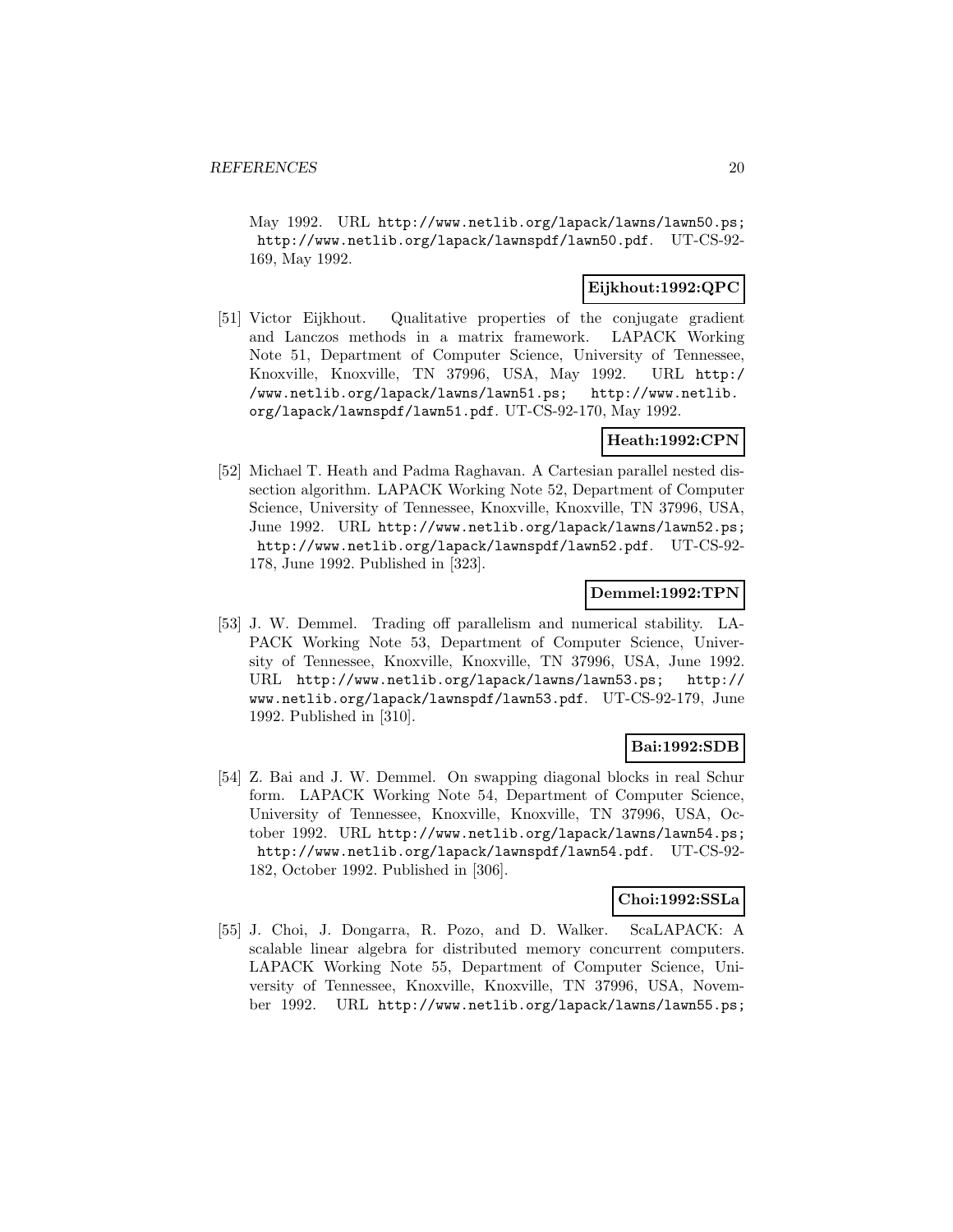http://www.netlib.org/lapack/lawnspdf/lawn55.pdf. UT-CS-92- 181, November 1992. Published in [296].

#### **DAzevedo:1993:RCC**

[56] E. F. D'Azevedo, V. L. Eijkhout, and C. H. Romine. Reducing communication costs in the conjugate gradient algorithm on distributed memory multiprocessors. LAPACK Working Note 56, Department of Computer Science, University of Tennessee, Knoxville, Knoxville, TN 37996, USA, January 1993. URL http://www.netlib.org/lapack/lawns/lawn56. ps; http://www.netlib.org/lapack/lawnspdf/lawn56.pdf. UT-CS-93-185, January 1993.

## **Choi:1993:PPU**

[57] Jaeyoung Choi, Jack J. Dongarra, and David W. Walker. PUMMA: Parallel Universal Matrix Multiplication Algorithms on distributed memory concurrent computers. LAPACK Working Note 57, Department of Computer Science, University of Tennessee, Knoxville, Knoxville, TN 37996, USA, May 1993. URL http://www.netlib.org/lapack/lawns/lawn57. ps; http://www.netlib.org/lapack/lawnspdf/lawn57.pdf. UT-CS-93-187, May 1993. Published in [315].

### **Dongarra:1993:DLA**

[58] Jack Dongarra and David Walker. The design of linear algebra libraries for high performance computer. LAPACK Working Note 58, Department of Computer Science, University of Tennessee, Knoxville, Knoxville, TN 37996, USA, June 1993. URL http:/ /www.netlib.org/lapack/lawns/lawn58.ps; http://www.netlib. org/lapack/lawnspdf/lawn58.pdf. UT-CS-93-188, June 1993.

#### **Demmel:1993:FNA**

[59] James W. Demmel and Xiaoye Li. Faster numerical algorithms via exception handling. LAPACK Working Note 59, Department of Computer Science, University of Tennessee, Knoxville, Knoxville, TN 37996, USA, March 1993. URL http://www.netlib.org/lapack/lawns/lawn59.ps; http://www.netlib.org/lapack/lawnspdf/lawn59.pdf. UT-CS-93- 192, March 1993. Published in [317].

#### **Demmel:1993:PNLa**

[60] James W. Demmel, Michael T. Heath, and Henk A. van der Vorst. Parallel numerical linear algebra. LAPACK Working Note 60, Department of Computer Science, University of Tennessee, Knoxville, Knoxville, TN 37996, USA, March 1993. URL http://www.netlib.org/lapack/lawns/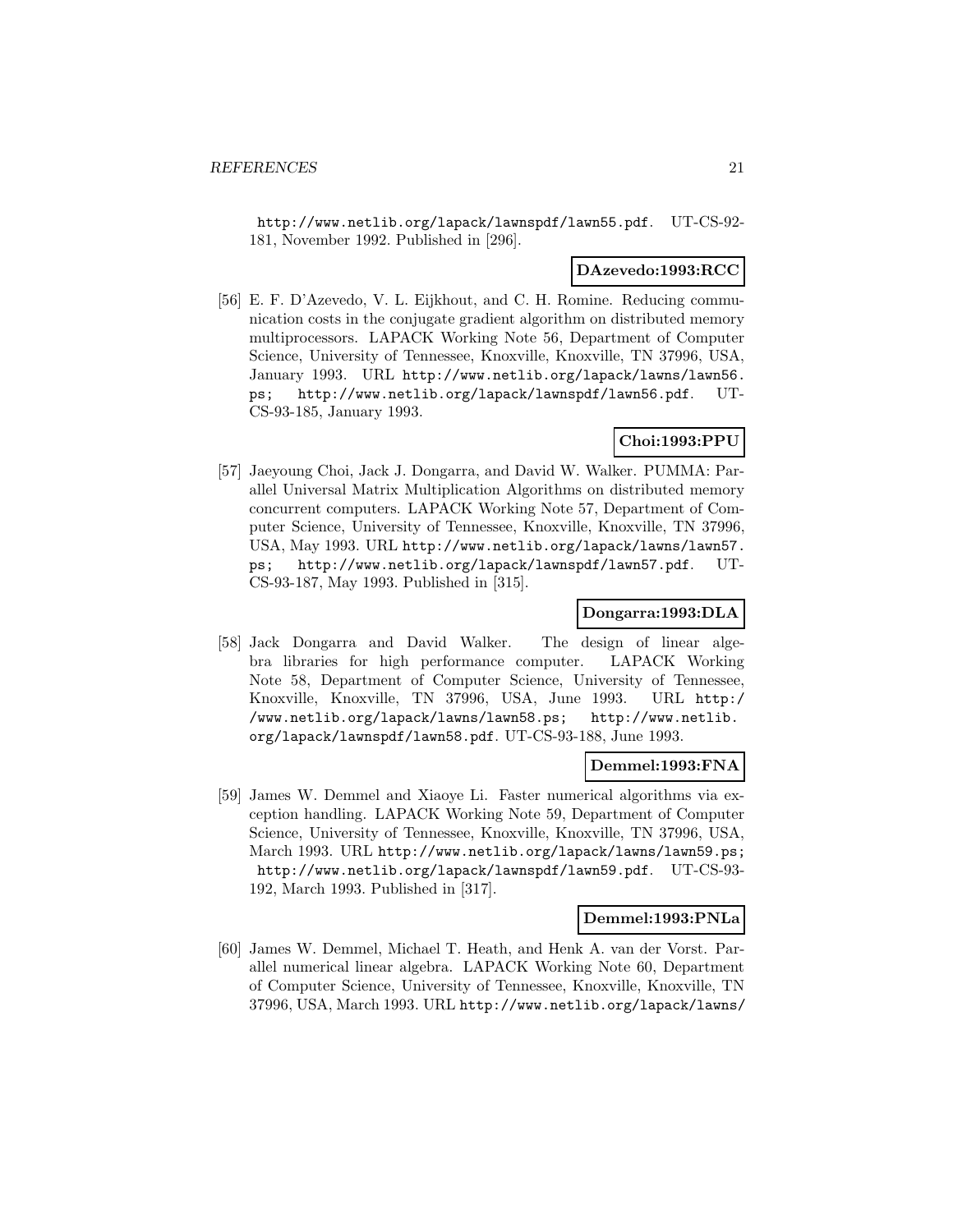lawn60.ps; http://www.netlib.org/lapack/lawnspdf/lawn60.pdf. UT-CS-93-192, March 1993. Published in [309].

#### **Dongarra:1993:OOD**

[61] J. Dongarra, R. Pozo, and D. Walker. An object oriented design for high performance linear algebra on distributed memory architectures. LAPACK Working Note 61, Department of Computer Science, University of Tennessee, Knoxville, Knoxville, TN 37996, USA, August 1993. URL http://www.netlib.org/lapack/lawns/lawn61.ps; http://www.netlib.org/lapack/lawnspdf/lawn61.pdf. UT-CS-93- 200, August 1993.

## **Heath:1993:DSS**

[62] Michael T. Heath and Padma Raghavan. Distributed solution of sparse linear systems. LAPACK Working Note 62, Department of Computer Science, University of Tennessee, Knoxville, Knoxville, TN 37996, USA, August 1993. URL http://www.netlib.org/lapack/lawns/lawn62.ps; http://www.netlib.org/lapack/lawnspdf/lawn62.pdf. UT-CS-93- 201, August 1993.

### **Heath:1993:LPS**

[63] Michael T. Heath and Padma Raghavan. Line and plane separators. LAPACK Working Note 63, Department of Computer Science, University of Tennessee, Knoxville, Knoxville, TN 37996, USA, August 1993. URL http://www.netlib.org/lapack/lawns/lawn63.ps; http://www.netlib.org/lapack/lawnspdf/lawn63.pdf. UT-CS-93- 202, August 1993.

### **Raghavan:1993:DSG**

[64] Padma Raghavan. Distributed sparse Gaussian elimination and orthogonal factorization. LAPACK Working Note 64, Department of Computer Science, University of Tennessee, Knoxville, Knoxville, TN 37996, USA, August 1993. URL http://www.netlib.org/lapack/lawns/lawn64.ps; http://www.netlib.org/lapack/lawnspdf/lawn64.pdf. UT-CS-93- 203, August 1993. Published in [325].

## **Choi:1993:PMT**

[65] Jaeyoung Choi, Jack J. Dongarra, and David W. Walker. Parallel matrix transpose algorithms on distributed memory concurrent computers. LAPACK Working Note 65, Department of Computer Science, University of Tennessee, Knoxville, Knoxville, TN 37996, USA, November 1993. URL http://www.netlib.org/lapack/lawns/lawn65.ps;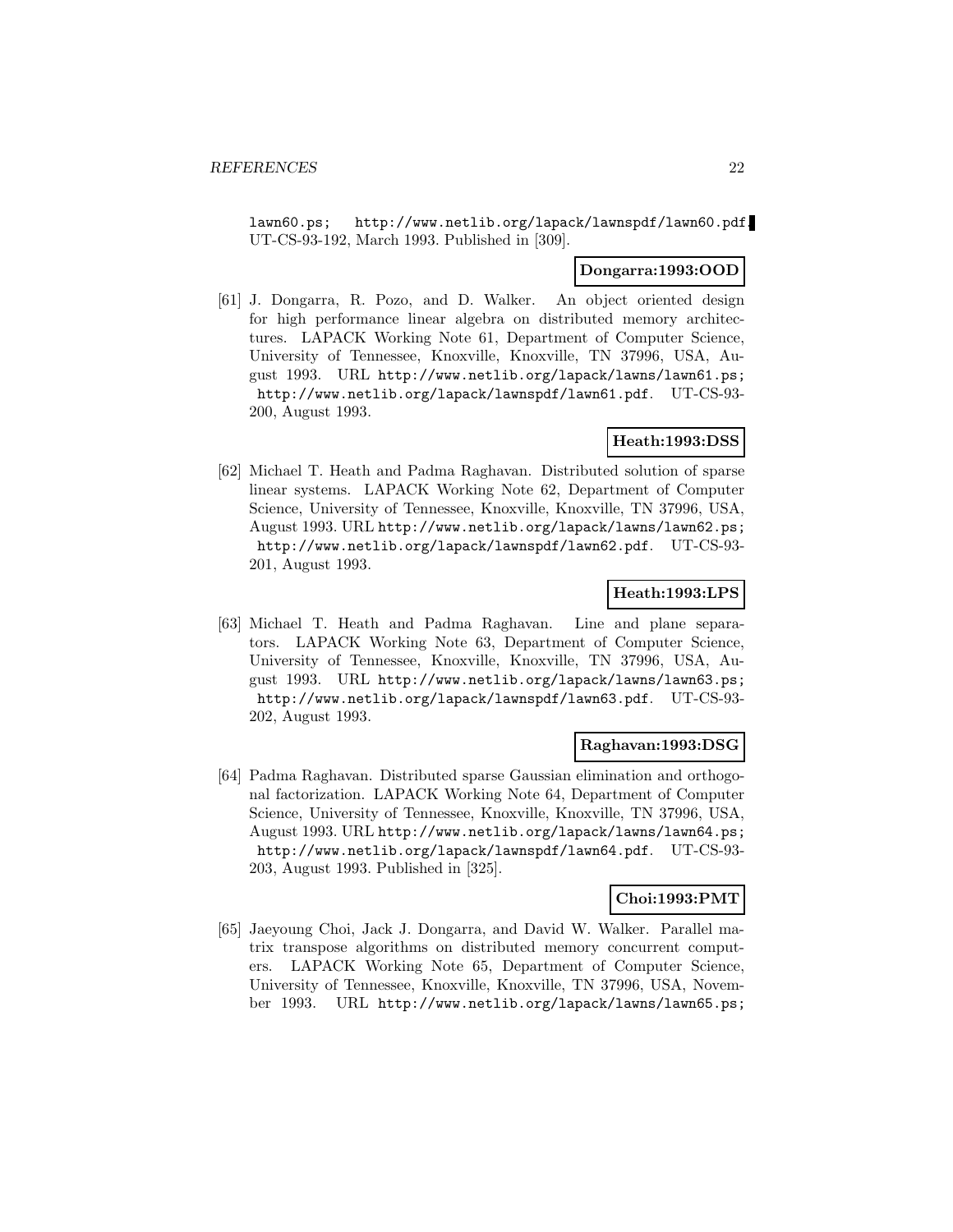http://www.netlib.org/lapack/lawnspdf/lawn65.pdf. UT-CS-93- 215, November, 1993. Published in [314].

## **Eijkhout:1993:CPI**

[66] Victor Eijkhout. A characterization of polynomial iterative methods. LAPACK Working Note 66, Department of Computer Science, University of Tennessee, Knoxville, Knoxville, TN 37996, USA, November 1993. URL http://www.netlib.org/lapack/lawns/lawn66.ps; http://www.netlib.org/lapack/lawnspdf/lawn66.pdf. UT-CS-93- 216, November 1993.

## **Desprez:1993:PCF**

[67] F. Desprez, J. Dongarra, and B. Tourancheau. Performance complexity of LU factorization with efficient pipelining and overlap on a multiprocessor. LAPACK Working Note 67, Department of Computer Science, University of Tennessee, Knoxville, Knoxville, TN 37996, USA, December 1993. URL http://www.netlib.org/lapack/lawns/lawn67.ps; http://www.netlib.org/lapack/lawnspdf/lawn67.pdf. UT-CS-93- 218, December, 1993.

## **Berry:1994:HPA**

[68] Michael W. Berry, Jack J. Dongarra, and Youngbae Kim. A highly parallel algorithm for the reduction of a nonsymmetric matrix to block upper-Hessenberg form. LAPACK Working Note 68, Department of Computer Science, University of Tennessee, Knoxville, Knoxville, TN 37996, USA, February 1994. URL http://www.netlib.org/lapack/lawns/lawn68. ps; http://www.netlib.org/lapack/lawnspdf/lawn68.pdf. UT-CS-94-221, February 1994.

## **Rutter:1994:SIC**

[69] J. Rutter. A serial implementation of Cuppen's divide and conquer algorithm for the symmetric eigenvalue problem. LAPACK Working Note 69, Department of Computer Science, University of Tennessee, Knoxville, Knoxville, TN 37996, USA, March 1994. URL http:/ /www.netlib.org/lapack/lawns/lawn69.ps; http://www.netlib. org/lapack/lawnspdf/lawn69.pdf. UT-CS-94-225, March 1994.

#### **Demmel:1994:CPB**

[70] James Demmel, Inderjit Dhillon, and Huan Ren. On the correctness of parallel bisection in floating point. LAPACK Working Note 70, Department of Computer Science, University of Tennessee, Knoxville, Knoxville, TN 37996, USA, March 1994. URL http:/ /www.netlib.org/lapack/lawns/lawn70.ps; http://www.netlib.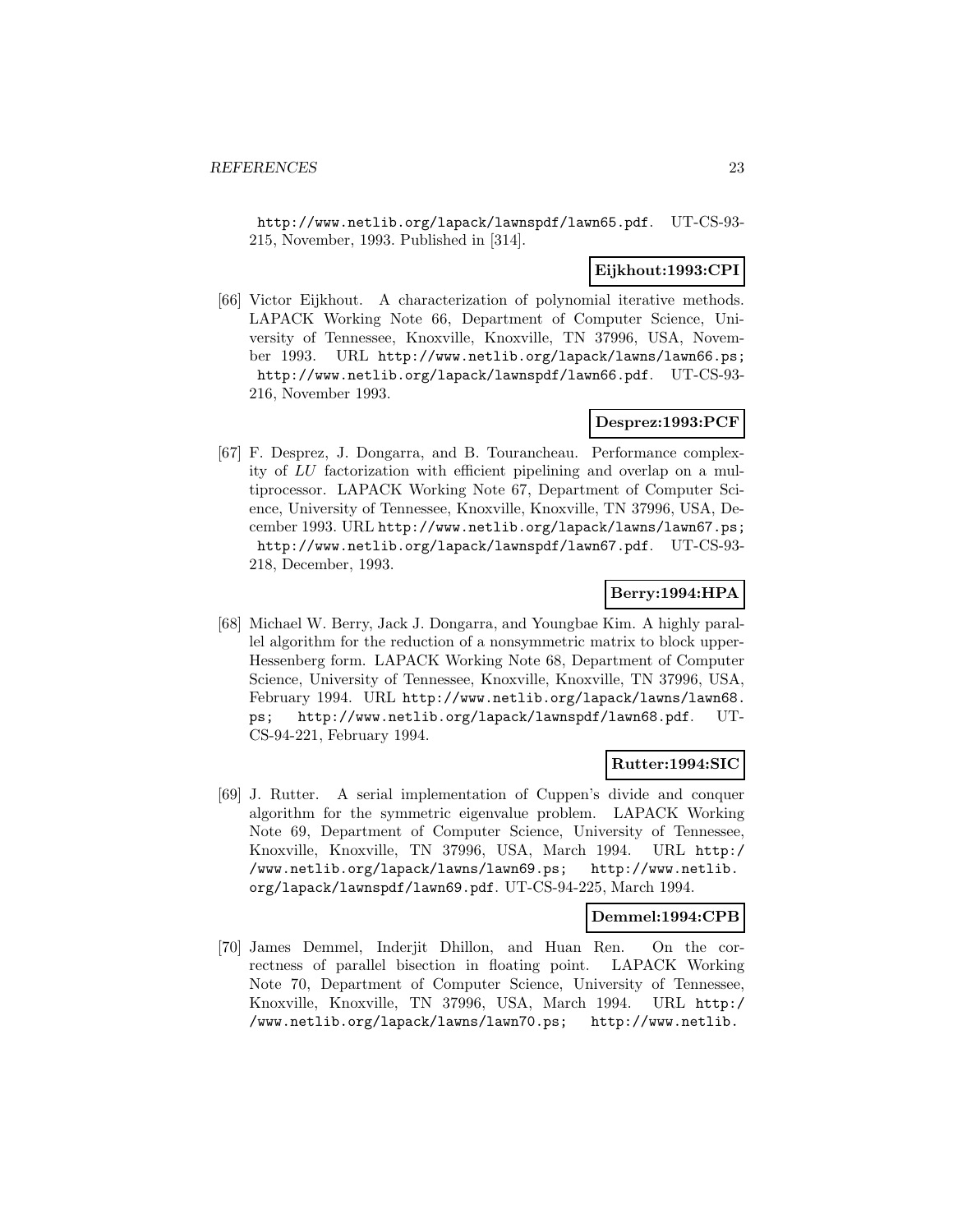org/lapack/lawnspdf/lawn70.pdf. UT-CS-94-228, March 1994. Published in [322].

#### **Dongarra:1994:IRP**

[71] Jack Dongarra and Michael Kolatis. IBM RS/6000-550 & -590 performance for selected routines in ESSL. LAPACK Working Note 71, Department of Computer Science, University of Tennessee, Knoxville, Knoxville, TN 37996, USA, April 1994. URL http:/ /www.netlib.org/lapack/lawns/lawn71.ps; http://www.netlib. org/lapack/lawnspdf/lawn71.pdf. UT-CS-94-231, April 1994.

#### **Lehoucq:1995:CEU**

[72] R. Lehoucq. The computation of elementary unitary matrices. LA-PACK Working Note 72, Department of Computer Science, University of Tennessee, Knoxville, Knoxville, TN 37996, USA, October 1995. URL http://www.netlib.org/lapack/lawns/lawn72.ps; http://www.netlib.org/lapack/lawnspdf/lawn72.pdf. UT-CS-94- 233, October 1995. Published in [335].

## **Whaley:1994:BLA**

[73] R. Clint Whaley. Basic linear algebra communication subprograms: Analysis and implementation across multiple parallel architectures. LAPACK Working Note 73, Department of Computer Science, University of Tennessee, Knoxville, Knoxville, TN 37996, USA, May 1994. URL http:/ /www.netlib.org/lapack/lawns/lawn73.ps; http://www.netlib. org/lapack/lawnspdf/lawn73.pdf. UT-CS-94-234, May 1994.

#### **Dongarra:1994:SMLa**

[74] J. Dongarra, A. Lumsdaine, X. Niu, R. Pozo, and K. Remington. A sparse matrix library in C++ for high performance architectures. LAPACK Working Note 74, Department of Computer Science, University of Tennessee, Knoxville, Knoxville, TN 37996, USA, July 1994. URL http://www.netlib.org/lapack/lawns/lawn74.ps; http://www.netlib.org/lapack/lawnspdf/lawn74.pdf. UT-CS-94- 236, July 1994. Published in [318].

#### **Kaagstrom:1994:LSA**

[75] Bo Kågström and Peter Poromaa. LAPACK-style algorithms and software for solving the generalized Sylvester equation and estimating the separating between regular matrix pairs. LAPACK Working Note 75, Department of Computer Science, University of Tennessee, Knoxville, Knoxville, TN 37996, USA, July 1994. URL http:/ /www.netlib.org/lapack/lawns/lawn75.ps; http://www.netlib.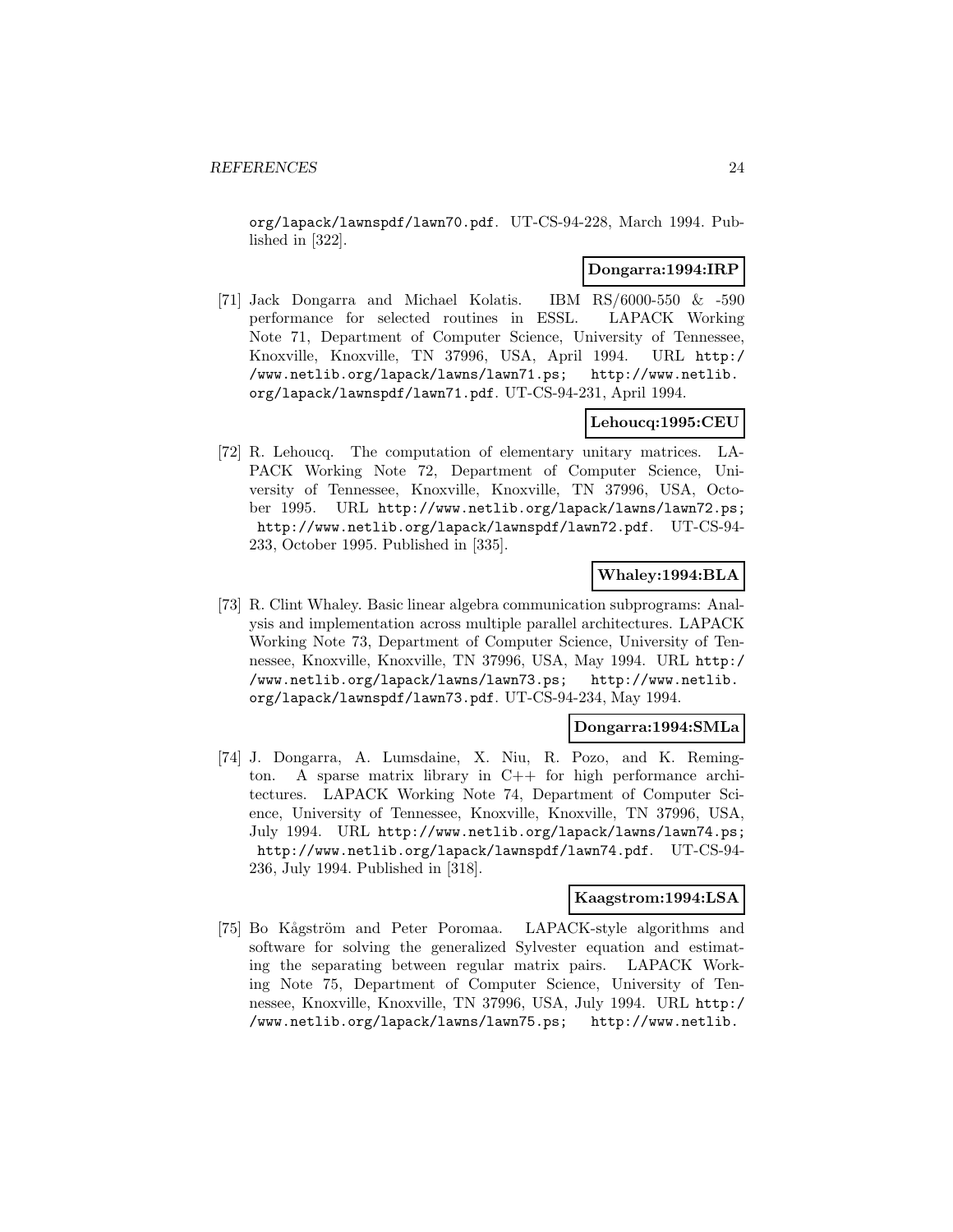org/lapack/lawnspdf/lawn75.pdf. UT-CS-94-237, July 1994. Published in [334].

## **Barrett:1994:ABI**

[76] Richard Barrett, Michael Berry, Jack Dongarra, Victor Eijkhout, and Charles Romine. Algorithmic bombardment for the iterative solution of linear systems: A poly-iterative approach. LAPACK Working Note 76, Department of Computer Science, University of Tennessee, Knoxville, Knoxville, TN 37996, USA, August 1994. URL http:/ /www.netlib.org/lapack/lawns/lawn76.ps; http://www.netlib. org/lapack/lawnspdf/lawn76.pdf. UT-CS-94-239, August, 1994. Published in [326].

## **Eijkhout:1994:BCD**

[77] Victor Eijkhout and Roldan Pozo. Basic concepts for distributed sparse linear algebra operations. LAPACK Working Note 77, Department of Computer Science, University of Tennessee, Knoxville, Knoxville, TN 37996, USA, August 1994. URL http://www.netlib.org/lapack/ lawns/lawn77.ps; http://www.netlib.org/lapack/lawnspdf/lawn77. pdf. UT-CS-94-240, August, 1994.

## **Eijkhout:1994:CVC**

[78] Victor Eijkhout. Computational variants of the CGS and BiCGstab methods. LAPACK Working Note 78, Department of Computer Science, University of Tennessee, Knoxville, Knoxville, TN 37996, USA, August 1994. URL http://www.netlib.org/lapack/lawns/lawn78.ps; http://www.netlib.org/lapack/lawnspdf/lawn78.pdf. UT-CS-94- 241, August, 1994.

## **Henry:1994:PQA**

[79] Greg Henry and Robert van de Geijn. Parallelizing the QR algorithm for the unsymmetric algebraic eigenvalue problem: Myths and reality. LAPACK Working Note 79, Department of Computer Science, University of Tennessee, Knoxville, Knoxville, TN 37996, USA, August 1994. URL http://www.netlib.org/lapack/lawns/lawn79.ps; http://www.netlib.org/lapack/lawnspdf/lawn79.pdf. UT-CS-94- 244, August, 1994. Published in [332].

#### **Choi:1994:DIS**

[80] J. Choi, J. J. Dongarra, S. Ostrouchov, A. P. Petitet, D. W. Walker, and R. C. Whaley. The design and implementation of the ScaLA-PACK LU, QR, and Cholesky factorization routines. LAPACK Working Note 80, Department of Computer Science, University of Tennessee,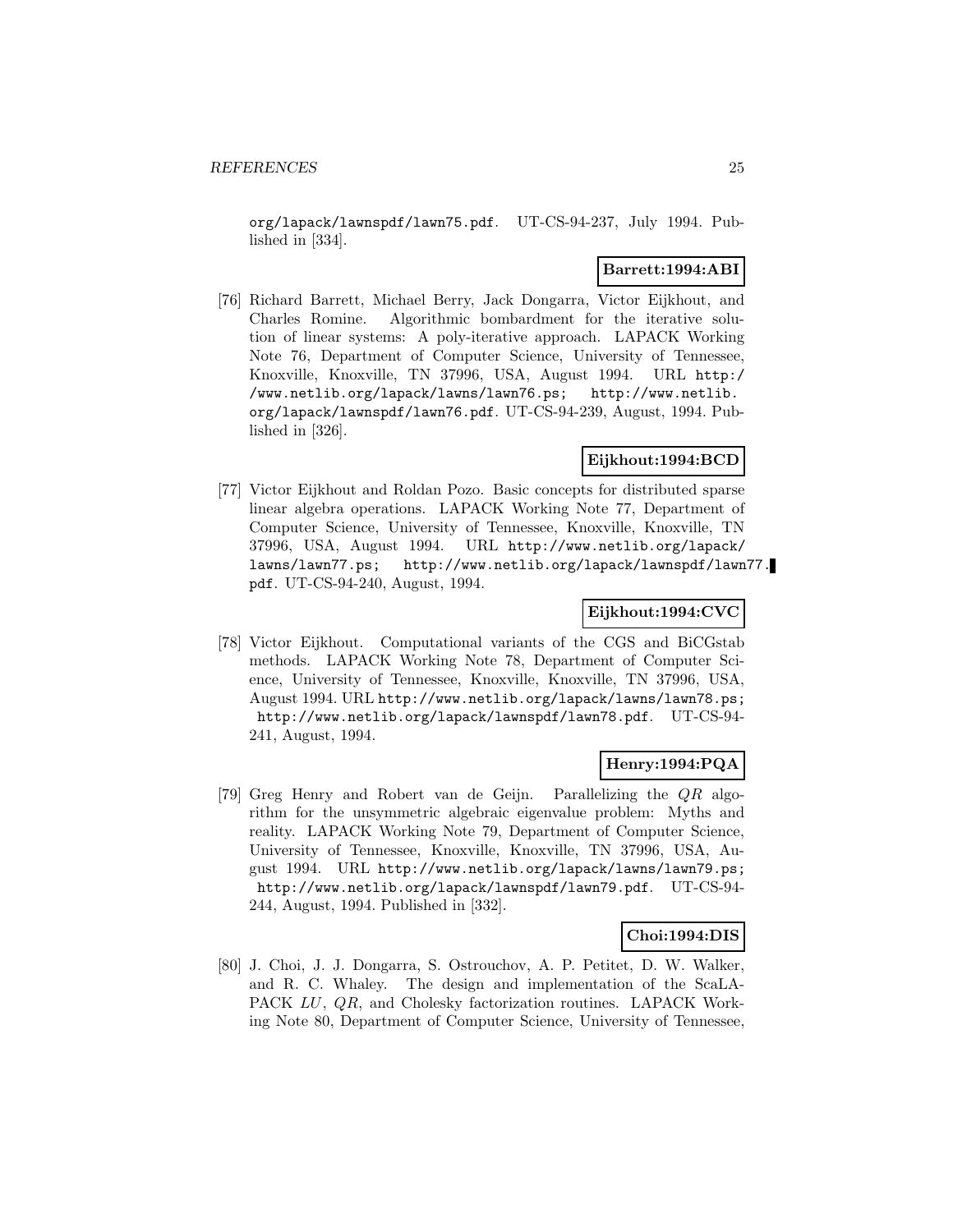Knoxville, Knoxville, TN 37996, USA, September 1994. URL http:/ /www.netlib.org/lapack/lawns/lawn80.ps; http://www.netlib. org/lapack/lawnspdf/lawn80.pdf. UT-CS-94-246, September, 1994. Published in [329].

## **Blackford:1994:QIG**

[81] S. Blackford and J. Dongarra. Quick installation guide for LAPACK on Unix systems. LAPACK Working Note 81, Department of Computer Science, University of Tennessee, Knoxville, Knoxville, TN 37996, USA, September 1994. URL http://www.netlib.org/lapack/lawns/lawn81. ps; http://www.netlib.org/lapack/lawnspdf/lawn81.pdf. UT-CS-94-249, September, 1994.

## **Dongarra:1994:CCI**

[82] J. Dongarra and M. Kolatis. Call conversion interface (CCI) for LA-PACK/ESSL. LAPACK Working Note 82, Department of Computer Science, University of Tennessee, Knoxville, Knoxville, TN 37996, USA, August 1994. URL http://www.netlib.org/lapack/lawns/lawn82.ps; http://www.netlib.org/lapack/lawnspdf/lawn82.pdf. UT-CS-94- 250, August, 1994.

## **Li:1994:RPB**

[83] Ren-Cang Li. Relative perturbation bounds for the unitary polar factor. LAPACK Working Note 83, Department of Computer Science, University of Tennessee, Knoxville, Knoxville, TN 37996, USA, September 1994. URL http://www.netlib.org/lapack/lawns/lawn83.ps; http://www.netlib.org/lapack/lawnspdf/lawn83.pdf. UT-CS-94- 251, September, 1994. Published in [341].

## **Li:1994:RPTa**

[84] Ren-Cang Li. Relative perturbation theory: (I) eigenvalue variations. LAPACK Working Note 84, Department of Computer Science, University of Tennessee, Knoxville, Knoxville, TN 37996, USA, September 1994. URL http://www.netlib.org/lapack/lawns/lawn84.ps; http://www.netlib.org/lapack/lawnspdf/lawn84.pdf. UT-CS-94- 252, September, 1994. Published in [348].

## **Li:1994:RPTb**

[85] Ren-Cang Li. Relative perturbation theory: (II) eigenspace variations. LAPACK Working Note 85, Department of Computer Science, University of Tennessee, Knoxville, Knoxville, TN 37996, USA, September 1994. URL http://www.netlib.org/lapack/lawns/lawn85.ps;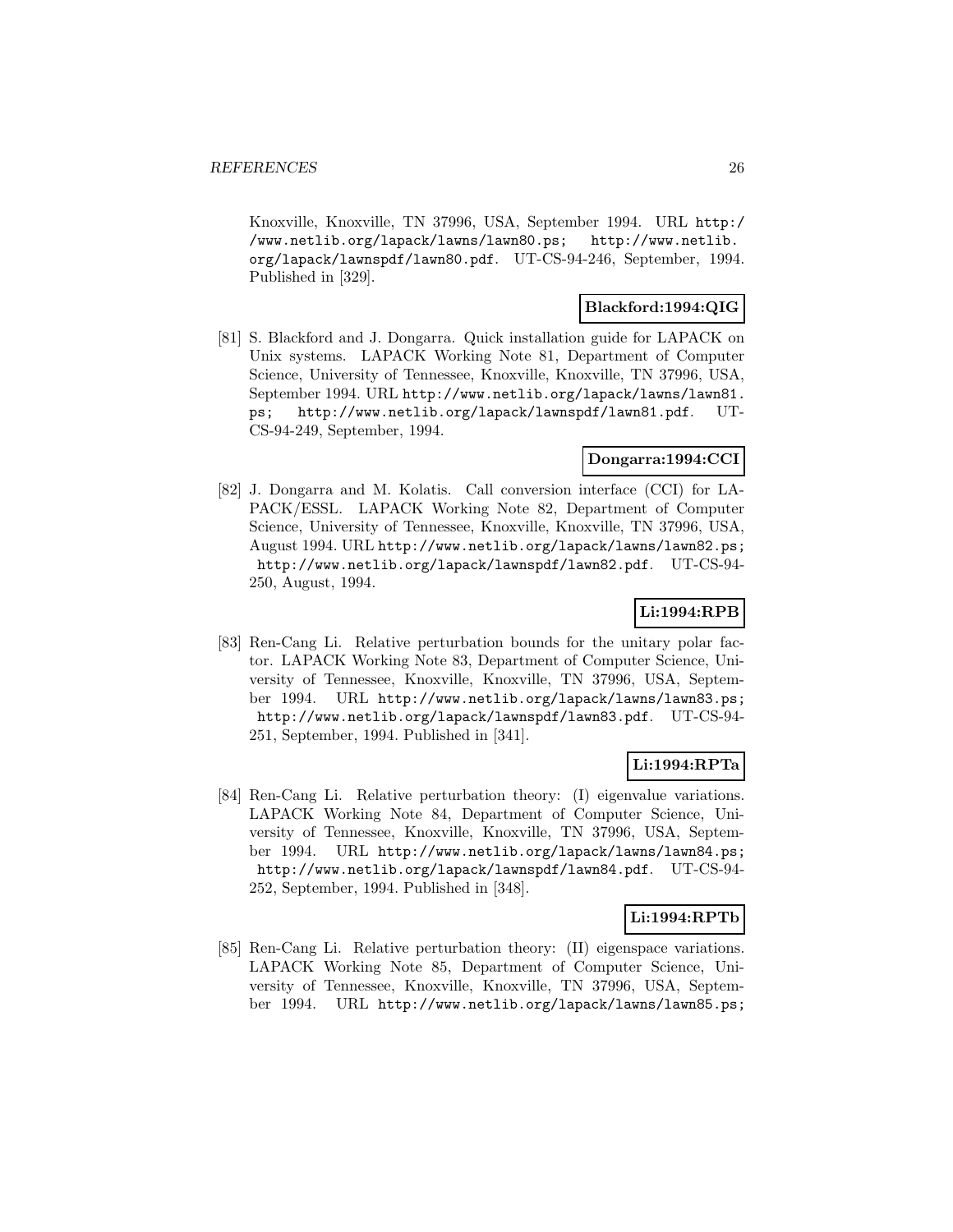http://www.netlib.org/lapack/lawnspdf/lawn85.pdf. UT-CS-94- 253, September, 1994. Published in [354].

## **Demmel:1994:PFE**

[86] J. Demmel and K. Stanley. The performance of finding eigenvalues and eigenvectors of dense symmetric matrices on distributed memory computers. LAPACK Working Note 86, Department of Computer Science, University of Tennessee, Knoxville, Knoxville, TN 37996, USA, September 1994. URL http://www.netlib.org/lapack/lawns/lawn86.ps; http://www.netlib.org/lapack/lawnspdf/lawn86.pdf. UT-CS-94- 254, September, 1994.

#### **Kaagstrom:1994:CES**

[87] B. Kågström and P. Poromaa. Computing eigenspaces with specified eigenvalues of a regular matrix pair (A,B) and condition estimation: Theory, algorithms and software. LAPACK Working Note 87, Department of Computer Science, University of Tennessee, Knoxville, Knoxville, TN 37996, USA, September 1994. URL http:/ /www.netlib.org/lapack/lawns/lawn87.ps; http://www.netlib. org/lapack/lawnspdf/lawn87.pdf. UT-CS-94-255, September, 1994. Published in [333].

## **Gu:1994:ECS**

[88] Ming Gu, James Demmel, and Inderjit Dhillon. Efficient computation of the singular value decomposition with applications to least squares problems. LAPACK Working Note 88, Department of Computer Science, University of Tennessee, Knoxville, Knoxville, TN 37996, USA, October 1994. URL http://www.netlib.org/lapack/lawns/lawn88.ps; http://www.netlib.org/lapack/lawnspdf/lawn88.pdf. UT-CS-94- 257, October, 1994.

#### **Li:1994:SSE**

[89] Ren-Cang Li. Solving secular equations stably and efficiently. LA-PACK Working Note 89, Department of Computer Science, University of Tennessee, Knoxville, Knoxville, TN 37996, USA, November 1994. URL http://www.netlib.org/lapack/lawns/lawn89.ps; http://www.netlib.org/lapack/lawnspdf/lawn89.pdf. UT-CS-94- 260, November, 1994.

#### **Plank:1994:ABD**

[90] J. S. Plank, Y. Kim, and J. J. Dongarra. Algorithm-based diskless checkpointing for fault tolerant matrix operations. LAPACK Working Note 90, Department of Computer Science, University of Tennessee,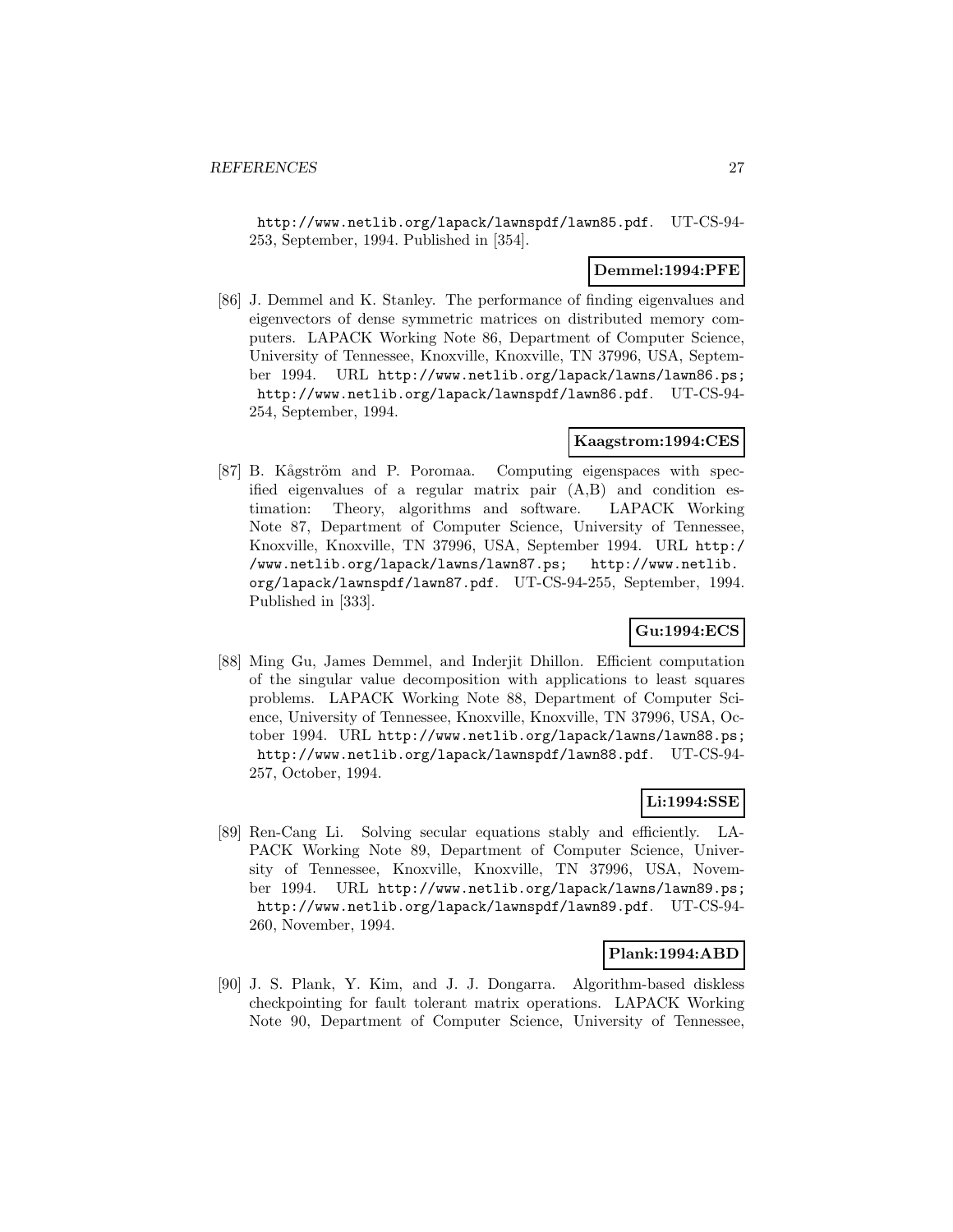Knoxville, Knoxville, TN 37996, USA, December 1994. URL http:/ /www.netlib.org/lapack/lawns/lawn90.ps; http://www.netlib. org/lapack/lawnspdf/lawn90.pdf. UT-CS-94-268, December 1994. Published in [324].

## **Bai:1995:SDN**

[91] Z. Bai, J. Demmel, J. Dongarra, A. Petitet, H. Robinson, and K. Stanley. The spectral decomposition of nonsymmetric matrices on distributed memory parallel computers. LAPACK Working Note 91, Department of Computer Science, University of Tennessee, Knoxville, Knoxville, TN 37996, USA, January 1995. URL http:/ /www.netlib.org/lapack/lawns/lawn91.ps; http://www.netlib. org/lapack/lawnspdf/lawn91.pdf. UT-CS-95-273, January 1995. Published in [336].

## **Choi:1995:DPDa**

[92] J. Choi, J. Dongarra, and D. Walker. The design of a parallel dense linear algebra software library: Reduction to Hessenberg, tridiagonal, and bidiagonal form. LAPACK Working Note 92, Department of Computer Science, University of Tennessee, Knoxville, Knoxville, TN 37996, USA, February 1995. URL http://www.netlib.org/lapack/lawns/lawn92. ps; http://www.netlib.org/lapack/lawnspdf/lawn92.pdf. UT-CS-95-275, February 1995. Published in [313, 321].

## **Choi:2001:IGS**

[93] J. Choi, J. Demmel, I. Dhillon, J. Dongarra, S. Ostrouchov, A. Petitet, K. Stanley, D. Walker, and R. C. Whaley. Installation guide for ScaLA-PACK. LAPACK Working Note 93, Department of Computer Science, University of Tennessee, Knoxville, Knoxville, TN 37996, USA, August 31, 2001. URL http://www.netlib.org/lapack/lawns/lawn93.ps; http://www.netlib.org/lapack/lawnspdf/lawn93.pdf. Updated August 31, 2001 (Version 1.7).

#### **Dongarra:1997:UGB**

[94] J. Dongarra and R. C. Whaley. A user's guide to the BLACS v1.1. LAPACK Working Note 94, Department of Computer Science, University of Tennessee, Knoxville, Knoxville, TN 37996, USA, May 5, 1997. URL http://www.netlib.org/lapack/lawns/lawn94.ps; http://www.netlib.org/lapack/lawnspdf/lawn94.pdf. Updated May 5, 1997 (Version 1.1).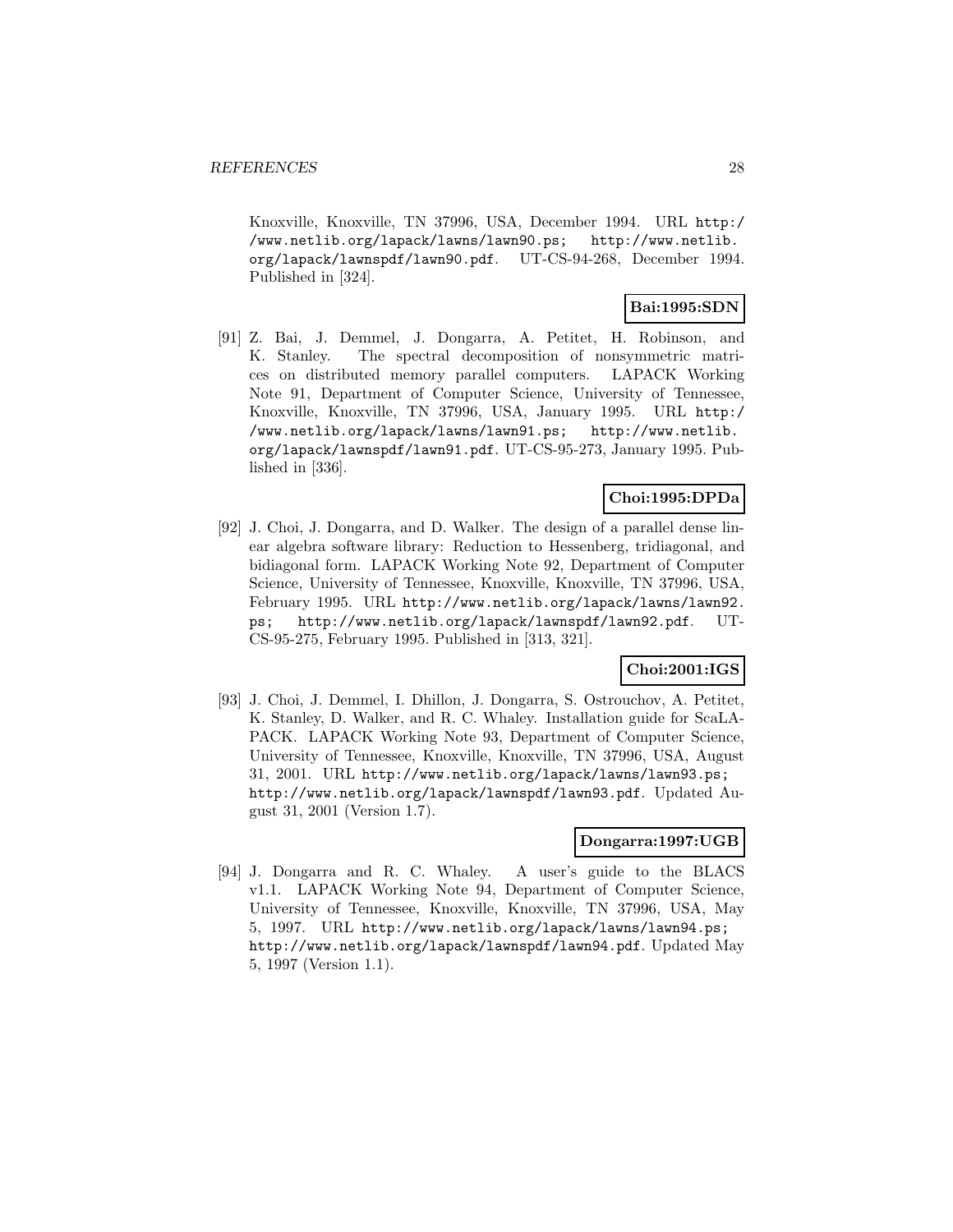## **Choi:1995:SPL**

[95] J. Choi, J. Demmel, I. Dhillon, J. Dongarra, S. Ostrouchov, A. Petitet, K. Stanley, D. Walker, and R. C. Whaley. ScaLAPACK: A portable linear algebra library for distributed memory computers — design issues and performance. LAPACK Working Note 95, Department of Computer Science, University of Tennessee, Knoxville, Knoxville, TN 37996, USA, March 1995. URL http://www.netlib.org/lapack/lawns/lawn95.ps; http://www.netlib.org/lapack/lawnspdf/lawn95.pdf. UT-CS-95- 283, March 1995. Published in [328].

## **vandeGeijn:1995:SSU**

[96] R. A. van de Geijn and J. Watts. SUMMA: Scalable Universal Matrix Multiplication Algorithm. LAPACK Working Note 96, Department of Computer Science, University of Tennessee, Knoxville, Knoxville, TN 37996, USA, April 1995. URL http://www.netlib.org/lapack/lawns/ lawn96.ps; http://www.netlib.org/lapack/lawnspdf/lawn96.pdf. UT-CS-95-286, April 1995. Published in [342].

## **Chakrabarti:1995:MBM**

[97] S. Chakrabarti, J. Demmel, and D. Yelick. Modeling the benefits of mixed data and task parallelism. LAPACK Working Note 97, Department of Computer Science, University of Tennessee, Knoxville, Knoxville, TN 37996, USA, May 1995. URL http://www.netlib.org/lapack/lawns/ lawn97.ps; http://www.netlib.org/lapack/lawnspdf/lawn97.pdf. UT-CS-95-289, May 1995.

#### **Dongarra:1995:LVH**

[98] J. Dongarra, R. Pozo, and D. Walker. LAPACK++ V. 1.0: High performance linear algebra users' guide. LAPACK Working Note 98, Department of Computer Science, University of Tennessee, Knoxville, Knoxville, TN 37996, USA, May 1995. URL http:/ /www.netlib.org/lapack/lawns/lawn98.ps; http://www.netlib. org/lapack/lawnspdf/lawn98.pdf. UT-CS-95-290, May 1995.

#### **Dongarra:1995:RCI**

[99] J. Dongarra, V. Eijkhout, and A. Kalhan. Reverse communication interface for linear algebra templates for iterative methods. LAPACK Working Note 99, Department of Computer Science, University of Tennessee, Knoxville, Knoxville, TN 37996, USA, May 1995. URL http:/ /www.netlib.org/lapack/lawns/lawn99.ps; http://www.netlib. org/lapack/lawnspdf/lawn99.pdf. UT-CS-95-291, May 1995.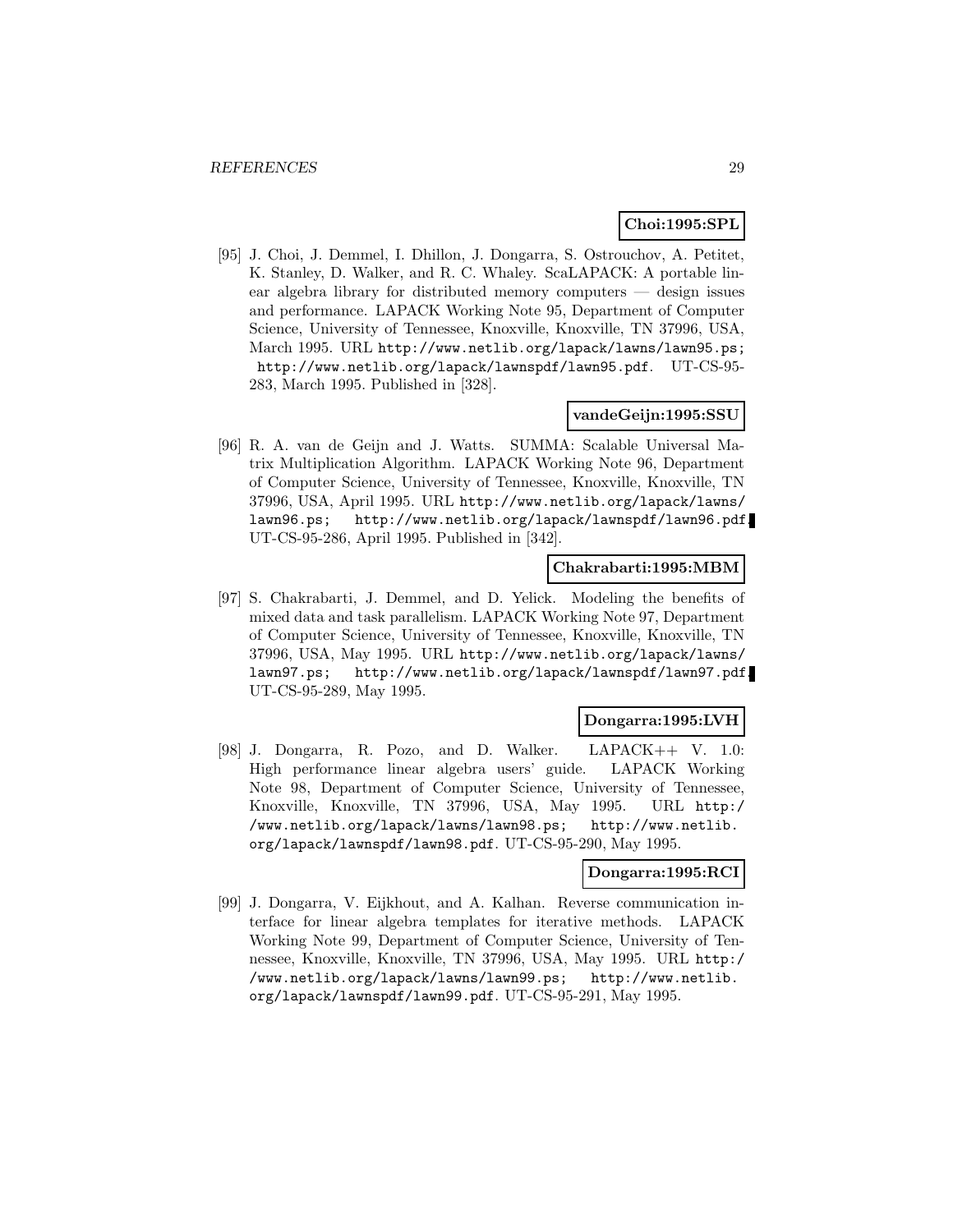## **Choi:1995:PSP**

[100] J. Choi, J. Dongarra, S. Ostrouchov, A. Petitet, D. Walker, and R. C. Whaley. A proposal for a set of parallel basic linear algebra subprograms. LAPACK Working Note 100, Department of Computer Science, University of Tennessee, Knoxville, Knoxville, TN 37996, USA, May 1995. URL http://www.netlib.org/lapack/lawns/lawn100.ps; http:// www.netlib.org/lapack/lawnspdf/lawn100.pdf. UT-CS-95-292, May 1995. Published in [100].

#### **Dongarra:1995:PFI**

[101] J. J. Dongarra, J. Du Croz, S. Hammarling, J. Waśniewski, and A. Zemla. A proposal for a Fortran 90 interface for LAPACK. LA-PACK Working Note 101, Department of Computer Science, University of Tennessee, Knoxville, Knoxville, TN 37996, USA, July 1995. URL http://www.netlib.org/lapack/lawns/lawn101.ps; http:// www.netlib.org/lapack/lawnspdf/lawn101.pdf. UT-CS-95-295, July 1995. Published in [331].

## **Dongarra:1995:IVI**

[102] J. Dongarra, A. Lumsdaine, R. Pozo, and K. Remington. IML++ v. 1.2: Iterative methods library reference guide. LAPACK Working Note 102, Department of Computer Science, University of Tennessee, Knoxville, Knoxville, TN 37996, USA, August 1995. URL http://www.netlib. org/lapack/lawns/lawn102.ps; http://www.netlib.org/lapack/ lawnspdf/lawn102.pdf. UT-CS-95-303, August 1995.

#### **Demmel:1995:SAS**

[103] J. W. Demmel, S. C. Eisenstat, J. R. Gilbert, X. S. Li, and J. W. H. Liu. A supernodal approach to sparse partial pivoting. LAPACK Working Note 103, Department of Computer Science, University of Tennessee, Knoxville, Knoxville, TN 37996, USA, September 1995. URL http:// www.netlib.org/lapack/lawns/lawn103.ps; http://www.netlib. org/lapack/lawnspdf/lawn103.pdf. UT-CS-95-304, September 1995. Published in [353].

#### **Higham:1995:IRL**

[104] N. J. Higham. Iterative refinement and LAPACK. LAPACK Working Note 104, Department of Computer Science, University of Tennessee, Knoxville, Knoxville, TN 37996, USA, October 1995. URL http://www. netlib.org/lapack/lawns/lawn104.ps; http://www.netlib.org/ lapack/lawnspdf/lawn104.pdf. UT-CS-95-308, October 1995. Published in [339].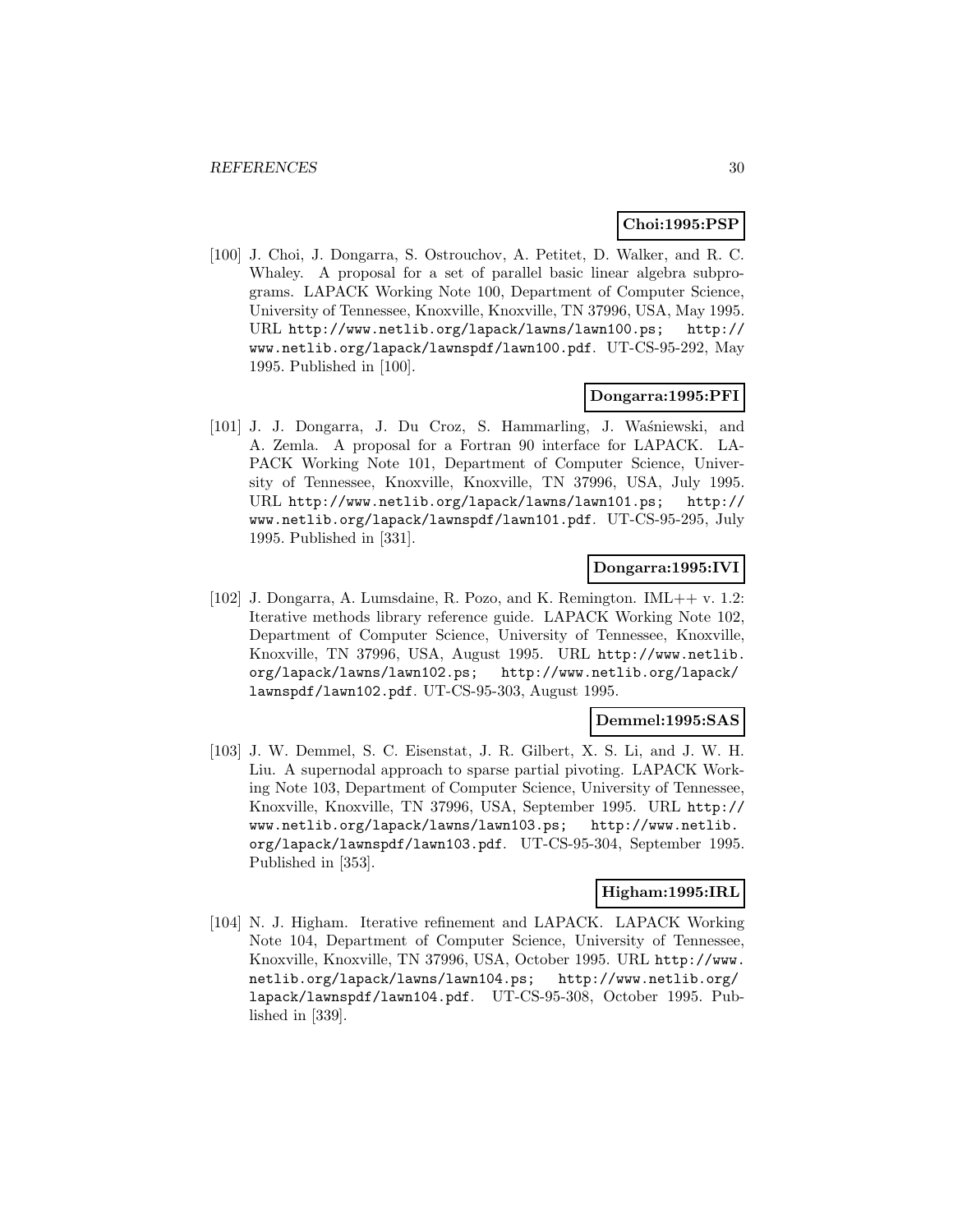#### **Higham:1995:SDP**

[105] N. J. Higham. Stability of the diagonal pivoting method with partial pivoting. LAPACK Working Note 105, Department of Computer Science, University of Tennessee, Knoxville, Knoxville, TN 37996, USA, October 1995. URL http://www.netlib.org/lapack/lawns/lawn105.ps; http://www.netlib.org/lapack/lawnspdf/lawn105.pdf. UT-CS-95- 309, October 1995. Published in [340].

## **Bai:1995:TLAa**

[106] Z. Bai, D. Day, J. Demmel, J. Dongarra, M. Gu, A. Ruhe, and H. van der Vorst. Templates for linear algebra problems. LA-PACK Working Note 106, Department of Computer Science, University of Tennessee, Knoxville, Knoxville, TN 37996, USA, October 1995. URL http://www.netlib.org/lapack/lawns/lawn106.ps; http:// www.netlib.org/lapack/lawnspdf/lawn106.pdf. UT-CS-95-311, October 1995. Published in [320].

#### **Kaagstrom:1995:GBLa**

[107] B. Kågström, P. Ling, and C. Van Loan. GEMM-based level 3 BLAS: High-performance model implementations and performance evaluation benchmark. LAPACK Working Note 107, Department of Computer Science, University of Tennessee, Knoxville, Knoxville, TN 37996, USA, November 1995. URL http://www.netlib.org/lapack/lawns/ lawn107.ps; http://www.netlib.org/lapack/lawnspdf/lawn107. pdf. UT-CS-95-315, November 1995. Published in [347].

#### **Kaagstrom:1995:GBLb**

[108] B. Kågström, P. Ling, and C. Van Loan. GEMM-based level 3 BLAS: Installation, tuning and use of the model implementations and the performance evaluation benchmark. LAPACK Working Note 108, Department of Computer Science, University of Tennessee, Knoxville, Knoxville, TN 37996, USA, November 1995. URL http://www.netlib. org/lapack/lawns/lawn108.ps; http://www.netlib.org/lapack/ lawnspdf/lawn108.pdf. UT-CS-95-316, November 1995.

## **Dongarra:1995:BTW**

[109] J. Dongarra, S. Hammarling, and S. Ostrouchov. BLAS technical workshop. LAPACK Working Note 109, Department of Computer Science, University of Tennessee, Knoxville, Knoxville, TN 37996, USA, November 1995. URL http://www.netlib.org/lapack/lawns/lawn109.ps; http://www.netlib.org/lapack/lawnspdf/lawn109.pdf. UT-CS-95- 317, November 1995.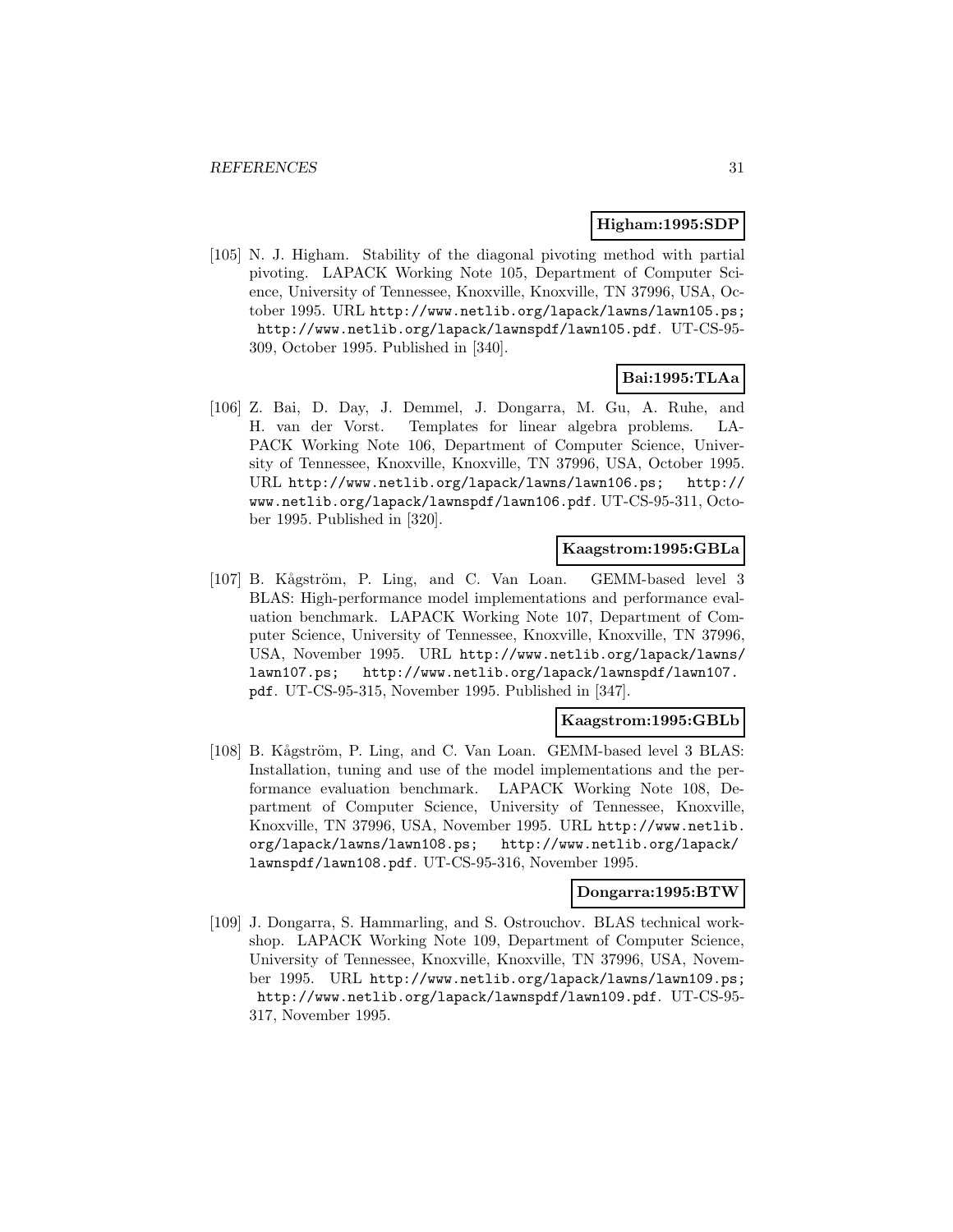#### **Dongarra:1996:KCP**

[110] J. J. Dongarra, S. Hammarling, and D. W. Walker. Key concepts for parallel out-of-core LU factorization. LAPACK Working Note 110, Department of Computer Science, University of Tennessee, Knoxville, Knoxville, TN 37996, USA, April 1996. URL http://www.netlib.org/lapack/lawns/ lawn110.ps; http://www.netlib.org/lapack/lawnspdf/lawn110. pdf. UT-CS-96-324, April 1996. Published in [338].

#### **Bilmes:1996:OMM**

[111] J. Bilmes, K. Asanovic, J. Demmel, D. Lam, and C.-W. Chin. Optimizing matrix multiply using PHiPAC: a portable, high-performance, ANSI C coding methodology. LAPACK Working Note 111, Department of Computer Science, University of Tennessee, Knoxville, Knoxville, TN 37996, USA, May 1996. URL http://www.netlib.org/lapack/lawns/ lawn111.ps; http://www.netlib.org/lapack/lawnspdf/lawn111. pdf. UT-CS-96-326, May 1996.

#### **Blackford:1996:PEDa**

[112] L. S. Blackford, A. Cleary, J. Demmel, I. Dhillon, J. Dongarra, S. Hammarling, A. Petitet, H. Ren, K. Stanley, and R. C. Whaley. Practical experience in the dangers of heterogeneous computing. LA-PACK Working Note 112, Department of Computer Science, University of Tennessee, Knoxville, Knoxville, TN 37996, USA, July 1996. URL http://www.netlib.org/lapack/lawns/lawn112.ps; http:// www.netlib.org/lapack/lawnspdf/lawn112.pdf. UT-CS-96-330, July 1996. Published in [327, 337].

#### **Quintana-Orti:1996:BPA**

[113] G. Quintana-Orti, E. S. Quintana-Orti, and A. Petitet. Blockpartitioned algorithms for solving the linear least squares problem. LA-PACK Working Note 113, Department of Computer Science, University of Tennessee, Knoxville, Knoxville, TN 37996, USA, July 1996. URL http://www.netlib.org/lapack/lawns/lawn113.ps; http:// www.netlib.org/lapack/lawnspdf/lawn113.pdf. UT-CS-96-333, July 1996.

## **Quintana-Orti:1996:BVQ**

[114] G. Quintana-Orti, X. Sun, and C. Bischof. A BLAS-3 version of the QR factorization with column pivoting. LAPACK Working Note 114, Department of Computer Science, University of Tennessee, Knoxville, Knoxville, TN 37996, USA, August 1996. URL http://www.netlib. org/lapack/lawns/lawn114.ps; http://www.netlib.org/lapack/ lawnspdf/lawn114.pdf. UT-CS-96-334, August 1996.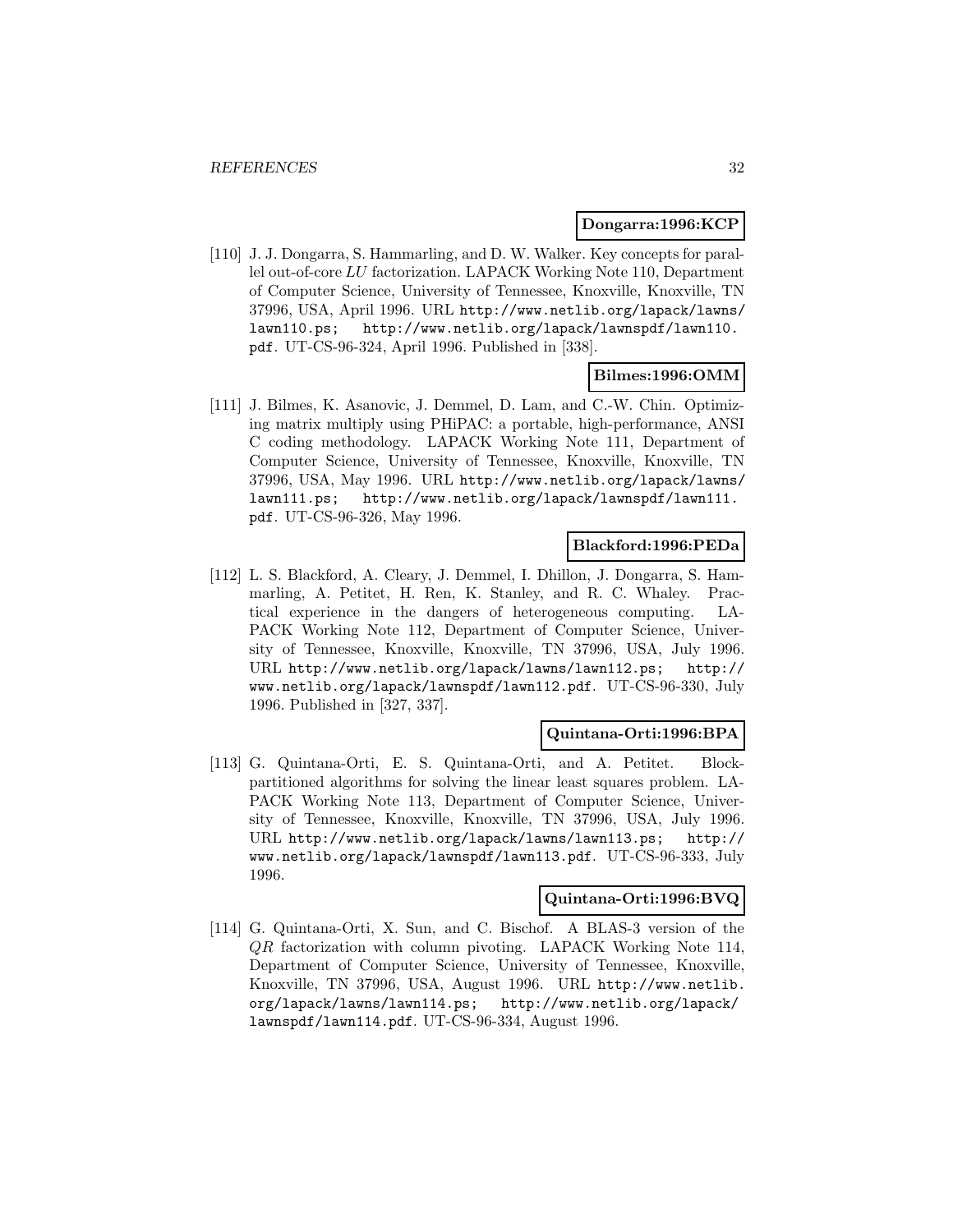## **Ren:1996:EAI**

[115] H. Ren. On the error analysis and implementation of some eigenvalue decomposition and singular value decomposition algorithms. LA-PACK Working Note 115, Department of Computer Science, University of Tennessee, Knoxville, Knoxville, TN 37996, USA, September 1996. URL http://www.netlib.org/lapack/lawns/lawn115.ps; http://www.netlib.org/lapack/lawnspdf/lawn115.pdf. UT-CS-96- 336, September 1996.

#### **Sidani:1996:PMD**

[116] M. Sidani and B. Harrod. Parallel matrix distributions: Have we been doing it all right? LAPACK Working Note 116, Department of Computer Science, University of Tennessee, Knoxville, Knoxville, TN 37996, USA, November 1996. URL http://www.netlib.org/lapack/lawns/ lawn116.ps; http://www.netlib.org/lapack/lawnspdf/lawn116. pdf. UT-CS-96-340, November 1996.

### **Blackford:1996:FIL**

[117] L. Susan Blackford, Jack J. Dongarra, Jeremy Du Croz, Sven Hammarling, and Jerzy Waśniewski. A Fortran 90 interface for LAPACK. LA-PACK Working Note 117, Department of Computer Science, University of Tennessee, Knoxville, Knoxville, TN 37996, USA, December 1996. URL http://www.netlib.org/lapack/lawns/lawn117.ps; http:// www.netlib.org/lapack/lawnspdf/lawn117.pdf. UT-CS-96-341, December 1996.

#### **Dongarra:1997:DIP**

[118] J. J. Dongarra and E. F. D'Azevedo. The design and implementation of the parallel out-of-core ScaLAPACK LU, QR, and Cholesky factorization routines. LAPACK Working Note 118, Department of Computer Science, University of Tennessee, Knoxville, Knoxville, TN 37996, USA, January 1997. URL http://www.netlib.org/lapack/lawns/lawn118.ps; http://www.netlib.org/lapack/lawnspdf/lawn118.pdf. UT-CS-97- 347, January 1997. Published in [357].

#### **Demmel:1997:CSV**

[119] James Demmel, Ming Gu, Stanley Eisenstat, Ivan Slapničar, Krešimir Veselić, and Zlatko Drmač. Computing the singular value decomposition with high relative accuracy. LAPACK Working Note 119, Department of Computer Science, University of Tennessee, Knoxville, Knoxville, TN 37996, USA, February 1997. URL http://www.netlib. org/lapack/lawns/lawn119.ps; http://www.netlib.org/lapack/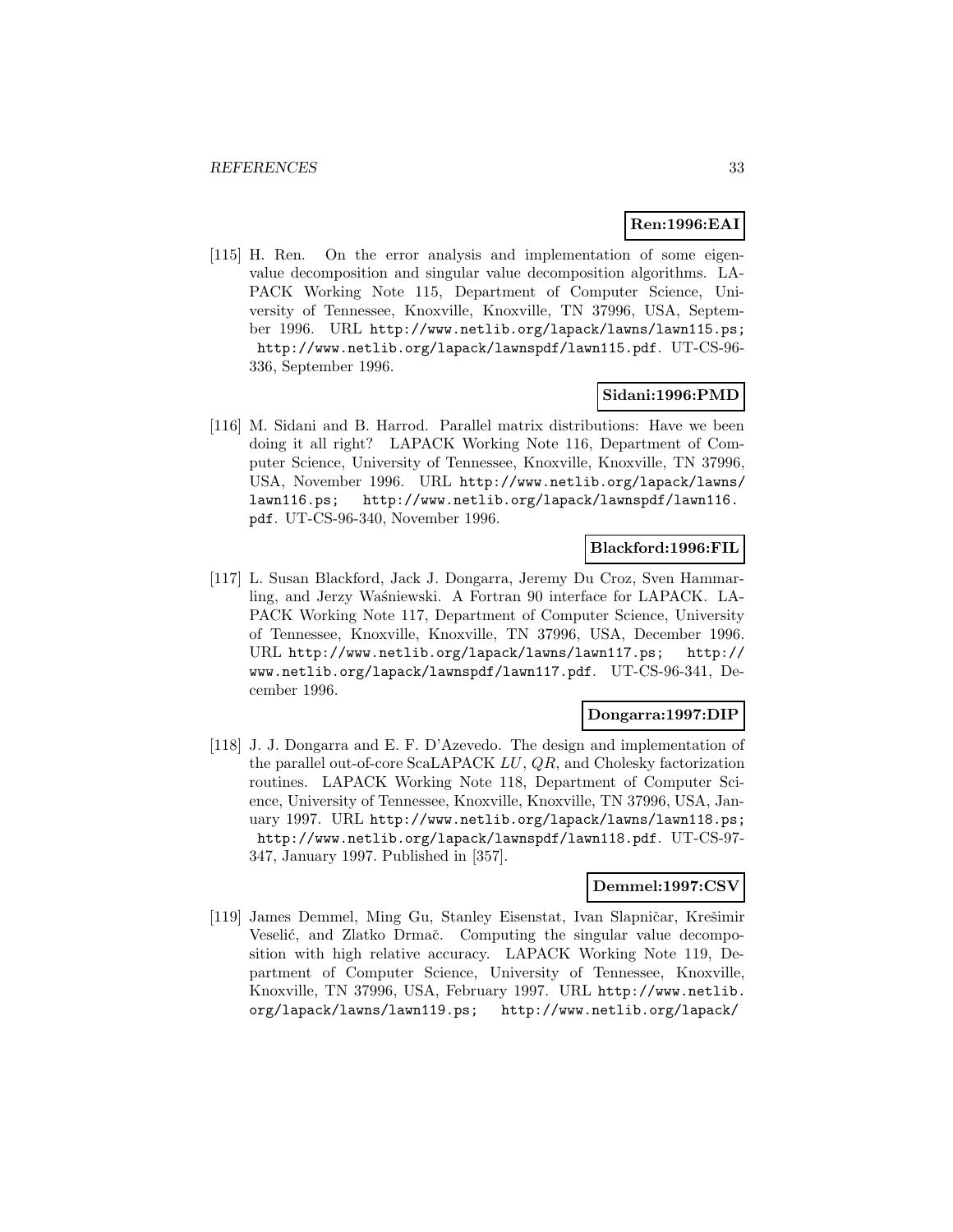lawnspdf/lawn119.pdf. UT-CS-97-348, February 1997. Published in [352].

#### **Desprez:1997:SBC**

[120] F. Desprez, J. Dongarra, A. Petitet, C. Randriamaro, and Y. Robert. Scheduling block-cyclic array redistribution. LAPACK Working Note 120, Department of Computer Science, University of Tennessee, Knoxville, Knoxville, TN 37996, USA, February 1997. URL http://www.netlib. org/lapack/lawns/lawn120.ps; http://www.netlib.org/lapack/ lawnspdf/lawn120.pdf. UT-CS-97-349, February 1997. Published in [344, 345].

## **Henry:1997:PIN**

[121] G. Henry, D. Watkins, and J. Dongarra. A parallel implementation of the nonsymmetric QR algorithm for distributed memory architectures. LAPACK Working Note 121, Department of Computer Science, University of Tennessee, Knoxville, Knoxville, TN 37996, USA, March 1997. URL http://www.netlib.org/lapack/lawns/lawn121. ps; http://www.netlib.org/lapack/lawnspdf/lawn121.pdf. UT-CS-97-352, March 1997. Published in [363].

## **Ahues:1997:NDC**

[122] M. Ahues and F. Tisseur. A new deflation criterion for the QR algorithm. LAPACK Working Note 122, Department of Computer Science, University of Tennessee, Knoxville, Knoxville, TN 37996, USA, March 1997. URL http://www.netlib.org/lapack/lawns/lawn122. ps; http://www.netlib.org/lapack/lawnspdf/lawn122.pdf. UT-CS-97-353, March 1997.

## **Bai:1997:TMC**

[123] Z. Bai, D. Day, J. Demmel, and J. Dongarra. A test matrix collection for non-Hermitian eigenvalue problems. LAPACK Working Note 123, Department of Computer Science, University of Tennessee, Knoxville, Knoxville, TN 37996, USA, March 1997. URL http://www.netlib. org/lapack/lawns/lawn123.ps; http://www.netlib.org/lapack/ lawnspdf/lawn123.pdf. UT-CS-97-355, March 1997.

#### **Demmel:1997:APS**

[124] J. Demmel, J. Gilbert, and X. Li. An asynchronous parallel supernodal algorithm for sparse Gaussian elimination. LAPACK Working Note 124, Department of Computer Science, University of Tennessee, Knoxville, Knoxville, TN 37996, USA, April 1997. URL http://www.netlib.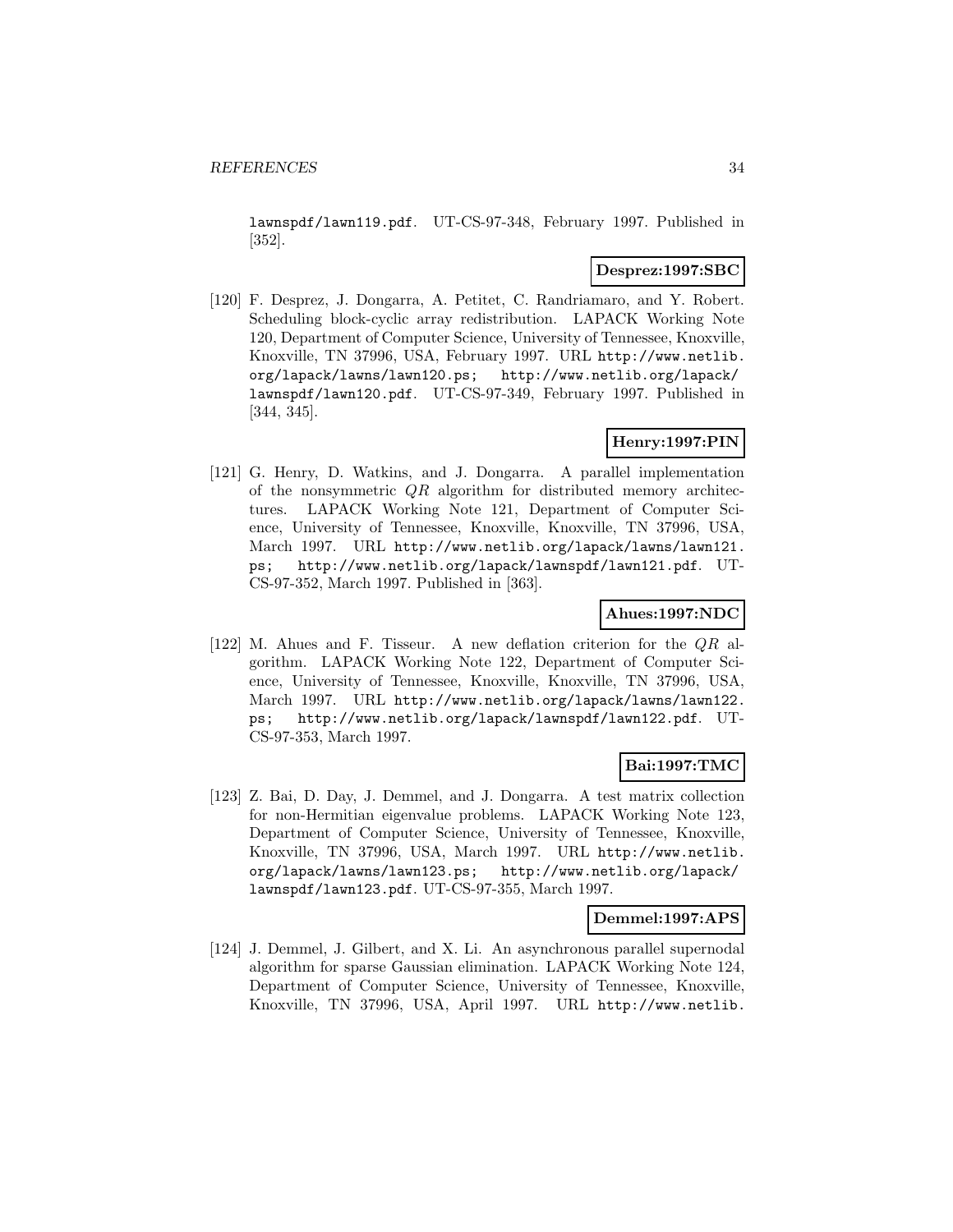org/lapack/lawns/lawn124.ps; http://www.netlib.org/lapack/ lawnspdf/lawn124.pdf. UT-CS-97-357, April 1997. Published in [351].

## **Cleary:1997:ISD**

[125] A. Cleary and J. Dongarra. Implementation in ScaLAPACK of divideand-conquer algorithms for banded and tridiagonal linear systems. LA-PACK Working Note 125, Department of Computer Science, University of Tennessee, Knoxville, Knoxville, TN 37996, USA, April 1997. URL http://www.netlib.org/lapack/lawns/lawn125.ps; http:// www.netlib.org/lapack/lawnspdf/lawn125.pdf. UT-CS-97-358, April 1997.

## **Anderson:1997:PIL**

[126] E. Anderson and M. Fahey. Performance improvements to LAPACK for the Cray Scientific Library. LAPACK Working Note 126, Department of Computer Science, University of Tennessee, Knoxville, Knoxville, TN 37996, USA, April 1997. URL http://www.netlib.org/lapack/lawns/ lawn126.ps; http://www.netlib.org/lapack/lawnspdf/lawn126. pdf.

## **Li:1997:SGE**

[127] X. Li. Sparse Gaussian elimination on high performance computers. LAPACK Working Note 127, Department of Computer Science, University of Tennessee, Knoxville, Knoxville, TN 37996, USA, June 1997. URL http://www.netlib.org/lapack/lawns/lawn127.ps; http:// www.netlib.org/lapack/lawnspdf/lawn127.pdf. UT-CS-97-368, June 1997.

## **Petitet:1997:ARM**

[128] A. Petitet. Algorithmic redistribution methods for block cyclic decompositions. LAPACK Working Note 128, Department of Computer Science, University of Tennessee, Knoxville, Knoxville, TN 37996, USA, July 1997. URL http://www.netlib.org/lapack/lawns/lawn128.ps; http:// www.netlib.org/lapack/lawnspdf/lawn128.pdf. UT-CS-97-371, July 1997. Published in [355].

## **Choi:1997:NPM**

[129] J. Choi. A new parallel matrix multiplication algorithm on distributedmemory concurrent computers. LAPACK Working Note 129, Department of Computer Science, University of Tennessee, Knoxville, Knoxville, TN 37996, USA, September 1997. URL http://www.netlib. org/lapack/lawns/lawn129.ps; http://www.netlib.org/lapack/ lawnspdf/lawn129.pdf. UT-CS-97-369, September 1997. Published in [343].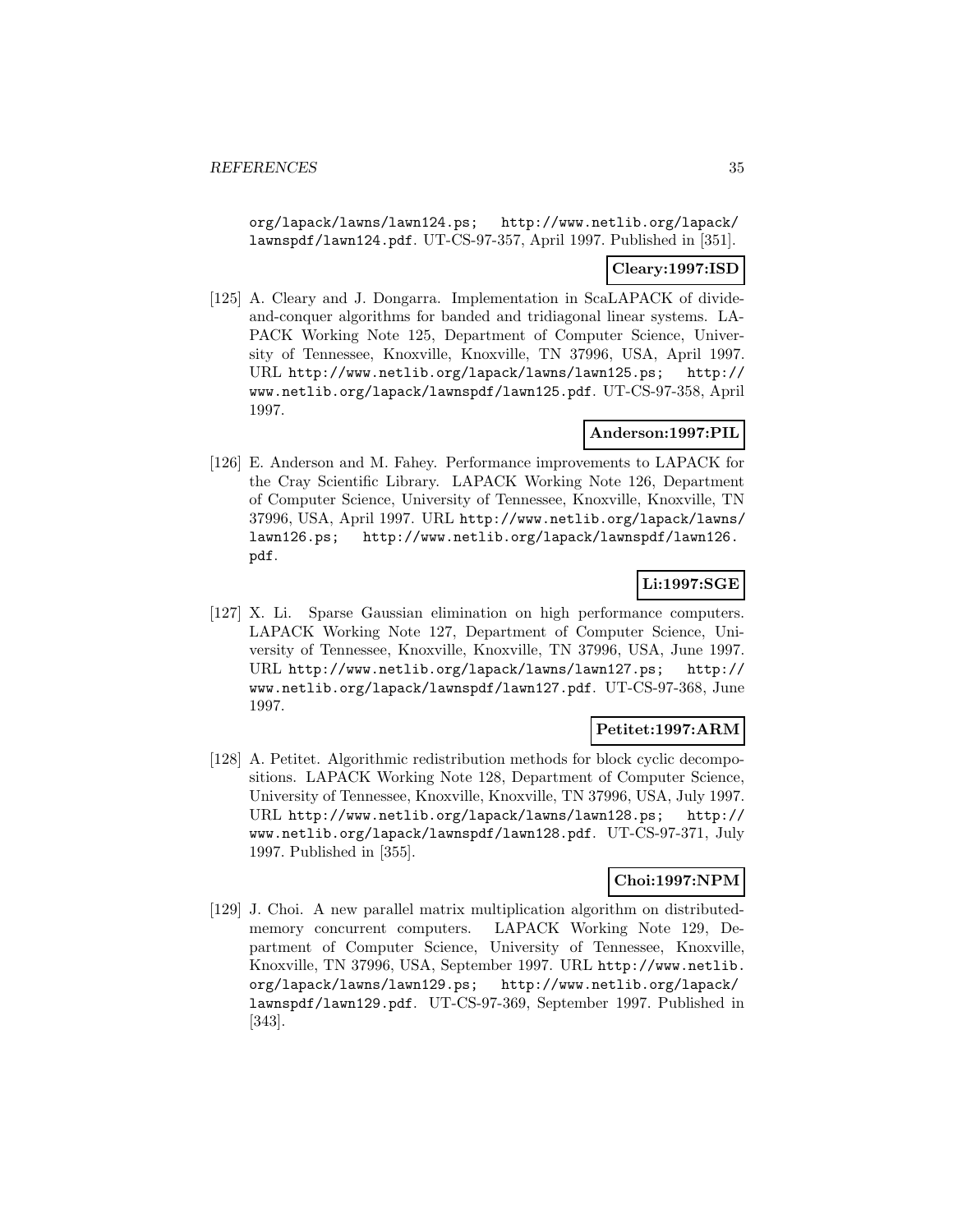#### **Demmel:1997:ASS**

[130] J. Demmel. Accurate SVDs of structured matrices. LAPACK Working Note 130, Department of Computer Science, University of Tennessee, Knoxville, Knoxville, TN 37996, USA, October 1997. URL http://www. netlib.org/lapack/lawns/lawn130.ps; http://www.netlib.org/ lapack/lawnspdf/lawn130.pdf. UT-CS-97-375, October 1997.

## **Whaley:1997:ATL**

[131] R. Whaley and J. Dongarra. Automatically tuned linear algebra software. LAPACK Working Note 131, Department of Computer Science, University of Tennessee, Knoxville, Knoxville, TN 37996, USA, December 1997. URL http://www.netlib.org/lapack/lawns/lawn131.ps; http:// www.netlib.org/lapack/lawnspdf/lawn131.pdf. UT-CS-97-366, December 1997. Published in [349].

#### **Tisseur:1998:PDC**

[132] F. Tisseur and J. Dongarra. Parallelizing the divide and conquer algorithm for the symmetric tridiagonal eigenvalue problem on distributed memory architectures. LAPACK Working Note 132, Department of Computer Science, University of Tennessee, Knoxville, Knoxville, TN 37996, USA, March 1998. URL http://www.netlib.org/lapack/lawns/lawn132. ps; http://www.netlib.org/lapack/lawnspdf/lawn132.pdf. UT-CS-98-382, March 1998.

## **Petitet:1998:ARM**

[133] A. Petitet and J. Dongarra. Algorithmic redistribution methods for block cyclic distributions. LAPACK Working Note 133, Department of Computer Science, University of Tennessee, Knoxville, Knoxville, TN 37996, USA, March 1998. URL http://www.netlib.org/lapack/lawns/ lawn133.ps; http://www.netlib.org/lapack/lawnspdf/lawn133. pdf. UT-CS-98-383, March 1998. Published in [355].

#### **Wasniewski:1998:HPL**

[134] J. Wa´sniewski and J. Dongarra. High performance linear algebra package — LAPACK90. LAPACK Working Note 134, Department of Computer Science, University of Tennessee, Knoxville, Knoxville, TN 37996, USA, April 1998. URL http://www.netlib.org/lapack/lawns/lawn134.ps; http://www.netlib.org/lapack/lawnspdf/lawn134.pdf. UT-CS-98- 384, April 1998. Published in [346].

#### **DAzevedo:1998:PSE**

[135] E. D'Azevedo and J. Dongarra. Packed storage extensions for ScaLA-PACK. LAPACK Working Note 135, Department of Computer Science,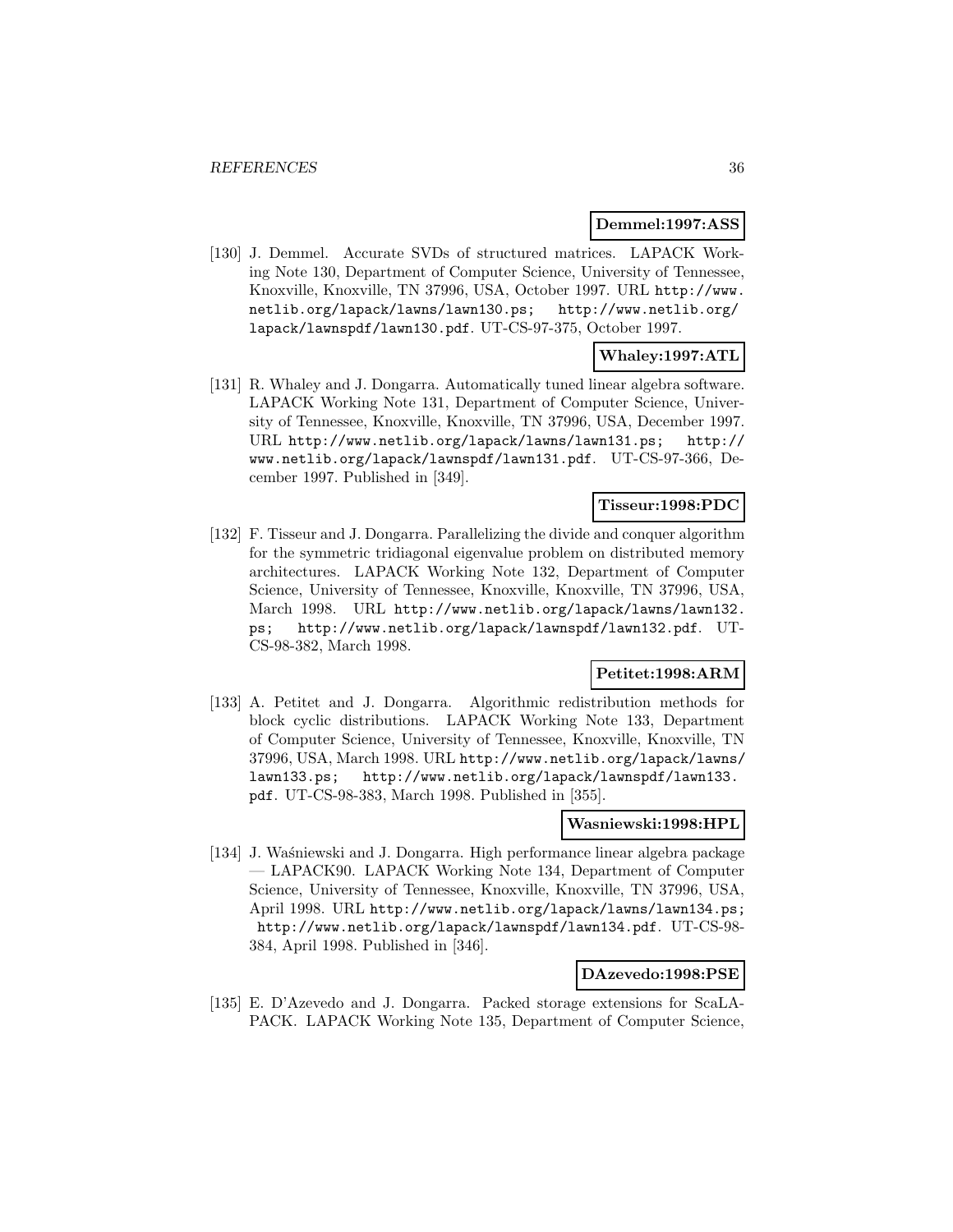University of Tennessee, Knoxville, Knoxville, TN 37996, USA, April 1998. URL http://www.netlib.org/lapack/lawns/lawn135.ps; http:// www.netlib.org/lapack/lawnspdf/lawn135.pdf. UT-CS-98-385, April 1998.

#### **Blackford:1998:SEP**

[136] L. S. Blackford and R. C. Whaley. ScaLAPACK evaluation and performance at the DoD MSRCs. LAPACK Working Note 136, Department of Computer Science, University of Tennessee, Knoxville, Knoxville, TN 37996, USA, April 1998. URL http://www.netlib.org/lapack/lawns/ lawn136.ps; http://www.netlib.org/lapack/lawnspdf/lawn136. pdf. UT-CS-98-388, April 1998.

### **Blackford:1998:IGD**

[137] L. S. Blackford, J. J. Dongarra, C. A. Papadopoulos, and R. C. Whaley. Installation guide and design of the HPF 1.1 interface to ScaLAPACK, SLHPF. LAPACK Working Note 137, Department of Computer Science, University of Tennessee, Knoxville, Knoxville, TN 37996, USA, August 1998. URL http://www.netlib.org/lapack/lawns/lawn137.ps; http://www.netlib.org/lapack/lawnspdf/lawn137.pdf. UT-CS-98- 396, August 1998.

## **Dongarra:1998:TSL**

[138] J. Dongarra, W. Owczarz, J. Waśniewski, and P. Yalamov. Testing software for LAPACK90. LAPACK Working Note 138, Department of Computer Science, University of Tennessee, Knoxville, Knoxville, TN 37996, USA, September 1998. URL http://www.netlib.org/lapack/lawns/ lawn138.ps; http://www.netlib.org/lapack/lawnspdf/lawn138. pdf. UT-CS-98-401, Sept 1998.

### **Petitet:1998:NLA**

[139] A. Petitet, H. Casanova, J. Dongarra, Y. Robert, and R. C. Whaley. A numerical linear algebra problem solving environment designer's perspective. LAPACK Working Note 139, Department of Computer Science, University of Tennessee, Knoxville, Knoxville, TN 37996, USA, October 1998. URL http://www.netlib.org/lapack/lawns/lawn139.ps; http:// www.netlib.org/lapack/lawnspdf/lawn139.pdf. UT-CS-98-405, Oct 1998. Published in [356, 359].

#### **Casanova:1998:NVD**

[140] H. Casanova and J. Dongarra. NetSolve version 1.2: Design and implementation. LAPACK Working Note 140, Department of Computer Science,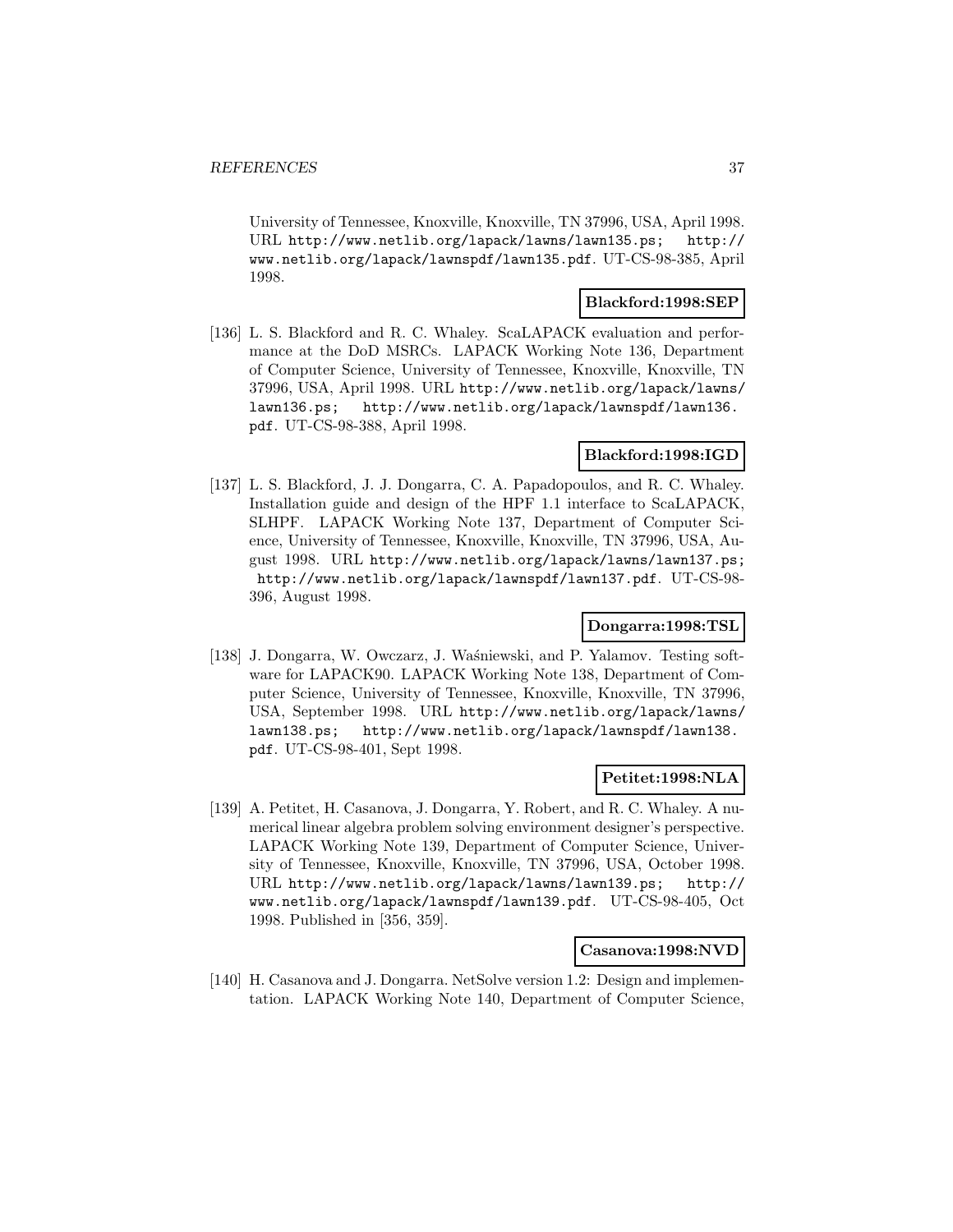University of Tennessee, Knoxville, Knoxville, TN 37996, USA, November 1998. URL http://www.netlib.org/lapack/lawns/lawn140.ps; http://www.netlib.org/lapack/lawnspdf/lawn140.pdf. UT-CS-98- 406, Nov 1998.

### **Eijkhout:1998:OIL**

[141] Victor Eijkhout. Overview of iterative linear system solver packages. LAPACK Working Note 141, Department of Computer Science, University of Tennessee, Knoxville, Knoxville, TN 37996, USA, December 1998. URL http://www.netlib.org/lapack/lawns/lawn141.ps; http:// www.netlib.org/lapack/lawnspdf/lawn141.pdf. UT-CS-98-411, Dec 1998.

## **Arbenz:1999:CPSa**

[142] P. Arbenz, A. Cleary, J. Dongarra, and M. Hegland. A comparison of parallel solvers for diagonally dominant and general narrow-banded linear systems. LAPACK Working Note 142, Department of Computer Science, University of Tennessee, Knoxville, Knoxville, TN 37996, USA, February 1999. URL http://www.netlib.org/lapack/lawns/lawn142.ps; http://www.netlib.org/lapack/lawnspdf/lawn142.pdf. UT-CS-99- 414, Feb 1999. Published in [350].

### **Arbenz:1999:CPSb**

[143] P. Arbenz, A. Cleary, J. Dongarra, and M. Hegland. A comparison of parallel solvers for diagonally dominant and general narrow-banded linear systems II. LAPACK Working Note 143, Department of Computer Science, University of Tennessee, Knoxville, Knoxville, TN 37996, USA, May 1999. URL http://www.netlib.org/lapack/lawns/lawn143.ps; http://www.netlib.org/lapack/lawnspdf/lawn143.pdf. UT-CS-99- 415, May 1999.

### **Eijkhout:1999:EPI**

[144] V. Eijkhout. On the existence problem of incomplete factorisation methods. LAPACK Working Note 144, Department of Computer Science, University of Tennessee, Knoxville, Knoxville, TN 37996, USA, December 1999. URL http://www.netlib.org/lapack/lawns/lawn144.ps; http://www.netlib.org/lapack/lawnspdf/lawn144.pdf. UT-CS-99- 435, Dec 1999.

### **Eijkhout:1999:WMI**

[145] V. Eijkhout. The 'weighted modification' incomplete factorisation method. LAPACK Working Note 145, Department of Computer Science,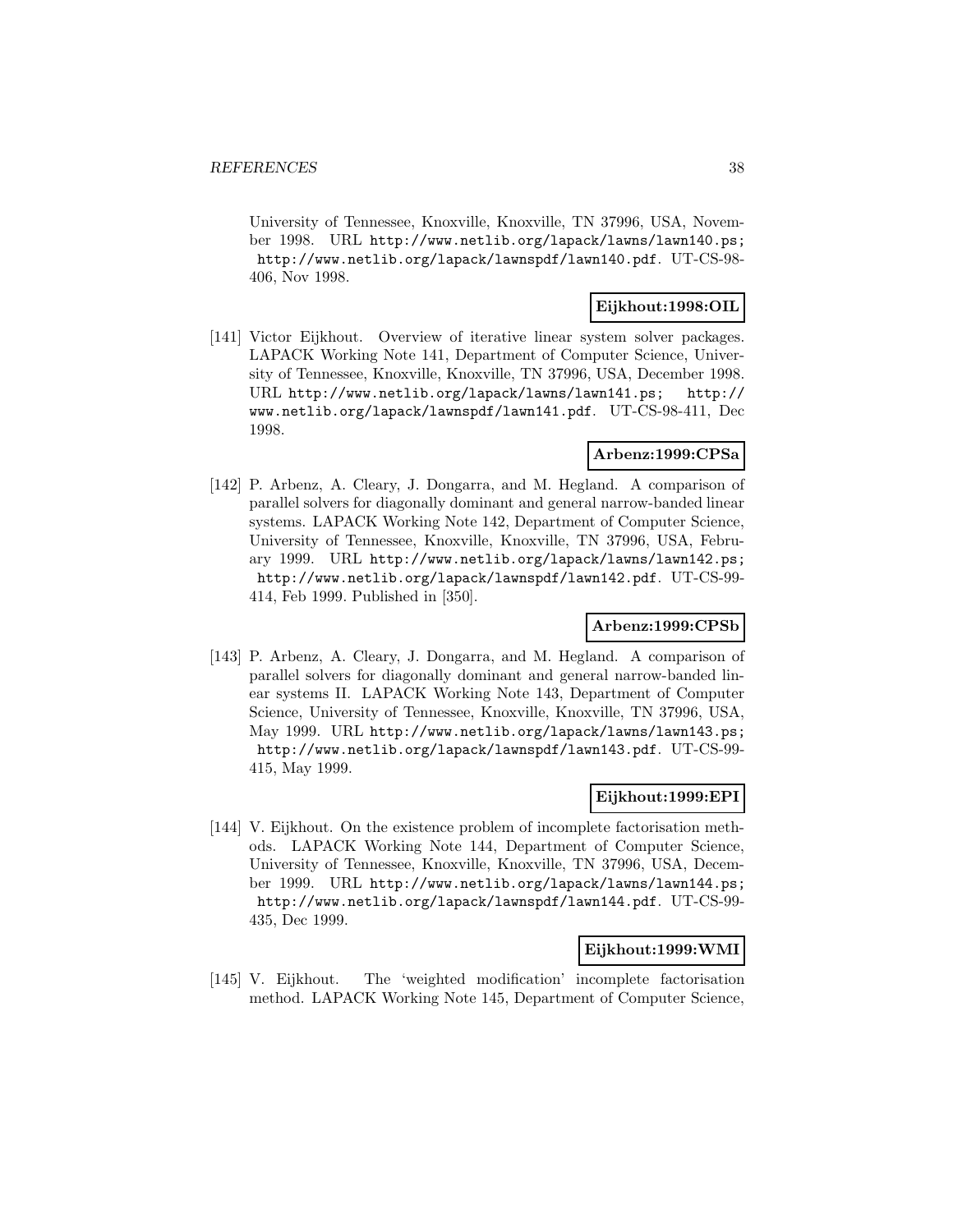University of Tennessee, Knoxville, Knoxville, TN 37996, USA, December 1999. URL http://www.netlib.org/lapack/lawns/lawn145.ps; http://www.netlib.org/lapack/lawnspdf/lawn145.pdf. UT-CS-99- 436, Dec 1999.

### **Andersen:2000:RFC**

[146] B. Andersen, F. Gustavson, and J. Waśniewski. A recursive formulation of Cholesky factorization of a matrix in packed storage. LA-PACK Working Note 146, Department of Computer Science, University of Tennessee, Knoxville, Knoxville, TN 37996, USA, May 2000. URL http://www.netlib.org/lapack/lawns/lawn146.ps; http:// www.netlib.org/lapack/lawnspdf/lawn146.pdf. UT-CS-00-441, May 2000. Published in [360].

## **Whaley:2000:AEO**

[147] R. C. Whaley, A. Petitet, and J. Dongarra. Automated empirical optimization of software and the ATLAS Project. LAPACK Working Note 147, Department of Computer Science, University of Tennessee, Knoxville, Knoxville, TN 37996, USA, September 2000. URL http://www.netlib. org/lapack/lawns/lawn147.ps; http://www.netlib.org/lapack/ lawnspdf/lawn147.pdf. UT-CS-00-448, September 2000. Published in [361].

## **Bindel:2000:CGR**

[148] D. Bindel, J. Demmel, W. Kahan, and O. Marques. On computing Givens rotations reliably and efficiently. LAPACK Working Note 148, Department of Computer Science, University of Tennessee, Knoxville, Knoxville, TN 37996, USA, October 2000. URL http://www.netlib. org/lapack/lawns/lawn148.ps; http://www.netlib.org/lapack/ lawnspdf/lawn148.pdf. UT-CS-00-449, October 2000. Published in [362].

# **Li:2000:DIT**

[149] X. Li, J. Demmel, D. Bailey, G. Henry, Y. Hida, J. Iskandar, W. Kahan, A. Kapur, M. Martin, T. Tung, and D. J. Yoo. Design, implementation and testing of extended and mixed precision BLAS. LA-PACK Working Note 149, Department of Computer Science, University of Tennessee, Knoxville, Knoxville, TN 37996, USA, October 2000. URL http://www.netlib.org/lapack/lawns/lawn149.ps; http:// www.netlib.org/lapack/lawnspdf/lawn149.pdf. UT-CS-00-451, October 2000. Published in [364].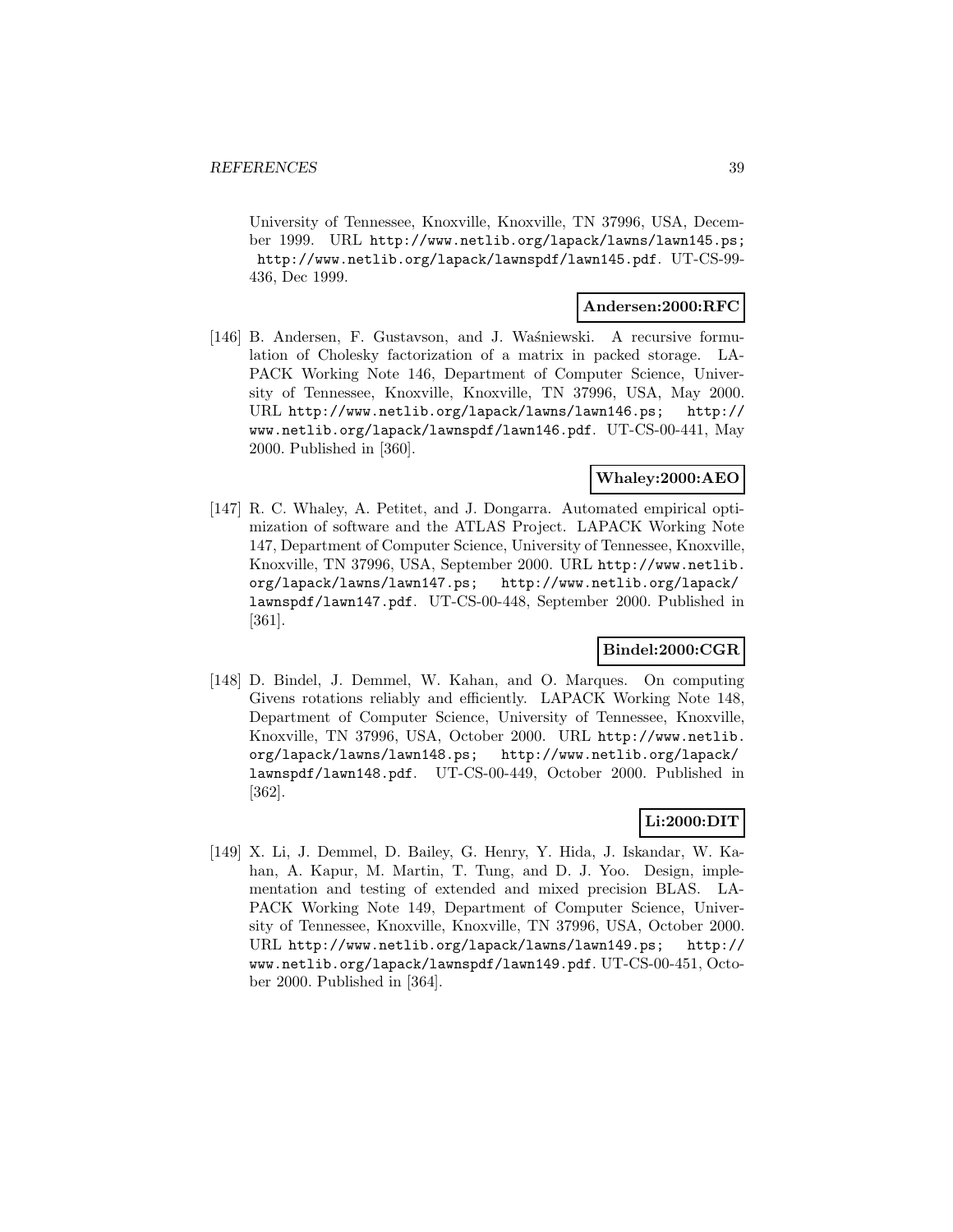#### **Anderson:2000:DPR**

[150] E. Anderson. Discontinuous plane rotations and the symmetric eigenvalue problem. LAPACK Working Note 150, Department of Computer Science, University of Tennessee, Knoxville, Knoxville, TN 37996, USA, December 2000. URL http://www.netlib.org/lapack/lawns/lawn150.ps; http://www.netlib.org/lapack/lawnspdf/lawn150.pdf. UT-CS-00- 454, December 2000.

## **Eijkhout:2001:ADM**

[151] V. Eijkhout. Automatic determination of matrix-blocks. LAPACK Working Note 151, Department of Computer Science, University of Tennessee, Knoxville, Knoxville, TN 37996, USA, April 2001. URL http://www. netlib.org/lapack/lawns/lawn151.ps; http://www.netlib.org/ lapack/lawnspdf/lawn151.pdf. UT-CS-01-458, April 2001.

# **Cheng:2001:ILB**

[152] S. Cheng and N. Higham. Implementation for LAPACK of a block algorithm for matrix 1-norm estimation. LAPACK Working Note 152, Department of Computer Science, University of Tennessee, Knoxville, Knoxville, TN 37996, USA, August 2001. URL http://www.netlib. org/lapack/lawns/lawn152.ps; http://www.netlib.org/lapack/ lawnspdf/lawn152.pdf. UT-CS-01-470, August 2001.

### **Fahey:2001:NCP**

[153] M. Fahey. New complex parallel eigenvalue and eigenvector routines. LAPACK Working Note 153, Department of Computer Science, University of Tennessee, Knoxville, Knoxville, TN 37996, USA, August 2001. URL http://www.netlib.org/lapack/lawns/lawn153.ps; http:// www.netlib.org/lapack/lawnspdf/lawn153.pdf. UT-CS-01-471, August 2001.

### **Dhillon:2002:OER**

[154] Inderjit S. Dhillon and Beresford N. Parlett. Orthogonal eigenvectors and relative gaps. LAPACK Working Note 154, Department of Computer Science, University of Tennessee, Knoxville, Knoxville, TN 37996, USA, August 2002. URL http://www.netlib.org/lapack/lawns/lawn154.ps; http://www.netlib.org/lapack/lawnspdf/lawn154.pdf. UT-CS-02- 474, August 2002 Published in [366].

### **Parlett:2002:IDA**

[155] Beresford N. Parlett and Osni A. Marques. An implementation of the *dqds* algorithm positive case. LAPACK Working Note 155, Department of Computer Science, University of Tennessee, Knoxville, Knoxville, TN 37996,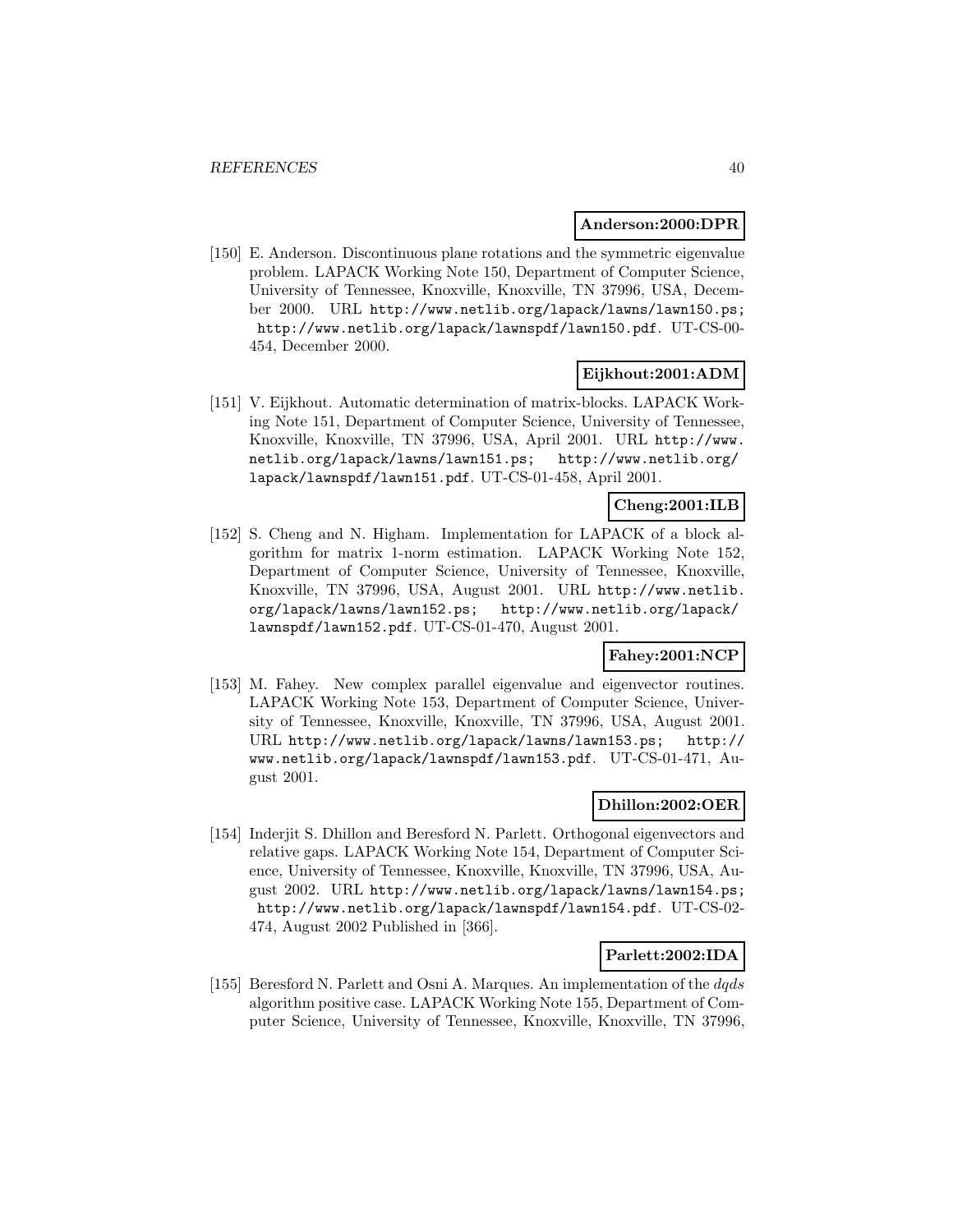USA, August 2002. URL http://www.netlib.org/lapack/lawns/ lawn155.ps; http://www.netlib.org/lapack/lawnspdf/lawn155. pdf. LBNL-43726, UT-CS-02-475, August 2002. Published in [358].

## **Eijkhout:2002:PAO**

[156] Victor Eijkhout. Polynomial acceleration of optimised multi-grid smoothers basic theory. LAPACK Working Note 156, Department of Computer Science, University of Tennessee, Knoxville, Knoxville, TN 37996, USA, August 2002. URL http://www.netlib.org/lapack/lawns/ lawn156.ps; http://www.netlib.org/lapack/lawnspdf/lawn156. pdf. UT-CS-02-477, August 2002.

## **Dongarra:2002:SAN**

[157] Jack Dongarra and Victor Eijkhout. Self-adapting numerical software for next generation applications. LAPACK Working Note 157, Department of Computer Science, University of Tennessee, Knoxville, Knoxville, TN 37996, USA, August 2002. URL http://www.netlib. org/lapack/lawns/lawn157.ps; http://www.netlib.org/lapack/ lawnspdf/lawn157.pdf. UT-CS-02-484, August 2002 Published in [365].

### **Anderson:2002:LFE**

[158] Edward Anderson. LAPACK3E — A Fortran 90-enhanced version of LA-PACK. LAPACK Working Note 158, Department of Computer Science, University of Tennessee, Knoxville, Knoxville, TN 37996, USA, December 2002. URL http://www.netlib.org/lapack/lawns/lawn158.ps; http://www.netlib.org/lapack/lawnspdf/lawn158.pdf. UT-CS-02- 497, December 2002.

### **Dongarra:2003:FCA**

[159] Jack Dongarra and Victor Eijkhout. Finite-choice algorithm optimization in Conjugate Gradients. LAPACK Working Note 159, Department of Computer Science, University of Tennessee, Knoxville, Knoxville, TN 37996, USA, January 2003. URL http://www.netlib. org/lapack/lawns/lawn159.ps; http://www.netlib.org/lapack/ lawnspdf/lawn159.pdf. UT-CS-03-502, January 2003.

## **Chen:2003:SAS**

[160] Zizhong Chen, Jack Dongarra, Piotr Luszczek, and Kenneth Roche. Self adapting software for numerical linear algebra and LAPACK for clusters. LAPACK Working Note 160, Department of Computer Science, University of Tennessee, Knoxville, Knoxville, TN 37996, USA, January 2003. URL http://www.netlib.org/lapack/lawns/lawn160.ps; http://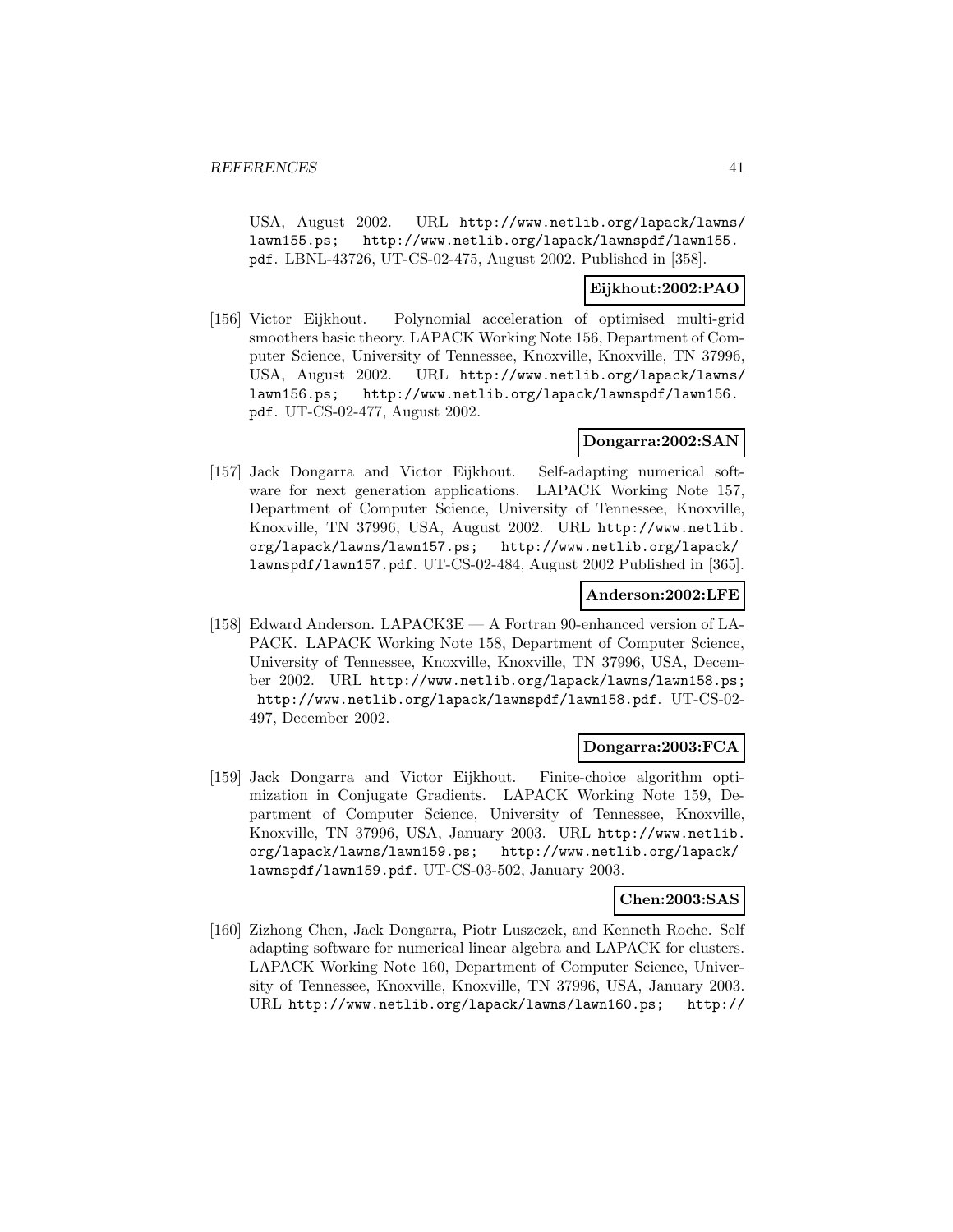www.netlib.org/lapack/lawnspdf/lawn160.pdf. UT-CS-03-499, January 2003.

### **Lucas:2003:LSC**

[161] Craig Lucas. LAPack-style codes for level 2 and 3 pivoted Cholesky factorizations. LAPACK Working Note 161, Department of Computer Science, University of Tennessee, Knoxville, Knoxville, TN 37996, USA, January 2003. URL http://www.netlib.org/lapack/lawns/lawn161.ps; http://www.netlib.org/lapack/lawnspdf/lawn161.pdf. UT-CS-04- 522, February 2004.

### **Dhillon:2004:DIM**

[162] Inderjit S. Dhillon, Beresford N. Parlett, and Christof Vömel. The design and implementation of the MRRR algorithm. LAPACK Working Note 162, Department of Computer Science, University of Tennessee, Knoxville, Knoxville, TN 37996, USA, February 2004. URL http://www.netlib. org/lapack/lawns/lawn162.ps; http://www.netlib.org/lapack/ lawnspdf/lawn162.pdf. UT-CS-04-541, December, 2004.

### **Parlett:2004:HMA**

[163] Beresford N. Parlett and Christof Vömel. How the MRRR algorithm can fail on tight eigenvalue clusters. LAPACK Working Note 163, Department of Computer Science, University of Tennessee, Knoxville, Knoxville, TN 37996, USA, December 2004. 15 pp. URL http://www.eecs.berkeley. edu/Pubs/TechRpts/2004/CSD-04-1367.pdf; http://www.netlib. org/lapack/lawns/lawn163.ps; http://www.netlib.org/lapack/ lawnspdf/lawn163.pdf. UT-CS-04-542, December, 2004.

### **Demmel:2005:LPR**

[164] Jim Demmel and Jack Dongarra. LAPACK 2005 prospectus: Reliable and scalable software for linear algebra computations on high end computers. LAPACK Working Note 164, Department of Computer Science, University of Tennessee, Knoxville, Knoxville, TN 37996, USA, February 2005. URL http://www.netlib.org/lapack/lawns/lawn164.ps; http://www.netlib.org/lapack/lawnspdf/lawn164.pdf. UT-CS-05- 546, February 2005.

#### **Demmel:2005:EBE**

[165] James Demmel, Yozo Hida, W. Kahan, Xiaoye S. Li, Soni Mukherjee, and E. Jason Riedy. Error bounds from extra precise iterative refinement. LAPACK Working Note 165, Department of Computer Science, University of Tennessee, Knoxville, Knoxville, TN 37996, USA, February 2005. URL http://www.netlib.org/lapack/lawns/lawn165.ps;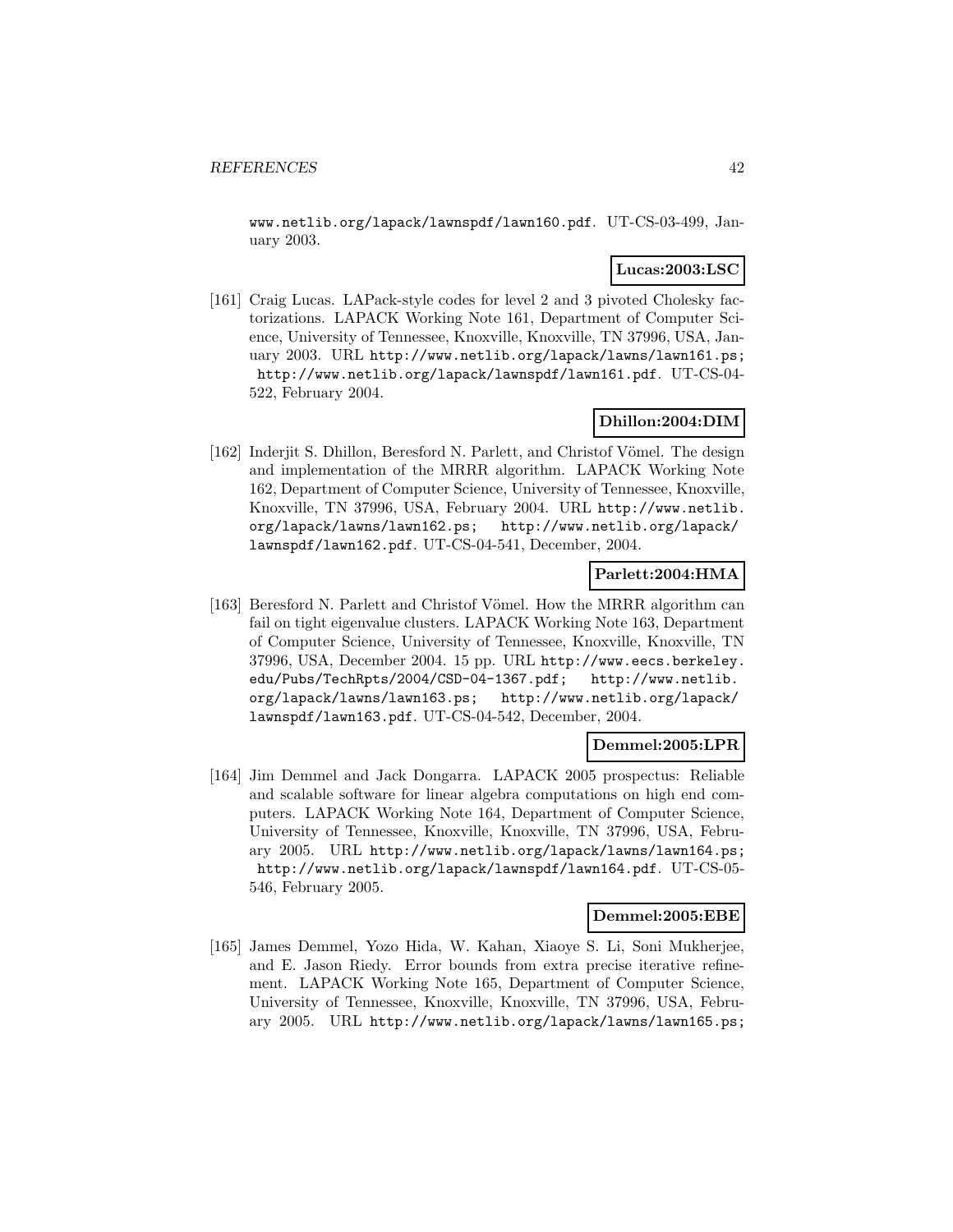http://www.netlib.org/lapack/lawnspdf/lawn165.pdf. UT-CS-05- 547, February 2005.

### **Willems:2005:CBS**

[166] Paul R. Willems, Bruno Lang, and Christof Vömel. Computing the bidiagonal SVD using multiple relatively robust representations. LAPACK Working Note 166, Computer Science Division, University of California, Berkeley, Berkeley, CA, USA, August 29, 2005. 20 pp. URL http://www. netlib.org/lapack/lawnspdf/lawn166.pdf. Also issued as Technical Report Technical Report UCB//CSD-05-1376.

## **Marques:2005:SCM**

[167] Osni A. Marques, Beresford N. Parlett, and Christof Vömel. Subset computations with the MRRR algorithm. LAPACK Working Note 167, Computer Science Division, University of California, Berkeley, Berkeley, CA, USA, September 26, 2005. 9 pp. URL http://www.netlib.org/lapack/ lawnspdf/lawn167.pdf. Also issued as Technical Report UCB//CSD-05- 1392.

## **Antonelli:2005:PSP**

[168] Dominic Antonelli and Christof Vömel. PDSYEVR. ScaLAPACK's parallel MRRR algorithm for the symmetric eigenvalue problem. LAPACK Working Note 168, Computer Science Division, University of California, Berkeley, Berkeley, CA, USA, August 29, 2005. 18 pp. URL http://www. netlib.org/lapack/lawnspdf/lawn168.pdf. Also issued as Technical Report UCB//CSD-05-1399.

## **Drmac:2005:NFA**

[169] Zlatko Drmač and Krešimir Veselić. New fast and accurate Jacobi SVD algorithm: I. LAPACK Working Note 169, Department of Mathematics, University of Zagreb, Bijenička 30, 10000 Zagreb, Croatia., August 30, 2005. 39 pp. URL http://www.netlib.org/lapack/lawnspdf/lawn169. pdf.

### **Drmac:2005:NFAb**

[170] Zlatko Drmač and Krešimir Veselić. New fast and accurate Jacobi SVD algorithm: II. LAPACK Working Note 170, Department of Mathematics, University of Zagreb, Bijenička 30, 10000 Zagreb, Croatia., August 30, 2005. 25 pp. URL http://www.netlib.org/lapack/lawnspdf/lawn170. pdf.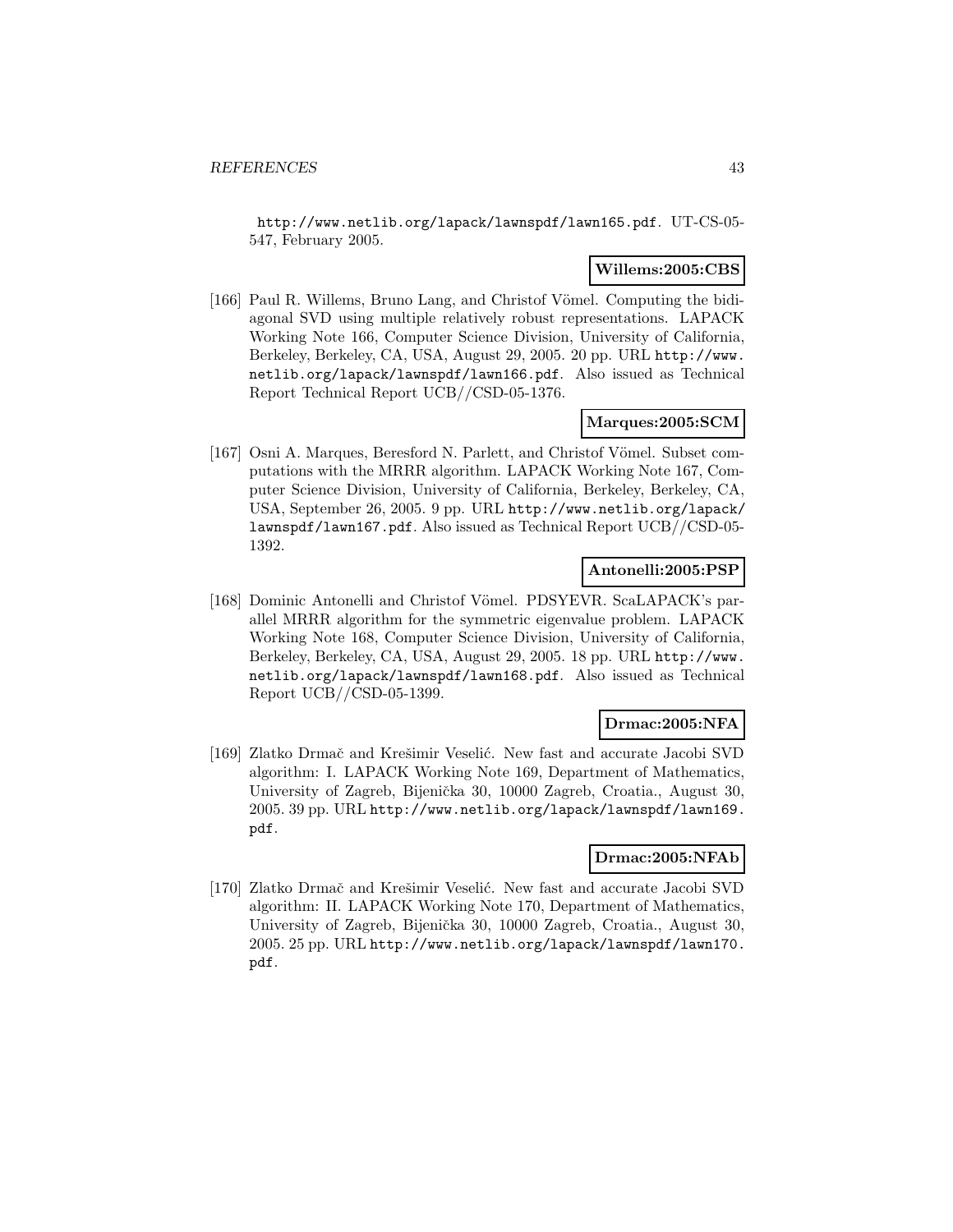#### **Kressner:2006:BAR**

[171] Daniel Kressner. Block algorithms for reordering standard and generalized Schur forms. LAPACK Working Note 171, Department of Mathematics, University of Zagreb, Bijenička 30, 10000 Zagreb, Croatia., February 17, 2006. 11 pp. URL http://www.netlib.org/lapack/lawnspdf/lawn171. pdf.

## **Marques:2005:BIF**

[172] Osni A. Marques, E. Jason Riedy, and Christof Vömel. Benefits of IEEE-754 features in modern symmetric tridiagonal eigensolvers. LAPACK Working Note 172, Computer Science Division, University of California, Berkeley, Berkeley, CA, USA, September 30, 2005. 22 pp. URL http:// www.netlib.org/lapack/lawnspdf/lawn172.pdf. Also issued as Technical Report UCB//CSD-05-1414.

## **Kaagstrom:2006:MVQ**

[173] Bo Kågström and Daniel Kressner. Multishift variants of the  $QZ$  algorithm with aggressive early deflation. LAPACK Working Note 173, Department of Computing Science, Umeå University, Umeå, Sweden, February 20, 2006. 42 pp. URL http://www.netlib.org/lapack/lawnspdf/ lawn173.pdf. Also appeared as technical report UMINF-05.11.

# **Howell:2005:CEB**

[174] G. W. Howell, J. W. Demmel, C. T. Fulton, S. Hammarling, and K. Marmol. Cache efficient bidiagonalization using BLAS 2.5 operators. LA-PACK Working Note 174, North Carolina State University; University of California, Berkeley; Florida Institute of Technology; Numerical Algorithms Group; Harris Corporation, Raleigh, NC 27697, USA; Berkeley, CA 94720, USA; Melbourne, FL 32901, USA; Oxford, UK; Melbourne, FL 32901, November 1, 2005. 39 pp. URL http://www.netlib.org/ lapack/lawnspdf/lawn174.pdf.

### **Langou:2006:EPB**

[175] Julie Langou, Julien Langou, Piotr Luszczek, Jakub Kurzak, Alfredo Buttari, and Jack Dongarra. Exploiting the performance of 32 bit floating point arithmetic in obtaining 64 bit accuracy (revisiting iterative refinement for linear systems). LAPACK Working Note 175, Department of Computer Science, University of Tennessee, Knoxville, Knoxville, TN 37996, USA, June 2006. 17 pp. URL http://www.netlib.org/ lapack/lawnspdf/lawn175.pdf; http://www.netlib.org/lapack/ lawnspdf/lawn175.ps.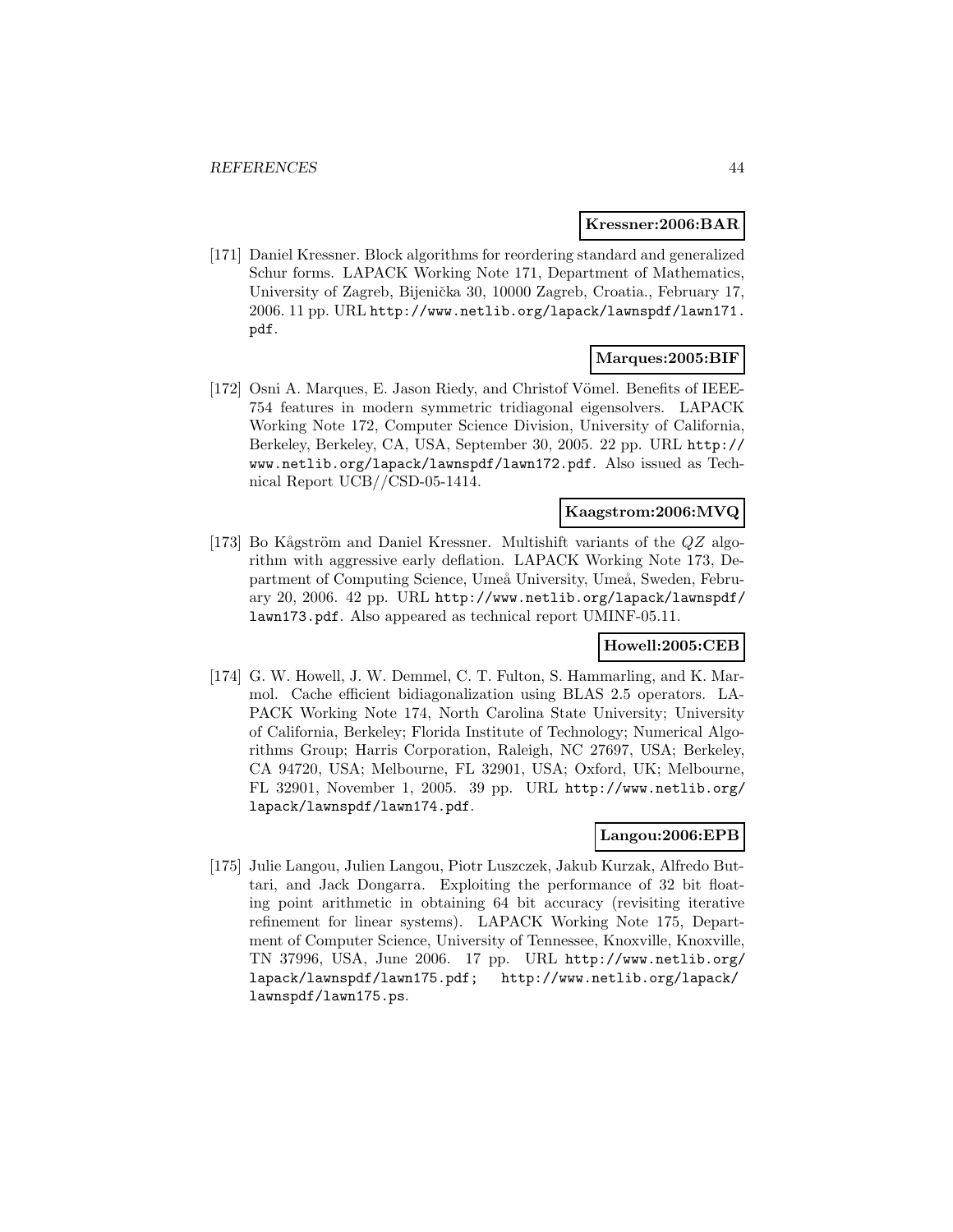### **Drmac:2006:FRR**

[176] Zlatko Drmač and Zvonimir Bujanović. On the failure of rank revealing  $QR$  factorization software — a case study. LAPACK Working Note 176, Department of Mathematics, University of Zagreb, Bijenička 30, 10000 Zagreb, Croatia, June 2, 2006. 27 pp. URL http://www.netlib.org/ lapack/lawnspdf/lawn176.pdf; http://www.netlib.org/lapack/ lawnspdf/lawn176.ps.

### **Kurzak:2006:IMP**

[177] Jakub Kurzak and Jack Dongarra. Implementation of the mixed-precision high performance LINPACK benchmark on the CELL Processor. LA-PACK Working Note 177, Department of Computer Science, University of Tennessee, Knoxville, Knoxville, TN 37996, USA, September 2006. 12 pp. URL http://www.netlib.org/lapack/lawnspdf/lawn177.pdf; http://www.netlib.org/lapack/lawnspdf/lawn177.ps. Also available as UT-CS-06-580.

# **Kurzak:2006:ILA**

[178] Jakub Kurzak and Jack Dongarra. Implementing linear algebra routines on multi-core processors with pipelining and a look ahead. LA-PACK Working Note 178, Department of Computer Science, University of Tennessee, Knoxville, Knoxville, TN 37996, USA, September 2006. 11 pp. URL http://www.netlib.org/lapack/lawnspdf/lawn178.pdf; http://www.netlib.org/lapack/lawnspdf/lawn178.ps. Also available as UT-CS-06-581.

### **Baboulin:2006:PTS**

[179] Marc Baboulin, Luc Giraud, Serge Gratton, and Julien Langou. Parallel tools for solving incremental dense least squares problems. application to space geodesy. LAPACK Working Note 179, CERFACS, 42 avenue Gaspard Coriolis, 31057 Toulouse Cedex, France, September 2006. URL http://www.netlib.org/lapack/lawnspdf/lawn179.pdf; http://www.netlib.org/lapack/lawnspdf/lawn179.ps. Also available as UT-CS-06-582.

## **Buttari:2006:UMP**

[180] Alfredo Buttari, Jack J. Dongarra, Jakub Kurzak, Piotr Luszczek, and Stanimire Tomov. Using mixed precision for sparse matrix computations to enhance the performance while achieving 64-bit accuracy. LA-PACK Working Note 180, Department of Computer Science, University of Tennessee, Knoxville, Knoxville, TN 37996, USA, October 22, 2006. URL http://www.netlib.org/lapack/lawnspdf/lawn180.pdf. UT-CS-06-584.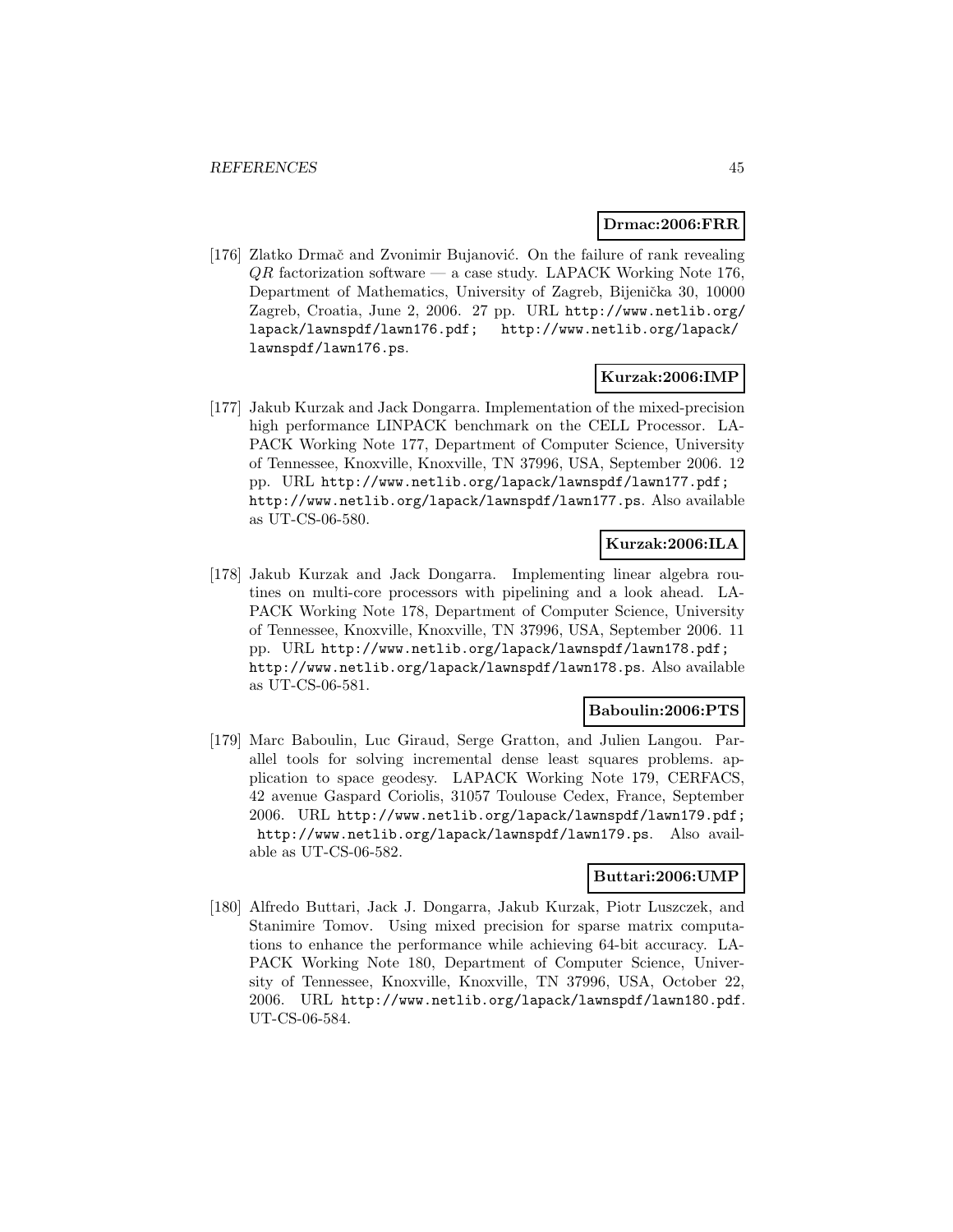### **Demmel:2007:PNL**

[181] James W. Demmel, Jack J. Dongarra, Beresford N. Parlett, William Kahan, Ming Gu, David S. Bindel, Yozo Hida, Xiaoye S. Li, Osni A. Marques, E. Jason Riedy, Christof Vömel, Julien Langou, Piotr Luszczek, Jakub Kurzak, Alfredo Buttari, Julie Langou, and Stanimire Tomov. Prospectus for the next LAPACK and ScaLAPACK libraries. LAPACK Working Note 181, Department of Computer Science, University of Tennessee, Knoxville, Knoxville, TN 37996, USA, March 11, 2007. URL http:// www.netlib.org/lapack/lawnspdf/lawn181.pdf. UT-CS-07-592.

## **Demmel:2007:TIL**

[182] James W. Demmel, Osni A. Marques, Beresford N. Parlett, and Christof Vömel. A testing infrastructure for LAPACK's symmetric eigensolvers. LAPACK Working Note 182, Department of Electrical Engineering and Computer Science, University of California, Berkeley, Berkeley, CA, USA, April 2007. URL http://www.netlib.org/lapack/lawnspdf/lawn182. pdf.

## **Demmel:2007:PAL**

[183] James W. Demmel, Osni A. Marques, Beresford N. Parlett, and Christof Vömel. Performance and accuracy of LAPACK's symmetric tridiagonal eigensolvers. LAPACK Working Note 183, Department of Electrical Engineering and Computer Science, University of California, Berkeley, Berkeley, CA, USA, April 2007. URL http://www.netlib.org/lapack/ lawnspdf/lawn183.pdf.

## **Kurzak:2007:SSL**

[184] Jakub Kurzak, Alfredo Buttari, and Jack J. Dongarra. Solving systems of linear equations on the CELL processor using Cholesky factorization. LA-PACK Working Note 184, Department of Computer Science, University of Tennessee, Knoxville, Knoxville, TN 37996, USA, May 2007. URL http: //www.netlib.org/lapack/lawnspdf/lawn184.pdf. UT-CS-07-596.

## **Buttari:2007:LPH**

[185] Alfredo Buttari, Jack J. Dongarra, and Jakub Kurzak. Limitations of the PlayStation 3 for high performance cluster computing. LAPACK Working Note 185, Department of Computer Science, University of Tennessee, Knoxville, Knoxville, TN 37996, USA, May 2007. URL http://www. netlib.org/lapack/lawnspdf/lawn185.pdf. UT-CS-07-597.

## **Demmel:2007:FLAa**

[186] James W. Demmel, Ioana Dumitriu, and Olga Holtz. Fast linear algebra is stable. LAPACK Working Note 186, Department of Electrical Engineering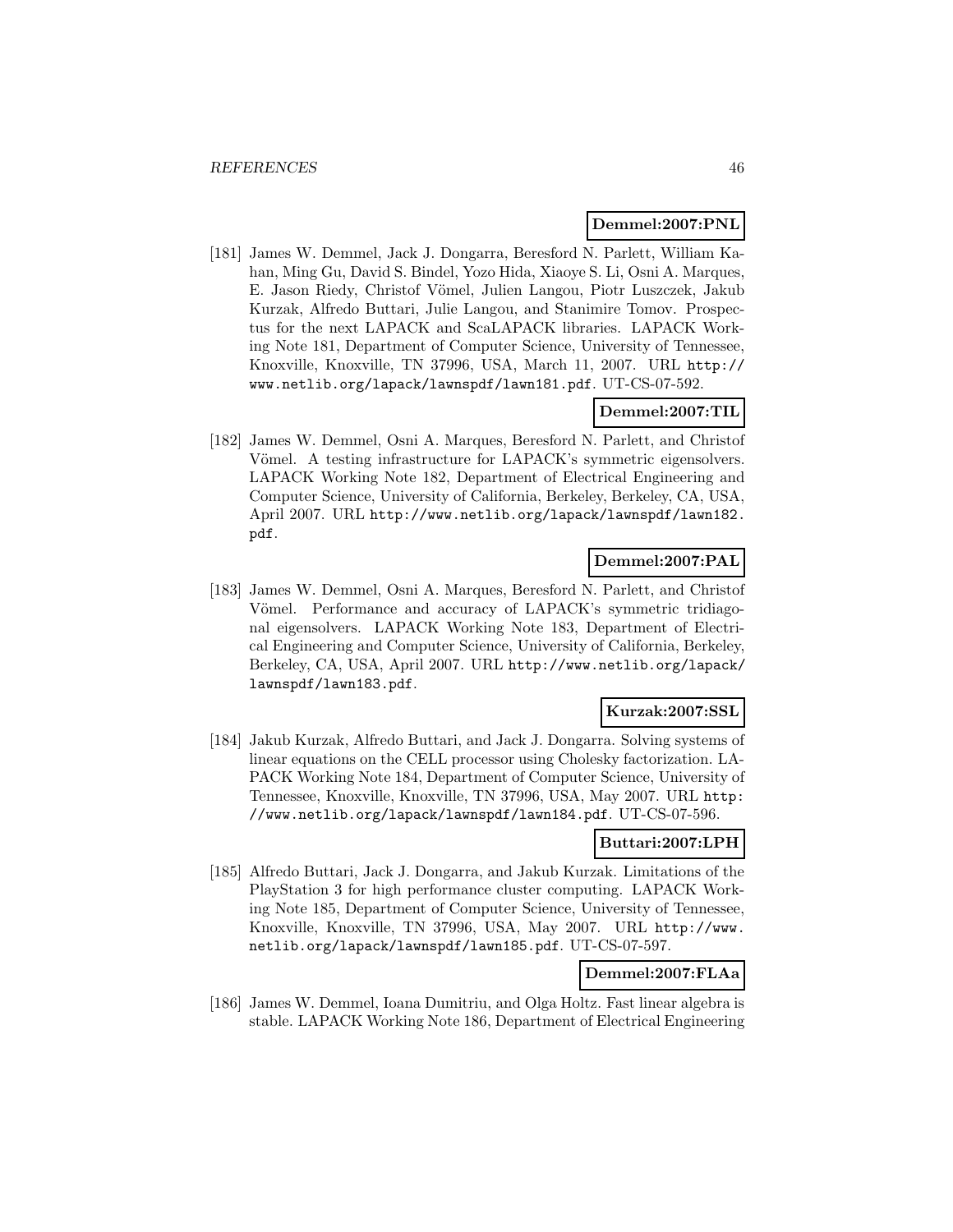and Computer Science, University of California, Berkeley, Berkeley, CA, USA, May 18, 2007. URL http://www.netlib.org/lapack/lawnspdf/ lawn186.pdf. Published in [367].

# **Byers:2007:LXT**

[187] Ralph Byers. LAPACK 3.1 xHSEQR: Tuning and implementation notes on the small bulge multi-shift  $QR$  algorithm with aggressive early deflation. LAPACK Working Note 187, Department of Mathematics, University of Kansas, Lawrence, Kansas 66045, USA, May 2007. URL http:// www.netlib.org/lapack/lawnspdf/lawn187.pdf.

### **Demmel:2007:EPI**

[188] James W. Demmel, Yozo Hida, Xiaoye S. Li, and E. Jason Riedy. Extra-precise iterative refinement for overdetermined least squares problems. LAPACK Working Note 188, Department of Electrical Engineering and Computer Science, University of California, Berkeley, Berkeley, CA, USA, May 30, 2007. URL http://www.netlib.org/lapack/lawnspdf/ lawn188.pdf. Published in [369].

### **Alvaro:2008:FSS**

[189] Wesley Alvaro, Jakub Kurzak, and Jack J. Dongarra. Fast and small short vector SIMD matrix multiplication kernels for the CELL processor. LAPACK Working Note 189, Department of Computer Science, University of Tennessee, Knoxville, Knoxville, TN 37996, USA, January 2008. URL http://www.netlib.org/lapack/lawnspdf/lawn189.pdf. UT-CS-08-609.

### **Buttari:2007:PTQ**

[190] Alfredo Buttari, Julien Langou, Jakub Kurzak, and Jack J. Dongarra. Parallel tiled QR factorization for multicore architectures. LAPACK Working Note 190, Department of Computer Science, University of Tennessee, Knoxville, Knoxville, TN 37996, USA, July 2007. URL http://www. netlib.org/lapack/lawnspdf/lawn190.pdf. UT-CS-07-598. Published in [368].

### **Buttari:2007:CPT**

[191] Alfredo Buttari, Julien Langou, Jakub Kurzak, and Jack J. Dongarra. A class of parallel tiled linear algebra algorithms for multicore architectures. LAPACK Working Note 191, Department of Computer Science, University of Tennessee, Knoxville, Knoxville, TN 37996, USA, September 2007. URL http://www.netlib.org/lapack/lawnspdf/lawn191. pdf. UT-CS-07-600.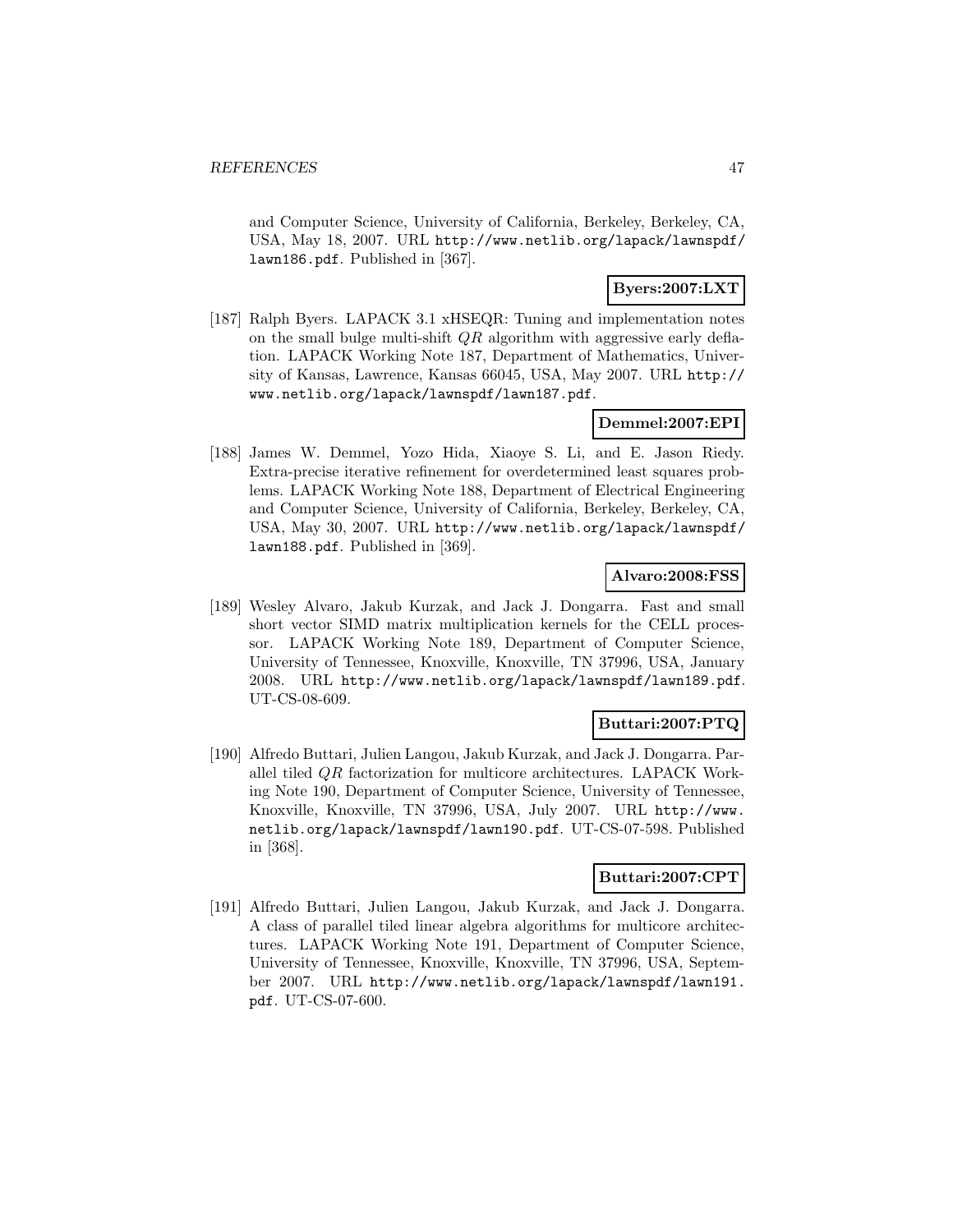#### **Granat:2007:PER**

[192] Robert Granat, Bo Kågström, and Daniel Kressner. Parallel eigenvalue reordering in real Schur forms. LAPACK Working Note 192, Department of Computer Science, University of Tennessee, Knoxville, Knoxville, TN 37996, USA, September 2007. URL http://www.netlib.org/lapack/ lawnspdf/lawn192.pdf.

## **Baboulin:2007:CCC**

[193] Marc Baboulin, Jack J. Dongarra, Serge Gratton, and Julien Langou. Computing the conditioning of the components of a linear least squares solution. LAPACK Working Note 193, Department of Computer Science, University of Tennessee, Knoxville, Knoxville, TN 37996, USA, September 2007. URL http://www.netlib.org/lapack/lawnspdf/lawn193. pdf. UT-CS-07-604.

# **Vomel:2007:RRT**

[194] Christof Vömel. A refined representation tree for MRRR. LAPACK Working Note 194, Department of Computer Science, University of Tennessee, Knoxville, Knoxville, TN 37996, USA, November 2007. URL http:// www.netlib.org/lapack/lawnspdf/lawn194.pdf.

## **Vomel:2007:SMA**

[195] Christof Vömel. ScaLAPACK's MRRR algorithm. LAPACK Working Note 195, Department of Computer Science, University of Tennessee, Knoxville, Knoxville, TN 37996, USA, November 2007. URL http:// www.netlib.org/lapack/lawnspdf/lawn195.pdf.

### **Drmac:2007:GCP**

[196] Zlatko Drmač. A global convergence proof of cyclic Jacobi methods with block rotations. LAPACK Working Note 196, Department of Computer Science, University of Tennessee, Knoxville, Knoxville, TN 37996, USA, December 10, 2007. URL http://www.netlib.org/lapack/lawnspdf/ lawn196.pdf.

## **Volkov:2008:UGA**

[197] Vasily Volkov and James W. Demmel. Using GPUs to accelerate the bisection algorithm for finding eigenvalues of symmetric tridiagonal matrices. LAPACK Working Note 197, Department of Computer Science, University of Tennessee, Knoxville, Knoxville, TN 37996, USA, January 2008. URL http://www.netlib.org/lapack/lawnspdf/lawn197.pdf.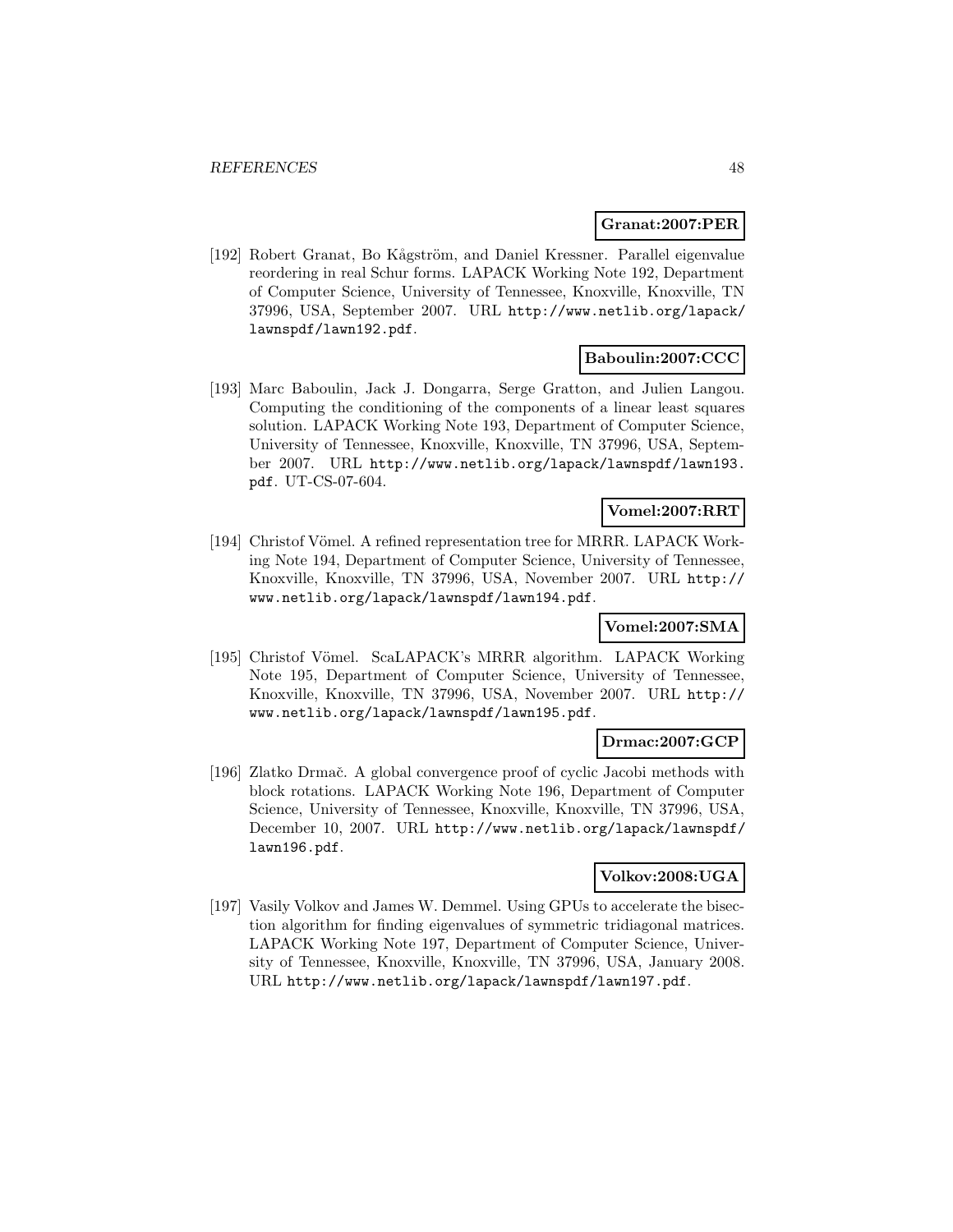#### **Kaagstrom:2008:BAR**

[198] Bo Kågström, Daniel Kressner, Enrique S. Quintana-Orti, and Gregorio Quintana-Orti. Blocked algorithms for the reduction to Hessenbergtriangular form revisited. LAPACK Working Note 198, Department of Computing Science and HPC2N, Umeå University, S-901 Umeå, Sweden, February 2008. URL http://www.netlib.org/lapack/lawnspdf/ lawn198.pdf.

#### **Gustavson:2008:RFP**

[199] Fred G. Gustavson, Jerzy Wasniewski, Jack J. Dongarra, and Julien Langou. Rectangular full packed format for Cholesky's algorithm: Factorization, solution and inversion. LAPACK Working Note 199, Department of Computer Science, University of Tennessee, Knoxville, Knoxville, TN 37996, USA, April 2008. URL http://www.netlib.org/lapack/ lawnspdf/lawn199.pdf. UT-CS-08-614.

### **Baboulin:2008:SID**

[200] Marc Baboulin, Jack J. Dongarra, and Stanimire Tomov. Some issues in dense linear algebra for multicore and special purpose architectures. LA-PACK Working Note 200, Department of Computer Science, University of Tennessee, Knoxville, Knoxville, TN 37996, USA, May 2008. URL http: //www.netlib.org/lapack/lawnspdf/lawn200.pdf. UT-CS-08-615.

### **Kurzak:2008:QFC**

[201] Jakub Kurzak and Jack J. Dongarra. QR factorization for the CELL processor. LAPACK Working Note 201, Department of Computer Science, University of Tennessee, Knoxville, Knoxville, TN 37996, USA, May 2008. URL http://www.netlib.org/lapack/lawnspdf/lawn201. pdf. UT-CS-08-616.

### **Volkov:2008:LQC**

[202] Vasily Volkov and James W. Demmel. LU, QR and Cholesky factorizations using vector capabilities of GPUs. LAPACK Working Note 202, Department of Electrical Engineering and Computer Science, University of California, Berkeley, Berkeley, CA, USA, May 2008. URL http://www. netlib.org/lapack/lawnspdf/lawn202.pdf.

#### **Demmel:2008:NND**

[203] James W. Demmel, Yozo Hida, Mark F. Hoemmen, and E. Jason Riedy. Non-negative diagonals and high performance on low-profile matrices from householder QR. LAPACK Working Note 203, Department of Electrical Engineering and Computer Science, University of California, Berke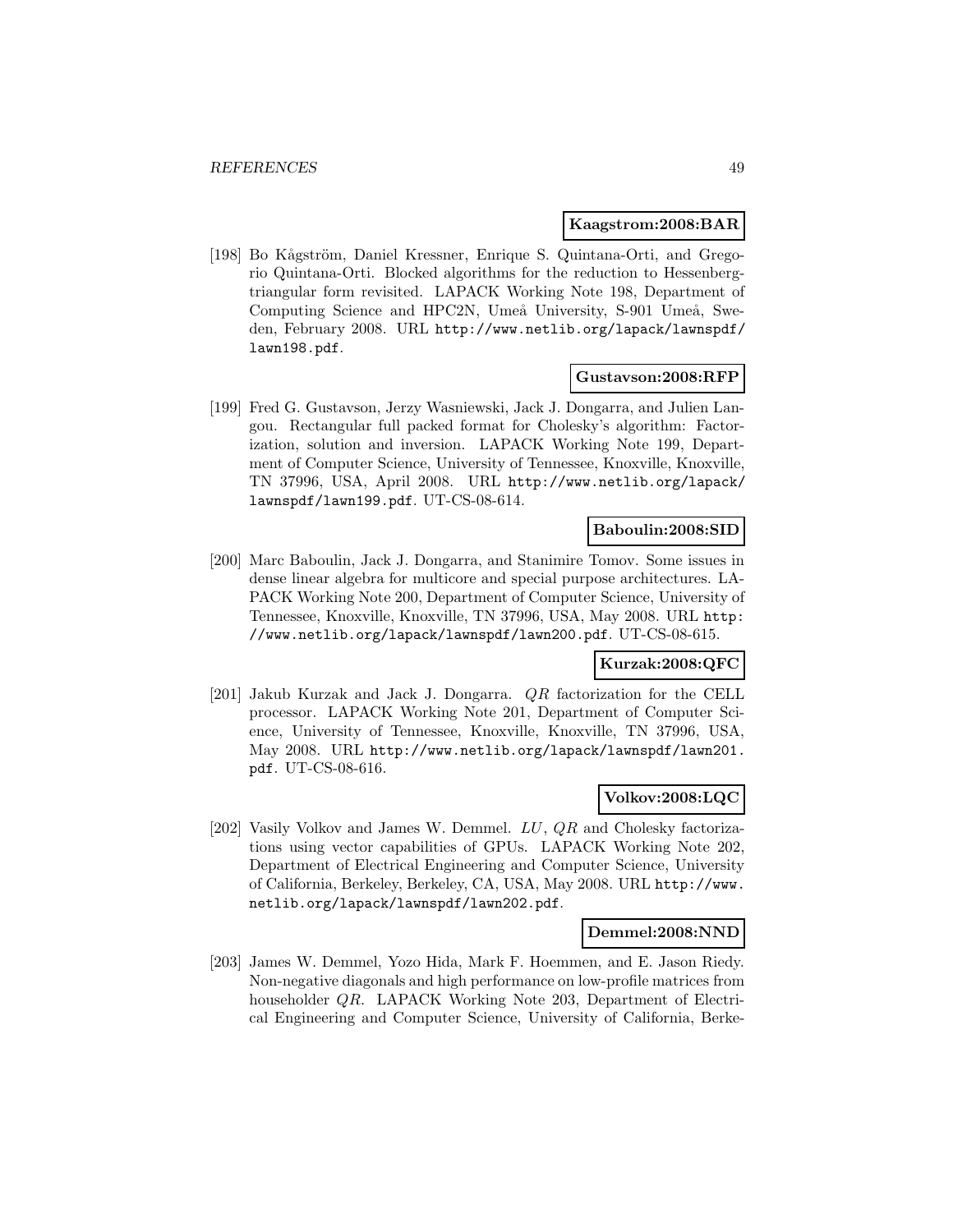ley, Berkeley, CA, USA, May 30, 2008. URL http://www.netlib.org/ lapack/lawnspdf/lawn203.pdf.

### **Demmel:2008:COP**

[204] James W. Demmel, Laura Grigori, Mark F. Hoemmen, and Julien Langou. Communication-optimal parallel and sequential  $QR$  and  $LU$ factorizations. LAPACK Working Note 204, Department of Electrical Engineering and Computer Science, University of California, Berkeley, Berkeley, CA, USA, August 2008. URL http://www.eecs. berkeley.edu/Pubs/TechRpts/2008/EECS-2008-89.html; http:// www.netlib.org/lapack/lawnspdf/lawn204.pdf.

### **Bosilca:2008:ABF**

[205] George Bosilca, Remi Delmas, Jack J. Dongarra, and Julien Langou. Algorithmic based fault tolerance applied to high performance computing. LAPACK Working Note 205, Department of Computer Science, University of Tennessee, Knoxville, Knoxville, TN 37996, USA, May 23, 2008. URL http://www.netlib.org/lapack/lawnspdf/lawn205.pdf. UT-CS-08-620.

### **Dongarra:2008:PLB**

[206] Jack J. Dongarra and Julien Langou. The problem with the Linpack benchmark matrix generator. LAPACK Working Note 206, Department of Computer Science, University of Tennessee, Knoxville, Knoxville, TN 37996, USA, June 12, 2008. URL http://www.netlib.org/lapack/ lawnspdf/lawn206.pdf. Version 1; version 2 is dated 18 September 2008.

### **Baboulin:2008:UDT**

[207] Marc Baboulin and Serge Gratton. Using dual techniques to derive componentwise and mixed condition numbers for a linear functional of a linear least squares solution. LAPACK Working Note 207, Department of Computer Science, University of Tennessee, Knoxville, Knoxville, TN 37996, USA, August 2008. URL http://www.netlib.org/lapack/lawnspdf/ lawn207.pdf. UT-CS-08-622.

### **Ltaief:2008:PBH**

[208] Hatem Ltaief, Jakub Kurzak, and Jack Dongarra. Parallel block Hessenberg reduction using algorithms-by-tiles for multicore architectures revisited. LAPACK Working Note 208, Department of Computer Science, University of Tennessee, Knoxville, Knoxville, TN 37996, USA, August 2008. URL http://www.netlib.org/lapack/lawnspdf/lawn208.pdf. UT-CS-08-624.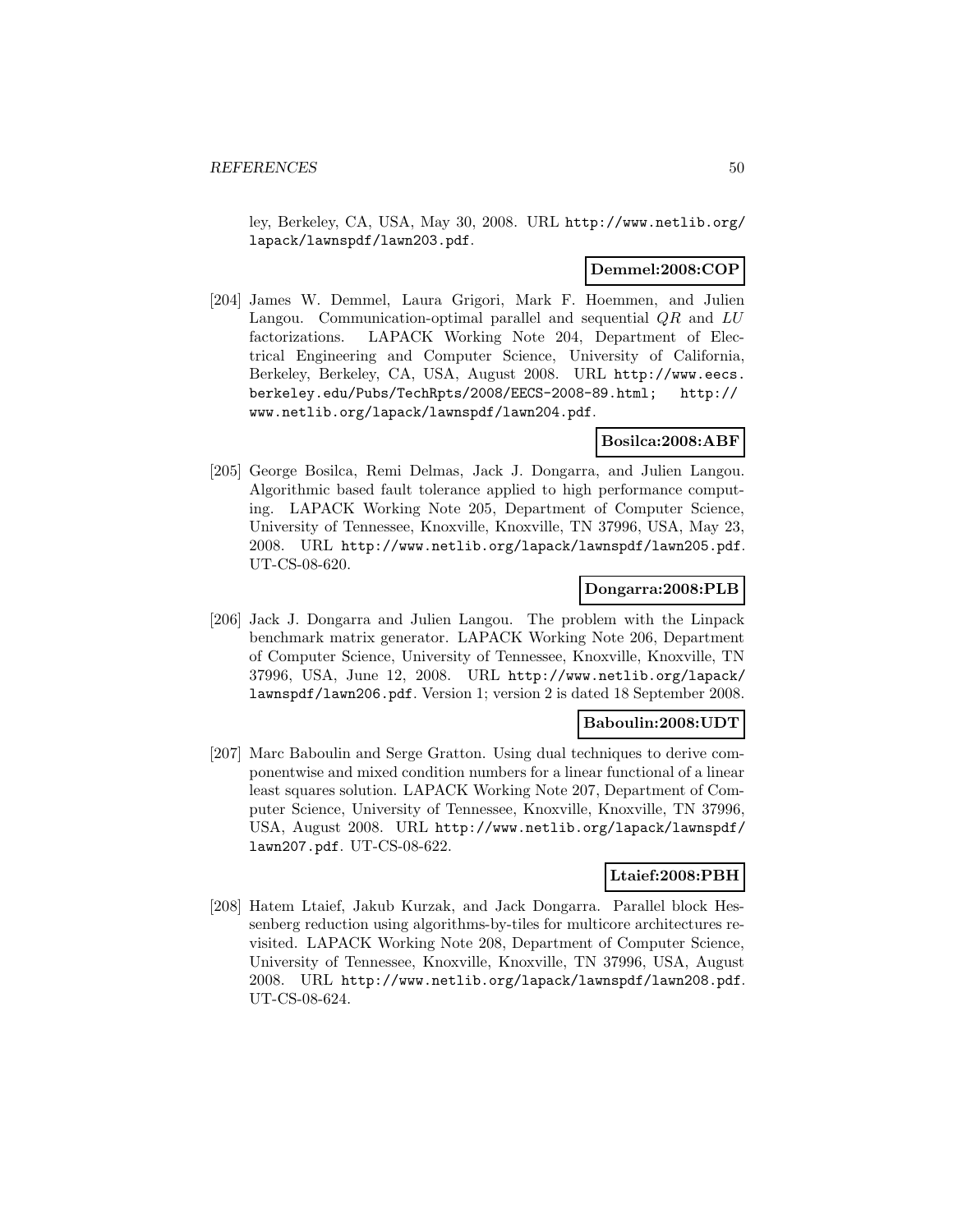## **Ltaief:2008:PBT**

[209] Hatem Ltaief, Jakub Kurzak, and Jack Dongarra. Parallel band two-sided matrix bidiagonalization for multicore architectures. LAPACK Working Note 209, Department of Computer Science, University of Tennessee, Knoxville, Knoxville, TN 37996, USA, October 2008. URL http://www. netlib.org/lapack/lawnspdf/lawn209.pdf. UT-CS-08-631.

## **Tomov:2008:TDL**

[210] Stanimire Tomov, Jack Dongarra, and Marc Baboulin. Towards dense linear algebra for hybrid GPU accelerated manycore systems. LAPACK Working Note 210, Department of Computer Science, University of Tennessee, Knoxville, Knoxville, TN 37996, USA, October 2008. URL http: //www.netlib.org/lapack/lawnspdf/lawn210.pdf. UT-CS-08-632.

## **Gustavson:2008:LCK**

[211] Fred G. Gustavson, Jerzy Wasniewski, and Jack Dongarra. Level-3 Cholesky kernel subroutine of a fully portable high performance minimal storage hybrid format Cholesky algorithm. LAPACK Working Note 211, Department of Computer Science, University of Tennessee, Knoxville, Knoxville, TN 37996, USA, December 2008. URL http://www.netlib. org/lapack/lawnspdf/lawn211.pdf. UT-CS-08-634.

## **Li:2009:NAT**

[212] Yinan Li, Jack Dongarra, and Stanimire Tomov. A note on auto-tuning GEMM for GPUs. LAPACK Working Note 212, Department of Computer Science, University of Tennessee, Knoxville, Knoxville, TN 37996, USA, January 2009. URL http://www.netlib.org/lapack/lawnspdf/ lawn212.pdf. UT-CS-09-635.

## **Kurzak:2009:SLA**

[213] Jakub Kurzak, Hatem Ltaief, Jack Dongarra, and Rosa M. Badia. Scheduling linear algebra operations on multicore processors. LAPACK Working Note 213, Department of Computer Science, University of Tennessee, Knoxville, Knoxville, TN 37996, USA, February 2009. URL http: //www.netlib.org/lapack/lawnspdf/lawn213.pdf. UT-CS-09-636.

### **Kurzak:2009:STS**

[214] Jakub Kurzak, Hatem Ltaief, and Jack Dongarra. Scheduling two-sided transformations using algorithms-by-tiles on multicore architectures. LA-PACK Working Note 214, Department of Computer Science, University of Tennessee, Knoxville, Knoxville, TN 37996, USA, February 2009. URL http://www.netlib.org/lapack/lawnspdf/lawn214.pdf. UT-CS-09- 637.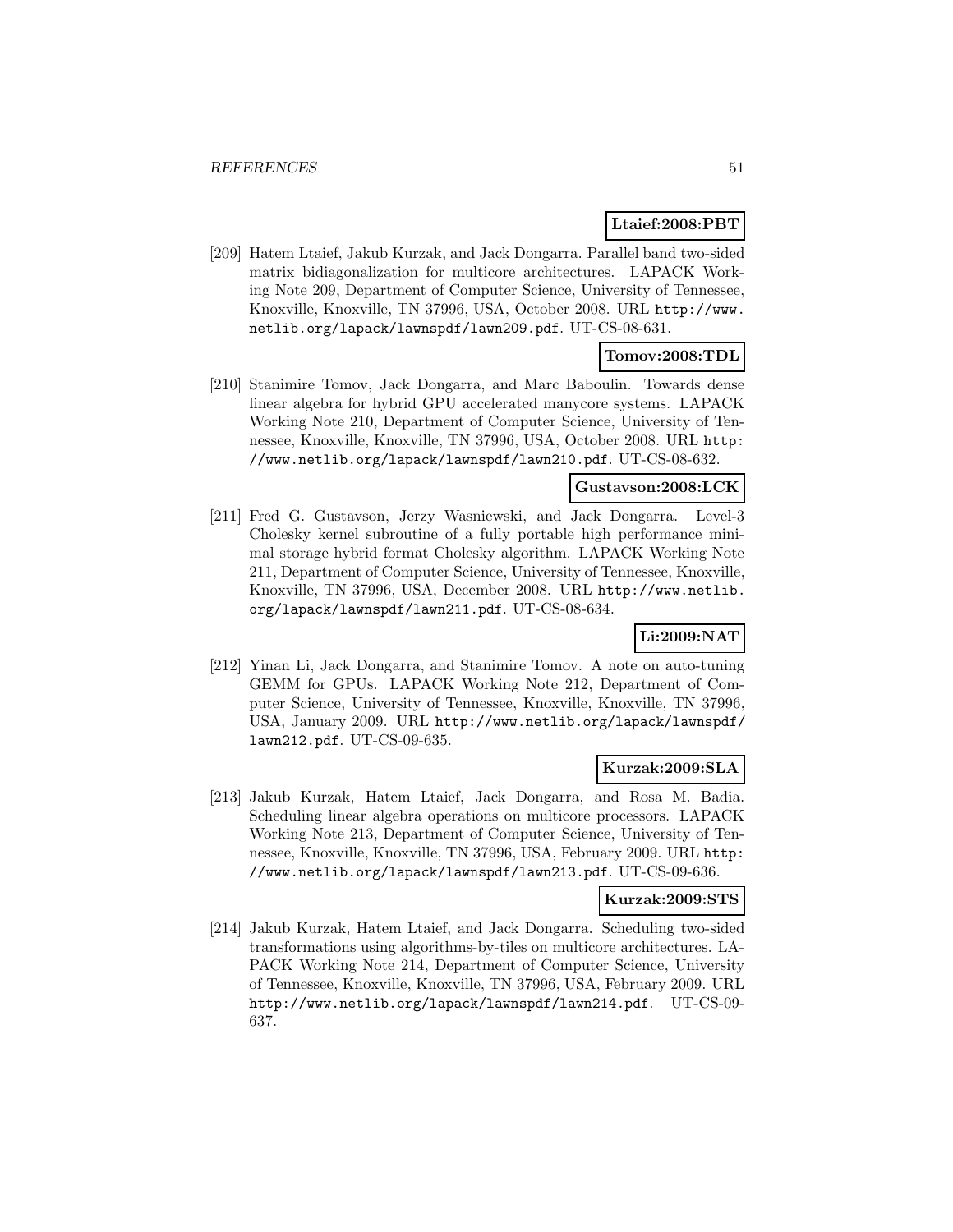### **Ballard:2009:COP**

[215] Grey Ballard, James Demmel, Olga Holtz, and Oded Schwartz. Communication-optimal parallel and sequential Cholesky decomposition. LAPACK Working Note 215, Department of Electrical Engineering and Computer Science, University of California, Berkeley, Berkeley, CA, USA, February 13, 2009. URL http://www.netlib.org/lapack/lawnspdf/ lawn215.pdf.

### **Granat:2009:NPQ**

[216] Robert Granat, Bo Kågström, and Daniel Kressner. A novel parallel QR algorithm for hybrid distributed memory HPC systems. LAPACK Working Note 216, Department of Computing Science and HPC2N, Umeå University, S-901 Umeå, Sweden, April 2009. URL http://www.netlib. org/lapack/lawnspdf/lawn216.pdf. UMINF-09.06.

## **Agullo:2009:CSO**

[217] Emmanuel Agullo, Bilel Hadri, Hatem Ltaief, and Jack Dongarra. Comparative study of one-sided factorizations with multiple software packages on multi-core hardware. LAPACK Working Note 217, Department of Computer Science, University of Tennessee, Knoxville, Knoxville, TN 37996, USA, April 28, 2009. URL http://www.netlib.org/lapack/ lawnspdf/lawn217.pdf. UT-CS-09-640.

### **Ballard:2009:MCL**

[218] Grey Ballard, James Demmel, Olga Holtz, and Oded Schwartz. Minimizing communication in linear algebra. LAPACK Working Note 218, Department of Electrical Engineering and Computer Science, University of California, Berkeley, Berkeley, CA, USA, May 15, 2009. URL http:// www.netlib.org/lapack/lawnspdf/lawn218.pdf. UCB/EECS-2009-62.

### **Tomov:2009:ARU**

[219] Stanimire Tomov and Jack Dongarra. Accelerating the reduction to upper Hessenberg form through hybrid GPU-based computing. LAPACK Working Note 219, Department of Computer Science, University of Tennessee, Knoxville, Knoxville, TN 37996, USA, May 24, 2009. URL http://www. netlib.org/lapack/lawnspdf/lawn219.pdf. UT-CS-09-642.

### **Kurzak:2009:FDS**

[220] Jakub Kurzak and Jack Dongarra. Fully dynamic scheduler for numerical computing on multicore processors. LAPACK Working Note 220, Department of Computer Science, University of Tennessee, Knoxville, Knoxville,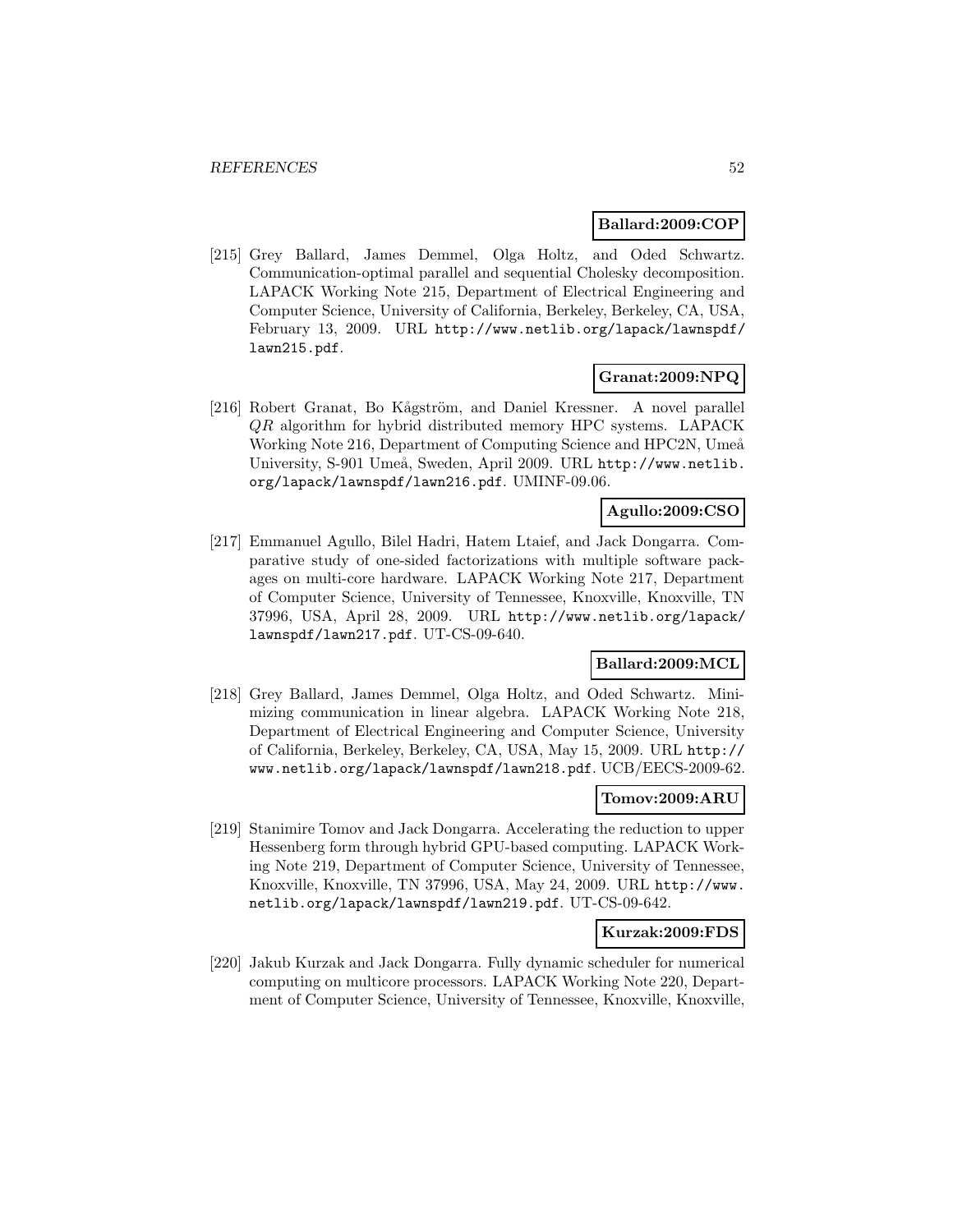TN 37996, USA, June 4, 2009. URL http://www.netlib.org/lapack/ lawnspdf/lawn220.pdf. UT-CS-09-643.

## **Song:2009:DTS**

[221] Fengguang Song, Asim YarKhan, and Jack Dongarra. Dynamic task scheduling for linear algebra algorithms on distributed-memory multicore systems. LAPACK Working Note 221, Department of Computer Science, University of Tennessee, Knoxville, Knoxville, TN 37996, USA, April 13, 2009. URL http://www.netlib.org/lapack/lawnspdf/lawn221.pdf. UT-CS-09-638.

## **Hadri:2009:EPT**

[222] Bilel Hadri, Hatem Ltaief, Emmanuel Agullo, and Jack Dongarra. Enhancing parallelism of tile *QR* factorization for multicore architectures. LAPACK Working Note 222, Department of Computer Science, University of Tennessee, Knoxville, Knoxville, TN 37996, USA, September 4, 2009. URL http://www.netlib.org/lapack/lawnspdf/lawn222.pdf. UT-CS-09-645.

## **Ltaief:2009:SHP**

[223] Hatem Ltaief, Stanimire Tomov, Rajib Nath, Peng Du, and Jack Dongarra. A scalable high performant Cholesky factorization for multicore with GPU accelerators. LAPACK Working Note 223, Department of Computer Science, University of Tennessee, Knoxville, Knoxville, TN 37996, USA, November 25, 2009. URL http://www.netlib.org/lapack/ lawnspdf/lawn223.pdf. UT-CS-09-646.

## **Agullo:2010:QFT**

[224] Emmanuel Agullo, Camille Coti, Jack Dongarra, Thomas Herault, and Julien Langou. QR factorization of tall and skinny matrices in a grid computing environment. LAPACK Working Note 224, Department of Computer Science, University of Tennessee, Knoxville, Knoxville, TN 37996, USA, April 6, 2010. URL http://www.netlib.org/lapack/lawnspdf/ lawn224.pdf. UT-CS-10-651. Published in the Proceedings of IPDPS 2010: 24th IEEE International Parallel and Distributed Processing Symposium Atlanta GA April 2010.

## **Tomov:2010:DLA**

[225] Stanimire Tomov, Rajib Nath, Hatem Ltaief, and Jack Dongarra. Dense linear algebra solvers for multicore with GPU accelerators. LAPACK Working Note 225, Department of Computer Science, University of Tennessee, Knoxville, Knoxville, TN 37996, USA, April 18, 2010. URL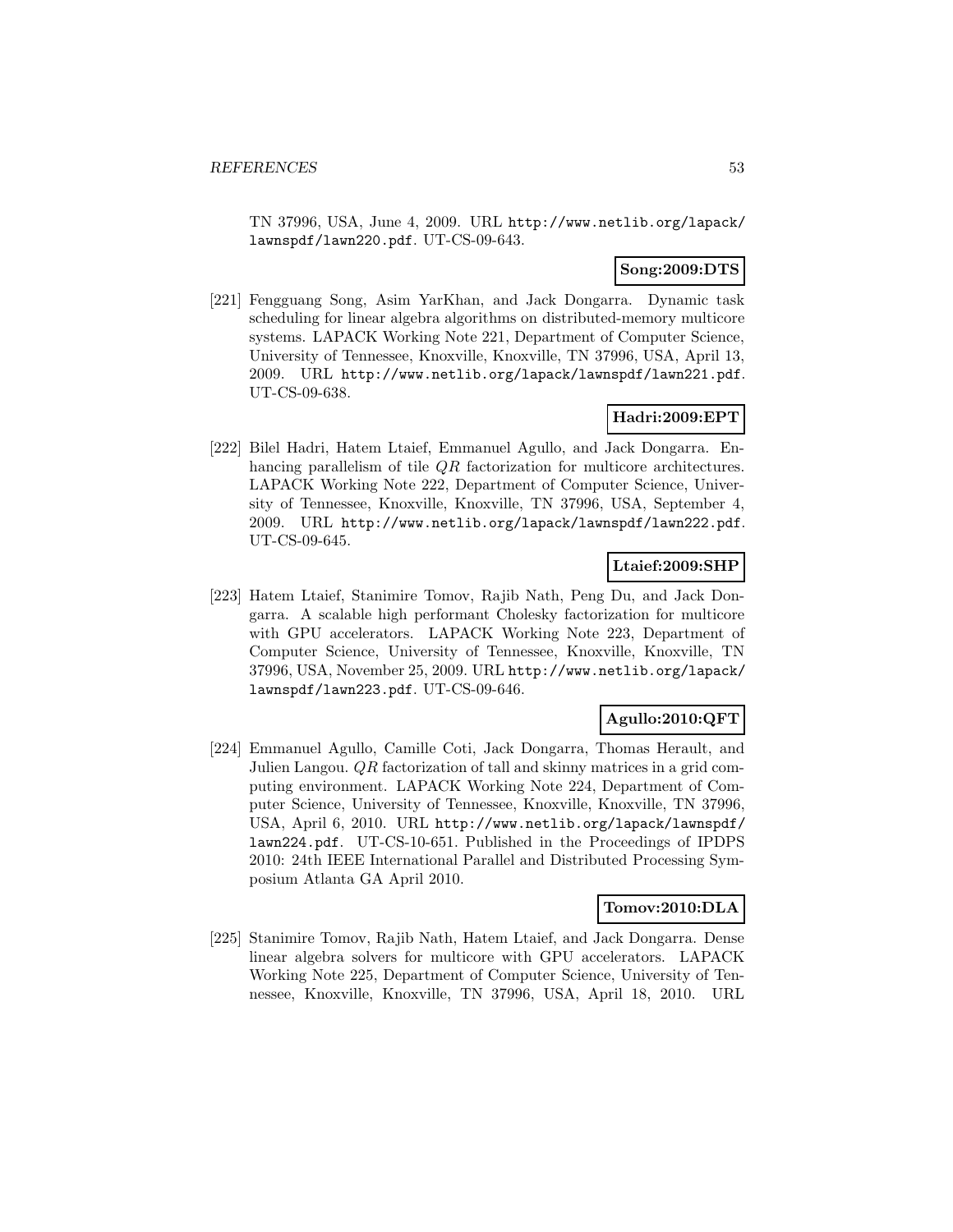http://www.netlib.org/lapack/lawnspdf/lawn225.pdf. UT-CS-09- 649. Published in the Proceedings of IPDPS 2010: 24th IEEE International Parallel and Distributed Processing Symposium Atlanta GA April 2010.

## **Grigori:2010:CCO**

[226] Laura Grigori, James W. Demmel, and Hua Xiang. CALU: a communication optimal LU factorization algorithm. LAPACK Working Note 226, Department of Electrical Engineering and Computer Science, University of California, Berkeley, Berkeley, CA, USA, March 15, 2010. URL http://www.netlib.org/lapack/lawnspdf/lawn226.pdf. UCB/EECS-2010-29. Submitted to SIAM Journal on Matrix Analysis and Applications (SIMAX).

# **Nath:2010:IMG**

[227] Rajib Nath, Stanimire Tomov, and Jack Dongarra. An improved MAGMA GEMM for Fermi GPUs. LAPACK Working Note 227, Department of Computer Science, University of Tennessee, Knoxville, Knoxville, TN 37996, USA, July 29, 2010. URL http://www.netlib.org/lapack/ lawnspdf/lawn227.pdf. UT-CS-10-655.

# **Du:2010:COT**

[228] Peng Du, Rick Weber, Piotr Luszczek, Stanimire Tomov, Gregory Peterson, and Jack Dongarra. From CUDA to OpenCL: Towards a performance-portable solution for multi-platform GPU programming. LA-PACK Working Note 228, Department of Computer Science, University of Tennessee, Knoxville, Knoxville, TN 37996, USA, September 6, 2010. URL http://www.netlib.org/lapack/lawnspdf/lawn228.pdf. UT-CS-10-656.

## **Kurzak:2010:ITF**

[229] Jakub Kurzak, Rajib Nath, Peng Du, and Jack Dongarra. An implementation of the tile QR factorization for a GPU and multiple CPUs. LAPACK Working Note 229, Department of Computer Science, University of Tennessee, Knoxville, Knoxville, TN 37996, USA, September 15, 2010. URL http://www.netlib.org/lapack/lawnspdf/lawn229.pdf. UT-CS-10-657. Submitted to PARA'10.

## **Agullo:2010:FCB**

[230] Emmanuel Agullo, Cedric Augonnet, Jack Dongarra, Hatem Ltaief, Raymond Namyst, Samuel Thibault, and Stanimire Tomov. Faster, cheaper,  $\text{better} \longrightarrow$  a hybridization methodology to develop linear algebra software for GPUs. LAPACK Working Note 230, Department of Computer Science, University of Tennessee, Knoxville, Knoxville, TN 37996, USA,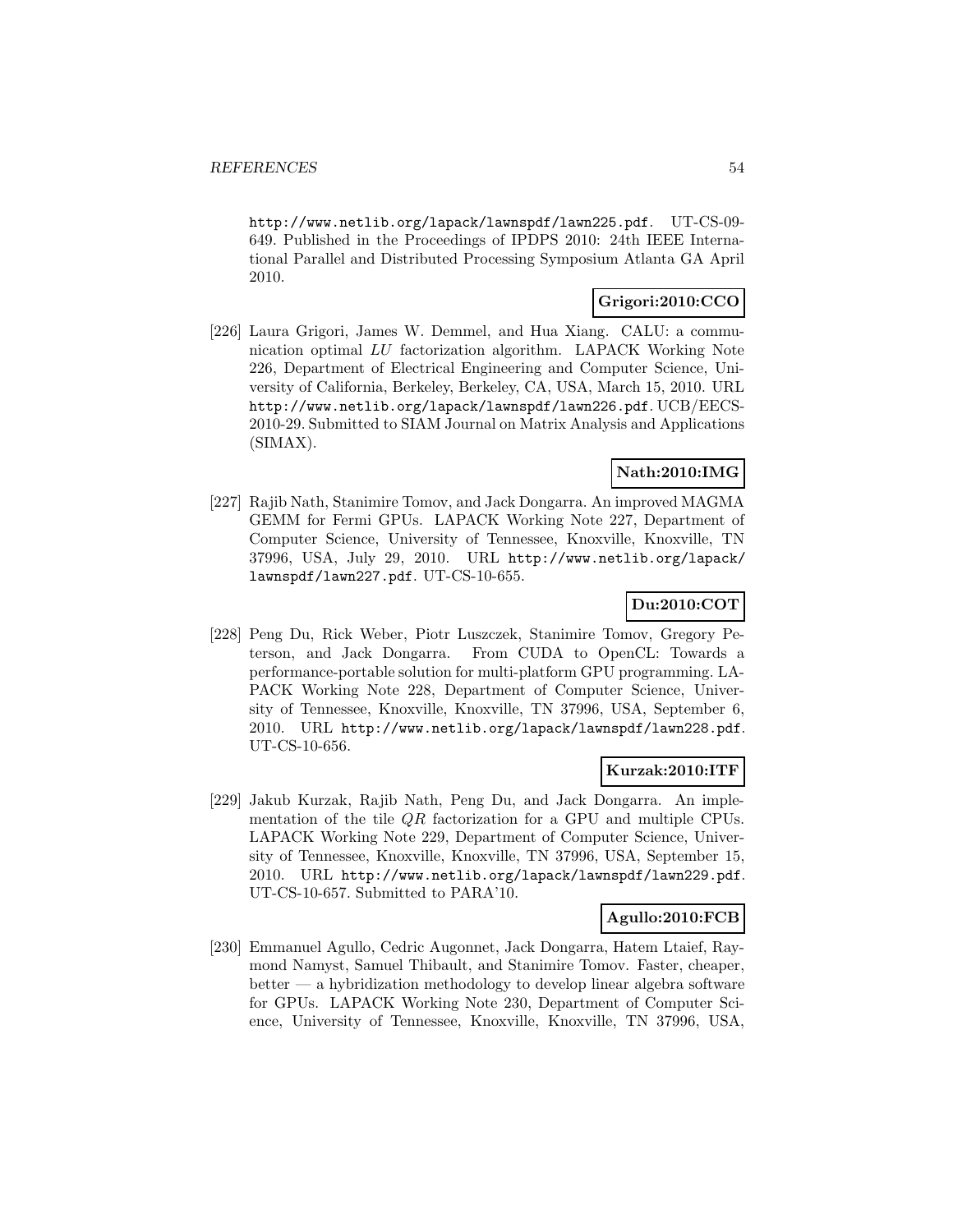September 15, 2010. URL http://www.netlib.org/lapack/lawnspdf/ lawn230.pdf. UT-CS-10-658. To appear in GPU Computing GEMs, vol. 2.

## **Bosilca:2010:DGD**

[231] G. Bosilca, A. Bouteiller, A. Danalis, T. Herault, P. Lemarinier, and J. Dongarra. DAGuE: A generic distributed DAG engine for high performance computing. LAPACK Working Note 231, Department of Computer Science, University of Tennessee, Knoxville, Knoxville, TN 37996, USA, September 15, 2010. URL http://www.netlib.org/lapack/lawnspdf/ lawn231.pdf. UT-CS-10-659.

## **Bosilca:2010:DMT**

[232] G. Bosilca, A. Bouteiller, A. Danalis, M. Faverge, H. Haidar, T. Herault, J. Kurzak, J. Langou, P. Lemarinier, H. Ltaief, P. Luszczekl, A. YarKhan, and J. Dongarra. Distributed-memory task execution and dependence tracking within DAGuE and the DPLASMA Project. LAPACK Working Note 232, Department of Computer Science, University of Tennessee, Knoxville, Knoxville, TN 37996, USA, September 15, 2010. URL http:/ /www.netlib.org/lapack/lawnspdf/lawn232.pdf. UT-CS-10-660.

### **Agullo:2010:FMN**

[233] E. Agullo, C. Augonnet, J. Dongarra, M. Faverge, H. Ltaief, S. Thibault, and S. Tomov. QR factorization on a multicore node enhanced with multiple GPU accelerators. LAPACK Working Note 233, Department of Computer Science, University of Tennessee, Knoxville, Knoxville, TN 37996, USA, October 2010. URL http://www.netlib.org/lapack/lawnspdf/ lawn233.pdf. UT-CS-10-XXX, published in Proceedings of IPDPS 2011.

### **Dongarra:2010:RTT**

[234] Jack Dongarra and Piotr Luszczek. Reducing the time to tune parallel dense linear algebra routines with partial execution and performance modelling. LAPACK Working Note 235, Department of Computer Science, University of Tennessee, Knoxville, Knoxville, TN 37996, USA, October 8, 2010. URL http://www.netlib.org/lapack/lawnspdf/lawn235.pdf. UT-CS-10-661.

### **Baboulin:2010:CCT**

[235] Marc Baboulin and Serge Gratton. A contribution to the conditioning of the total least squares problem. LAPACK Working Note 236, INRIA (Institut National de Recherche en Informatique et en Automatique), Rocquencourt, France, November 5, 2010. URL http://www.netlib.org/ lapack/lawnspdf/lawn236.pdf. INRIA report.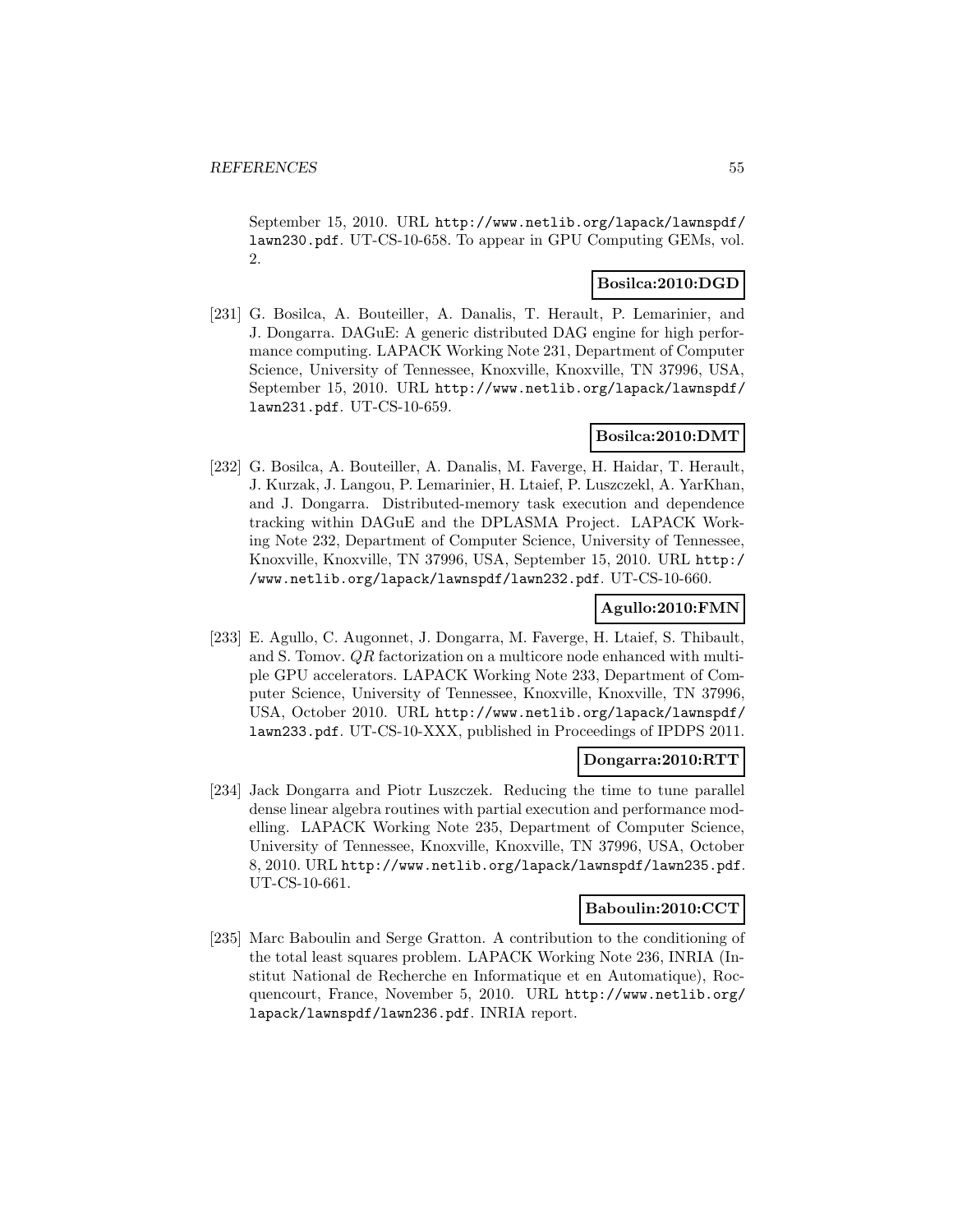### **Ballard:2010:MCE**

[236] Grey Ballard, James Demmel, and Ioana Dumitriu. Minimizing communication for eigenproblems and the singular value decomposition. LAPACK Working Note 237, Department of Electrical Engineering and Computer Science, University of California, Berkeley, Berkeley, CA, USA, November 13, 2010. URL http://www.netlib.org/lapack/lawnspdf/lawn237. pdf. UCB/EECS-2010-136.

## **Solomonik:2011:COPa**

[237] Edgar Solomonik and James Demmel. Communication-optimal parallel 2.5D matrix multiplication and LU factorization algorithms. LAPACK Working Note 238, Department of Electrical Engineering and Computer Science, University of California, Berkeley, Berkeley, CA, USA, February 9, 2011. URL http://www.netlib.org/lapack/lawnspdf/lawn238.pdf. UCB/EECS-2011-10.

### **Ballard:2011:CBH**

[238] Grey Ballard, James Demmel, and Andrew Gearhart. Communication bounds for heterogeneous architectures. LAPACK Working Note 239, Department of Electrical Engineering and Computer Science, University of California, Berkeley, Berkeley, CA, USA, February 11, 2011. URL http: //www.netlib.org/lapack/lawnspdf/lawn239.pdf. UCB/EECS-2011- 13.

## **Anderson:2011:CAD**

[239] Michael Anderson, Grey Ballard, James Demmel, and Kurt Keutzer. Communication-avoiding QR decomposition for GPUs. LAPACK Working Note 240, Department of Electrical Engineering and Computer Science, University of California, Berkeley, Berkeley, CA, USA, February 18, 2011. URL http://www.netlib.org/lapack/lawnspdf/lawn240.pdf. Update of UCB/EECS-2010-131. To appear in IPDPS'11.

# **Song:2011:STC**

[240] Fengguang Song, Hatem Ltaief, Bilel Hadri, and Jack Dongarra. Scalable tile communication-avoiding QR factorization on multicore cluster systems. LAPACK Working Note 241, Department of Computer Science, University of Tennessee, Knoxville, Knoxville, TN 37996, USA, March 4, 2011. URL http://www.netlib.org/lapack/lawnspdf/lawn241.pdf. UT-CS-10-653. Published at SC'10.

## **Agullo:2011:FEA**

[241] Emmanuel Agullo, Jack Dongarra, Rajib Nath, and Stanimire Tomov. A fully empirical autotuned dense QR factorization for multi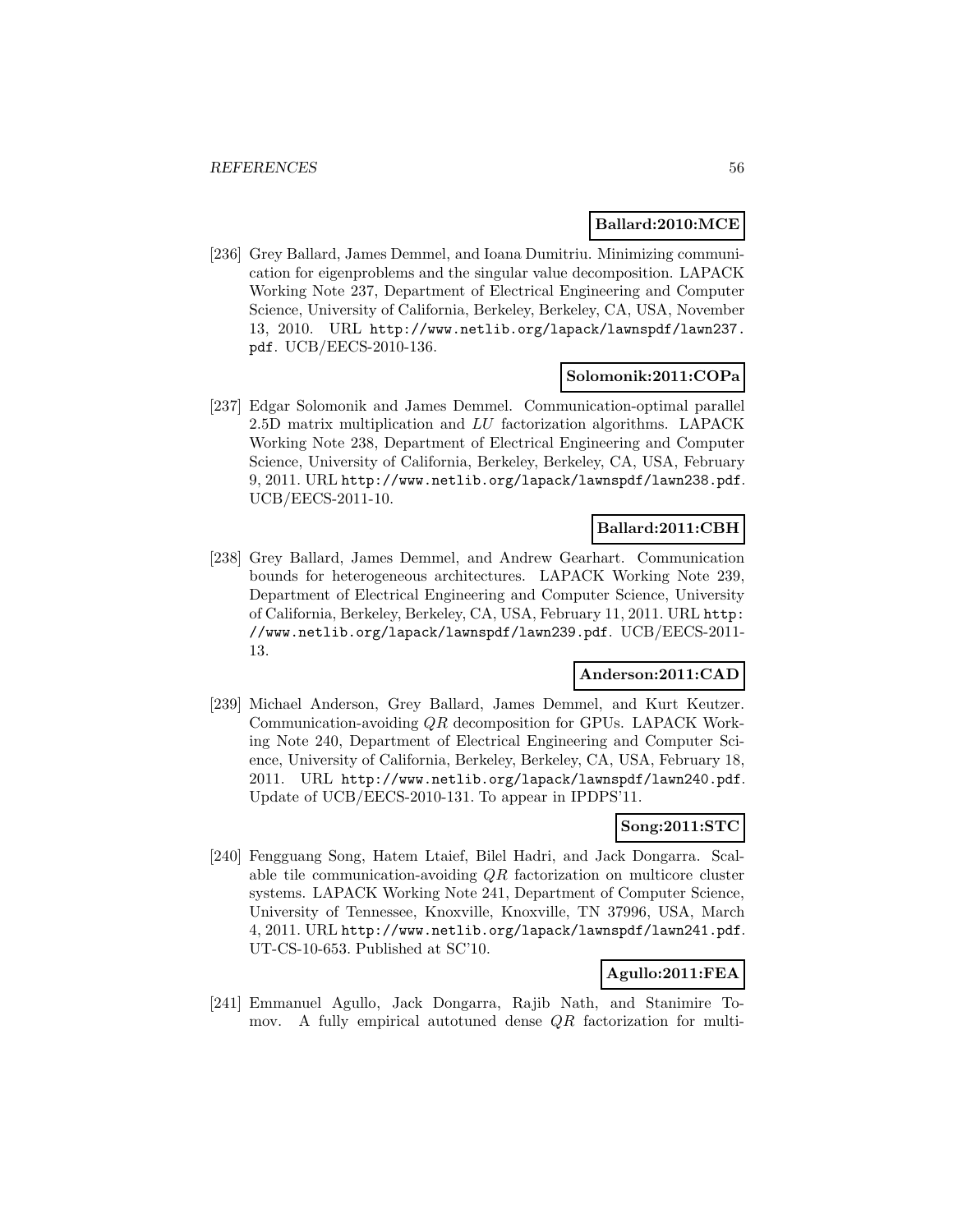core architectures. LAPACK Working Note 242, INRIA (Institut National de Recherche en Informatique et en Automatique), Rocquencourt, France, March 9, 2011. URL http://www.netlib.org/lapack/ lawnspdf/lawn242.pdf. INRIA-7526.

## **Haidar:2011:ADS**

[242] Azzam Haidar, Hatem Ltaief, Asim YarKhan, and Jack Dongarra. Analysis of dynamically scheduled tile algorithms for dense linear algebra on multicore architectures. LAPACK Working Note 243, Department of Computer Science, University of Tennessee, Knoxville, Knoxville, TN 37996, USA, March 10, 2011. URL http://www.netlib.org/lapack/ lawnspdf/lawn243.pdf. UT-CS-11-666. Submitted at Concurrency and Computations.

## **Luszczek:2011:TST**

[243] Piotr Luszczek, Hatem Ltaief, and Jack Dongarra. Two-stage tridiagonal reduction for dense symmetric matrices using tile algorithms on multicore architectures. LAPACK Working Note 244, Department of Computer Science, University of Tennessee, Knoxville, Knoxville, TN 37996, USA, April 18, 2011. URL http://www.netlib.org/lapack/lawnspdf/ lawn244.pdf. UT-CS-11-670.

## **Kurzak:2011:AGF**

[244] Jakub Kurzak, Stanimire Tomov, and Jack Dongarra. Autotuning GEMMs for Fermi. LAPACK Working Note 245, Department of Computer Science, University of Tennessee, Knoxville, Knoxville, TN 37996, USA, April 18, 2011. URL http://www.netlib.org/lapack/lawnspdf/ lawn245.pdf. UT-CS-11-671. Submitted at SC11 November 12-18, 2011, Seattle, Washington, USA.

### **Baboulin:2011:ALS**

[245] Marc Baboulin, Jack Dongarra, Julien Herrmann, and Stanimire Tomov. Accelerating linear system solutions using randomization techniques. LA-PACK Working Note 246, INRIA (Institut National de Recherche en Informatique et en Automatique), Rocquencourt, France, May 15, 2011. URL http://www.netlib.org/lapack/lawnspdf/lawn246.pdf. INRIA RR-7616.

## **Ltaief:2011:HPB**

[246] Hatem Ltaief, Piotr Luszczek, and Jack Dongarra. High performance bidiagonal reduction using tile algorithms on homogeneous multicore architectures. LAPACK Working Note 247, Department of Computer Science, University of Tennessee, Knoxville, Knoxville, TN 37996, USA, May 18,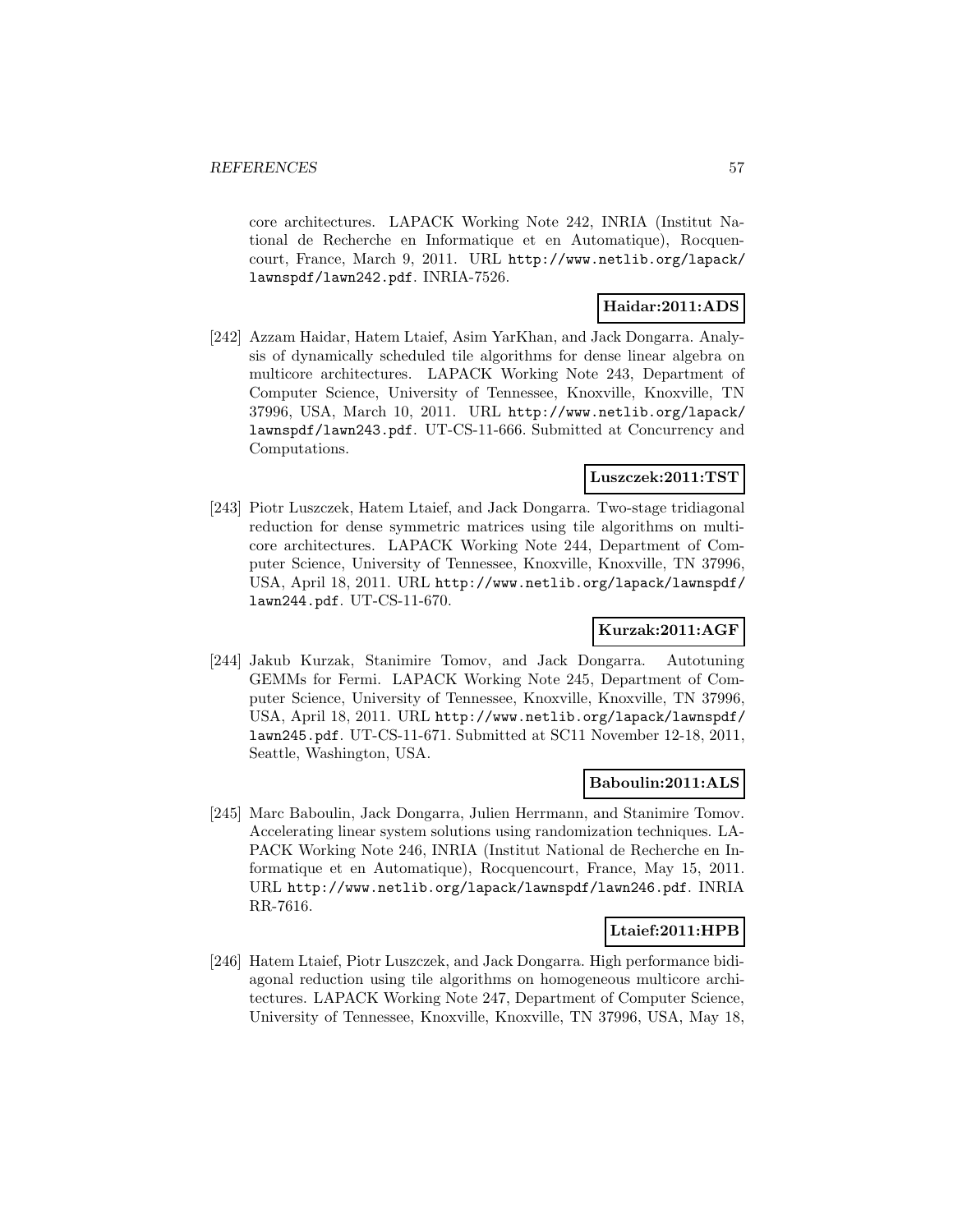2011. URL http://www.netlib.org/lapack/lawnspdf/lawn247.pdf. UT-CS-11-673. Submitted at TOMS.

### **Solomonik:2011:COPb**

[247] Edgar Solomonik and James Demmel. Communication-optimal parallel 2.5D matrix multiplication and LU factorization algorithms. LAPACK Working Note 248, Department of Electrical Engineering and Computer Science, University of California, Berkeley, Berkeley, CA, USA, June 7, 2011. URL http://www.netlib.org/lapack/lawnspdf/lawn248.pdf. UCB/EECS-2011-72.

## **Gustavson:2011:LCF**

[248] Fred G. Gustavson, Jerzy Wásniewski, Jack J. Dongarra, José R. Herrero, and Julien Langou. Level-3 Cholesky factorization routines as part of many Cholesky algorithms. LAPACK Working Note 249, ????, ????, 2011. URL http://www.netlib.org/lapack/lawnspdf/lawn249.pdf. DTU/IMM-Technical-Report-2011-11, submitted at TOMS.

## **Song:2011:ESM**

[249] Fengguang Song, Stanimire Tomov, and Jack Dongarra. Efficient support for matrix computations on heterogeneous multi-core and multi-GPU architectures. LAPACK Working Note 250, Department of Computer Science, University of Tennessee, Knoxville, Knoxville, TN 37996, USA, June 16, 2011. URL http://www.netlib.org/lapack/lawnspdf/ lawn250.pdf. UT-CS-11-668.

## **Ltaief:2011:PHP**

[250] Hatem Ltaief, Piotr Luszczek, and Jack Dongarra. Profiling high performance dense linear algebra algorithms on multicore architectures for power and energy efficiency. LAPACK Working Note 251, Department of Computer Science, University of Tennessee, Knoxville, Knoxville, TN 37996, USA, June 21, 2011. URL http://www.netlib.org/lapack/lawnspdf/ lawn251.pdf. UT-CS-11-674.

### **Du:2011:SER**

[251] Peng Du, Piotr Luszczek, Stanimire Tomov, and Jack Dongarra. Soft error resilient QR factorization for hybrid system. LAPACK Working Note 252, Department of Computer Science, University of Tennessee, Knoxville, Knoxville, TN 37996, USA, July 1, 2011. URL http://www.netlib.org/ lapack/lawnspdf/lawn252.pdf. UT-CS-11-675.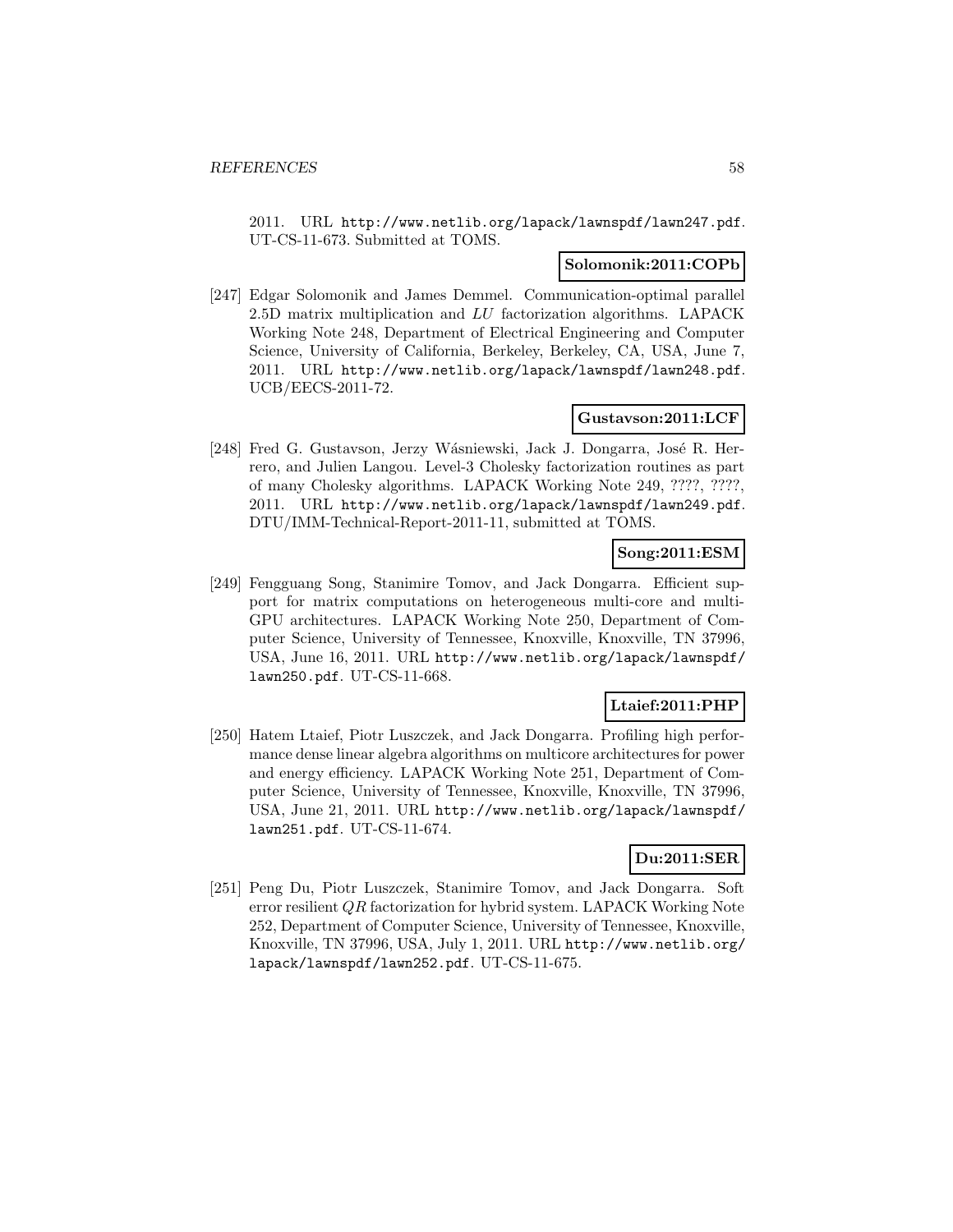# **Du:2011:ABF**

[252] Peng Du, Aurelien Bouteiller, George Bosilca, Thomas Herault, and Jack Dongarra. Algorithm-based fault tolerance for dense matrix factorizations. LAPACK Working Note 253, Department of Computer Science, University of Tennessee, Knoxville, Knoxville, TN 37996, USA, August 5, 2011. URL http://www.netlib.org/lapack/lawnspdf/lawn253.pdf. UT-CS-11-676.

## **Haidar:2011:PRC**

[253] Azzam Haidar, Hatem Ltaief, and Jack Dongarra. Parallel reduction to condensed forms for symmetric eigenvalue problems using aggregated finegrained and memory-aware kernels. LAPACK Working Note 254, Department of Computer Science, University of Tennessee, Knoxville, Knoxville, TN 37996, USA, August 5, 2011. URL http://www.netlib.org/lapack/ lawnspdf/lawn254.pdf. UT-CS-11-677 Aug 5 2011.

### **Solomonik:2011:ICP**

[254] Edgar Solomonik, Abhinav Bhatele, and James Demmel. Improving communication performance in dense linear algebra via topology aware collectives. LAPACK Working Note 255, Department of Electrical Engineering and Computer Science, University of California, Berkeley, Berkeley, CA, USA, August 15, 2011. URL http://www.netlib.org/lapack/ lawnspdf/lawn255.pdf. UCB/EECS-2011-92.

## **Du:2011:HPL**

[255] Peng Du, Piotr Luszczek, and Jack Dongarra. High performance linear system solver with resilience to multiple soft errors. LAPACK Working Note 256, Department of Computer Science, University of Tennessee, Knoxville, Knoxville, TN 37996, USA, October 2011. URL http://www. netlib.org/lapack/lawnspdf/lawn256.pdf. UT-CS-11-683.

#### **Dongarra:2011:HFA**

[256] Jack Dongarra, Mathieu Faverge, Thomas Herault, Julien Langou, and Yves Robert. Hierarchical QR factorization algorithms for multi-core cluster systems. LAPACK Working Note 257, Department of Computer Science, University of Tennessee, Knoxville, Knoxville, TN 37996, USA, October 2011. URL http://www.netlib.org/lapack/lawnspdf/lawn257. pdf. UT-CS-11-684.

### **Anzt:2011:BAR**

[257] Hartwig Anzt, Stanimire Tomov, Jack Dongarra, and Vincent Heuveline. A block-asynchronous relaxation method for graphics processing units.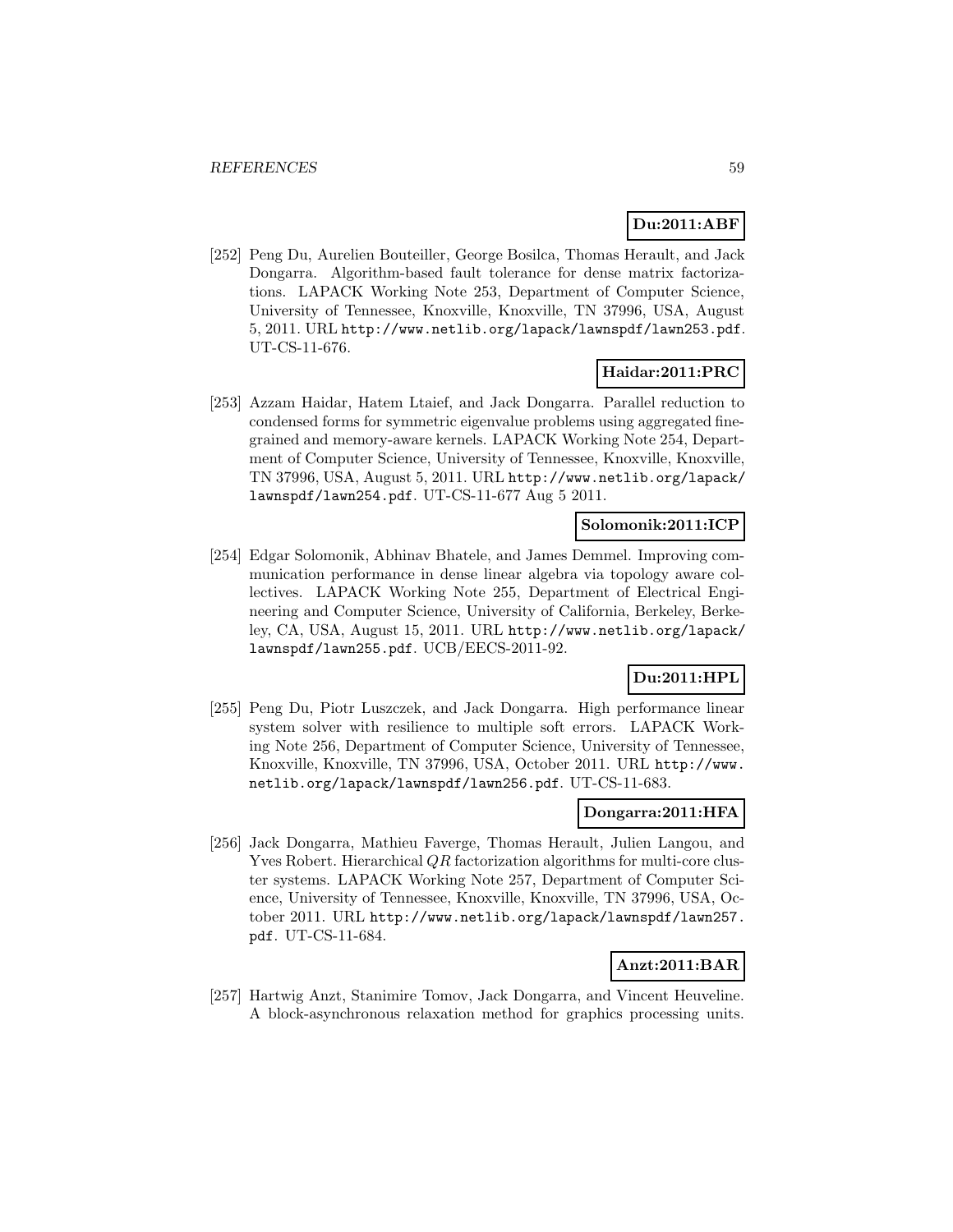LAPACK Working Note 258, Department of Computer Science, University of Tennessee, Knoxville, Knoxville, TN 37996, USA, December 2011. URL http://www.netlib.org/lapack/lawnspdf/lawn258.pdf. UT-CS-11-687.

## **Dongarra:2011:ANA**

[258] Jack Dongarra, Mathieu Faverge, Hatem Ltaief, and Piotr Luszczek. Achieving numerical accuracy and high performance using recursive tile LU factorization. LAPACK Working Note 259, Department of Computer Science, University of Tennessee, Knoxville, Knoxville, TN 37996, USA, December 2011. URL http://www.netlib.org/lapack/lawnspdf/ lawn259.pdf. UT-CS-11-688.

## **Anzt:2011:GAA**

[259] Hartwig Anzt, Piotr Luszczek, Jack Dongarra, and Vincent Heuveline. GPU-accelerated asynchronous error correction for mixed precision iterative refinement. LAPACK Working Note 260, Department of Computer Science, University of Tennessee, Knoxville, Knoxville, TN 37996, USA, December 2011. URL http://www.netlib.org/lapack/lawnspdf/ lawn260.pdf. UT-CS-11-690.

## **Baboulin:2011:PTS**

[260] Marc Baboulin, Dulceneia Becker, and Jack Dongarra. A parallel tiled solver for dense symmetric indefinite systems on multicore architectures. LAPACK Working Note 261, INRIA (Institut National de Recherche en Informatique et en Automatique), Rocquencourt, France, December 2011. URL http://www.netlib.org/lapack/lawnspdf/lawn261.pdf. INRIA-7762.

### **Bougeret:2011:URR**

[261] Marin Bougeret, Henri Casanova, Yves Robert, Frédéric Vivien, and Dounia Zaidouni. Using replication for resilience on exascale systems. LAPACK Working Note 262, Department of Computer Science, University of Tennessee, Knoxville, Knoxville, TN 37996, USA, December 2011. URL http://www.netlib.org/lapack/lawnspdf/lawn262.pdf. UT-CS-11-691.

# **Khabou:2012:FPR**

[262] Amal Khabou, James W. Demmel, Laura Grigori, and Ming Gu. LU factorization with panel rank revealing pivoting and its communication avoiding version. LAPACK Working Note 263, Department of Electrical Engineering and Computer Science, University of California, Berkeley, Berkeley, CA, USA, January 2012. URL http://www.netlib.org/ lapack/lawnspdf/lawn263.pdf. UCB/EECS-2012-XX.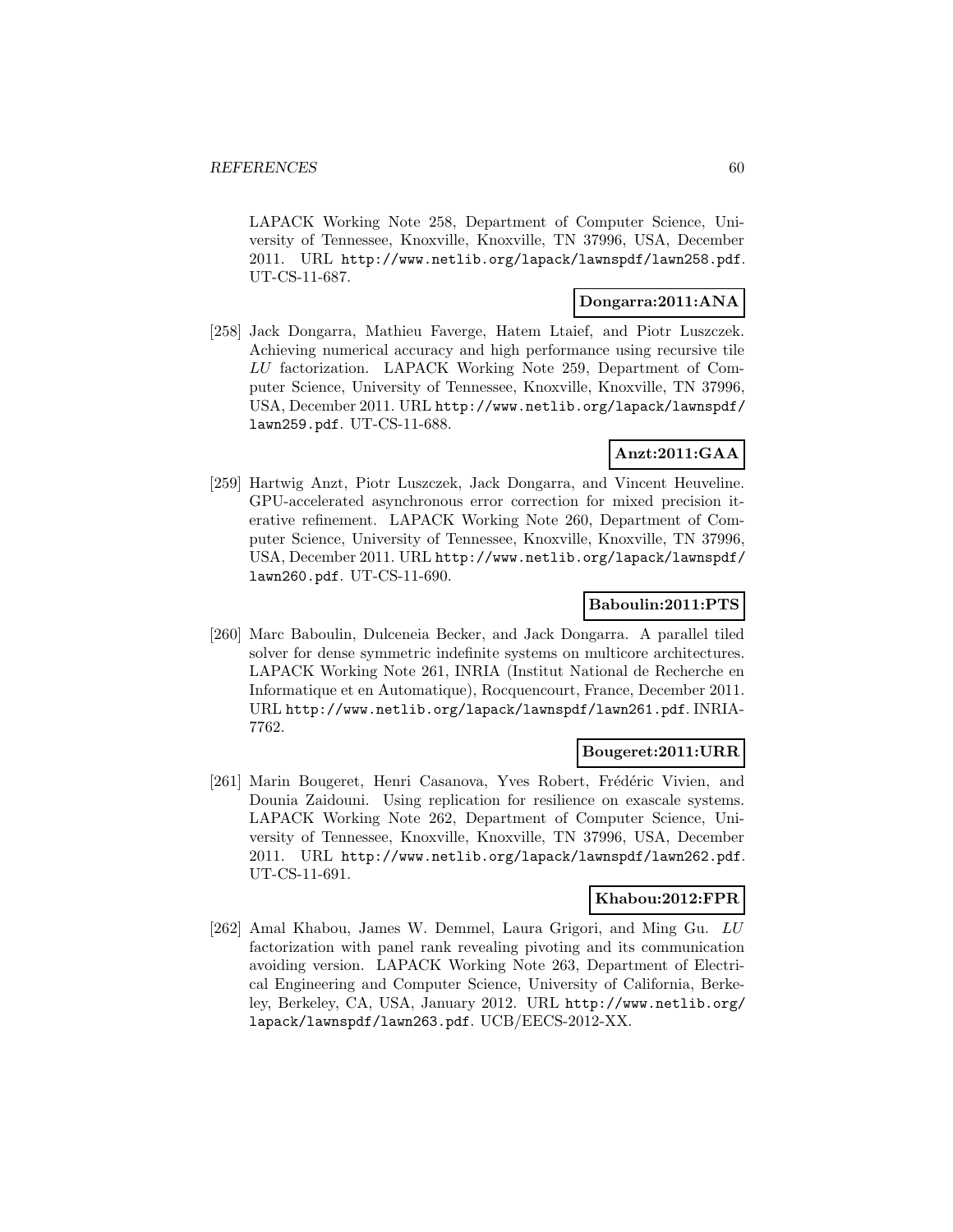### **Bosilca:2012:DLA**

[263] George Bosilca, Aurelien Bouteiller, Anthony Danalis, Thomas Herault, Piotr Luszczek, and Jack J. Dongarra. Dense linear algebra on distributed heterogeneous hardware with a symbolic DAG approach. LAPACK Working Note 264, Department of Computer Science, University of Tennessee, Knoxville, Knoxville, TN 37996, USA, January 2012. URL http://www. netlib.org/lapack/lawnspdf/lawn264.pdf.

### **Bougeret:2012:UGR**

[264] Marin Bougeret, Henri Casanova, Yves Robert, Frédéric Vivien, and Dounia Zaidouni. Using group replication for resilience on exascale systems. LAPACK Working Note 265, INRIA (Institut National de Recherche en Informatique et en Automatique), Rocquencourt, France, March 2012. URL http://www.netlib.org/lapack/lawnspdf/lawn265.pdf.

## **Kurzak:2012:FPP**

[265] Jakub Kurzak, Piotr Luszczek, Mathieu Faverge, and Jack Dongarra. LU factorization with partial pivoting for a multi-CPU, multi-GPU shared memory system. LAPACK Working Note 266, Department of Computer Science, University of Tennessee, Knoxville, Knoxville, TN 37996, USA, April 2012. URL http://www.netlib.org/lapack/lawnspdf/lawn266. pdf.

### **Kurzak:2012:PRA**

[266] Jakub Kurzak, Piotr Luszczek, Stanimire Tomov, and Jack Dongarra. Preliminary results of autotuning GEMM kernels for the NVIDIA Kepler Architecture GeForce GTX 680. LAPACK Working Note 267, Department of Computer Science, University of Tennessee, Knoxville, Knoxville, TN 37996, USA, April 2012. URL http://www.netlib.org/lapack/ lawnspdf/lawn267.pdf.

### **Robert:2012:CPR**

[267] Yves Robert, Frédéric Vivien, and Dounia Zaidouni. Combining process replication and checkpointing for resilience on exascale systems. LAPACK Working Note 268, Department of Computer Science, University of Tennessee, Knoxville, Knoxville, TN 37996, USA, June 2012. URL http:// www.netlib.org/lapack/lawnspdf/lawn268.pdf. UT-CS-12-696.

#### **Bosilca:2012:UMA**

[268] George Bosilca, Aurelien Bouteiller, Elisabeth Brunet, Franck Cappello, Jack Dongarra, Amina Guermouche, Thomas Herault, Yves Robert, Frederic Vivien, and Dounia Zaidouni. Unified model for assessing checkpoint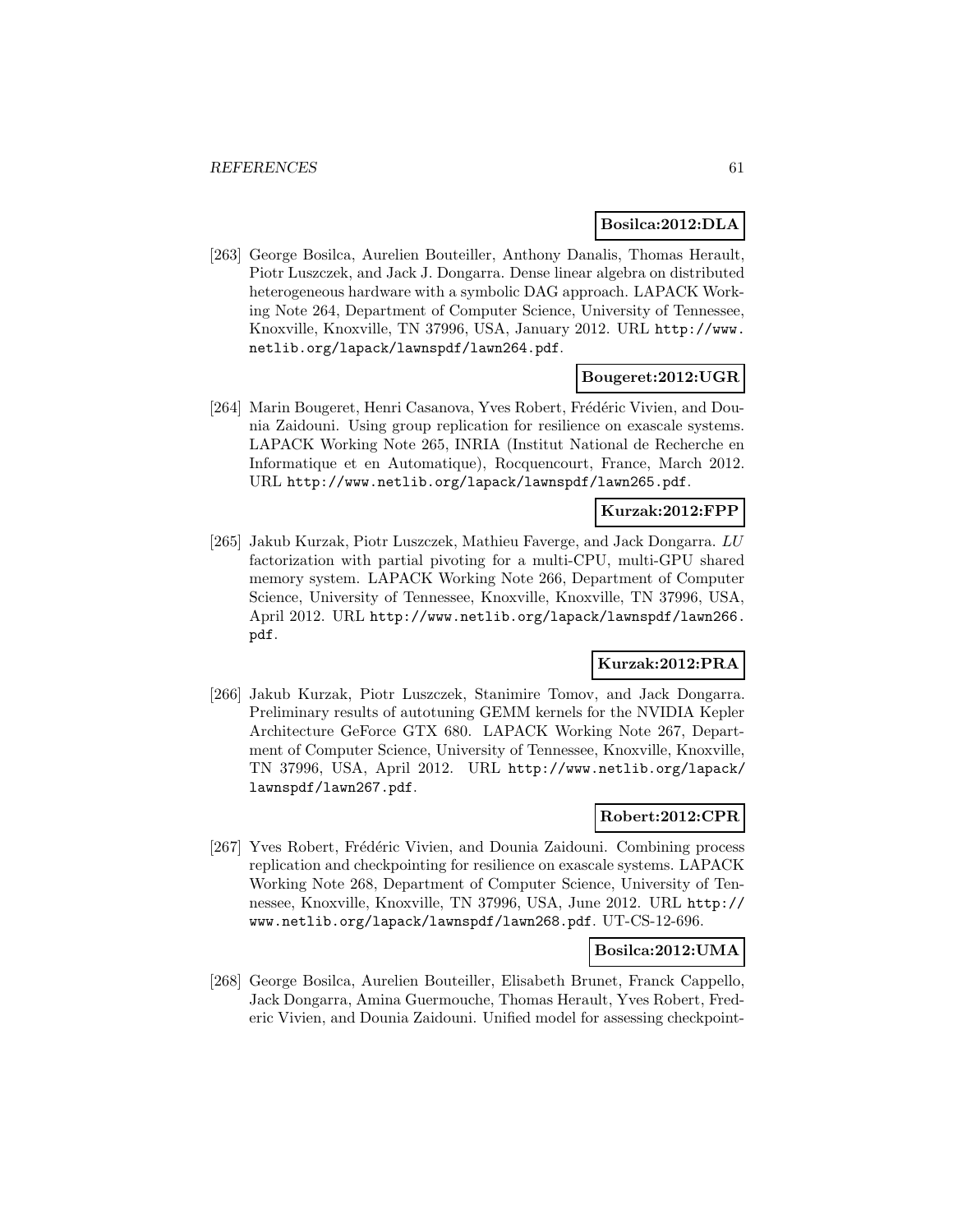ing protocols at extreme-scale. LAPACK Working Note 269, Department of Computer Science, University of Tennessee, Knoxville, Knoxville, TN 37996, USA, June 2012. URL http://www.netlib.org/lapack/ lawnspdf/lawn269.pdf. UT-CS-12-697.

## **Langou:2012:HLL**

[269] Julie Langou, Bill Hofman, and Brad King. How LAPACK library enables Microsoft Visual Studio support with CMake and LAPACKE. LAPACK Working Note 270, Department of Computer Science, University of Tennessee, Knoxville, Knoxville, TN 37996, USA, July 2012. URL http:// www.netlib.org/lapack/lawnspdf/lawn270.pdf. UT-CS-12-698.

## **Karlsson:2012:OPC**

[270] Lars Karlsson and Daniel Kressner. Optimally packed chains of bulges in multishift QR algorithms. LAPACK Working Note 271, Department of Computing Science, Umeå University and EPF, Umeå, Sweden and Lausanne, Switzerland, August 2012. URL http://www.netlib.org/ lapack/lawnspdf/lawn271.pdf.

# **Du:2012:PGC**

[271] Peng Du, Stanimire Tomov, and Jack Dongarra. Providing GPU capability to LU and QR within the ScaLAPACK framework. LAPACK Working Note 272, Department of Computer Science, University of Tennessee, Knoxville, Knoxville, TN 37996, USA, September 2012. URL http:// www.netlib.org/lapack/lawnspdf/lawn272.pdf. UT-CS-12-699.

### **Baboulin:2012:ECC**

[272] Marc Baboulin, Serge Gratton, Remi Lacroix, and Alan Laub. Efficient computation of condition estimates for linear least squares problems. LA-PACK Working Note 273, INRIA (Institut National de Recherche en Informatique et en Automatique), Rocquencourt, France, September 2012. URL http://www.netlib.org/lapack/lawnspdf/lawn273.pdf. INRIA-8065.

### **Dongarra:2012:RDC**

[273] Jack Dongarra, Thomas Herault, and Yves Robert. Revisiting the double checkpointing algorithm. LAPACK Working Note 274, Department of Computer Science, University of Tennessee, Knoxville, Knoxville, TN 37996, USA, December 2012. URL http://www.netlib.org/lapack/ lawnspdf/lawn274.pdf. UT-CS-13-705.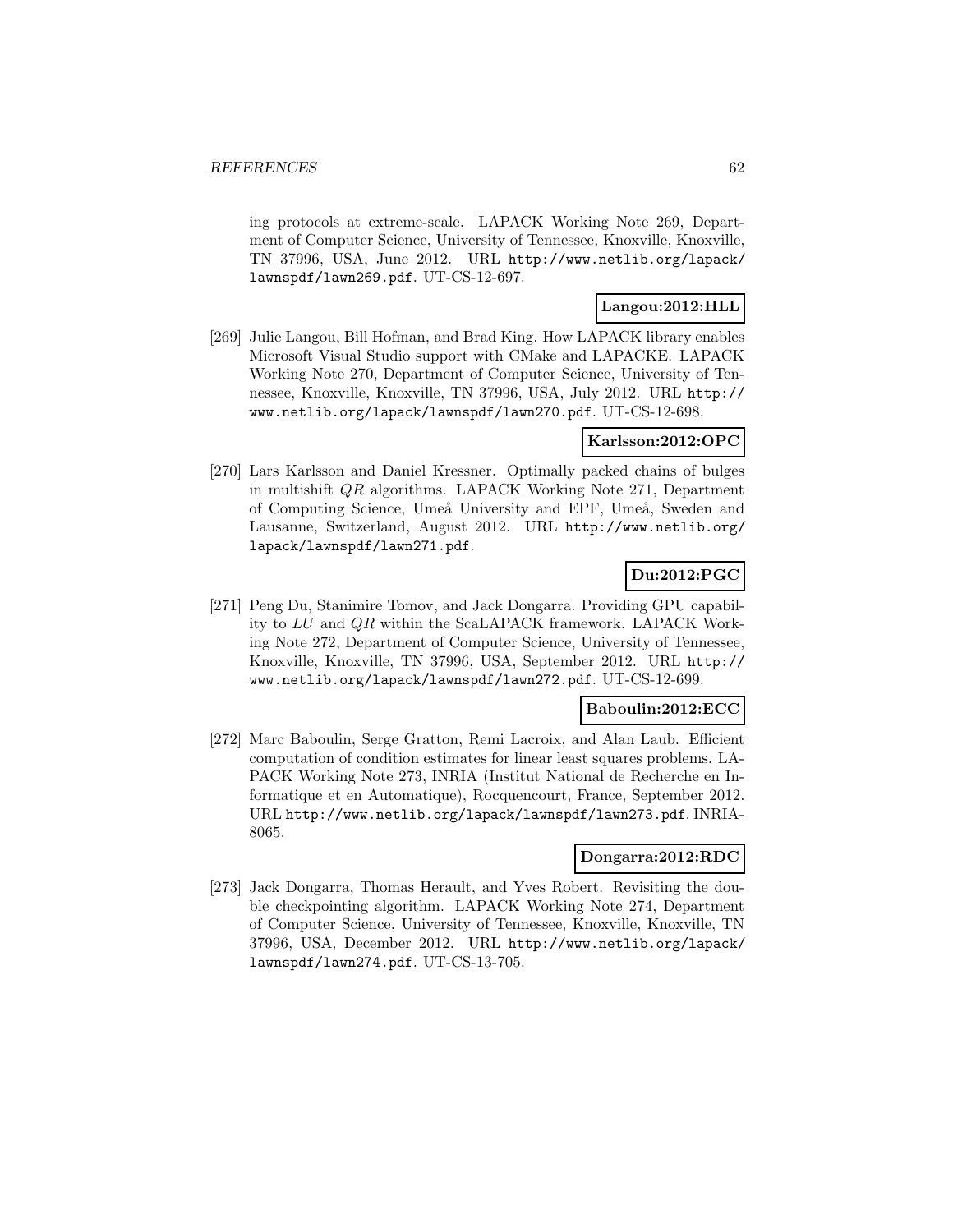# **Cao:2013:CHP**

[274] Chongxiao Cao, Jack Dongarra, Peng Du, Mark Gates, Piotr Luszczek, and Stanimire Tomov. clMAGMA: High performance dense linear algebra with OpenCL. LAPACK Working Note 275, Department of Computer Science, University of Tennessee, Knoxville, Knoxville, TN 37996, USA, March 2013. URL http://www.netlib.org/lapack/lawnspdf/ lawn275.pdf. UT-CS-13-706.

## **Demmel:2013:CAR**

[275] James W. Demmel, Laura Grigori, Ming Gu, and Hua Xiang. Communication avoiding rank revealing QR factorization with column pivoting. LAPACK Working Note 276, Department of Computer Science, University of Tennessee, Knoxville, Knoxville, TN 37996, USA, May 2013. URL http://www.netlib.org/lapack/lawnspdf/lawn276.pdf. UCB/EECS-2013-46.

# **Aupy:2013:ISA**

[276] Guillaume Aupy, Mathieu Faverge, Yves Robert, Jakub Kurzak, Piotr Luszczek, and Jack Dongarra. Implementing a systolic algorithm for QR factorization on multicore clusters with PaRSEC. LAPACK Working Note 277, Department of Computer Science, University of Tennessee, Knoxville, Knoxville, TN 37996, USA, May 2013. URL http://www.netlib.org/ lapack/lawnspdf/lawn277.pdf. UT-CS-13-709.

# **Aupy:2013:CSE**

[277] Guillaume Aupy, Anne Benoit, Thomas Hérault, Yves Robert, Frédéric Vivien, and Dounia Zaidouni. On the combination of silent error detection and checkpointing. LAPACK Working Note 278, Department of Computer Science, University of Tennessee, Knoxville, Knoxville, TN 37996, USA, June 2013. URL http://www.netlib.org/lapack/lawnspdf/lawn278. pdf. UT-CS-13-710.

# **Jia:2013:TER**

[278] Yulu Jia, Piotr Luszczek, and Jack Dongarra. Transient error resilient Hessenberg reduction on GPU-based hybrid architectures. LAPACK Working Note 279, Department of Computer Science, University of Tennessee, Knoxville, Knoxville, TN 37996, USA, June 2013. URL http://www. netlib.org/lapack/lawnspdf/lawn279.pdf. UT-CS-13-712.

## **Donfack:2013:AVP**

[279] Simplice Donfack, Jack Dongarra, Mathieu Faverge, Mark Gates, Jakub Kurzak, Piotr Luszczek, and Ichitaro Yamazaki. On algorithmic variants of parallel Gaussian elimination: Comparison of implementations in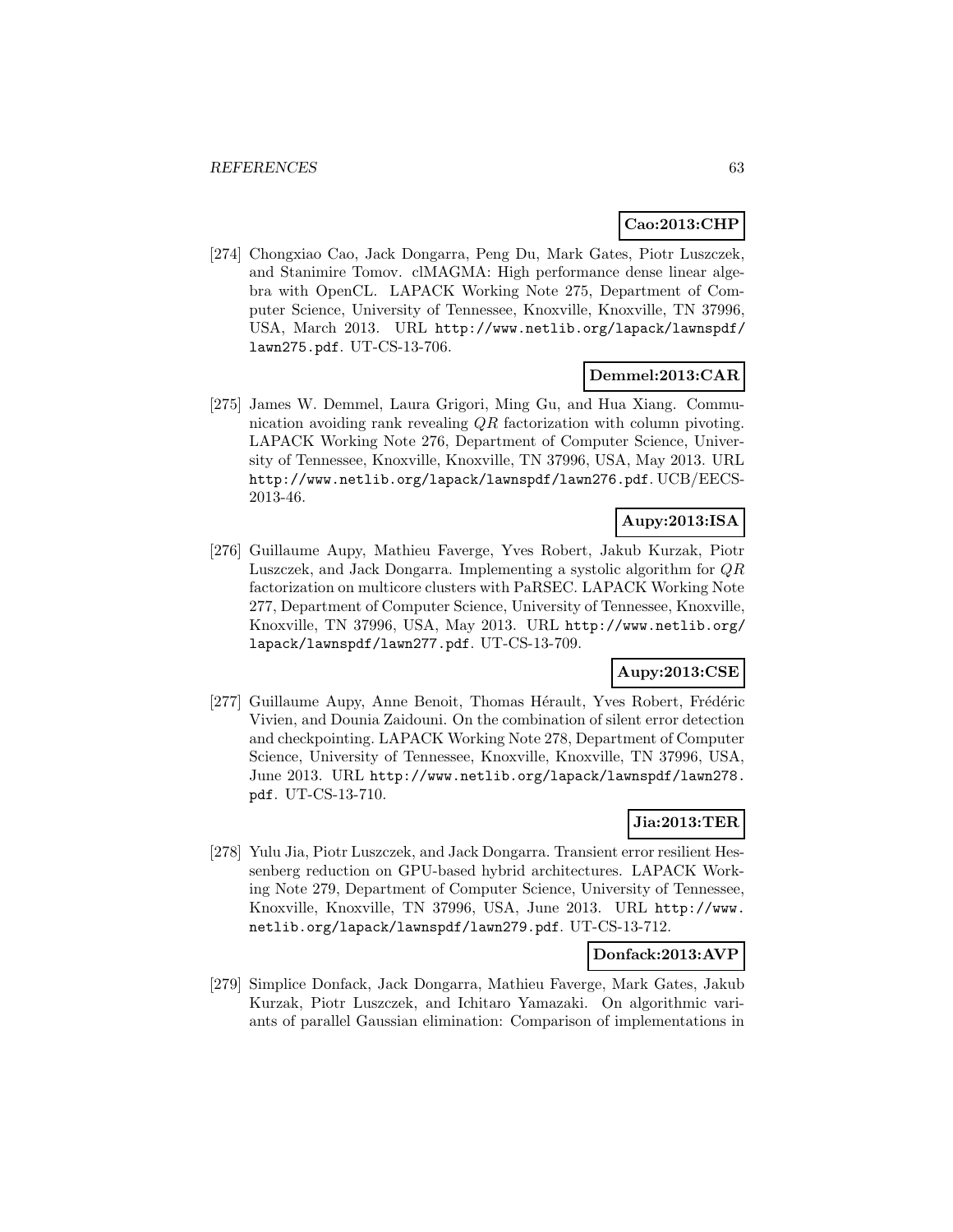terms of performance and numerical properties. LAPACK Working Note 280, Department of Computer Science, University of Tennessee, Knoxville, Knoxville, TN 37996, USA, July 2013. URL http://www.netlib.org/ lapack/lawnspdf/lawn280.pdf. UT-CS-13-715.

# **Aupy:2013:OCP**

[280] Guillaume Aupy, Anne Benoit, Thomas Herault, Yves Robert, and Jack Dongarra. Optimal checkpointing period: Time vs. energy. LAPACK Working Note 281, Department of Computer Science, University of Tennessee, Knoxville, Knoxville, TN 37996, USA, October 2013. URL http: //www.netlib.org/lapack/lawnspdf/lawn281.pdf. UT-EECS-13-718.

### **Faverge:2013:DHS**

[281] Mathieu Faverge, Julien Herrmann, Julien Langou, Bradley Lowery, Yves Robert, and Jack Dongarra. Designing  $LU-QR$  hybrid solvers for performance and stability. LAPACK Working Note 282, Department of Computer Science, University of Tennessee, Knoxville, Knoxville, TN 37996, USA, October 2013. URL http://www.netlib.org/lapack/lawnspdf/ lawn282.pdf. UT-EECS-13-719.

### **Haidar:2013:IPS**

[282] Azzam Haidar, Piotr Luszczek, Jakub Kurzak, and Jack Dongarra. An improved parallel singular value algorithm and its implementation for multicore hardware. LAPACK Working Note 283, Department of Computer Science, University of Tennessee, Knoxville, Knoxville, TN 37996, USA, October 2013. URL http://www.netlib.org/lapack/lawnspdf/ lawn283.pdf. UT-EECS-13-720.

### **Kohler:2013:FFB**

[283] Martin Köhler and Jens Saak. FlexiBLAS — a flexible BLAS library with runtime exchangeable backends. LAPACK Working Note 284, Department of Computer Science, University of Tennessee, Knoxville, Knoxville, TN 37996, USA, ???? 2013. URL http://www.netlib.org/lapack/ lawnspdf/lawn284.pdf.

## **Baboulin:2014:URB**

[284] Marc Baboulin, Xiaoye S. Li, and François-Henry Rouet. Using random butterfly transformations to avoid pivoting in sparse direct methods. LAPACK Working Note 285, Department of Computer Science, University of Tennessee, Knoxville, Knoxville, TN 37996, USA, February 2014. URL http://www.netlib.org/lapack/lawnspdf/lawn285. pdf. Inria Research Report RR-8481.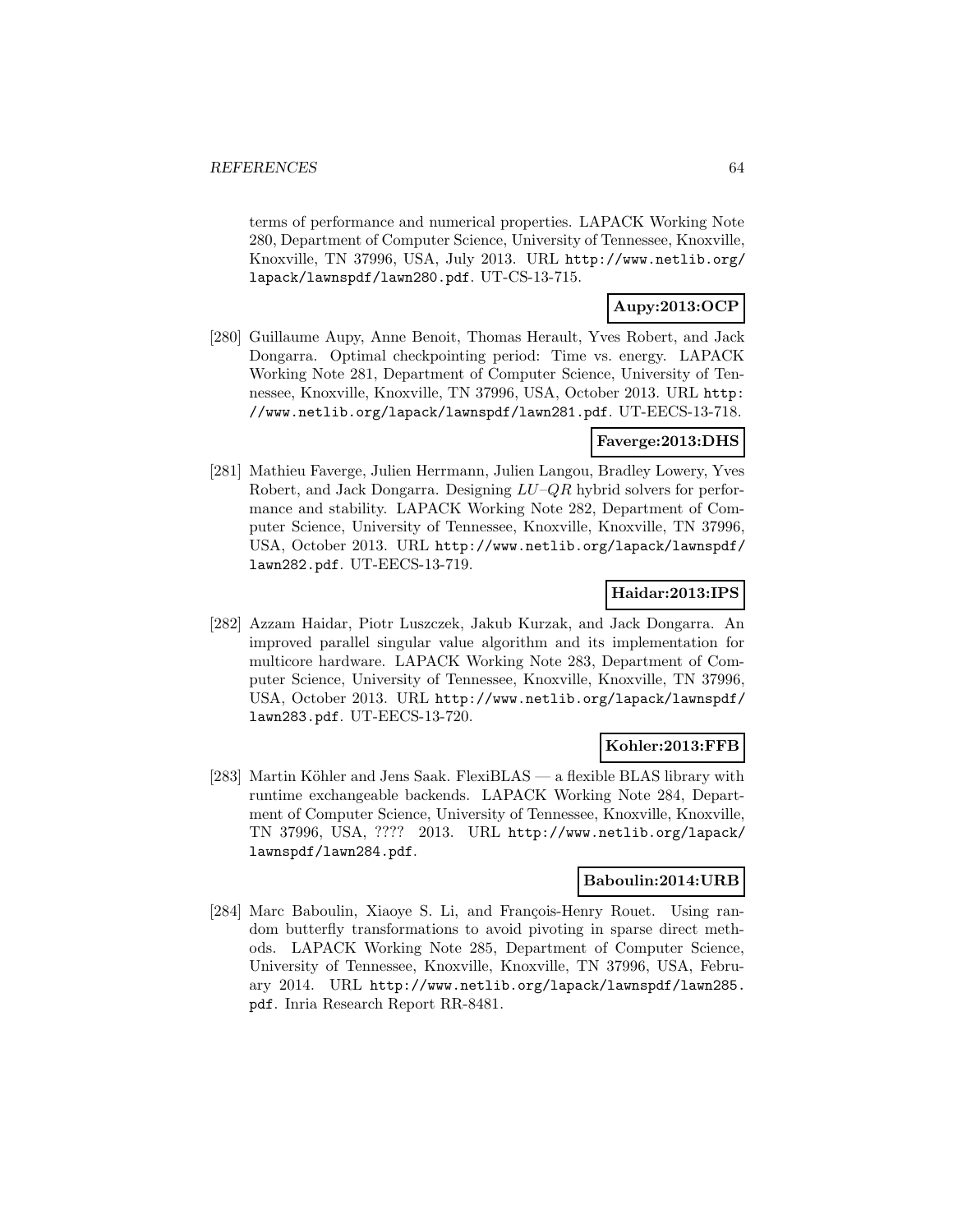### **Brewer:1988:TAAb**

[285] Orlie Brewer, Jack Dongarra, and Danny Sorensen. Tools to aid in the analysis of memory access patterns for FORTRAN programs. Parallel Computing, 9(1):25–35, December 1988. CODEN PACOEJ. ISSN 0167-8191. URL http://www.netlib.org/utk/people/JackDongarra/ PAPERS/Tools-to-Aid-Analysis-of-Memory-Access-Patterns-for-FORTRAN-Programs.pdf. See original LAPACK Working note in [6].

#### **Bai:1989:BIHb**

[286] Z. Bai and J. Demmel. On a block implementation of Hessenberg multishift QR iteration. International Journal of High Speed Computing (IJHSC), 1(1):97–112, 1989. CODEN IHSCEZ. ISSN 0129-0533. See original LAPACK Working note in [8].

### **Dongarra:1989:BRM**

[287] J. J. Dongarra, D. C. Sorensen, and S. J. Hammarling. Block reduction of matrices to condensed forms for eigenvalue computations. Journal of Computational and Applied Mathematics, 27(1–2):215–227, September 1989. CODEN JCAMDI. ISSN 0377-0427 (print), 1879-1778 (electronic). See original LAPACK Working note in [2].

### **Anderson:1990:LPLb**

[288] E. Anderson, Z. Bai, C. Bischof, J. Demmel, J. Dongarra, J. DuCroz, A. Greenbaum, S. Hammarling, A. McKenney, and D. Sorensen. LA-PACK: A portable linear algebra library for high-performance computers. In IEEE [371], pages 2–11. ISBN 0-8186-2056-0 (paperback) (IEEE Computer Society), 0-89791-412-0 (paperback) (ACM). LCCN QA 76.88 S87 1990. See original LAPACK Working note in [20].

### **Barlow:1990:CAE**

[289] Jesse Barlow and James Demmel. Computing accurate eigensystems of scaled diagonally dominant matrices. SIAM Journal on Numerical Analysis, 27(3):762–791, June 1990. CODEN SJNAAM. ISSN 0036-1429 (print), 1095-7170 (electronic). See original LAPACK Working note in [7].

### **Dongarra:1990:ASL**

[290] Jack J. Dongarra, Jeremy Du Croz, Sven Hammarling, and Iain Duff. Algorithm 679: A set of level 3 Basic Linear Algebra Subprograms: Model implementation and test programs. ACM Transactions on Mathematical Software, 16(1):18–28, March 1990. CODEN ACMSCU. ISSN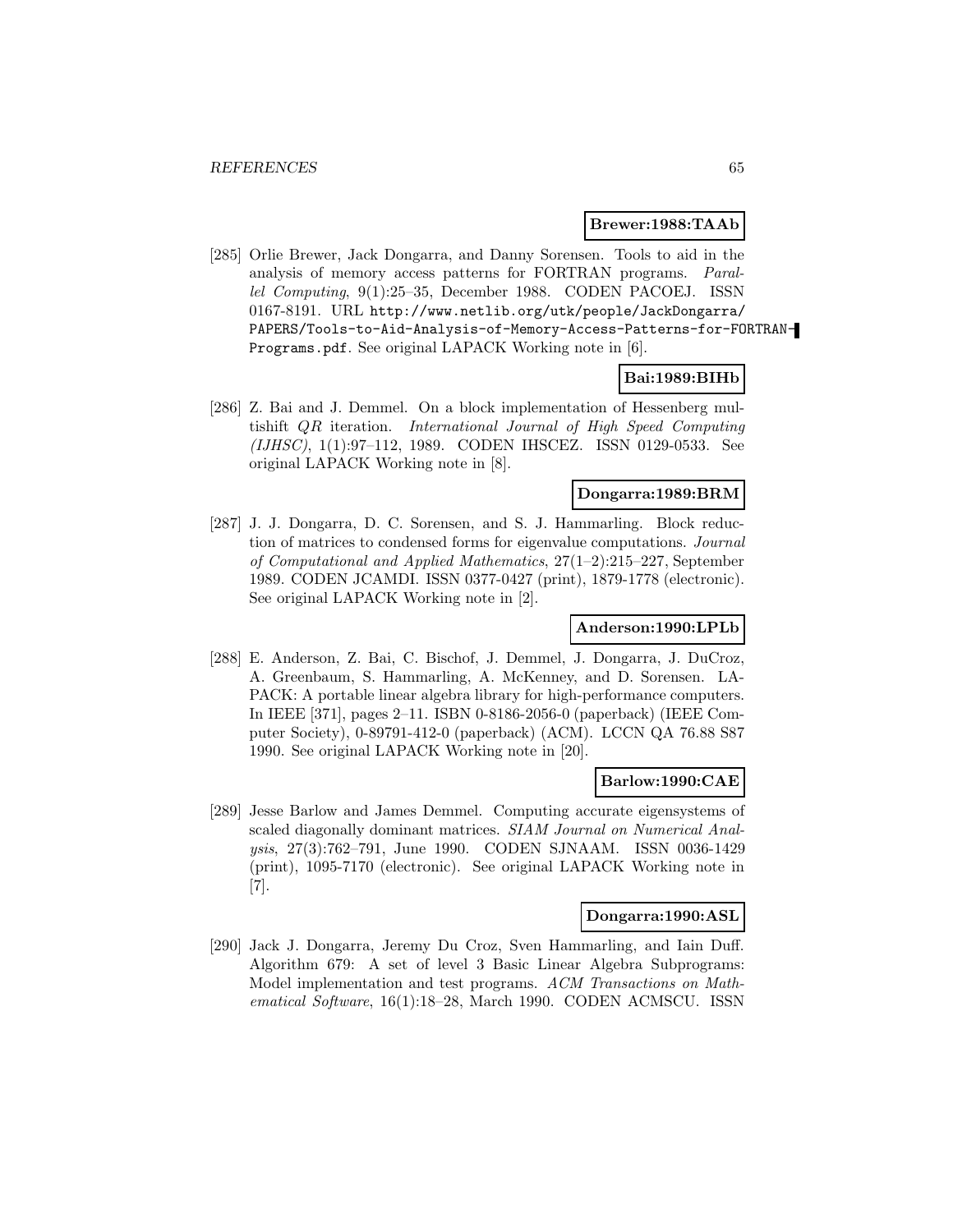0098-3500 (print), 1557-7295 (electronic). URL http://www.acm.org/ pubs/citations/journals/toms/1990-16-1/p18-dongarra/. See also [291, 300, 316].

### **Higham:1990:EFM**

[291] Nicholas J. Higham. Exploiting fast matrix multiplication within the level 3 BLAS. ACM Transactions on Mathematical Software, 16(4): 352–368, December 1990. CODEN ACMSCU. ISSN 0098-3500 (print), 1557-7295 (electronic). URL http://www.acm.org/pubs/citations/ journals/toms/1990-16-4/p352-higham/. Describes algorithms based on Strassen's method which are asymptotically faster than the standard  $N^3$  algorithm, and in practice, faster for  $N \approx 100$ , and examines their numerical stability. See [290, 300, 316].

## **Deift:1991:BSV**

[292] Percy Deift, James Demmel, Luen Chau Li, and Carlos Tomei. The bidiagonal singular value decomposition and Hamiltonian mechanics. SIAM Journal on Numerical Analysis, 28(5):1463–1516, October 1991. CODEN SJNAAM. ISSN 0036-1429 (print), 1095-7170 (electronic). See original LAPACK Working note in [11].

## **Dongarra:1991:IRS**

[293] J. J. Dongarra, P. Mayes, and G. Radicati di Brozolo. The IBM RISC System/6000 and linear algebra operations. Supercomputer, 8(4):15–30, July 1991. CODEN SPCOEL. ISSN 0168-7875. URL http://www.netlib. org/utk/people/JackDongarra/PAPERS/The-IBM-RISC-System-6000 and-Linear-Algebra-Operations.pdf. See original LAPACK Working note in [28].

### **Anderson:1992:GFA**

[294] E. Anderson, Z. Bai, and J. Dongarra. Generalized QR factorization and its applications. Linear Algebra and its Applications, 162/164:243–271, 1992. CODEN LAAPAW. ISSN 0024-3795 (print), 1873-1856 (electronic). URL http://www.netlib.org/utk/people/JackDongarra/ PAPERS/Generalized-QR-Factorization-and-Its-Applications.pdf. Directions in matrix theory (Auburn, AL, 1990). See original LAPACK Working note in [31].

### **Bischof:1992:GIC**

[295] Christian H. Bischof and Ping Tak Peter Tang. Generalizing incremental condition estimation. Journal of Numerical linear algebra with applications, 1(2):149–163, 1992. CODEN NLAAEM. ISSN 0129-3281. See original LAPACK Working note in [32].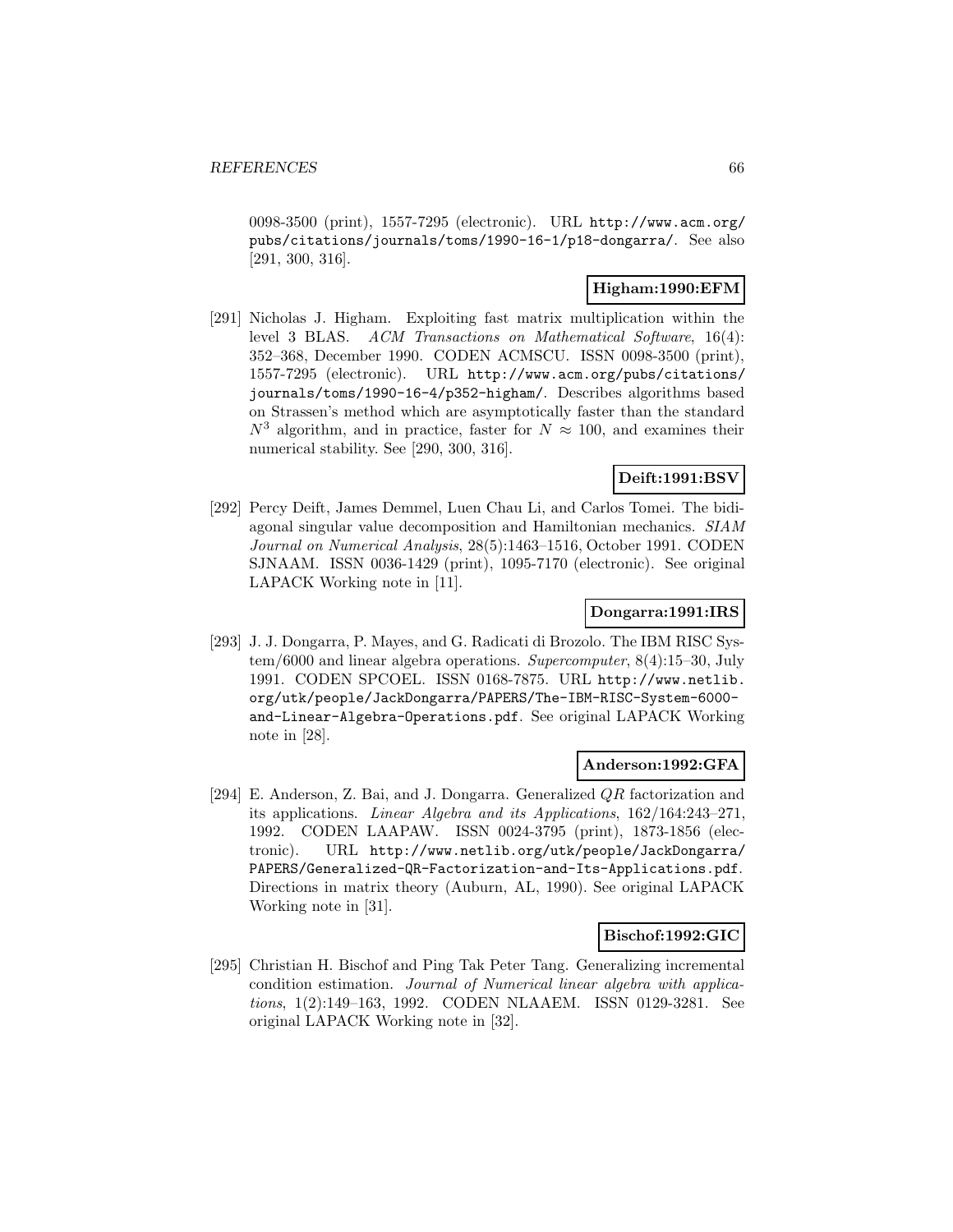## **Choi:1992:SSLb**

[296] J. Choi, J. J. Dongarra, R. Pozo, and D. W. Walker. ScaLAPACK: a scalable linear algebra library for distributed memory concurrent computers. In Siegel [374], pages 120–127. ISBN 0-8186-2772-7 (hardback), 0-8186- 2771-9 (microfiche). LCCN QA76.58 .S95 1992. IEEE catalog number 92CH3185-6. See original LAPACK Working note in [55].

## **Croz:1992:SMM**

[297] Jeremy J. Du Croz and Nicholas J. Higham. Stability of methods for matrix inversion. IMA Journal of Numerical Analysis, 12:1–19, 1992. CODEN IJNADH. ISSN 0272-4979 (print), 1464-3642 (electronic). See original LAPACK Working note in [27].

### **Demmel:1992:DPH**

[298] J. Demmel, J. Dongarra, and W. Kahan. On designing portable high performance numerical libraries. In Griffiths and Watson [372], page ?? ISBN 0-582-08908-5. LCCN QA297.D85 1991. See original LAPACK Working note in [39].

### **Demmel:1992:JMM**

[299] James Demmel and Krešimir Veselić. Jacobi's method is more accurate than QR. SIAM Journal on Matrix Analysis and Applications, 13(4): 1204–1245, October 1992. CODEN SJMAEL. ISSN 0895-4798 (print), 1095-7162 (electronic). See original LAPACK Working note in [15].

#### **Demmel:1992:SBA**

[300] James W. Demmel and Nicholas J. Higham. Stability of block algorithms with fast level-3 BLAS. ACM Transactions on Mathematical Software, 18(3):274–291, September 1992. CODEN ACMSCU. ISSN 0098-3500 (print), 1557-7295 (electronic). URL http://www.acm.org/pubs/toc/ Abstracts/0098-3500/131769.html. See [290, 291, 316]. See original LAPACK Working note in [22].

#### **Dongarra:1992:LASb**

[301] J. Dongarra, R. van de Geijn, and D. Walker. A look at scalable dense linear algebra libraries. In IEEE [373], page ?? ISBN 0-8186-2775-1. LCCN QA76.76.A65 S33 1992. IEEE catalog number 92TH0432-5. See original LAPACK Working note in [44].

### **Dongarra:1992:NCC**

[302] Jack J. Dongarra, Sven Hammarling, and James H. Wilkinson. Numerical considerations in computing invariant subspaces. SIAM Journal on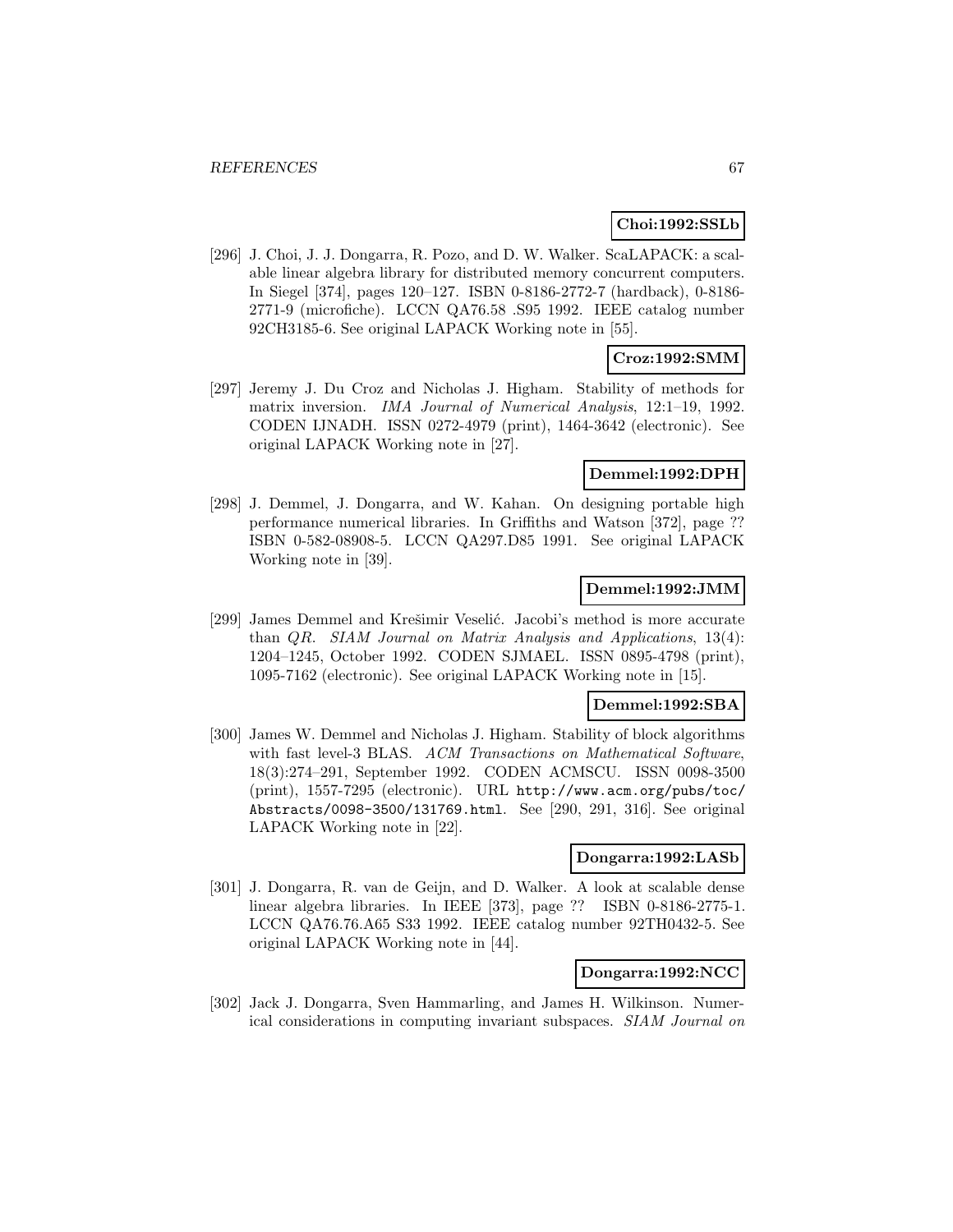Matrix Analysis and Applications, 13(1):145–161, January 1992. CODEN SJMAEL. ISSN 0895-4798 (print), 1095-7162 (electronic). See original LAPACK Working note in [25].

## **Dongarra:1992:RCFb**

[303] Jack J. Dongarra and Robert A. van de Geijn. Reduction to condensed form for the eigenvalue problem on distributed memory architectures. Parallel Computing, 18(9):973–982, September 1992. CODEN PACOEJ. ISSN 0167-8191. URL http://www.netlib.org/utk/people/ JackDongarra/PAPERS/Reduction-to-Condensed-Form-for-the-Eigenvalue-Problem-on-Distributed-Memory.pdf. See original LAPACK Working note in [30].

### **Anderson:1993:PLP**

[304] E. C. Anderson and J. Dongarra. Performance of LAPACK: a portable library of numerical linear algebra routines. Proceedings of the IEEE, 81(8):1094–1102, August 1993. CODEN IEEPAD. ISSN 0018-9219. URL http://www.netlib.org/utk/people/JackDongarra/ PAPERS/Performance-of-LAPACK-A-Portable-Library.pdf. See original LAPACK Working note in [44].

# **Bai:1993:CGS**

[305] Zhao Jun Bai and James W. Demmel. Computing the generalized singular value decomposition. SIAM Journal on Scientific Computing, 14(6):1464– 1486, November 1993. CODEN SJOCE3. ISSN 1064-8275 (print), 1095- 7197 (electronic). See original LAPACK Working note in [46].

## **Bai:1993:SDB**

[306] Zhaojun Bai and James W. Demmel. On swapping diagonal blocks in real Schur form. Linear Algebra and its Applications, 186:73–95, 1993. CODEN LAAPAW. ISSN 0024-3795 (print), 1873-1856 (electronic). See original LAPACK Working note in [54].

## **Demmel:1993:CAS**

[307] James W. Demmel and William Gragg. On computing accurate singular values and eigenvalues of matrices with acyclic graphs. Linear Algebra and its Applications, 185:203–217, May 1993. CODEN LAAPAW. ISSN 0024-3795 (print), 1873-1856 (electronic). See original LAPACK Working note in [48].

### **Demmel:1993:IEB**

[308] James W. Demmel and Nicholas J. Higham. Improved error bounds for underdetermined system solvers. SIAM Journal on Matrix Analysis and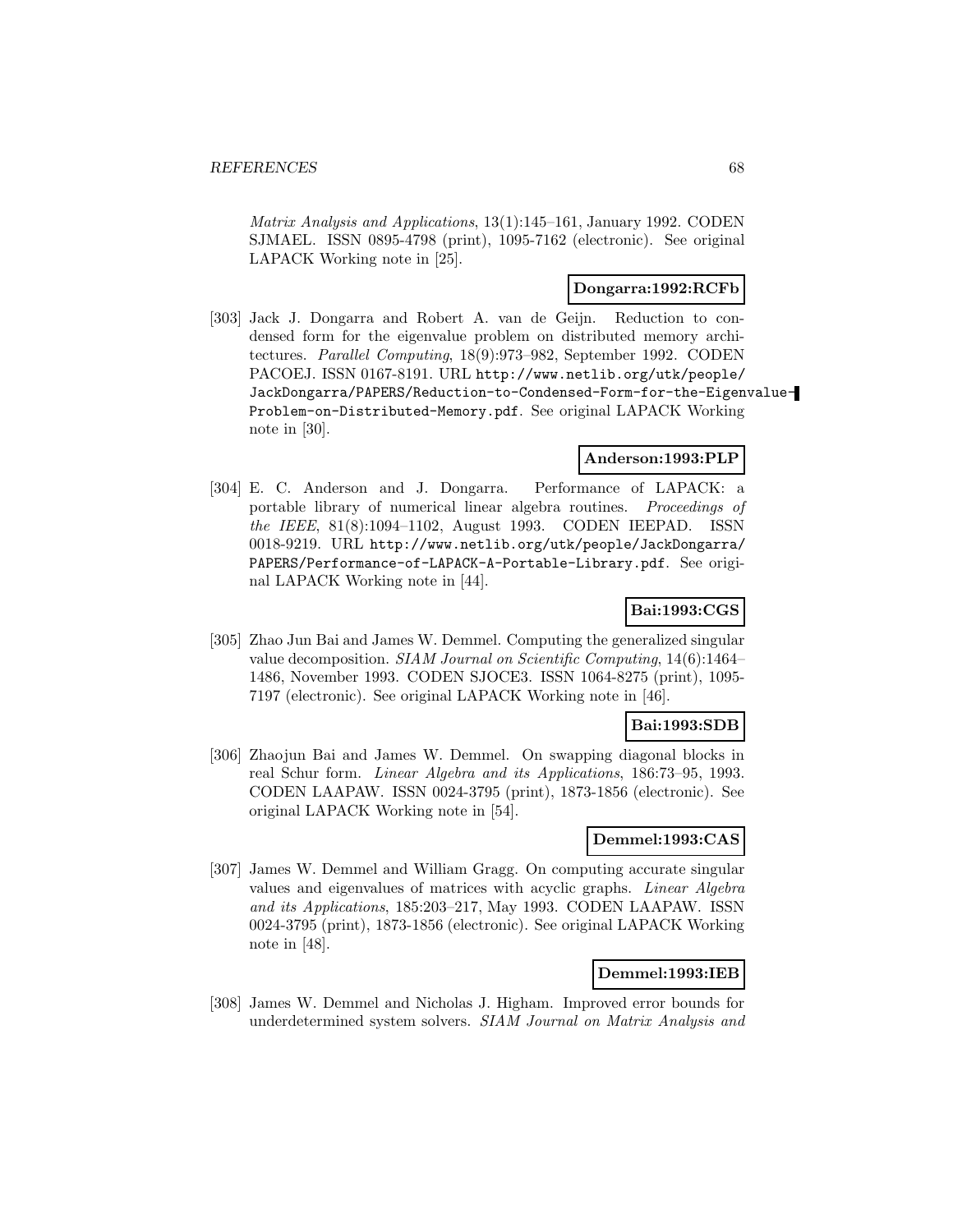Applications, 14(1):1–14, January 1993. CODEN SJMAEL. ISSN 0895- 4798 (print), 1095-7162 (electronic). See original LAPACK Working note in [23].

## **Demmel:1993:PNLb**

[309] J. Demmel, M. Heath, and H. van der Vorst. Parallel numerical linear algebra. In Acta Numerica 1993, pages 111–198. Cambridge University Press, Cambridge, UK, 1993. See original LAPACK Working note in [60].

### **Demmel:1993:TPN**

[310] James W. Demmel. Trading off parallelism and numerical stability. In Marc S. Moonen, Gene H. Golub, and Bart L. De Moor, editors, Linear Algebra for Large Scale and Real-Time Applications, volume 232 of NATO ASI Series E, pages 49–68. Kluwer Academic Publishers, Dordrecht, The Netherlands, 1993. See original LAPACK Working note in [53].

### **Dongarra:1993:TDB**

[311] J. J. Dongarra, R. A. Van de Geijn, and R. Clint Whaley. Two dimensional basic linear algebra communication subprograms. In Sincovec [376], pages 347–352. ISBN 0-89871-315-3. LCCN QA 76.58 S55 1993. See original LAPACK Working note in [37].

### **Higham:1993:PTB**

[312] Nicholas J. Higham. Perturbation theory and backward error analysis for  $AX - XB = C$ . BIT, 33(1):124–136, 1993. CODEN BITTEL, NBITAB. ISSN 0006-3835 (print), 1572-9125 (electronic). URL http://www.mai. liu.se/BIT/contents/bit33.html. See original LAPACK Working note in [42].

## **Choi:1994:DPD**

[313] J. Choi, J. J. Dongarra, and D. W. Walker. The design of a parallel, dense linear algebra software library: reduction to Hessenberg, tridiagonal, and bidiagonal form. In Dongarra and Tourancheau [378], pages 98–111. ISBN 0-89871-343-9. LCCN QA76.58.I568 1994. See original LAPACK Working note in [92] and [321].

## **Choi:1994:PMT**

[314] Jaeyoung Choi, J. J. Dongarra, and D. W. Walker. Parallel matrix transpose algorithms on distributed memory concurrent computers. In IEEE [379], pages 245–252. ISBN 0-8186-4980-1 (paper), 0-8186-4981-X (microfiche). LCCN QA76.58 .S34 1993. See original LAPACK Working note in [65].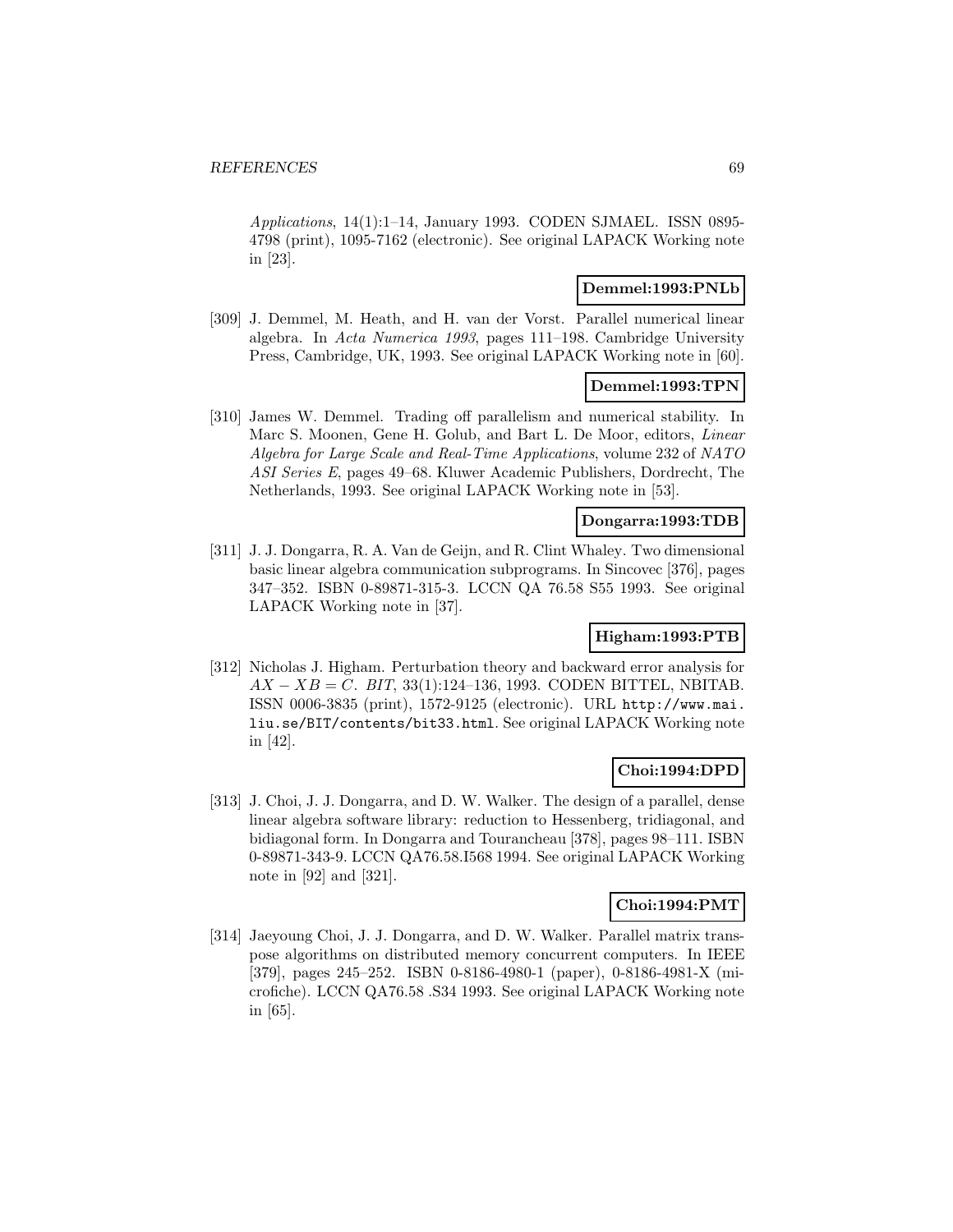### **Choi:1994:PPU**

[315] Jaeyoung Choi, Jack J. Dongarra, and David W. Walker. PUMMA: Parallel Universal Matrix Multiplication Algorithms on distributed memory concurrent computers. Concurrency: Practice and Experience, 6(7):543–570, October 1994. CODEN CPEXEI. ISSN 1040-3108. URL http://www.netlib.org/utk/people/JackDongarra/ PAPERS/PUMMA-Parallel-Universal-Matrix-Multiplication-Algorithms. pdf. See original LAPACK Working note in [57].

### **Dayde:1994:PBI**

[316] Michael J. Daydé, Iain S. Duff, and Antoine Petitet. A parallel block implementation of level-3 BLAS for MIMD vector processors. ACM Transactions on Mathematical Software, 20(2):178–193, June 1994. CODEN ACMSCU. ISSN 0098-3500 (print), 1557-7295 (electronic). URL http://www.acm.org/pubs/citations/journals/toms/1994-20- 2/p178-dayde/. See [290, 291, 300].

### **Demmel:1994:FNA**

[317] James W. Demmel and Xiaoye Li. Faster numerical algorithms via exception handling. IEEE Transactions on Computers, 43(8):983–992, August 1994. CODEN ITCOB4. ISSN 0018-9340 (print), 1557-9956 (electronic). URL http://www.cs.berkeley.edu/~xiaoye/ieee.ps.gz. This is an expanded version of [59].

### **Dongarra:1994:SMLb**

[318] J. Dongarra, A. Lumsdaine, X. Niu, R. Pozo, and K. Remington. A sparse matrix library in C++ for high performance architectures. In Anonymous [377], pages 214–218. URL http:/ /www.netlib.org/netlib/lapack/lawns/lawn74.ps; http://www. netlib.org/netlib/lapack/lawnspdf/lawn74.pdf. See original LA-PACK Working note in [74].

#### **vandeGeijn:1994:GCO**

[319] R. A. van de Geijn. On global combine operations. Journal of Parallel and Distributed Computing, 22(2):324–328, August 1994. CODEN JPD-CER. ISSN 0743-7315 (print), 1096-0848 (electronic). URL http://www. idealibrary.com/links/doi/10.1006/jpdc.1994.1091/production; http://www.idealibrary.com/links/doi/10.1006/jpdc.1994.1091/ production/pdf. See original LAPACK Working note in [29].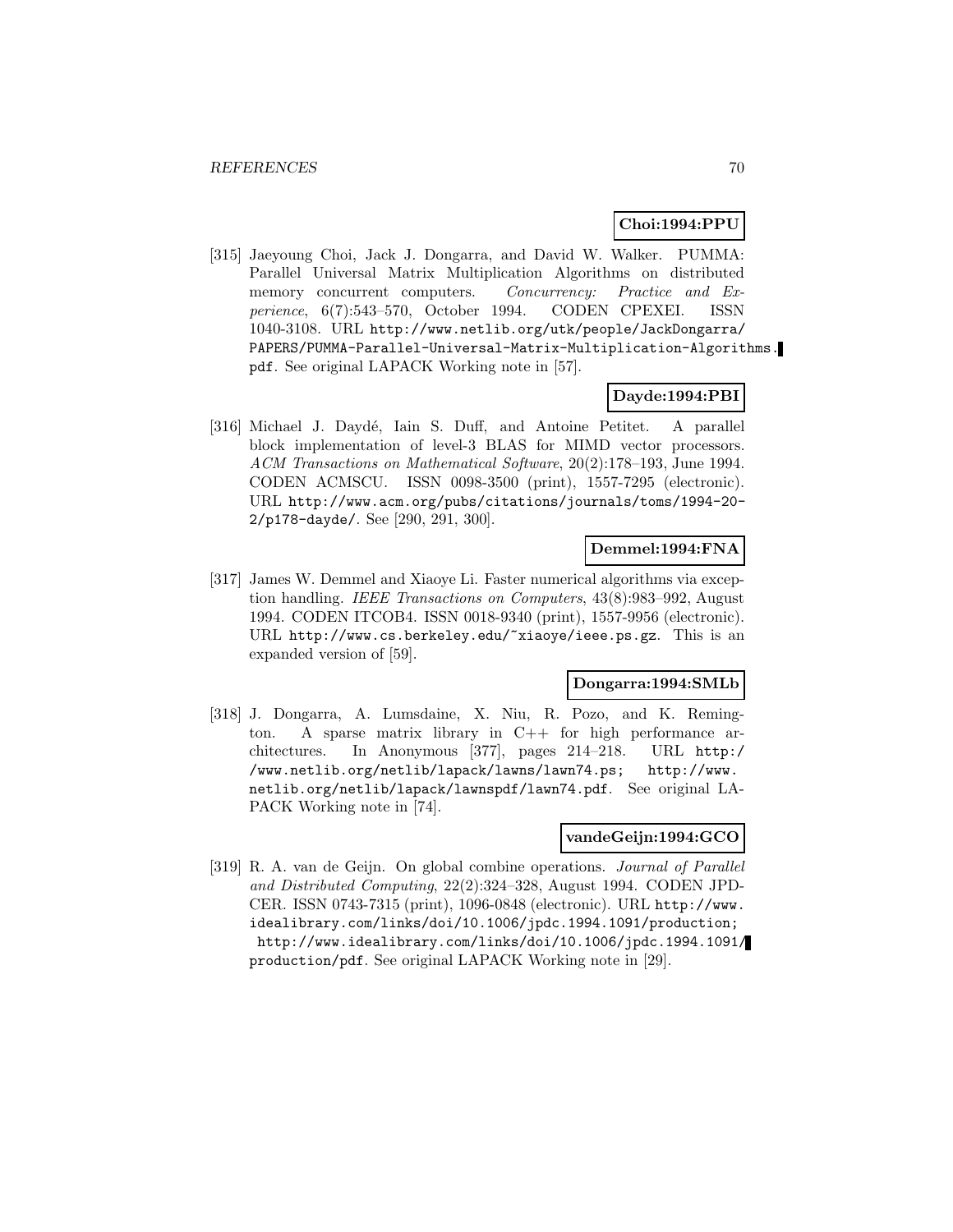## **Bai:1995:TLAb**

[320] Z. Bai, D. Day, J. Demmel, and J. Dongarra. Templates for linear algebra problems. Lecture Notes in Computer Science, 1000:115–??, 1995. CODEN LNCSD9. ISSN 0302-9743 (print), 1611-3349 (electronic). URL http://www.netlib.org/utk/papers/etemplates.ps; http:/ /www.netlib.org/utk/papers/etemplates/paper.html. See original LAPACK Working note in [106].

### **Choi:1995:DPDb**

[321] Jaeyoung Choi, Jack J. Dongarra, and David W. Walker. The design of a parallel dense linear algebra software library: reduction to Hessenberg, tridiagonal, and bidiagonal form. Numerical Algorithms, 10(3–4):379–399, October 1995. CODEN NUALEG. ISSN 1017-1398 (print), 1572-9265 (electronic). See original LAPACK Working note in [92, 313].

## **Demmel:1995:CSB**

[322] James W. Demmel, Inderjit Dhillon, and Huan Ren. On the correctness of some bisection-like parallel eigenvalue algorithms in floating point arithmetic. Electron. Trans. Numer. Anal., 3:116–149, 1995. See original LAPACK Working note in [70].

## **Heath:1995:CPN**

[323] Michael T. Heath and Padma Raghavan. A Cartesian parallel nested dissection algorithm. SIAM Journal on Matrix Analysis and Applications, 16(1):235–253, January 1995. CODEN SJMAEL. ISSN 0895-4798 (print), 1095-7162 (electronic). URL http://epubs.siam.org/sam-bin/ dbq/article/23827. See original LAPACK Working note in [52].

### **Plank:1995:ADC**

[324] James S. Plank, Youngbae Kim, and Jack J. Dongarra. Algorithmbased diskless checkpointing for fault-tolerant matrix operations. In IEEE [380], pages 351–360. CODEN DPFTDL. ISBN 0-8186-7079- 7, 0-8186-7145-9. ISSN 0731-3071. LCCN QA 76.9 F38 I57 1995. URL http://www.cs.utk.edu/~plank/plank/papers/FTCS25.1995. html; http://www.netlib.org/utk/papers/fault.ps; http:// www.netlib.org/utk/people/JackDongarra/pdf/fault.pdf. See original LAPACK Working note in [90].

#### **Raghavan:1995:DSG**

[325] Padma Raghavan. Distributed sparse Gaussian elimination and orthogonal factorization. SIAM Journal on Scientific Computing, 16(6):1462–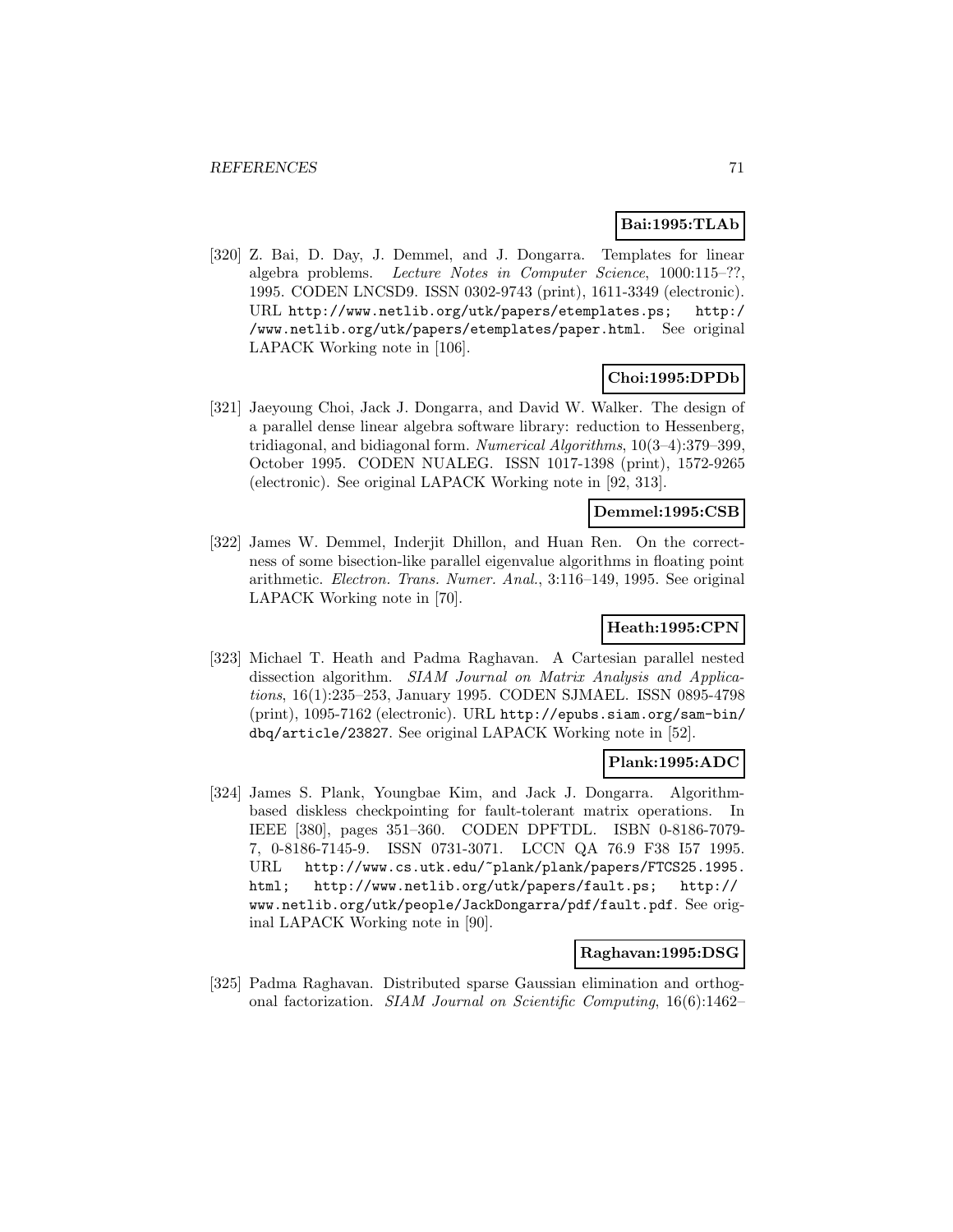1477, November 1995. CODEN SJOCE3. ISSN 1064-8275 (print), 1095- 7197 (electronic). See original LAPACK Working note in [64].

### **Barrett:1996:ABI**

[326] R. Barrett, M. Berry, J. Dongarra, V. Eijkhout, Romine, and C. Algorithmic bombardment for the iterative solution of linear systems: a poly-iterative approach. Journal of Computational and Applied Mathematics, 74(1-2):91-109, ???? 5, 1996. CODEN JCAMDI. ISSN 0377-0427 (print), 1879-1778 (electronic). URL http://www.netlib. org/utk/people/JackDongarra/PAPERS/bombard.ps; http://www. netlib.org/utk/people/JackDongarra/pdf/bombard.pdf. See original LAPACK Working note in [76].

## **Blackford:1996:PEDb**

[327] L. S. Blackford, A. Cleary, J. Demmel, I. Dhillon, J. Dongarra, S. Hammarling, A. Petitet, H. Ren, K. Stanley, and R. C. Whaley. Practical experience in the dangers of heterogeneous computing. In Waśniewski et al. [383], pages 57–64. ISBN 3-540-62095-8 (softcover). ISSN 0302- 9743 (print), 1611-3349 (electronic). LCCN QA76.58 .P35 1996. URL http://www.netlib.org/utk/papers/practical-hetro/paper.html; http://www.netlib.org/utk/papers/practical-hetro/paper.ps; http://www.netlib.org/utk/people/JackDongarra/pdf/prac-het.pdf. See original LAPACK Working note in [112].

### **Blackford:1996:SPL**

[328] Laura Susan Blackford, J. Choi, A. Cleary, A. Petitet, R. C. Whaley, J. Demmel, I. Dhillon, K. Stanley, J. Dongarra, S. Hammarling, G. Henry, and D. Walker. ScaLAPACK: A portable linear algebra library for distributed memory computers — design issues and performance. In ACM [381], page ?? ISBN 0-89791-854-1. LCCN A76.88 .S8573 1996. URL http://www.netlib.org/utk/papers/sc96-scalapack/paper. html; http://www.netlib.org/utk/papers/sc96-scalapack/paper. ps; http://www.netlib.org/utk/people/JackDongarra/pdf/scala96. pdf; http://www.supercomp.org/sc96/proceedings/SC96PROC/DONGARRA/ INDEX.HTM. See original LAPACK Working note in [95].

## **Choi:1996:DIS**

[329] Jaeyoung Choi, J. J. Dongarra, L. S. Ostrouchov, Petitet, A. P., D. W. Walker, and R. C. Whaley. Design and implementation of the ScaLA-PACK LU, QR, and Cholesky factorization routines. Scientific Programming, 5(3):173–184, Fall 1996. CODEN SCIPEV. ISSN 1058-9244 (print), 1875-919X (electronic). URL http://www.netlib.org/netlib/lapack/ lawns/lawn80.ps; http://www.netlib.org/netlib/lapack/lawnspdf/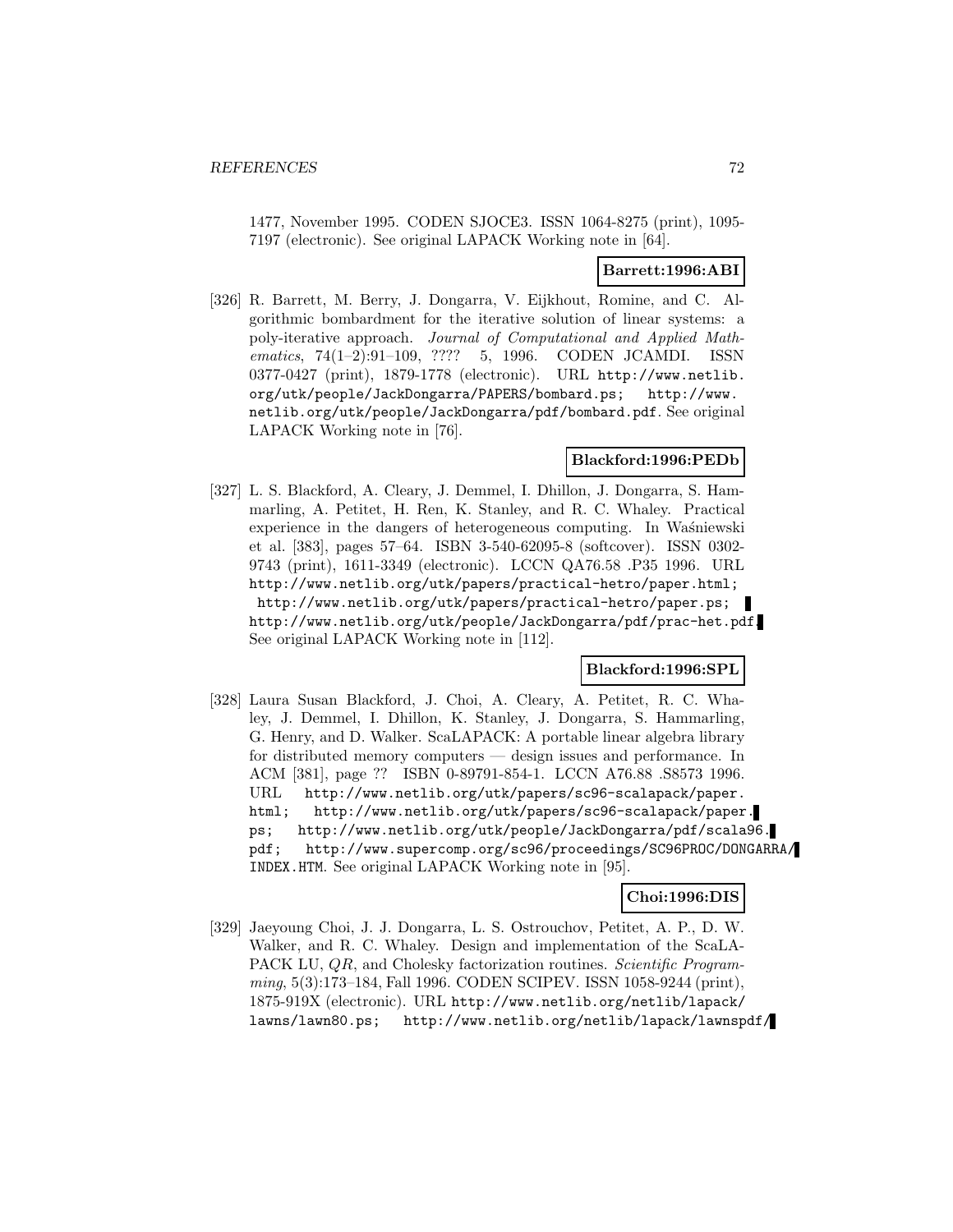lawn80.pdf; http://www.netlib.org/utk/papers/factor/ftcover. html. See original LAPACK Working note in [80].

### **Choi:1996:PSP**

[330] Jaeyoung Choi, J. Dongarra, S. Ostrouchov, A. Petitet, D. Walker, and R. C. Whaley. A proposal for a set of Parallel Basic Linear Algebra Subprograms. In Dongarra et al. [382], pages 107–114. CODEN LNCSD9. ISBN 3-540-60902-4. ISSN 0302-9743 (print), 1611-3349 (electronic). LCCN QA76.58 .P35 1995. See original LAPACK Working note in [100].

### **Dongarra:1996:PFI**

[331] J. J. Dongarra, J. Du Croz, S. Hammarling, J. Waśniewski, and A. Zemla. A proposal for a Fortran 90 interface for LAPACK. In Dongarra et al. [382], pages 158–165. CODEN LNCSD9. ISBN 3-540-60902-4. ISSN 0302-9743 (print), 1611-3349 (electronic). LCCN QA76.58 .P35 1995. See original LAPACK Working note in [101].

# **Henry:1996:PAU**

[332] Greg Henry and Robert van de Geijn. Parallelizing the QR algorithm for the unsymmetric algebraic eigenvalue problem: Myths and reality. SIAM Journal on Scientific Computing, 17(4):870–883, July 1996. CO-DEN SJOCE3. ISSN 1064-8275 (print), 1095-7197 (electronic). See original LAPACK Working note in [79].

### **Kaagstrom:1996:CES**

[333] Bo Kågström and Peter Poromaa. Computing eigenspaces with specified eigenvalues of a regular matrix pair  $(A, B)$  and condition estimation: theory, algorithms and software. Numerical Algorithms, 12(3–4):369–407, July 1996. CODEN NUALEG. ISSN 1017-1398 (print), 1572-9265 (electronic). See original LAPACK Working note in [87].

#### **Kaagstrom:1996:LSA**

[334] Bo Kågström and Peter Poromaa. LAPACK-style algorithms and software for solving the generalized Sylvester equation and estimating the separation between regular matrix pairs. ACM Transactions on Mathematical Software, 22(1):78–103, March 1996. CODEN ACMSCU. ISSN 0098-3500 (print), 1557-7295 (electronic). URL http://www.acm.org/ pubs/citations/journals/toms/1996-22-1/p78-kagstrom/. See original LAPACK Working note in [75].

#### **Lehoucq:1996:CEU**

[335] R. B. Lehoucq. The computation of elementary unitary matrices. ACM Transactions on Mathematical Software, 22(4):393–400, December 1996.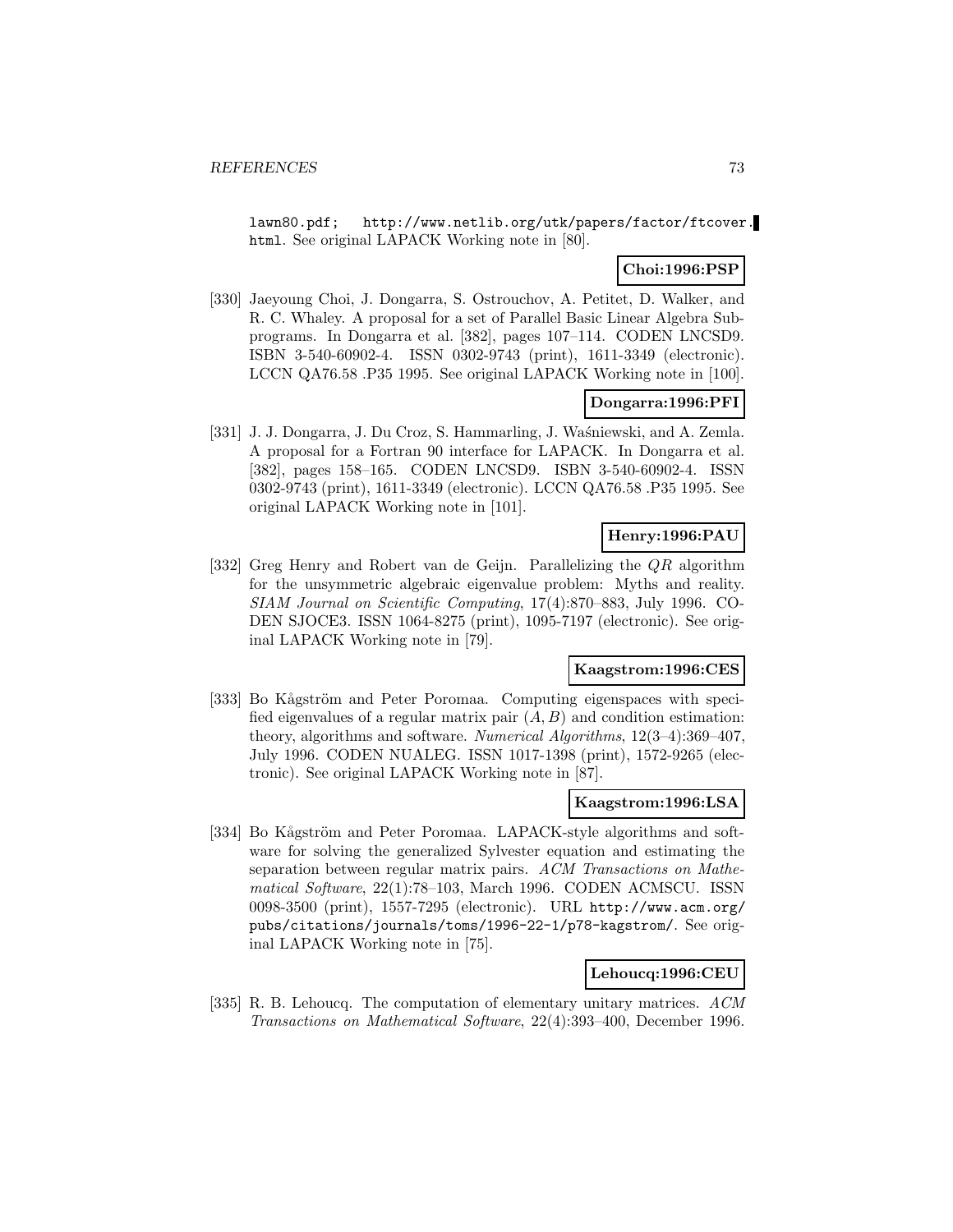CODEN ACMSCU. ISSN 0098-3500 (print), 1557-7295 (electronic). See original LAPACK Working note in [72].

# **Bai:1997:SDN**

[336] Z. Bai, J. Demmel, J. Dongarra, A. Petitet, H. Robinson, and K. Stanley. The spectral decomposition of nonsymmetric matrices on distributed memory parallel computers. SIAM Journal on Scientific Computing, 18(5):1446–1461, September 1997. CODEN SJOCE3. ISSN 1064-8275 (print), 1095-7197 (electronic). URL http://epubs. siam.org/sam-bin/dbq/article/28136; http://www.netlib.org/ utk/papers/sign/sign.html; http://www.netlib.org/utk/papers/ sign/sign.ps; http://www.netlib.org/utk/people/JackDongarra/ pdf/sign.pdf. See original LAPACK Working note in [91].

### **Blackford:1997:PEN**

[337] L. S. Blackford, A. Cleary, A. Petitet, R. C. Whaley, J. Demmel, I. Dhillon, H. Ren, K. Stanley, J. Dongarra, and S. Hammarling. Practical experience in the numerical dangers of heterogeneous computing. ACM Transactions on Mathematical Software, 23(2):133–147, June 1997. CODEN ACMSCU. ISSN 0098-3500 (print), 1557-7295 (electronic). URL http://www.acm.org/pubs/citations/journals/toms/1997-23- 2/p133-blackford/. See original LAPACK Working note in [112] and [327].

### **Dongarra:1997:KCPb**

[338] Jack J. Dongarra, Sven Hammarling, and David W. Walker. Key concepts for parallel out-of-core LU factorization. Parallel Computing,  $23(1-2):49-$ 70, April 16, 1997. CODEN PACOEJ. ISSN 0167-8191. See original LAPACK Working note in [110].

### **Higham:1997:IRL**

[339] Nicholas J. Higham. Iterative refinement for linear systems and LA-PACK. IMA Journal of Numerical Analysis, 17(4):495–509, October 1997. CODEN IJNADH. ISSN 0272-4979 (print), 1464-3642 (electronic). URL http://www3.oup.co.uk/imanum/hdb/Volume\_17/Issue\_ 04/170495.sgm.abs.html. Preprint published as Numerical Analysis Report 277, Manchester Centre for Computational Mathematics, Manchester, England, and as LAPACK Working Note 104. See original LAPACK Working note in [104].

#### **Higham:1997:SDP**

[340] Nicholas J. Higham. Stability of the diagonal pivoting method with partial pivoting. SIAM Journal on Matrix Analysis and Applications, 18(1):52–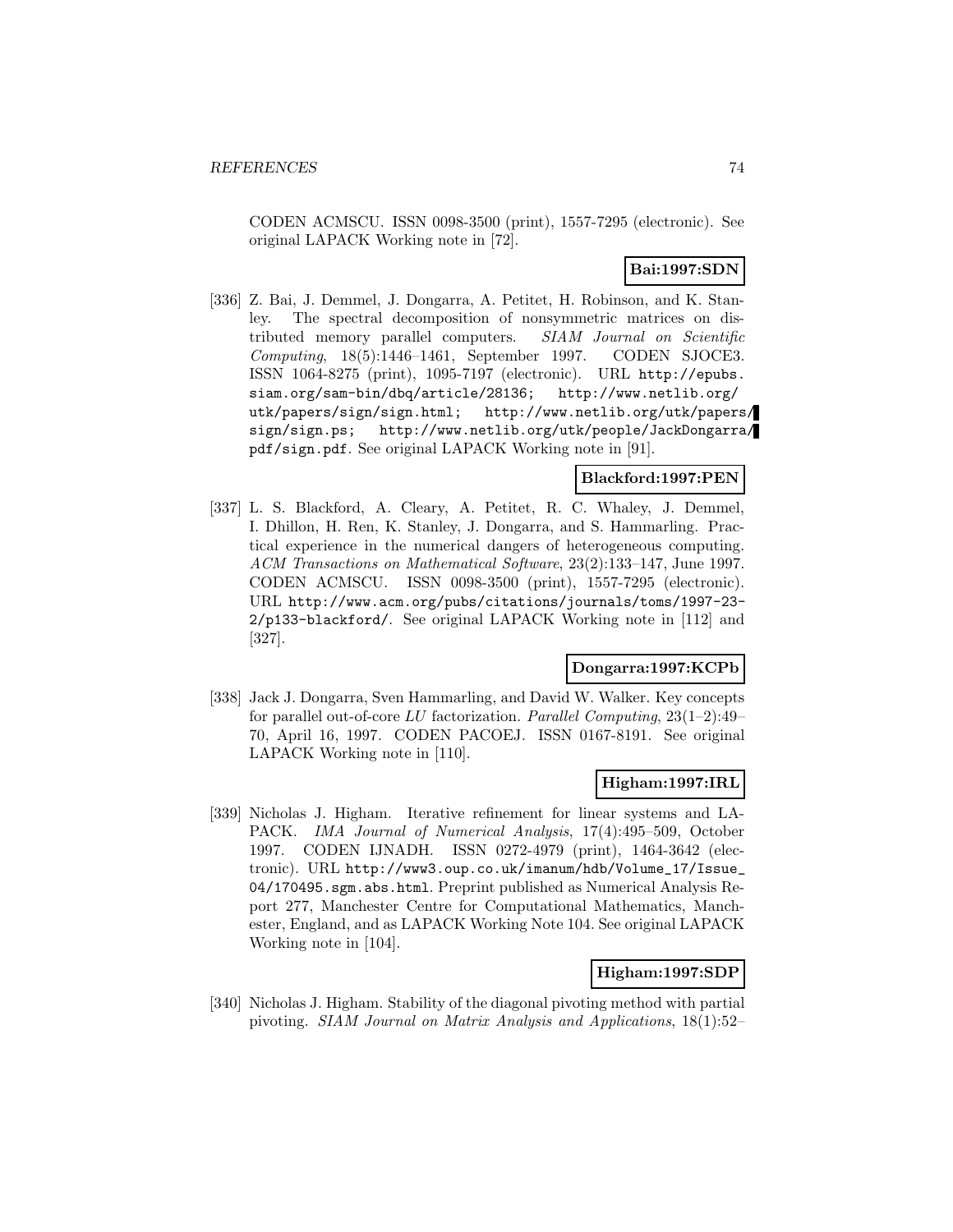65, January 1997. CODEN SJMAEL. ISSN 0895-4798 (print), 1095-7162 (electronic). See original LAPACK Working note in [105].

### **Li:1997:RPB**

[341] Ren-Cang Li. Relative perturbation bounds for the unitary polar factor. BIT Numerical Mathematics, 37(1):67–75, March 1997. CODEN BIT-TEL, NBITAB. ISSN 0006-3835 (print), 1572-9125 (electronic). URL http://www.mai.liu.se/BIT/contents/bit37.html. See original LA-PACK Working note in [83].

#### **vandeGeijn:1997:SSU**

[342] R. A. van de Geijn and J. Watts. SUMMA: scalable universal matrix multiplication algorithm. Concurrency: Practice and Experience, 9(4):255–274, April 1997. CODEN CPEXEI. ISSN 1040-3108. URL http://www3.interscience.wiley.com/cgi-bin/ abstract?ID=13861; http://www3.interscience.wiley.com/cgibin/fulltext?ID=13861&PLACEBO=IE.pdf. See original LAPACK Working note in [96].

### **Choi:1998:NPM**

[343] Jaeyoung Choi. A new parallel matrix multiplication algorithm on distributed-memory concurrent computers. Concurrency: Practice and Experience, 10(8):655–670, July 1998. CODEN CPEXEI. ISSN 1040-3108. URL http://www3.interscience.wiley.com/cgi-bin/abstract?ID= 10008698; http://www3.interscience.wiley.com/cgi-bin/fulltext? ID=10008698&PLACEBO=IE.pdf. See original LAPACK Working note in [129].

#### **Desprez:1998:SBA**

[344] F. Desprez, J. Dongarra, A. Petitet, and C. Randriamaro. Scheduling block-cyclic array redistribution. In D'Hollander et al. [385], pages 227– 234. ISBN 0-444-82882-6. LCCN QA76.58.P3795 1997. See original LA-PACK Working note in [120] and [345].

#### **Desprez:1998:SBC**

[345] F. Desprez, J. Dongarra, A. Petitet, C. Randriamaro, and Y. Robert. Scheduling block-cyclic array redistribution. IEEE Transactions on Parallel and Distributed Systems, 9(2):192–??, February 1998. CODEN ITDSEO. ISSN 1045-9219 (print), 1558-2183 (electronic). URL http: //dlib.computer.org/td/books/td1998/pdf/l0192.pdf; http:// www.computer.org/tpds/td1998/l0192abs.htm. See original LAPACK Working note in [120].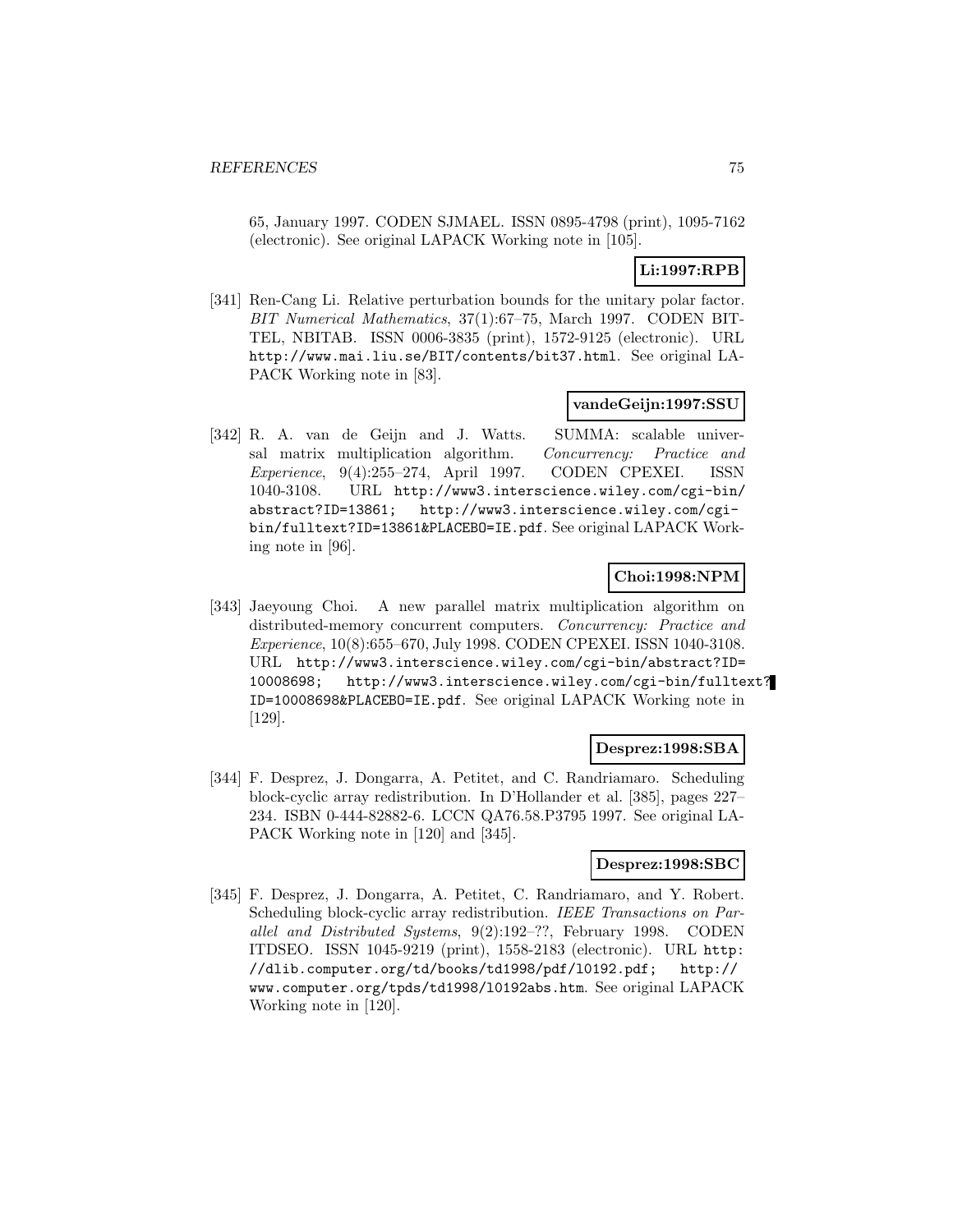#### **Dongarra:1998:HPL**

[346] J. Dongarra and J. Waśniewski. High performance linear algebra package LAPACK90. Lecture Notes in Computer Science, 1388:387–391, 1998. CODEN LNCSD9. ISSN 0302-9743 (print), 1611-3349 (electronic). See original LAPACK Working note in [134].

### **Kaagstrom:1998:GBL**

[347] Bo Kågström, Per Ling, and Charles Van Loan. GEMM-based level 3 BLAS: high-performance model implementations and performance evaluation benchmark. ACM Transactions on Mathematical Software, 24 (3):268–302, September 1998. CODEN ACMSCU. ISSN 0098-3500 (print), 1557-7295 (electronic). URL http://www.acm.org:80/pubs/ citations/journals/toms/1998-24-3/p268-kagstrom/. See original LAPACK Working note in [107].

# **Li:1998:RPT**

[348] Ren-Cang Li. Relative perturbation theory: I. eigenvalue and singular value variations. SIAM Journal on Matrix Analysis and Applications, 19(4):956–982, October 1998. CODEN SJMAEL. ISSN 0895-4798 (print), 1095-7162 (electronic). URL http://epubs.siam.org/sam-bin/ dbq/article/29849. See original LAPACK Working note in [84].

#### **Whaley:1998:ATL**

[349] R. Clint Whaley and Jack J. Dongarra. Automatically Tuned Linear Algebra Software (ATLAS). In ACM [384], page ???? ISBN ???? LCCN ???? URL http://www.netlib.org/utk/people/JackDongarra/ PAPERS/atlas-sc98.ps; http://www.supercomp.org/sc98/TechPapers/ sc98\_FullAbstracts/Whaley814/INDEX.HTM. Best Paper Award for Systems. See original LAPACK Working note in [131].

### **Arbenz:1999:CPSc**

[350] P. Arbenz, A. Cleary, J. Dongarra, and M. Hegland. A comparison of parallel solvers for diagonally dominant and general narrow-banded linear systems. Parallel and Distributed Computing Practices, 2(4):??, ???? 1999. CODEN ???? ISSN 1097-2803. URL http://www.cs.okstate.edu/ ~pdcp/vols/vol02/vol02no4abs.html#arbenz. See original LAPACK Working note in [142].

### **Demmel:1999:APS**

[351] James W. Demmel, John R. Gilbert, and Xiaoye S. Li. An asynchronous parallel supernodal algorithm for sparse Gaussian elimination. SIAM Journal on Matrix Analysis and Applications, 20(4):915–952, October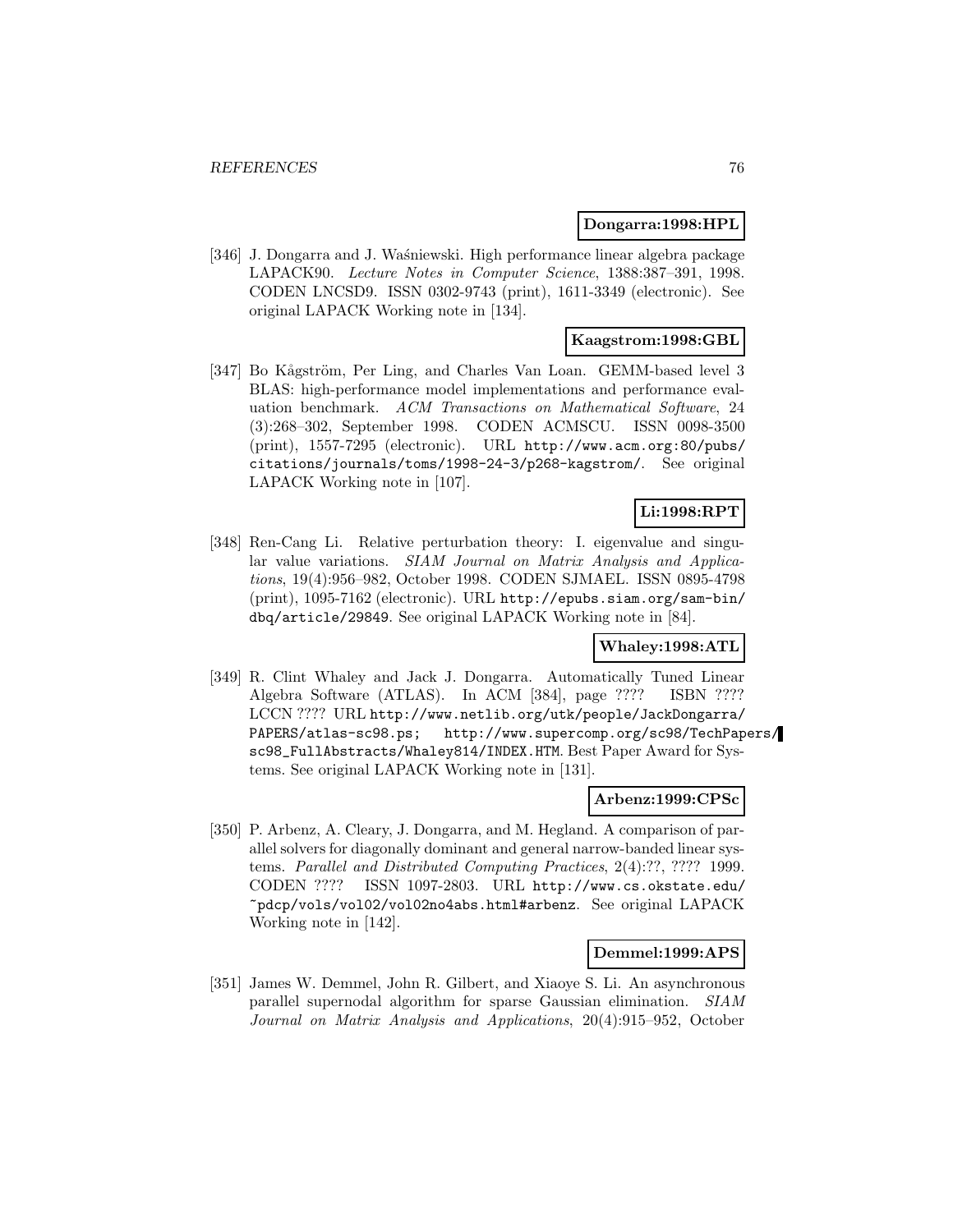1999. CODEN SJMAEL. ISSN 0895-4798 (print), 1095-7162 (electronic). URL http://epubs.siam.org/sam-bin/dbq/article/31768. See original LAPACK Working note in [124].

# **Demmel:1999:CSV**

[352] James Demmel et al. Computing the singular value decomposition with high relative accuracy. *Linear Algebra and its Applications*, 299(1–3): 21–80, September 15, 1999. CODEN LAAPAW. ISSN 0024-3795 (print), 1873-1856 (electronic). URL http://www.elsevier.nl/gej-ng/10/30/ 19/112/21/22/abstract.html; http://www.elsevier.nl/gej-ng/ 10/30/19/112/21/22/article.pdf. See original LAPACK Working note in [119].

### **Demmel:1999:SAS**

[353] James W. Demmel, Stanley C. Eisenstat, John R. Gilbert, Xiaoye S. Li, and Joseph W. H. Liu. A supernodal approach to sparse partial pivoting. SIAM Journal on Matrix Analysis and Applications, 20(3):720–755, July 1999. CODEN SJMAEL. ISSN 0895-4798 (print), 1095-7162 (electronic). URL http://epubs.siam.org/sam-bin/dbq/article/29176. See original LAPACK Working note in [103].

# **Li:1999:RPT**

[354] Ren-Cang Li. Relative perturbation theory: II. eigenspace and singular subspace variations. SIAM Journal on Matrix Analysis and Applications, 20(2):471–492, April 1999. CODEN SJMAEL. ISSN 0895-4798 (print), 1095-7162 (electronic). URL http://epubs.siam.org/sam-bin/ dbq/article/29850. See original LAPACK Working note in [85].

#### **Petitet:1999:ARM**

[355] A. P. Petitet and J. J. Dongarra. Algorithmic redistribution methods for block-cyclic decompositions. IEEE Transactions on Parallel and Distributed Systems, 10(12):201–??, December 1999. CO-DEN ITDSEO. ISSN 1045-9219 (print), 1558-2183 (electronic). URL http://dlib.computer.org/td/books/td1999/pdf/l1201.pdf; http://www.computer.org/tpds/td1999/l1201abs.htm; http:// www.netlib.org/utk/people/JackDongarra/PAPERS/alg-dist.ps; http://www.netlib.org/utk/people/JackDongarra/pdf/alg-dist.pdf. See original LAPACK Working note in [128].

#### **Petitet:1999:NLA**

[356] A. Petitet, H. Casanova, R. Whaley, J. Dongarra, and Y. Robert. A numerical linear algebra problem solving environment designer's perspective. In SIAM Annual Meeting, Atlanta, GA, May 13, 1999. Society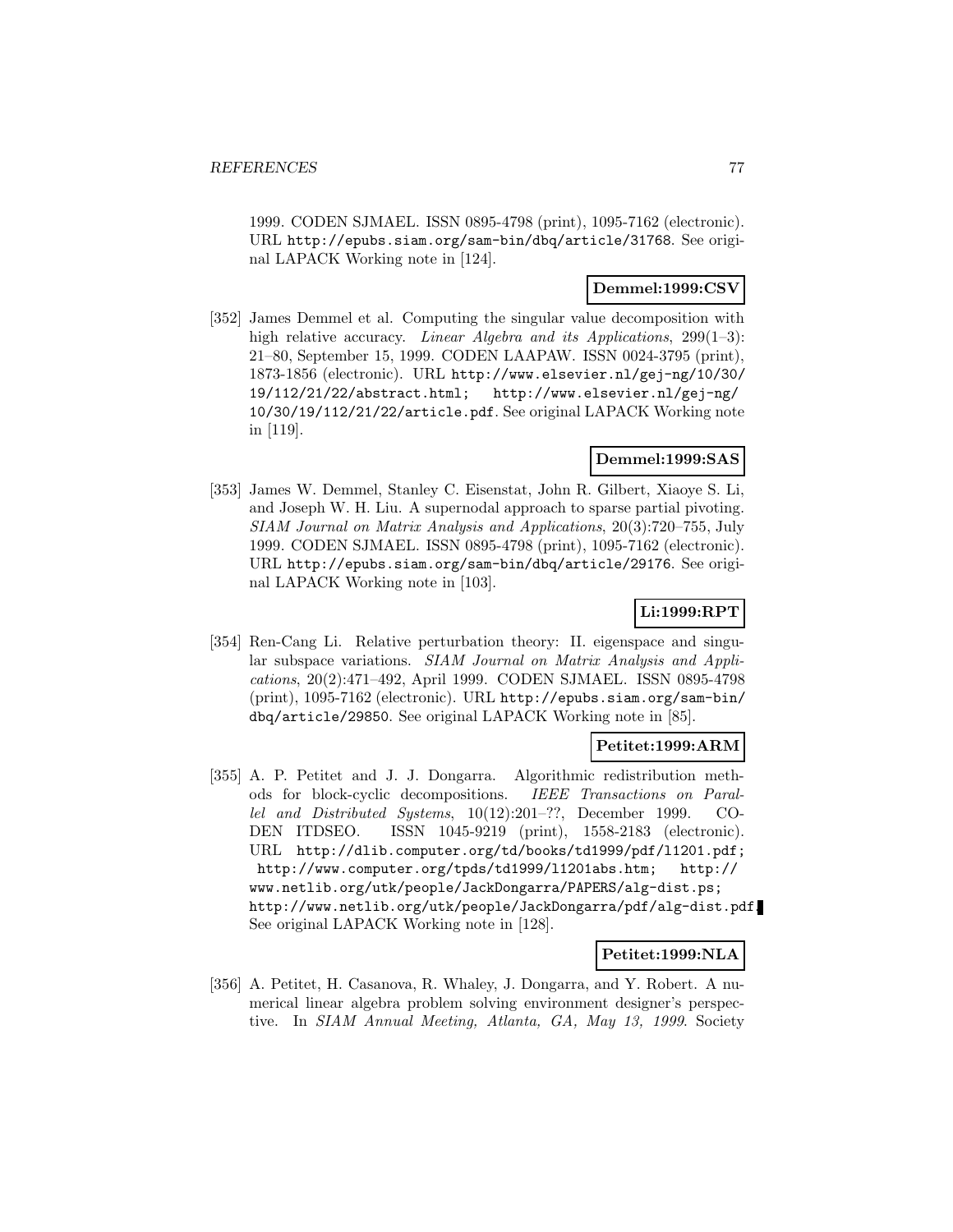for Industrial and Applied Mathematics, Philadelphia, PA, USA, 1999. URL http://www.netlib.org/utk/people/JackDongarra/PAPERS/lahandbook-chp10.ps. See original LAPACK Working note in [139] and [359].

### **DAzevedo:2000:DIP**

[357] Eduardo D'Azevedo and Jack Dongarra. The design and implementation of the parallel out-of-core ScaLAPACK LU, QR, and Cholesky factorization routines. Concurrency: Practice and Experience, 12(15):1481– 1493, ???? 2000. CODEN CPEXEI. ISSN 1040-3108. URL http:// www3.interscience.wiley.com/cgi-bin/abstract/76505648/START; http://www3.interscience.wiley.com/cgi-bin/fulltext?ID=76505648& PLACEBO=IE.pdf. See original LAPACK Working note in [118].

# **Parlett:2000:IAP**

[358] Beresford N. Parlett and Osni A. Marques. An implementation of the dqds algorithm (positive case). Linear Algebra and its Applications,  $309(1-3)$ : 217–259, April 15, 2000. CODEN LAAPAW. ISSN 0024-3795 (print), 1873-1856 (electronic). URL http://www.elsevier.nl/gej-ng/10/30/ 19/126/25/37/abstract.html; http://www.elsevier.nl/gej-ng/ 10/30/19/126/25/37/article.pdf. See original LAPACK Working note in [155].

# **Petitet:2000:PDS**

[359] A. Petitet, H. Casanova, J. Dongarra, Y. Robert, and R. Whaley. Parallel and distributed scientific computing: A numerical linear algebra problem solving environment designer's perspective. In Jacek Blazewicz et al., editors, Handbook on Parallel and Distributed Processing, page ?? Springer-Verlag, Berlin, Germany / Heidelberg, Germany / London, UK / etc., 2000. ISBN 3-540-66441-6. LCCN QA76.58 .H36 2000. URL http://www. netlib.org/utk/people/JackDongarra/PAPERS/la-handbook.ps. See original LAPACK Working note in [139] and [356].

#### **Andersen:2001:RFC**

[360] Bjarne S. Andersen, Jerzy Waśniewski, and Fred G. Gustavson. A recursive formulation of Cholesky factorization of a matrix in packed storage. ACM Transactions on Mathematical Software, 27(2):214–244, June 2001. CODEN ACMSCU. ISSN 0098-3500 (print), 1557-7295 (electronic). See original LAPACK Working note in [146].

#### **Whaley:2001:AEO**

[361] R. Clint Whaley, Antoine Petitet, and Jack J. Dongarra. Automated empirical optimizations of software and the ATLAS project. Parallel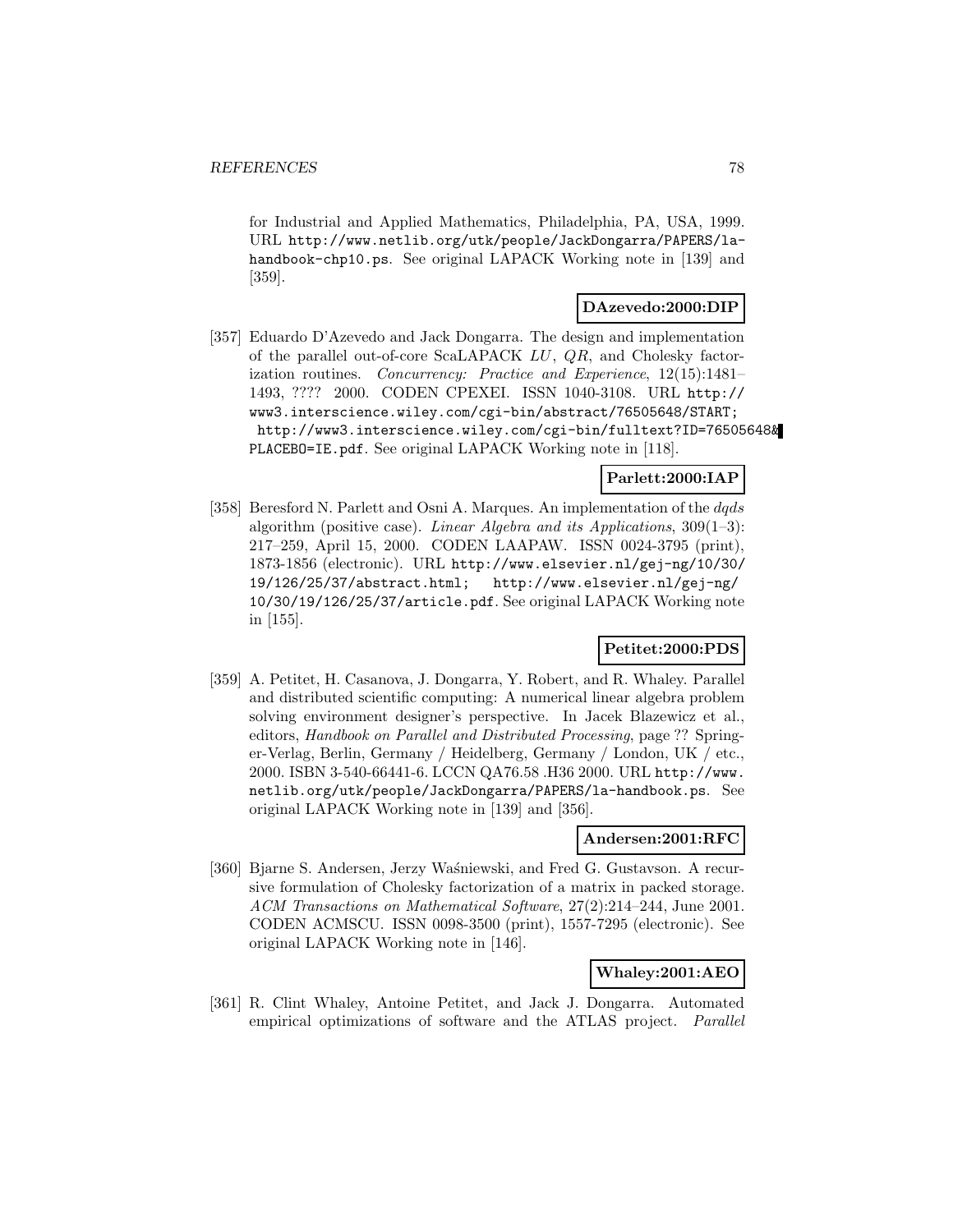Computing, 27(1–2):3–35, January 2001. CODEN PACOEJ. ISSN 0167- 8191. URL http://www.elsevier.nl/gej-ng/10/35/21/47/25/23/ abstract.html; http://www.elsevier.nl/gej-ng/10/35/21/47/25/ 23/article.pdf; http://www.math.utah.edu/pub/bibnet/authors/ d/dongarra-jack-j.bib; http://www.math.utah.edu/pub/tex/bib/ lawn.bib; http://www.netlib.org/utk/people/JackDongarra/PAPERS/ atlas\_pub.pdf. See original LAPACK Working note in [147].

### **Bindel:2002:CGR**

[362] David Bindel, James Demmel, William Kahan, and Osni Marques. On computing Givens rotations reliably and efficiently. ACM Transactions on Mathematical Software, 28(2):206–238, June 2002. CODEN ACMSCU. ISSN 0098-3500 (print), 1557-7295 (electronic). URL all previous codes occasionally suffer from large inaccuracies due to over/underflow. For real Givens rotations there are also improvements in speed and accuracy, though not as striking. Third, the design process that led to this reliable implementation is quite systematic, and could be applied to the design of similarly reliable subroutines.. See original LAPACK Working note in [148].

### **Henry:2002:PIN**

[363] Greg Henry, David Watkins, and Jack Dongarra. A parallel implementation of the nonsymmetric  $QR$  algorithm for distributed memory architectures. SIAM Journal on Scientific Computing, 24(1):284–311, January 2002. CODEN SJOCE3. ISSN 1064-8275 (print), 1095-7197 (electronic). URL http://epubs.siam.org/sam-bin/dbq/article/32516. See original LAPACK Working note in [121].

### **Li:2002:DIT**

[364] Xiaoye S. Li, James W. Demmel, David H. Bailey, Greg Henry, Yozo Hida, Jimmy Iskandar, William Kahan, Suh Y. Kang, Anil Kapur, Michael C. Martin, Brandon J. Thompson, Teresa Tung, and Daniel J. Yoo. Design, implementation and testing of extended and mixed precision BLAS. ACM Transactions on Mathematical Software, 28(2):152–205, June 2002. CODEN ACMSCU. ISSN 0098-3500 (print), 1557-7295 (electronic). See original LAPACK Working note in [149].

#### **Dongarra:2003:SANb**

[365] Jack Dongarra and Victor Eijkhout. Self-adapting numerical software for next generation applications. The International Journal of High Performance Computing Applications, 17(2):125–131, Summer 2003. CODEN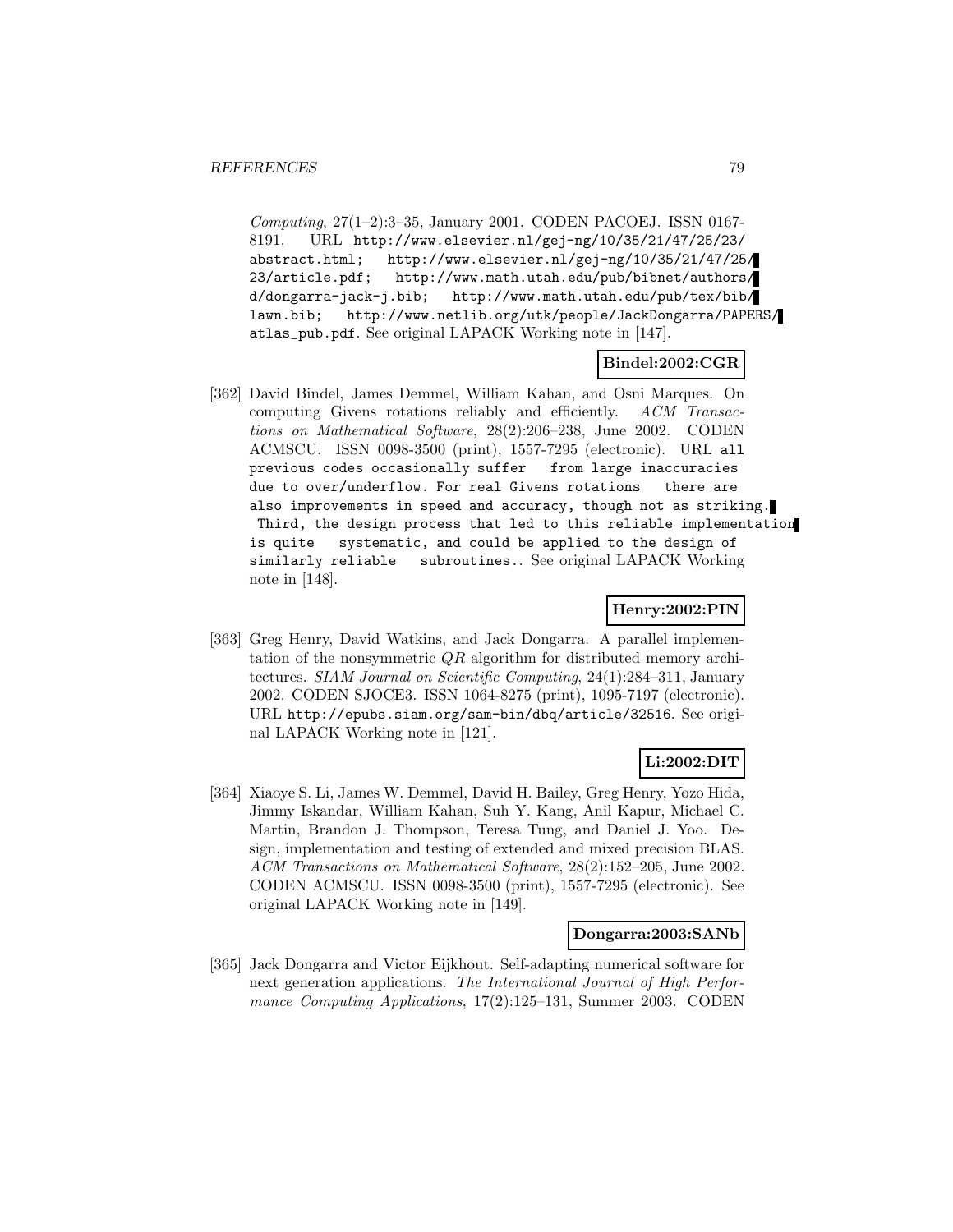IHPCFL. ISSN 1094-3420 (print), 1741-2846 (electronic). URL http:// www.math.utah.edu/pub/tex/bib/lawn.bib; http://www.netlib. org/netlib/utk/people/JackDongarra/PAPERS/sans-position.pdf; http://www.netlib.org/utk/people/JackDongarra/PAPERS/sans-ijhpca. pdf. See original LAPACK Working note in [157].

### **Dhillon:2004:OER**

[366] Inderjit S. Dhillon and Beresford N. Parlett. Orthogonal eigenvectors and relative gaps. SIAM Journal on Matrix Analysis and Applications, 25(3):858–899, July 2004. CODEN SJMAEL. ISSN 0895-4798 (print), 1095-7162 (electronic). URL http://epubs.siam.org/sam-bin/dbq/ article/37011. See original LAPACK Working note in [154].

# **Demmel:2007:FLAb**

[367] James Demmel, Ioana Dumitriu, and Olga Holtz. Fast linear algebra is stable. Numerische Mathematik, 108(1):59–91, November 2007. CODEN NUMMA7. ISSN 0029-599X (print), 0945-3245 (electronic).

#### **Buttari:2008:PTF**

[368] Alfredo Buttari, Julien Langou, Jakub Kurzak, and Jack Dongarra. Parallel tiled QR factorization for multicore architectures. Concurrency and Computation: Practice and Experience, 20(13):1573–1590, September 2008. CODEN CCPEBO. ISSN 1532-0626 (print), 1532-0634 (electronic).

## **Demmel:2009:EPI**

[369] James Demmel, Yozo Hida, E. Jason Riedy, and Xiaoye S. Li. Extraprecise iterative refinement for overdetermined least squares problems. ACM Transactions on Mathematical Software, 35(4):28:1–28:32, February 2009. CODEN ACMSCU. ISSN 0098-3500 (print), 1557-7295 (electronic).

#### **Burkhart:1990:CVI**

[370] H. (Helmar) Burkhart, editor. CONPAR 90-VAPP IV: Joint International Conference on Vector and Parallel Processing, Zurich, Switzerland, September 10–13, 1990: proceedings, volume 457 of Lecture notes in computer science. Springer-Verlag, Berlin, Germany / Heidelberg, Germany / London, UK / etc., 1990. ISBN 3-540-53065-7 (Berlin), 0-387-53065-7 (New York). LCCN QA76.58 .J65 1990.

#### **IEEE:1990:PSN**

[371] IEEE, editor. Proceedings, Supercomputing '90: November 12–16, 1990, New York Hilton at Rockefeller Center, New York, New York. IEEE Computer Society Press, 1109 Spring Street, Suite 300, Silver Spring, MD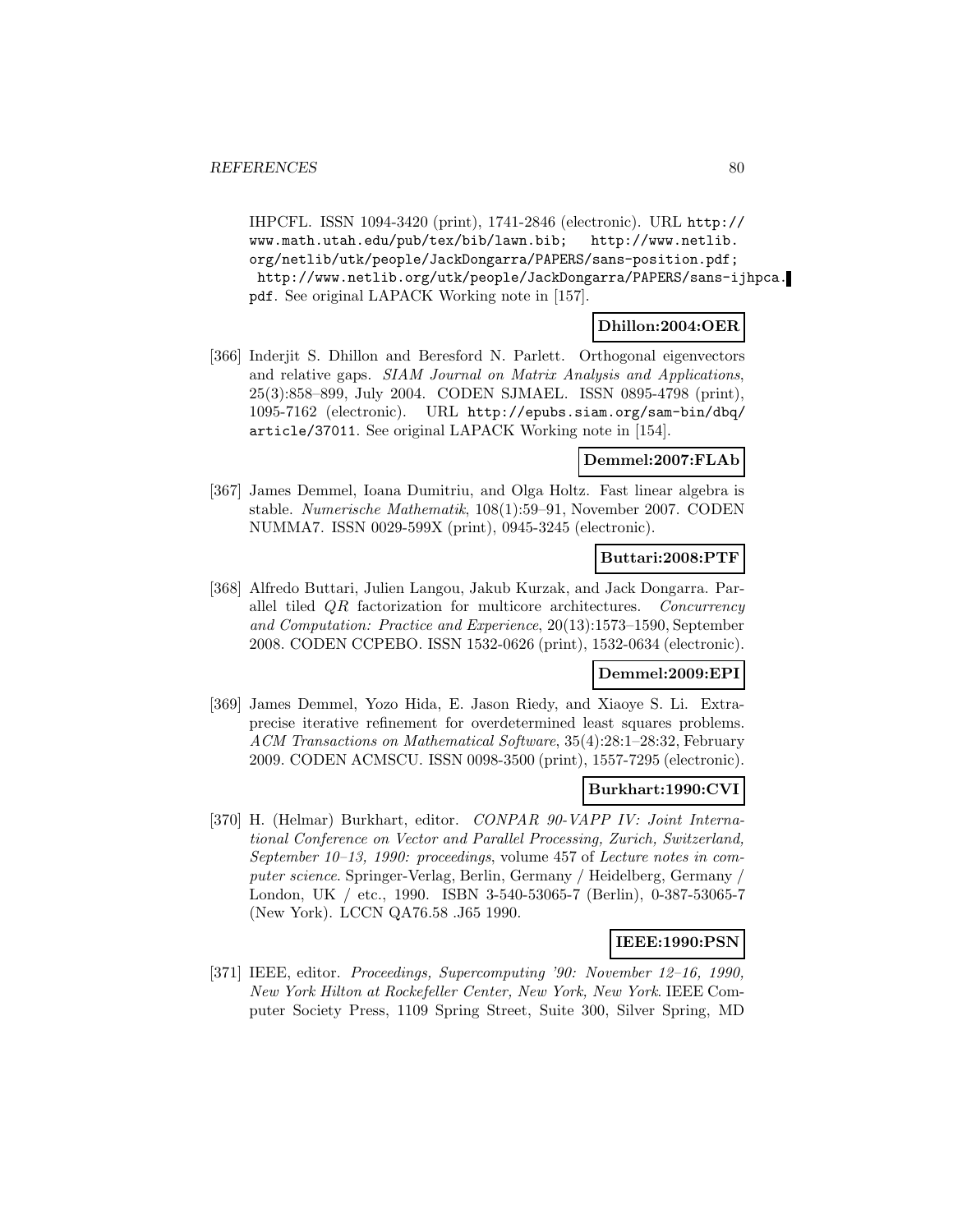20910, USA, 1990. ISBN 0-8186-2056-0 (paperback) (IEEE Computer Society), 0-89791-412-0 (paperback) (ACM). LCCN QA 76.88 S87 1990. ACM order number 415903. IEEE Computer Society Press order number 2056. IEEE catalog number 90CH2916-5.

### **Griffiths:1992:NAP**

[372] D. F. Griffiths and G. A. Watson, editors. Numerical analysis, 1991: proceedings of the 14th Dundee Conference, June 1991, volume 260 of Pitman Res. Notes Math. Ser. Longman Scientific and Technical, Harlow, Essex, UK, 1992. ISBN 0-582-08908-5. LCCN QA297.D85 1991.

#### **IEEE:1992:SHP**

[373] IEEE, editor. Scalable High Performance Computing Conference, SHPCC-92, April 26–29, 1992, Williamsburg, Virginia. IEEE Computer Society Press, 1109 Spring Street, Suite 300, Silver Spring, MD 20910, USA, 1992. ISBN 0-8186-2775-1. LCCN QA76.76.A65 S33 1992.

### **Siegel:1992:FSF**

[374] H. J. Siegel, editor. The Fourth Symposium on the Frontiers of Massively Parallel Computation: Frontiers '92 / October 19–21, 1992, McLean, Virginia. IEEE Computer Society Press, 1109 Spring Street, Suite 300, Silver Spring, MD 20910, USA, 1992. ISBN 0-8186-2772-7 (hardback), 0-8186- 2771-9 (microfiche). LCCN QA76.58 .S95 1992.

#### **Swartzlander:1993:PSC**

[375] Earl Swartzlander, Jr., Mary Jane Irwin, and Graham Jullien, editors. Proceedings: 11th Symposium on Computer Arithmetic, June 29–July 2, 1993, Windsor, Ontario. IEEE Computer Society Press, 1109 Spring Street, Suite 300, Silver Spring, MD 20910, USA, 1993. ISBN 0-7803-1401- 8 (softbound), 0-8186-3862-1 (casebound), 0-8186-3861-3 (microfiche). ISSN 0018-9340 (print), 1557-9956 (electronic). LCCN QA 76.9 C62 S95 1993. IEEE Transactions on Computers **43(8)**, 1994.

### **Sincovec:1993:SCP**

[376] Richard F. Sincovec, editor. SIAM Conference on Parallel Processing for Scientific Computing (6th: 1993: Norfolk, VA, USA). Society for Industrial and Applied Mathematics, Philadelphia, PA, USA, 1993. ISBN 0-89871-315-3. LCCN QA 76.58 S55 1993. Two volumes.

#### **Anonymous:1994:OON**

[377] Anonymous, editor. Object oriented numerics: Annual conference: 2nd  $-$  April 1994, Sunriver, OR. RWS, Corvallis, OR, 1994.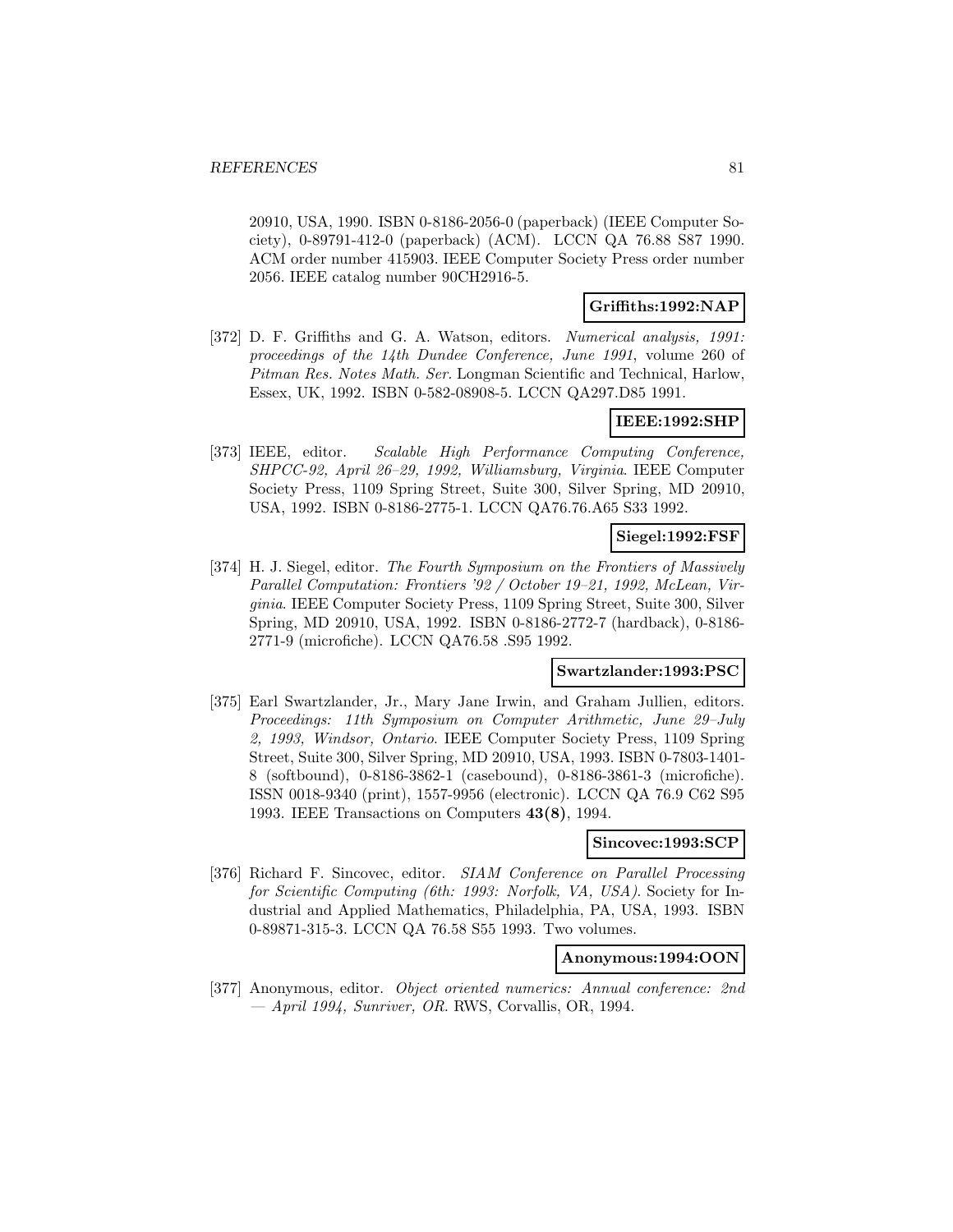#### **Dongarra:1994:PSW**

[378] J. J. Dongarra and B. Tourancheau, editors. Proceedings of the Second Workshop on Environments and Tools for Parallel Scientific Computing, Townsend, TN, USA, May 25–27, 1994, Proceedings of the Workshop on Environments and Tools for Parallel Scientific Computing. Society for Industrial and Applied Mathematics, Philadelphia, PA, USA, 1994. ISBN 0-89871-343-9. LCCN QA76.58.I568 1994.

#### **IEEE:1994:PSP**

[379] IEEE, editor. Proceedings of the Scalable Parallel Libraries Conference, October 6–8, 1993, Mississippi State, Mississippi. IEEE Computer Society Press, 1109 Spring Street, Suite 300, Silver Spring, MD 20910, USA, 1994. ISBN 0-8186-4980-1 (paper), 0-8186-4981-X (microfiche). LCCN QA76.58 .S34 1993.

# **IEEE:1995:DPT**

[380] IEEE, editor. Digest of papers / the Twenty-fifth International Symposium on Fault-Tolerant Computing, June 27–30, 1995, Pasadena, California, FTCS 25th. IEEE Computer Society Press, 1109 Spring Street, Suite 300, Silver Spring, MD 20910, USA, 1995. CODEN DPFTDL. ISBN 0-8186- 7079-7, 0-8186-7145-9. ISSN 0731-3071. LCCN QA 76.9 F38 I57 1995. IEEE catalog number 95CH35823.

### **ACM:1996:SCP**

[381] ACM, editor. Supercomputing '96 Conference Proceedings: November 17–22, Pittsburgh, PA. ACM Press and IEEE Computer Society Press, New York, NY 10036, USA and 1109 Spring Street, Suite 300, Silver Spring, MD 20910, USA, 1996. ISBN 0-89791-854-1. LCCN A76.88 .S8573 1996. URL http://www.supercomp.org/sc96/proceedings/. ACM Order Number: 415962, IEEE Computer Society Press Order Number: RS00126.

### **Dongarra:1996:APC**

[382] J. J. Dongarra, Kaj Madsen, and Jerzy Waśniewski, editors. Applied parallel computing: computations in physics, chemistry, and engineering science: second international workshop, PARA '95, Lyngby, Denmark, August 21–24, 1995: proceedings, volume 1041 of Lecture Notes in Computer Science. Springer-Verlag, Berlin, Germany / Heidelberg, Germany / London, UK / etc., 1996. CODEN LNCSD9. ISBN 3-540-60902-4. ISSN 0302-9743 (print), 1611-3349 (electronic). LCCN QA76.58 .P35 1995.